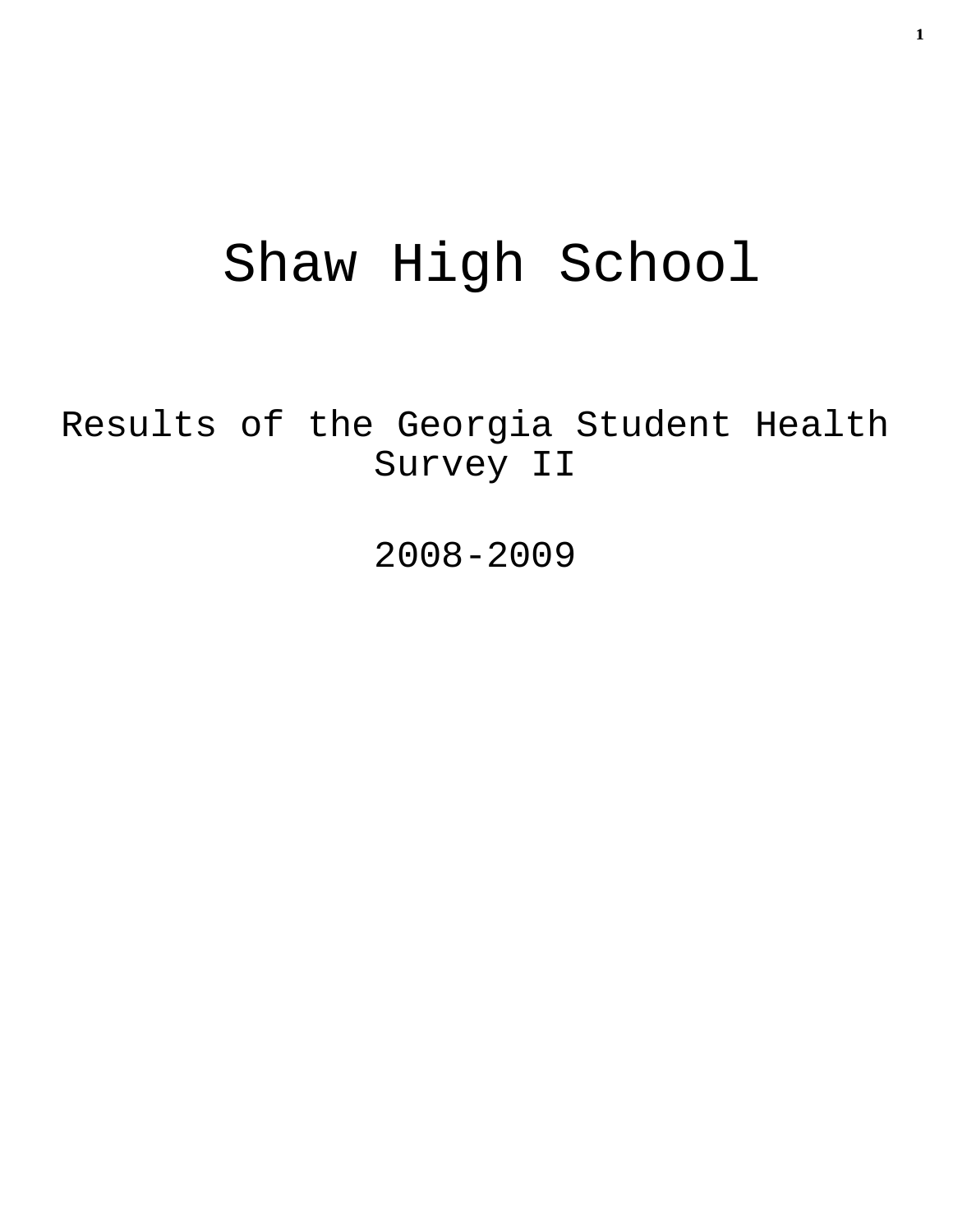### *Demographics* **2**

| Grade                    |     |  |  |  |
|--------------------------|-----|--|--|--|
| <b>Grade   Frequency</b> |     |  |  |  |
| 10                       | 166 |  |  |  |
| 12                       | 117 |  |  |  |

| <b>Frequency</b> | <b>Table of Gender by Grade</b> |              |             |              |  |  |
|------------------|---------------------------------|--------------|-------------|--------------|--|--|
| <b>Col Pct</b>   |                                 | Grade(Grade) |             |              |  |  |
|                  | Gender(Gender)                  | 10           | 12          | <b>Total</b> |  |  |
|                  | <b>Female</b>                   | 95<br>57.23  | 59<br>50.43 | 154          |  |  |
|                  | <b>Male</b>                     | 71<br>42.77  | 58<br>49.57 | 129          |  |  |
|                  | <b>Total</b>                    | 166          | 117         | 283          |  |  |

| <b>Frequency</b> |
|------------------|
| <b>Col Pct</b>   |

| <b>Table of Ethnicity by Grade</b> |              |             |              |  |  |  |  |
|------------------------------------|--------------|-------------|--------------|--|--|--|--|
|                                    | Grade(Grade) |             |              |  |  |  |  |
| <b>Ethnicity</b> (Ethnicity)       | 10           | 12          | <b>Total</b> |  |  |  |  |
| <b>Black</b>                       | 81<br>48.80  | 65<br>55.56 | 146          |  |  |  |  |
| <b>Hispanic</b>                    | 16<br>9.64   | 6<br>5.13   | 22           |  |  |  |  |
| White                              | 60<br>36.14  | 33<br>28.21 | 93           |  |  |  |  |
| <b>Asian</b>                       | 2<br>1.20    | 7<br>5.98   | 9            |  |  |  |  |
| <b>Other</b>                       | 7<br>4.22    | 6<br>5.13   | 13           |  |  |  |  |
| <b>Total</b>                       | 166          | 117         | 283          |  |  |  |  |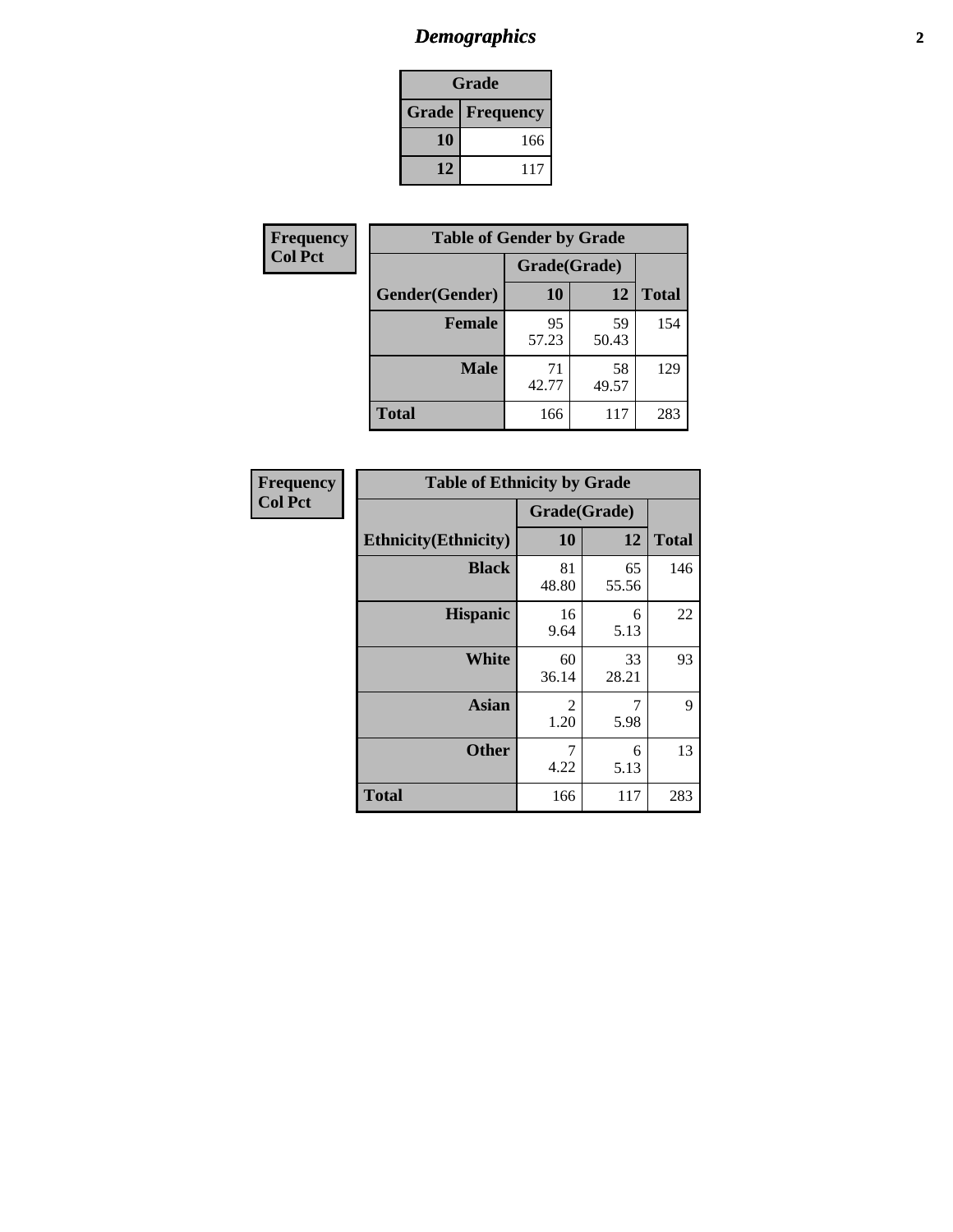#### *Title IV, Part A, Schedule A* **3** *Goal 1: Ensure that all schools are drug-free Baseline Data: Year 2008-2009 Prevalence of Drug Use*

| Frequency<br><b>Col Pct</b> | <b>Table of AlcoholAlt by Grade</b> |              |             |              |  |  |
|-----------------------------|-------------------------------------|--------------|-------------|--------------|--|--|
|                             | AlcoholAlt(Alcohol                  | Grade(Grade) |             |              |  |  |
|                             | use, past 30 days)                  | <b>10</b>    | 12          | <b>Total</b> |  |  |
|                             | Yes                                 | 35<br>21.08  | 32<br>27.35 | 67           |  |  |
|                             | N <sub>0</sub>                      | 131<br>78.92 | 85<br>72.65 | 216          |  |  |
|                             | Total                               | 166          | 117         | 283          |  |  |

| Frequency      | <b>Table of TobaccoAny by Grade</b> |              |             |              |  |
|----------------|-------------------------------------|--------------|-------------|--------------|--|
| <b>Col Pct</b> | TobaccoAny(Tobacco                  | Grade(Grade) |             |              |  |
|                | use, past 30 days)                  | 10           | 12          | <b>Total</b> |  |
|                | Yes                                 | 18<br>10.84  | 21<br>17.95 | 39           |  |
|                | N <sub>0</sub>                      | 148<br>89.16 | 96<br>82.05 | 244          |  |
|                | <b>Total</b>                        | 166          | 117         | 283          |  |

| Frequency<br><b>Col Pct</b> | <b>Table of MarijuanaAlt by Grade</b> |              |              |              |  |
|-----------------------------|---------------------------------------|--------------|--------------|--------------|--|
|                             | MarijuanaAlt(Marijuana                | Grade(Grade) |              |              |  |
|                             | use, past 30 days)                    | <b>10</b>    | 12           | <b>Total</b> |  |
|                             | <b>Yes</b>                            | 16<br>9.64   | 12<br>10.26  | 28           |  |
|                             | N <sub>0</sub>                        | 150<br>90.36 | 105<br>89.74 | 255          |  |
|                             | <b>Total</b>                          | 166          | 117          | 283          |  |

| <b>Frequency</b> | <b>Table of OtherDrugAny by Grade</b>  |              |              |              |  |
|------------------|----------------------------------------|--------------|--------------|--------------|--|
| <b>Col Pct</b>   | <b>OtherDrugAny(Other</b><br>drug use, | Grade(Grade) |              |              |  |
|                  | past 30 days)                          | 10           | 12           | <b>Total</b> |  |
|                  | Yes                                    | 12<br>7.23   | 5.98         | 19           |  |
|                  | N <sub>0</sub>                         | 154<br>92.77 | 110<br>94.02 | 264          |  |
|                  | <b>Total</b>                           | 166          | 117          | 283          |  |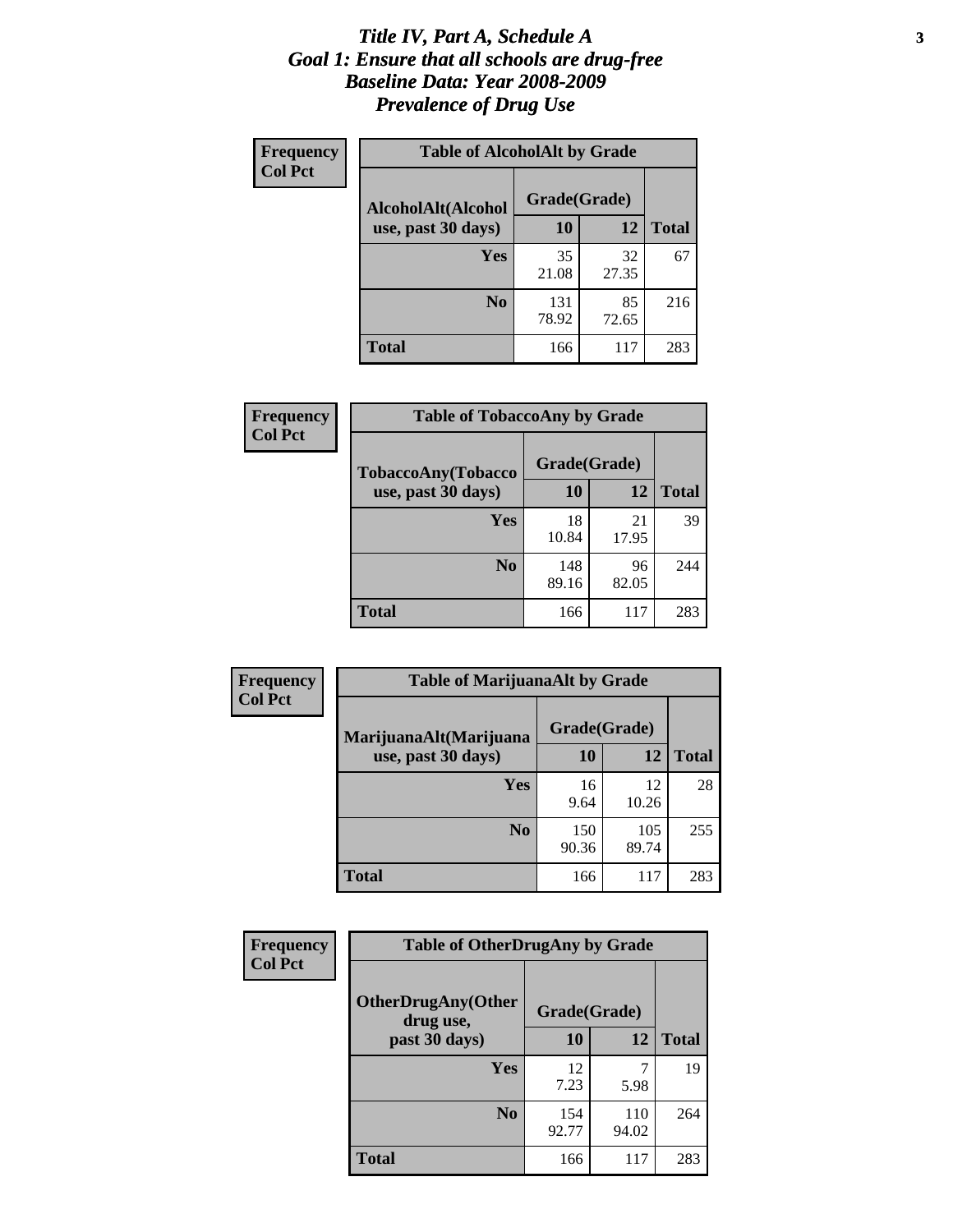#### *Average Age of Onset of Use* **4** *Results for "Average Age of Onset of Use" questions exclude students who said they did not use that substance*

| <b>Variable</b>    | Label                                                              | Mean  |
|--------------------|--------------------------------------------------------------------|-------|
| Alcoholinit2       | I started using alcohol when I was                                 | 13.68 |
| Cigarettesinit2    | I started smoking tobacco when I was                               | 13.80 |
| Smokelessinit2     | I started chewing tobacco when I was                               | 14.00 |
| Marijuanainit2     | I started using marijuana when I was                               | 14.63 |
| Cocaineinit2       | I started using cocaine when I was                                 | 13.00 |
| Inhalantsinit2     | I started using inhalants when I was                               | 12.00 |
| Steroidsinit2      | I started using steroids when I was                                | 10.00 |
| Ecstasyinit2       | I started using ecstasy when I was                                 | 14.60 |
| Methinit2          | I started using methamphetamines when I was                        | 10.00 |
| Hallucinogensinit2 | I started using hallucinogens when I was                           | 13.67 |
| Prescriptioninit2  | I started using prescription drugs not prescribed to me when I was | 13.50 |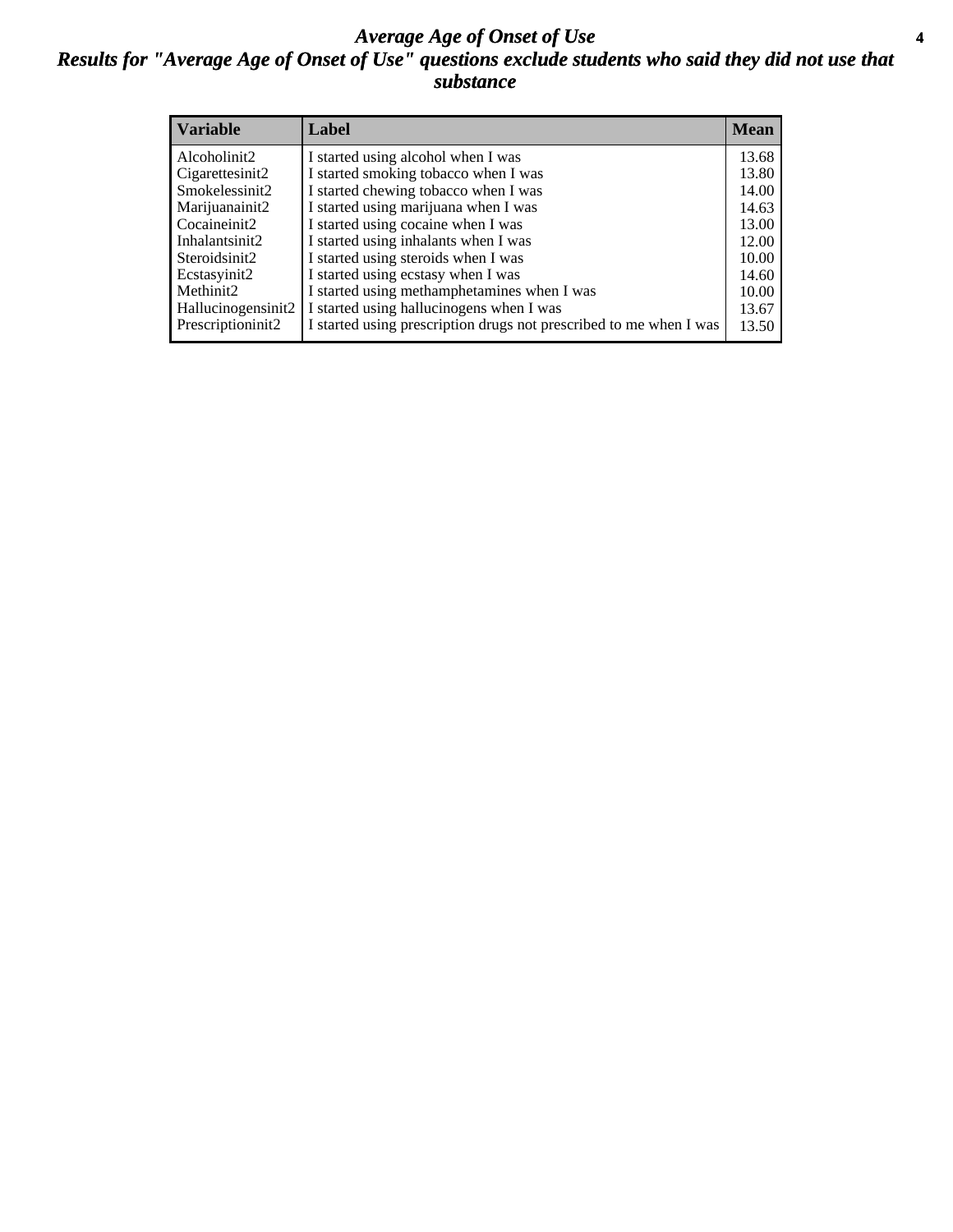### *Perception of Health Risk* **5**

| Frequency      | <b>Table of Alcoholharmdich by Grade</b> |              |             |              |  |
|----------------|------------------------------------------|--------------|-------------|--------------|--|
| <b>Col Pct</b> | Alcoholharmdich(I<br>think alcohol is    | Grade(Grade) |             |              |  |
|                | harmful)                                 | 10           | 12          | <b>Total</b> |  |
|                | <b>Yes</b>                               | 137<br>82.53 | 97<br>82.91 | 234          |  |
|                | N <sub>0</sub>                           | 29<br>17.47  | 20<br>17.09 | 49           |  |
|                | <b>Total</b>                             | 166          | 117         | 283          |  |

| Frequency      | <b>Table of Tobaccoharmdich by Grade</b> |              |              |              |  |
|----------------|------------------------------------------|--------------|--------------|--------------|--|
| <b>Col Pct</b> | Tobaccoharmdich(I<br>think tobacco is    | Grade(Grade) |              |              |  |
|                | harmful)                                 | 10           | 12           | <b>Total</b> |  |
|                | Yes                                      | 157<br>94.58 | 110<br>94.02 | 267          |  |
|                | N <sub>0</sub>                           | q<br>5.42    | 5.98         | 16           |  |
|                | <b>Total</b>                             | 166          | 117          | 283          |  |

| <b>Frequency</b> | <b>Table of Marijuanaharmdich by Grade</b> |              |             |              |  |  |
|------------------|--------------------------------------------|--------------|-------------|--------------|--|--|
| <b>Col Pct</b>   | Marijuanaharmdich(I<br>think marijuana is  | Grade(Grade) |             |              |  |  |
|                  | harmful)                                   | 10           | 12          | <b>Total</b> |  |  |
|                  | Yes                                        | 127<br>76.51 | 89<br>76.07 | 216          |  |  |
|                  | N <sub>0</sub>                             | 39<br>23.49  | 28<br>23.93 | 67           |  |  |
|                  | <b>Total</b>                               | 166          | 117         | 283          |  |  |

| Frequency      | <b>Table of Otherdrugharmdich by Grade</b>   |              |              |              |  |  |  |  |
|----------------|----------------------------------------------|--------------|--------------|--------------|--|--|--|--|
| <b>Col Pct</b> | Otherdrugharmdich(I<br>think other drugs are | Grade(Grade) |              |              |  |  |  |  |
|                | harmful)                                     | <b>10</b>    | 12           | <b>Total</b> |  |  |  |  |
|                | <b>Yes</b>                                   | 156<br>93.98 | 112<br>95.73 | 268          |  |  |  |  |
|                | N <sub>0</sub>                               | 10<br>6.02   | 5<br>4.27    | 15           |  |  |  |  |
|                | <b>Total</b>                                 | 166          | 117          | 283          |  |  |  |  |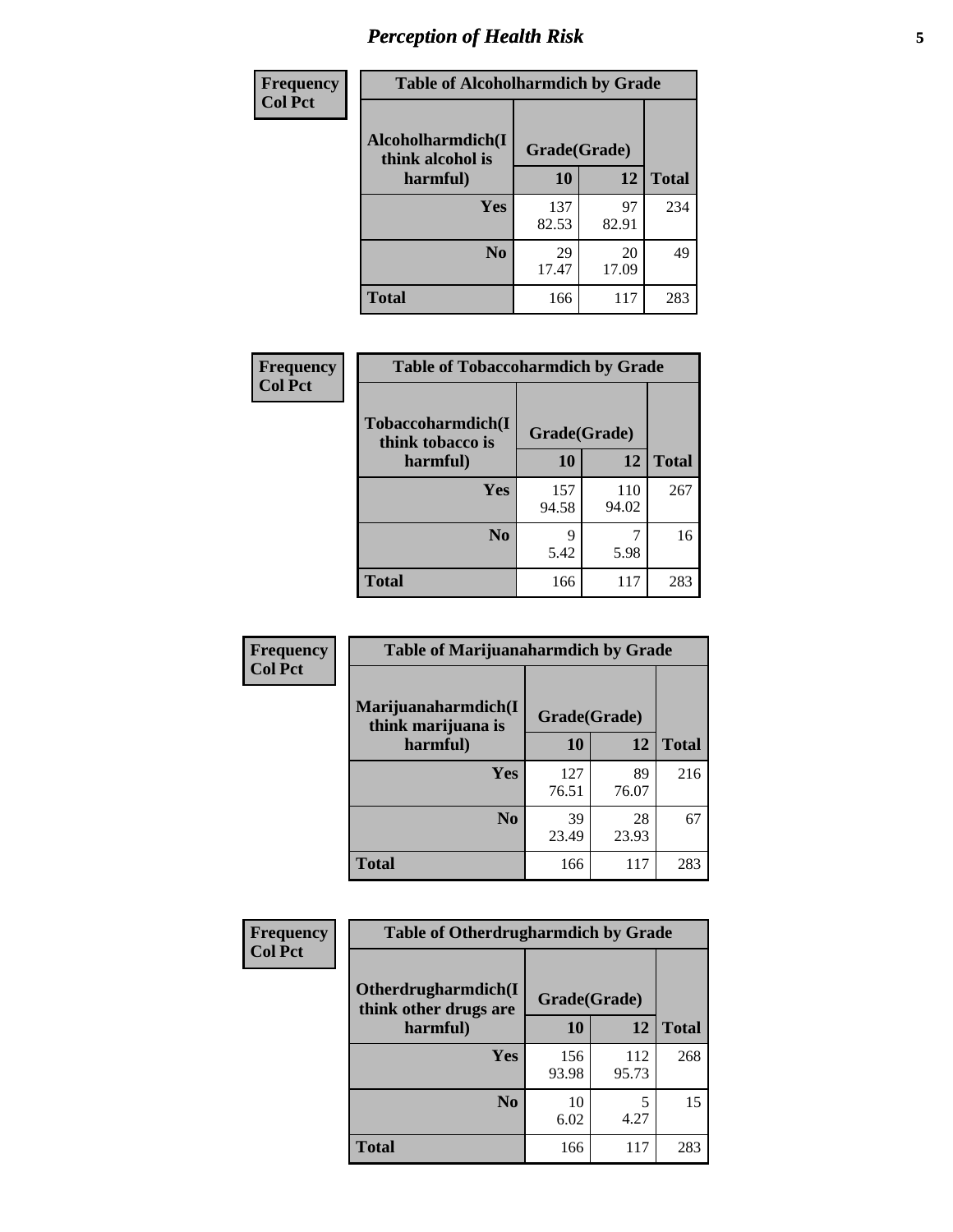### *Social Disapproval* **6**

| <b>Frequency</b> | <b>Table of Alcoholpeerdich by Grade</b>                    |              |             |              |
|------------------|-------------------------------------------------------------|--------------|-------------|--------------|
| <b>Col Pct</b>   | Alcoholpeerdich(My<br>friends would<br>disapprove if I used | Grade(Grade) |             |              |
|                  | alcohol)                                                    |              | 12          | <b>Total</b> |
|                  | Yes                                                         | 82<br>49.40  | 47<br>40.17 | 129          |
|                  | N <sub>0</sub>                                              | 84<br>50.60  | 70<br>59.83 | 154          |
|                  | <b>Total</b>                                                | 166          | 117         | 283          |

| <b>Frequency</b> |
|------------------|
| <b>Col Pct</b>   |

| <b>Table of Tobaccopeerdich by Grade</b>                            |              |             |              |  |  |  |  |
|---------------------------------------------------------------------|--------------|-------------|--------------|--|--|--|--|
| <b>Tobaccopeerdich</b> (My<br>friends would<br>disapprove if I used | Grade(Grade) |             |              |  |  |  |  |
| tobacco)                                                            | 10           | 12          | <b>Total</b> |  |  |  |  |
| Yes                                                                 | 99<br>59.64  | 73<br>62.39 | 172          |  |  |  |  |
| N <sub>0</sub>                                                      | 67<br>40.36  | 44<br>37.61 | 111          |  |  |  |  |
| <b>Total</b>                                                        | 166          | 117         | 283          |  |  |  |  |

| Frequency      | <b>Table of Marijuanapeerdich by Grade</b>                    |              |             |              |  |  |  |  |
|----------------|---------------------------------------------------------------|--------------|-------------|--------------|--|--|--|--|
| <b>Col Pct</b> | Marijuanapeerdich(My<br>friends would<br>disapprove if I used | Grade(Grade) |             |              |  |  |  |  |
|                | marijuana)                                                    | 10           | 12          | <b>Total</b> |  |  |  |  |
|                | <b>Yes</b>                                                    | 103<br>62.05 | 69<br>58.97 | 172          |  |  |  |  |
|                | N <sub>0</sub>                                                | 63<br>37.95  | 48<br>41.03 | 111          |  |  |  |  |
|                | <b>Total</b>                                                  | 166          | 117         | 283          |  |  |  |  |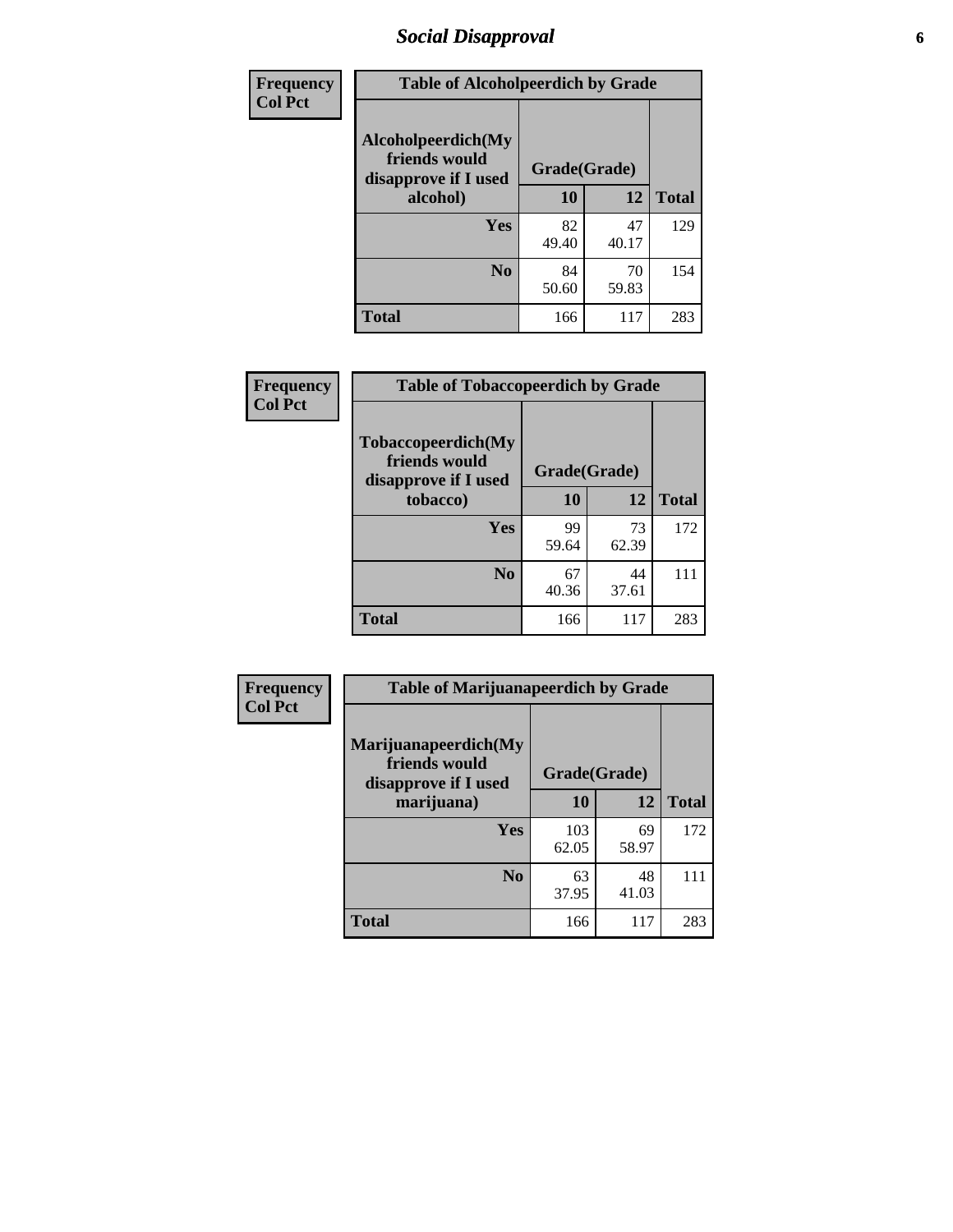### *Social Disapproval* **7**

| Frequency      | <b>Table of Otherdrugpeerdich by Grade</b>                    |              |             |              |  |  |  |
|----------------|---------------------------------------------------------------|--------------|-------------|--------------|--|--|--|
| <b>Col Pct</b> | Otherdrugpeerdich(My<br>friends would<br>disapprove if I used | Grade(Grade) |             |              |  |  |  |
|                | other drugs)                                                  | 10           | 12          | <b>Total</b> |  |  |  |
|                | Yes                                                           | 126<br>75.90 | 87<br>74.36 | 213          |  |  |  |
|                | N <sub>0</sub>                                                | 40<br>24.10  | 30<br>25.64 | 70           |  |  |  |
|                | <b>Total</b>                                                  | 166          | 117         | 283          |  |  |  |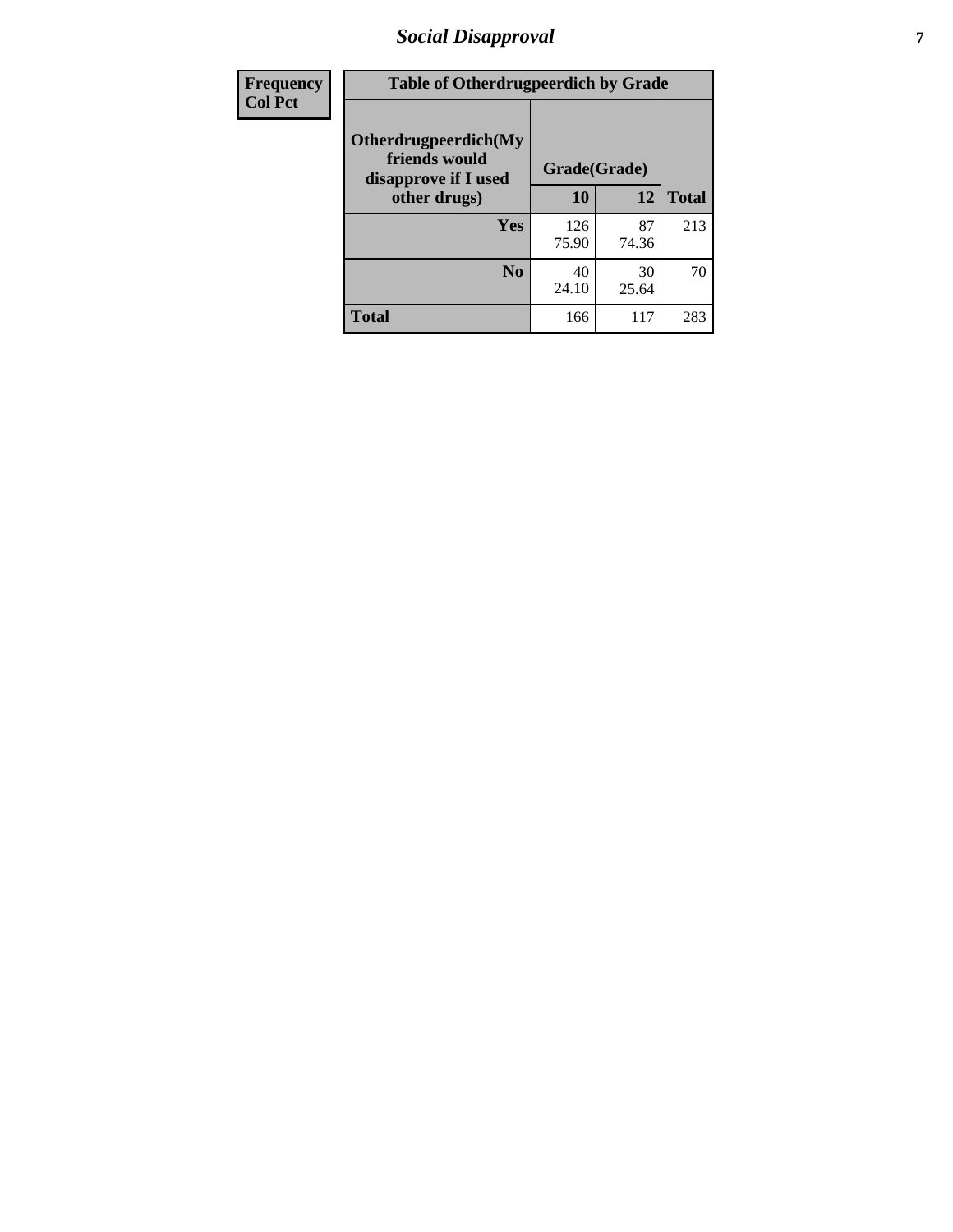#### Title IV, Part A, Schedule A **8** *Goal 2: To help ensure that all schools are safe and disciplined Baseline Data: Year 2008-2009 Student Involvement in Gang Activity*

| Frequency      | <b>Table of Gangself by Grade</b>                                                                 |                    |              |              |
|----------------|---------------------------------------------------------------------------------------------------|--------------------|--------------|--------------|
| <b>Col Pct</b> | Gangself(I<br>have<br>participated<br>in illegal<br>gang<br>activities in<br>the past 30<br>days) | Grade(Grade)<br>10 | 12           | <b>Total</b> |
|                | Yes                                                                                               | 10<br>6.02         | 6<br>5.13    | 16           |
|                | N <sub>0</sub>                                                                                    | 156<br>93.98       | 111<br>94.87 | 267          |
|                | Total                                                                                             | 166                | 117          | 283          |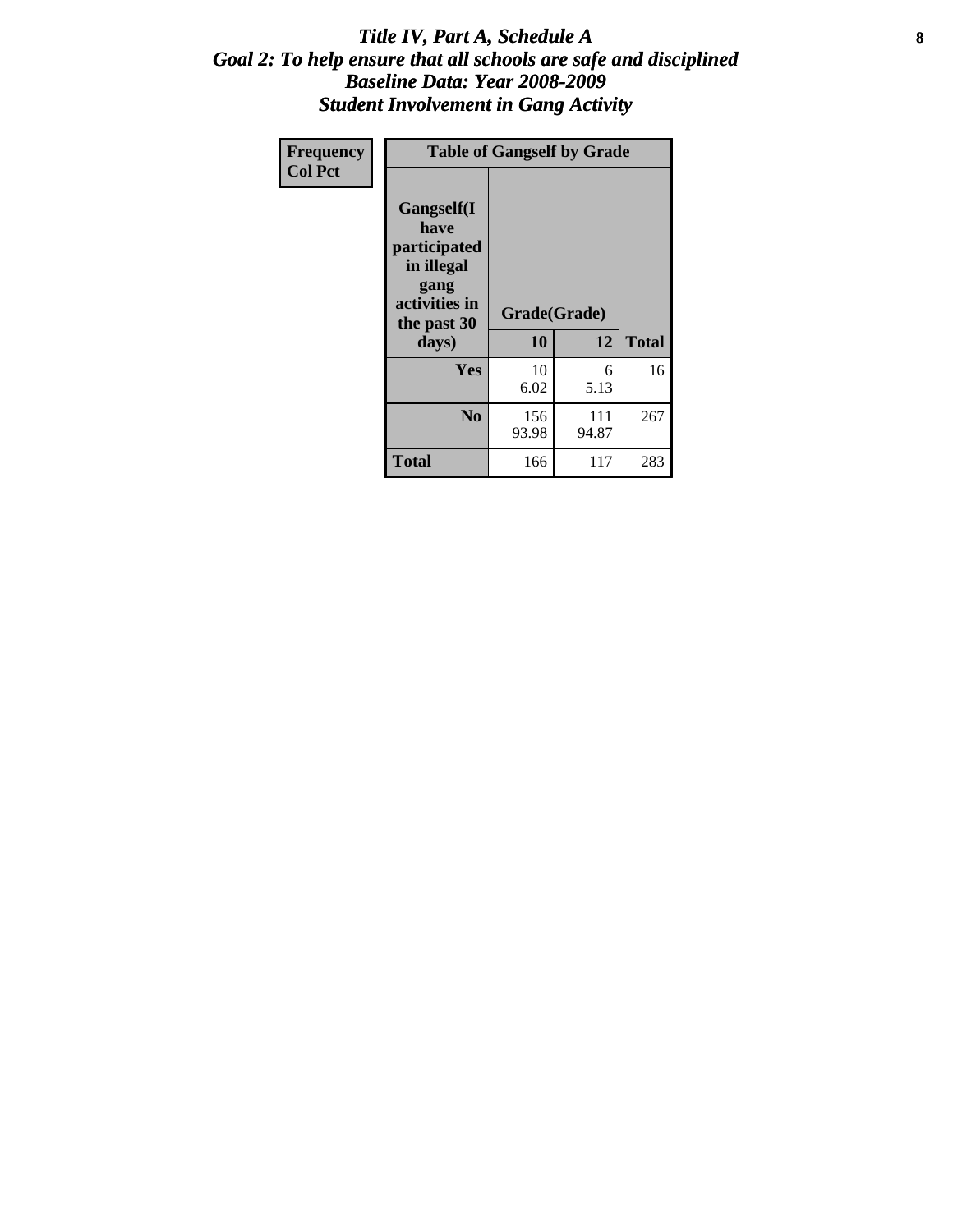### *Student Perception of School Safety* **9**

| <b>Frequency</b><br>Row Pct |
|-----------------------------|
|                             |

| <b>Table of Grade by Safeschool</b> |                                                        |                   |                             |                                    |              |  |  |
|-------------------------------------|--------------------------------------------------------|-------------------|-----------------------------|------------------------------------|--------------|--|--|
|                                     | Safeschool (School is a place at which I feel<br>safe) |                   |                             |                                    |              |  |  |
| Grade(Grade)                        | <b>Strongly</b><br>Agree                               | Somewhat<br>Agree | <b>Somewhat</b><br>Disagree | <b>Strongly</b><br><b>Disagree</b> | <b>Total</b> |  |  |
| 10                                  | 32<br>19.28                                            | 82<br>49.40       | 40<br>24.10                 | 12<br>7.23                         | 166          |  |  |
| 12                                  | 23<br>19.66                                            | 71<br>60.68       | 19<br>16.24                 | 4<br>3.42                          | 117          |  |  |
| Total                               | 55                                                     | 153               | 59                          | 16                                 | 283          |  |  |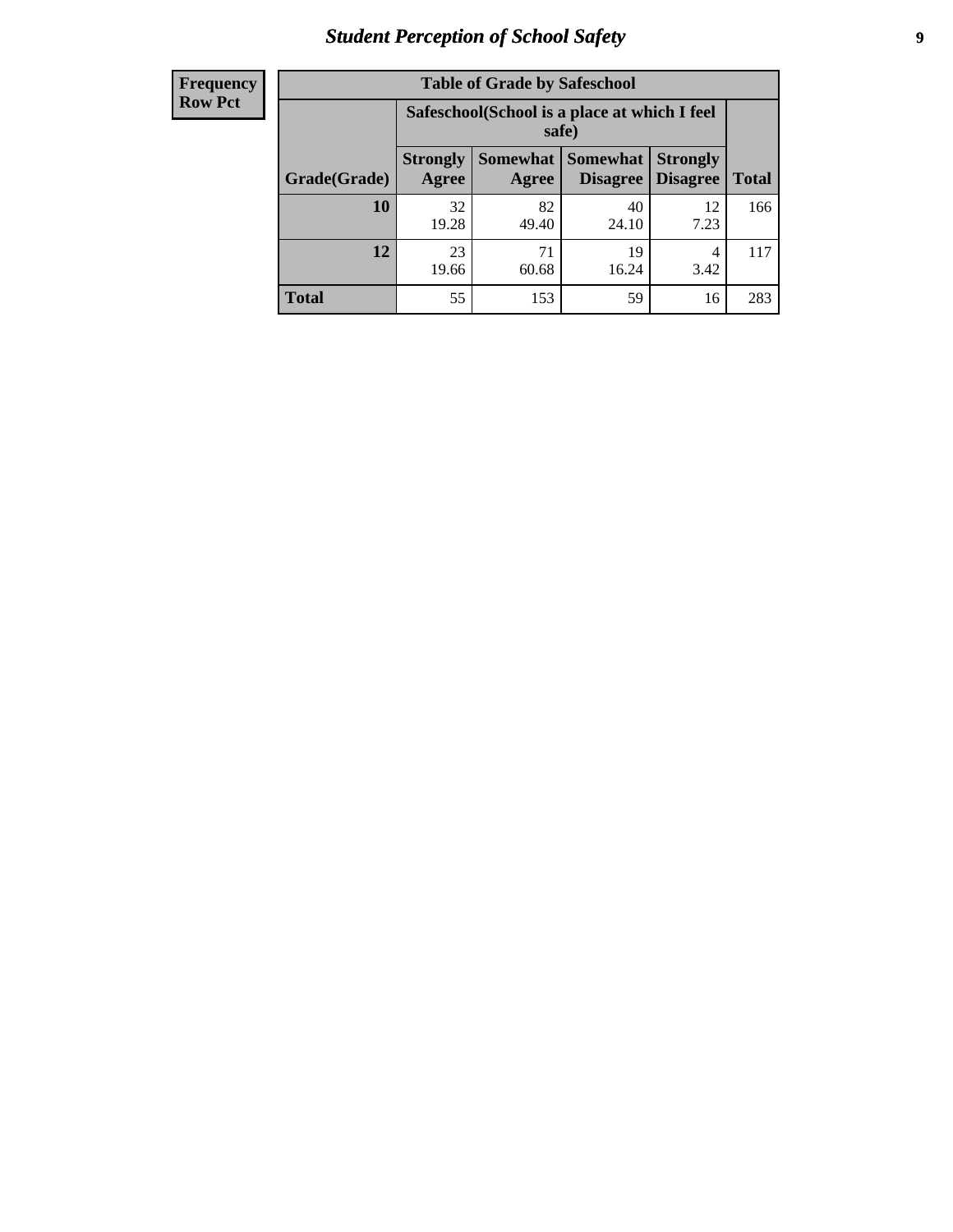#### *Students Who Have Been Bullied* **10**

| Frequency      |  |
|----------------|--|
| <b>Row Pct</b> |  |

## **Table of Grade by Bullied**

┑

| -y | Lavic VI Grauc Dy Dunicu |                         |                                                                                  |                   |                        |                   |              |  |
|----|--------------------------|-------------------------|----------------------------------------------------------------------------------|-------------------|------------------------|-------------------|--------------|--|
|    |                          |                         | <b>Bullied</b> (I have been bullied by<br>other students in the past 30<br>days) |                   |                        |                   |              |  |
|    | Grade(Grade)             | $\bf{0}$<br><b>Days</b> | 1 or<br>2<br>days                                                                | 3 to<br>5<br>days | 10<br>to<br>19<br>days | All<br>30<br>days | <b>Total</b> |  |
|    | 10                       | 149<br>89.76            | 9<br>5.42                                                                        | 3<br>1.81         | 4<br>2.41              | 0.60              | 166          |  |
|    | 12                       | 115<br>98.29            | 2<br>1.71                                                                        | 0<br>0.00         | 0<br>0.00              | 0<br>0.00         | 117          |  |
|    | <b>Total</b>             | 264                     | 11                                                                               | 3                 | 4                      | 1                 | 283          |  |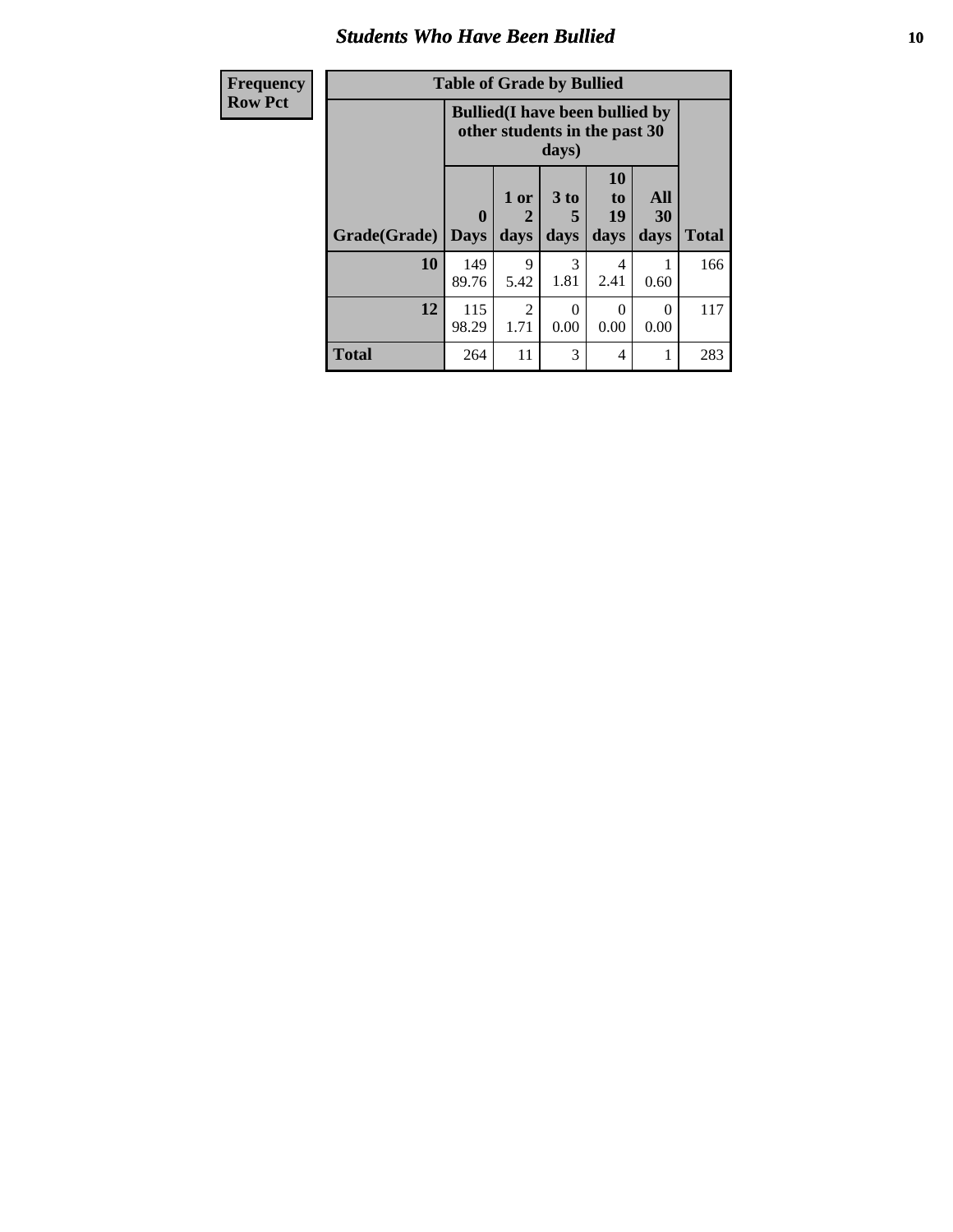### *School Climate* **11**

| Frequency      | <b>Table of SchoolClimate1 by Grade</b> |                    |             |              |  |  |  |
|----------------|-----------------------------------------|--------------------|-------------|--------------|--|--|--|
| <b>Col Pct</b> | SchoolClimate1(I<br>like school)        | Grade(Grade)<br>10 | 12          | <b>Total</b> |  |  |  |
|                | <b>Strongly Agree</b>                   | 24<br>14.46        | 23<br>19.66 | 47           |  |  |  |
|                | <b>Somewhat Agree</b>                   | 103<br>62.05       | 74<br>63.25 | 177          |  |  |  |
|                | <b>Somewhat Disagree</b>                | 25<br>15.06        | 13<br>11.11 | 38           |  |  |  |
|                | <b>Strongly Disagree</b>                | 14<br>8.43         | 5.98        | 21           |  |  |  |
|                | <b>Total</b>                            | 166                | 117         | 283          |  |  |  |

| Frequency      | <b>Table of SchoolClimate2 by Grade</b>           |                        |                        |              |
|----------------|---------------------------------------------------|------------------------|------------------------|--------------|
| <b>Col Pct</b> | SchoolClimate2(I<br>feel successful at<br>school) | Grade(Grade)<br>10     | 12                     | <b>Total</b> |
|                | <b>Strongly Agree</b>                             | 48<br>28.92            | 40<br>34.19            | 88           |
|                | <b>Somewhat Agree</b>                             | 97<br>58.43            | 70<br>59.83            | 167          |
|                | <b>Somewhat Disagree</b>                          | 19<br>11.45            | 5<br>4.27              | 24           |
|                | <b>Strongly Disagree</b>                          | $\mathfrak{D}$<br>1.20 | $\mathfrak{D}$<br>1.71 | 4            |
|                | <b>Total</b>                                      | 166                    | 117                    | 283          |

| Frequency      | <b>Table of SchoolClimate3 by Grade</b>                      |              |             |              |  |
|----------------|--------------------------------------------------------------|--------------|-------------|--------------|--|
| <b>Col Pct</b> | <b>SchoolClimate3(My</b><br>school has high<br>standards for | Grade(Grade) |             |              |  |
|                | achievement)                                                 | 10           | 12          | <b>Total</b> |  |
|                | <b>Strongly Agree</b>                                        | 58<br>34.94  | 58<br>49.57 | 116          |  |
|                | <b>Somewhat Agree</b>                                        | 83<br>50.00  | 43<br>36.75 | 126          |  |
|                | <b>Somewhat Disagree</b>                                     | 19<br>11.45  | 16<br>13.68 | 35           |  |
|                | <b>Strongly Disagree</b>                                     | 6<br>3.61    | 0<br>0.00   | 6            |  |
|                | Total                                                        | 166          | 117         | 283          |  |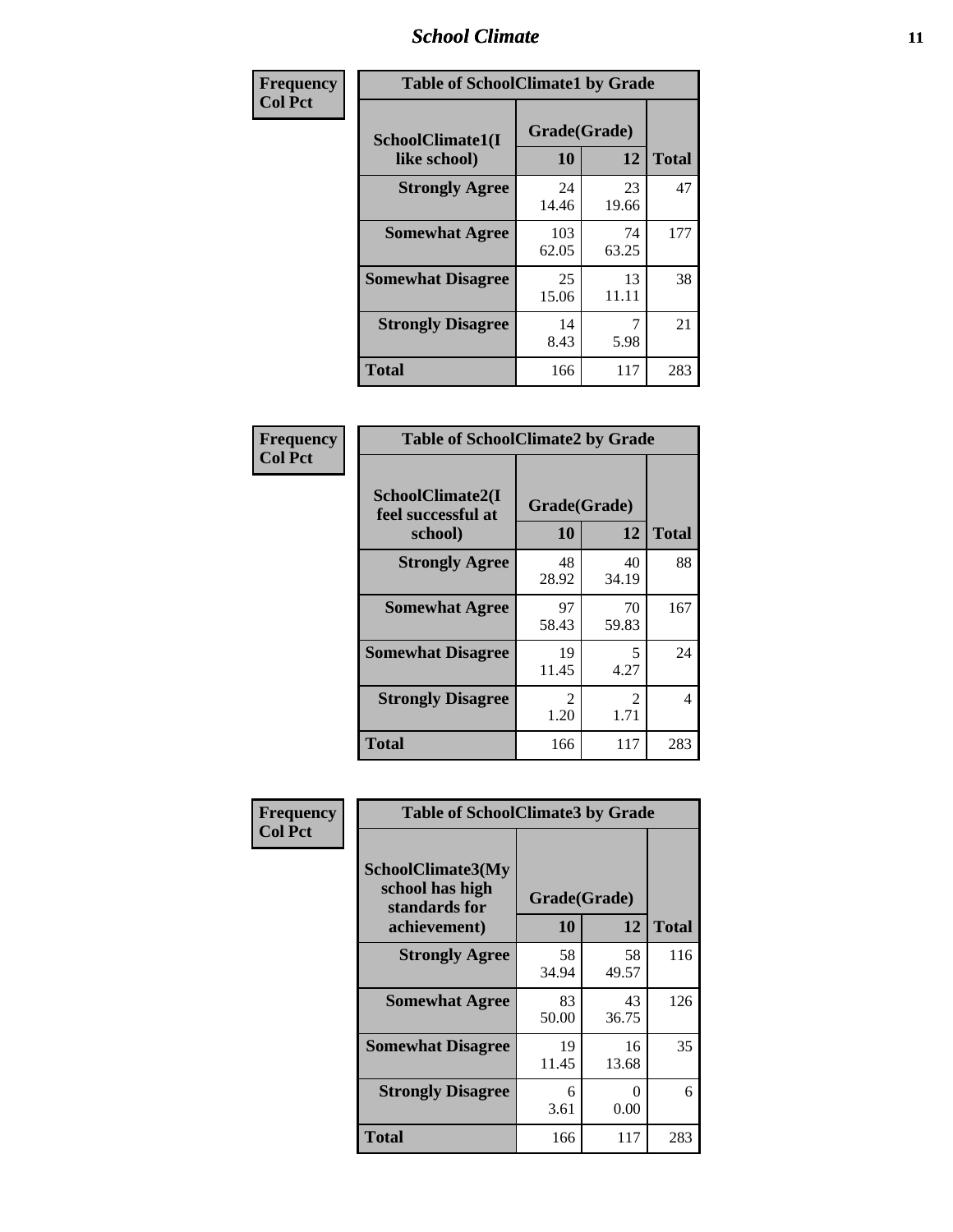### *School Climate* **12**

| Frequency      | <b>Table of SchoolClimate4 by Grade</b>                              |                    |             |              |
|----------------|----------------------------------------------------------------------|--------------------|-------------|--------------|
| <b>Col Pct</b> | <b>SchoolClimate4(My</b><br>school sets clear<br>rules for behavior) | Grade(Grade)<br>10 | 12          | <b>Total</b> |
|                | <b>Strongly Agree</b>                                                | 74<br>44.58        | 57<br>48.72 | 131          |
|                | <b>Somewhat Agree</b>                                                | 66<br>39.76        | 44<br>37.61 | 110          |
|                | <b>Somewhat Disagree</b>                                             | 16<br>9.64         | 9<br>7.69   | 25           |
|                | <b>Strongly Disagree</b>                                             | 10<br>6.02         | 7<br>5.98   | 17           |
|                | <b>Total</b>                                                         | 166                | 117         | 283          |

| <b>Table of SchoolClimate5 by Grade</b>                   |              |             |              |  |  |
|-----------------------------------------------------------|--------------|-------------|--------------|--|--|
| SchoolClimate5(I<br>know what to do in<br>an emergency at | Grade(Grade) |             |              |  |  |
| school)                                                   | 10           | 12          | <b>Total</b> |  |  |
| <b>Strongly Agree</b>                                     | 94<br>56.63  | 71<br>60.68 | 165          |  |  |
| <b>Somewhat Agree</b>                                     | 55<br>33.13  | 32<br>27.35 | 87           |  |  |
| <b>Somewhat Disagree</b>                                  | 10<br>6.02   | 13<br>11.11 | 23           |  |  |
| <b>Strongly Disagree</b>                                  | 4.22         | 0.85        | 8            |  |  |
| Total                                                     | 166          | 117         | 283          |  |  |

| Frequency      | <b>Table of SchoolClimate6 by Grade</b>                  |                    |             |              |  |
|----------------|----------------------------------------------------------|--------------------|-------------|--------------|--|
| <b>Col Pct</b> | <b>SchoolClimate6(Teachers</b><br>treat me with respect) | Grade(Grade)<br>10 | 12          | <b>Total</b> |  |
|                | <b>Strongly Agree</b>                                    | 44<br>26.51        | 48<br>41.03 | 92           |  |
|                | <b>Somewhat Agree</b>                                    | 69<br>41.57        | 49<br>41.88 | 118          |  |
|                | <b>Somewhat Disagree</b>                                 | 37<br>22.29        | 15<br>12.82 | 52           |  |
|                | <b>Strongly Disagree</b>                                 | 16<br>9.64         | 5<br>4.27   | 21           |  |
|                | <b>Total</b>                                             | 166                | 117         | 283          |  |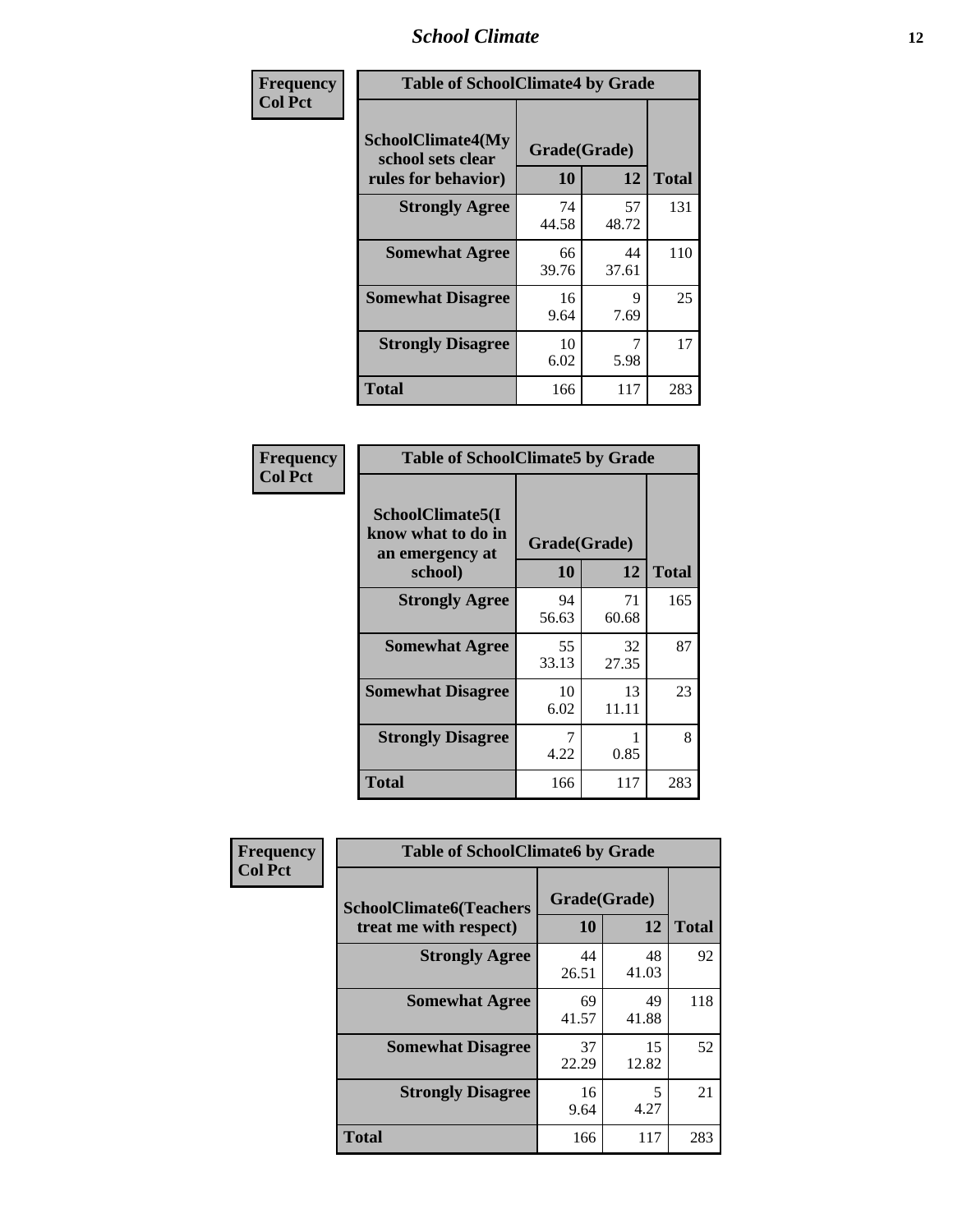### *School Climate* **13**

| Frequency      | <b>Table of SchoolClimate7 by Grade</b>                                       |                           |             |              |
|----------------|-------------------------------------------------------------------------------|---------------------------|-------------|--------------|
| <b>Col Pct</b> | <b>SchoolClimate7(Behaviors</b><br>in my class allow the<br>teacher to teach) | Grade(Grade)<br><b>10</b> | 12          | <b>Total</b> |
|                | <b>Strongly Agree</b>                                                         | 31<br>18.67               | 31<br>26.50 | 62           |
|                | <b>Somewhat Agree</b>                                                         | 86<br>51.81               | 64<br>54.70 | 150          |
|                | <b>Somewhat Disagree</b>                                                      | 38<br>22.89               | 17<br>14.53 | 55           |
|                | <b>Strongly Disagree</b>                                                      | 11<br>6.63                | 5<br>4.27   | 16           |
|                | <b>Total</b>                                                                  | 166                       | 117         | 283          |

| Frequency      | <b>Table of SchoolClimate8 by Grade</b>                                 |                    |             |              |
|----------------|-------------------------------------------------------------------------|--------------------|-------------|--------------|
| <b>Col Pct</b> | <b>SchoolClimate8(Students</b><br>are frequently<br>recognized for good | Grade(Grade)<br>10 | 12          | <b>Total</b> |
|                | behavior)                                                               |                    |             |              |
|                | <b>Strongly Agree</b>                                                   | 29<br>17.47        | 25<br>21.37 | 54           |
|                | <b>Somewhat Agree</b>                                                   | 71<br>42.77        | 55<br>47.01 | 126          |
|                | <b>Somewhat Disagree</b>                                                | 42<br>25.30        | 31<br>26.50 | 73           |
|                | <b>Strongly Disagree</b>                                                | 24<br>14.46        | 6<br>5.13   | 30           |
|                | <b>Total</b>                                                            | 166                | 117         | 283          |

| Frequency      | <b>Table of SchoolClimate9 by Grade</b>                                           |                    |             |              |
|----------------|-----------------------------------------------------------------------------------|--------------------|-------------|--------------|
| <b>Col Pct</b> | SchoolClimate9(School<br>counselor would be<br>helpful if I needed<br>assistance) | Grade(Grade)<br>10 | 12          | <b>Total</b> |
|                | <b>Strongly Agree</b>                                                             | 63<br>37.95        | 63<br>53.85 | 126          |
|                | <b>Somewhat Agree</b>                                                             | 61<br>36.75        | 37<br>31.62 | 98           |
|                | <b>Somewhat Disagree</b>                                                          | 23<br>13.86        | 11<br>9.40  | 34           |
|                | <b>Strongly Disagree</b>                                                          | 19<br>11.45        | 6<br>5.13   | 25           |
|                | Total                                                                             | 166                | 117         | 283          |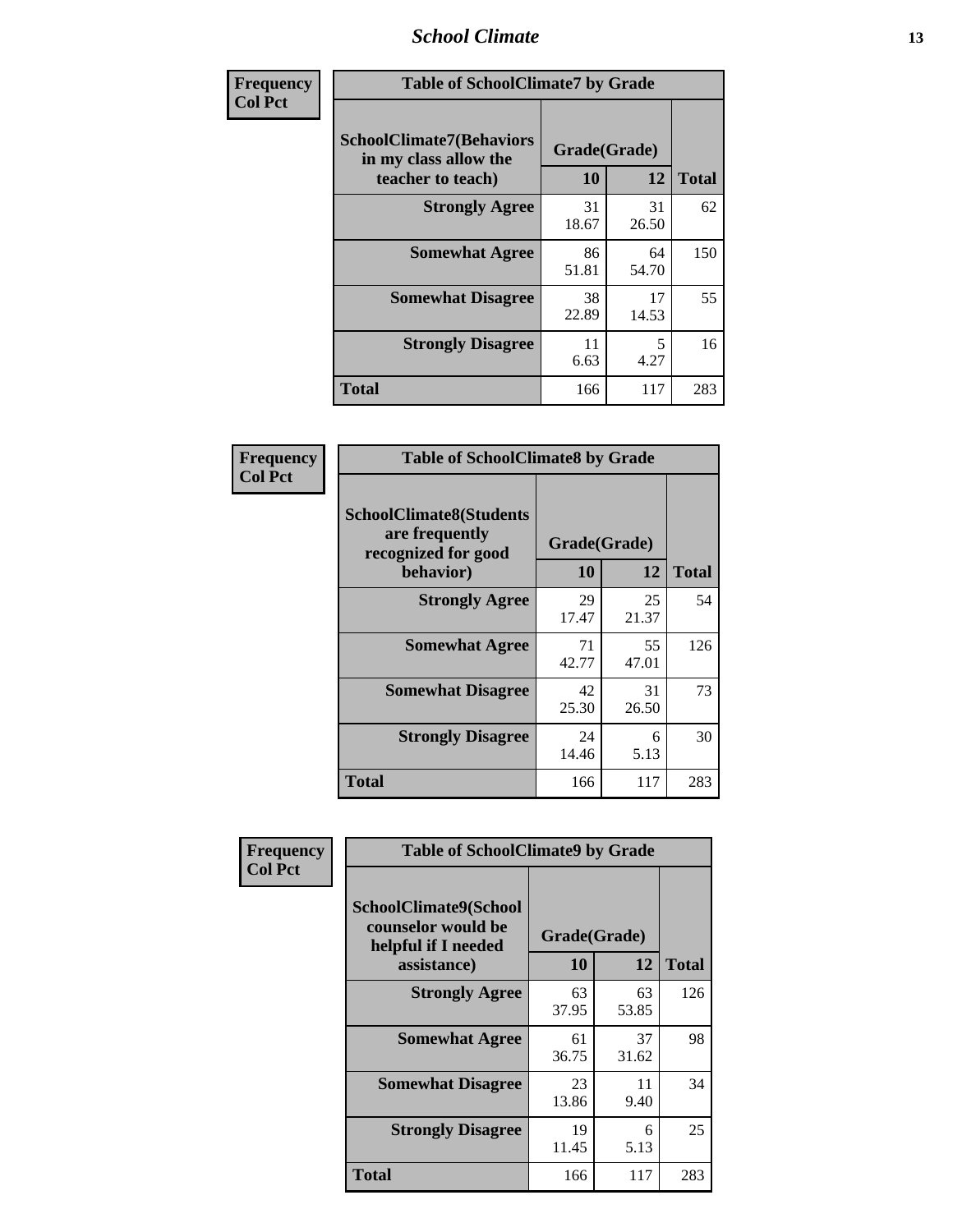### *Reasons for Dropping Out* **14**

| <b>Frequency</b> | <b>Table of Dropoutreason by Grade</b>                                   |                    |                  |              |
|------------------|--------------------------------------------------------------------------|--------------------|------------------|--------------|
| <b>Col Pct</b>   | Dropoutreason(If<br>I dropped out the<br>reason would<br>most likely be) | Grade(Grade)<br>10 | 12               | <b>Total</b> |
|                  | <b>Won't Drop out</b>                                                    | 103<br>62.05       | 73<br>62.39      | 176          |
|                  | <b>Bored</b>                                                             | 20<br>12.05        | 11<br>9.40       | 31           |
|                  | <b>Family Reasons</b>                                                    | 15<br>9.04         | 12<br>10.26      | 27           |
|                  | <b>Being Bullied</b>                                                     | 0.60               | $\Omega$<br>0.00 | 1            |
|                  | <b>Other</b>                                                             | 27<br>16.27        | 21<br>17.95      | 48           |
|                  | <b>Total</b>                                                             | 166                | 117              | 283          |

| Frequency      | <b>Table of Dropout by Grade</b>                                       |                    |             |              |  |
|----------------|------------------------------------------------------------------------|--------------------|-------------|--------------|--|
| <b>Col Pct</b> | Dropout(I<br>have<br>thought<br>about<br>dropping<br>out of<br>school) | Grade(Grade)<br>10 | 12          | <b>Total</b> |  |
|                | Yes                                                                    | 60<br>36.14        | 33<br>28.21 | 93           |  |
|                | N <sub>0</sub>                                                         | 106<br>63.86       | 84<br>71.79 | 190          |  |
|                | <b>Total</b>                                                           | 166                | 117         | 283          |  |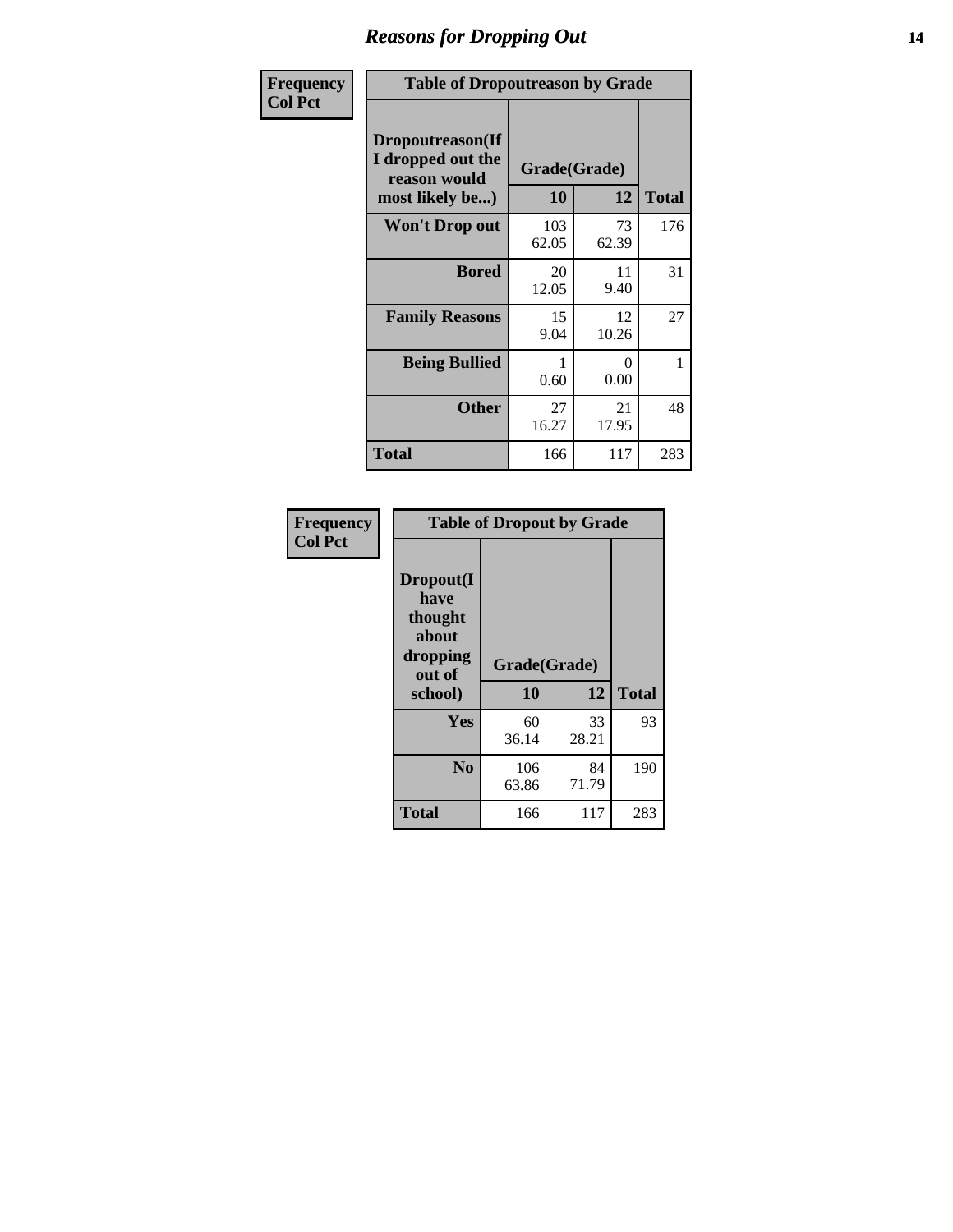*School Safety* **15**

| Frequency      | <b>Table of Gangself by Grade</b>                                                                 |                    |              |              |
|----------------|---------------------------------------------------------------------------------------------------|--------------------|--------------|--------------|
| <b>Col Pct</b> | Gangself(I<br>have<br>participated<br>in illegal<br>gang<br>activities in<br>the past 30<br>days) | Grade(Grade)<br>10 | 12           | <b>Total</b> |
|                | Yes                                                                                               | 10<br>6.02         | 6<br>5.13    | 16           |
|                | N <sub>0</sub>                                                                                    | 156<br>93.98       | 111<br>94.87 | 267          |
|                | <b>Total</b>                                                                                      | 166                | 117          | 283          |

| Frequency<br><b>Col Pct</b> | <b>Table of Gangpeers by Grade</b>                                                                                             |                    |             |              |
|-----------------------------|--------------------------------------------------------------------------------------------------------------------------------|--------------------|-------------|--------------|
|                             | <b>Gangpeers</b> (I<br>have friends<br>who have<br>participated<br>in illegal<br>gang<br>activities in<br>the past 30<br>days) | Grade(Grade)<br>10 | 12          | <b>Total</b> |
|                             | Yes                                                                                                                            | 51<br>30.72        | 25<br>21.37 | 76           |
|                             | N <sub>0</sub>                                                                                                                 | 115<br>69.28       | 92<br>78.63 | 207          |
|                             | Total                                                                                                                          | 166                | 117         | 283          |

| Frequency      |                                                                                          | <b>Table of Pickedon by Grade</b> |              |    |  |  |  |  |  |  |  |
|----------------|------------------------------------------------------------------------------------------|-----------------------------------|--------------|----|--|--|--|--|--|--|--|
| <b>Col Pct</b> | <b>Pickedon</b> (I have<br>been picked on or<br>teased at school in<br>the past 30 days) | Grade(Grade)<br>10                | <b>Total</b> |    |  |  |  |  |  |  |  |
|                | <b>Strongly Agree</b>                                                                    | 14<br>8.43                        | 10<br>8.55   | 24 |  |  |  |  |  |  |  |
|                | <b>Somewhat Agree</b>                                                                    | 21<br>12.65                       | 11<br>9.40   | 32 |  |  |  |  |  |  |  |
|                | <b>Somewhat Disagree</b>                                                                 | 22<br>13.25                       | 11<br>9.40   | 33 |  |  |  |  |  |  |  |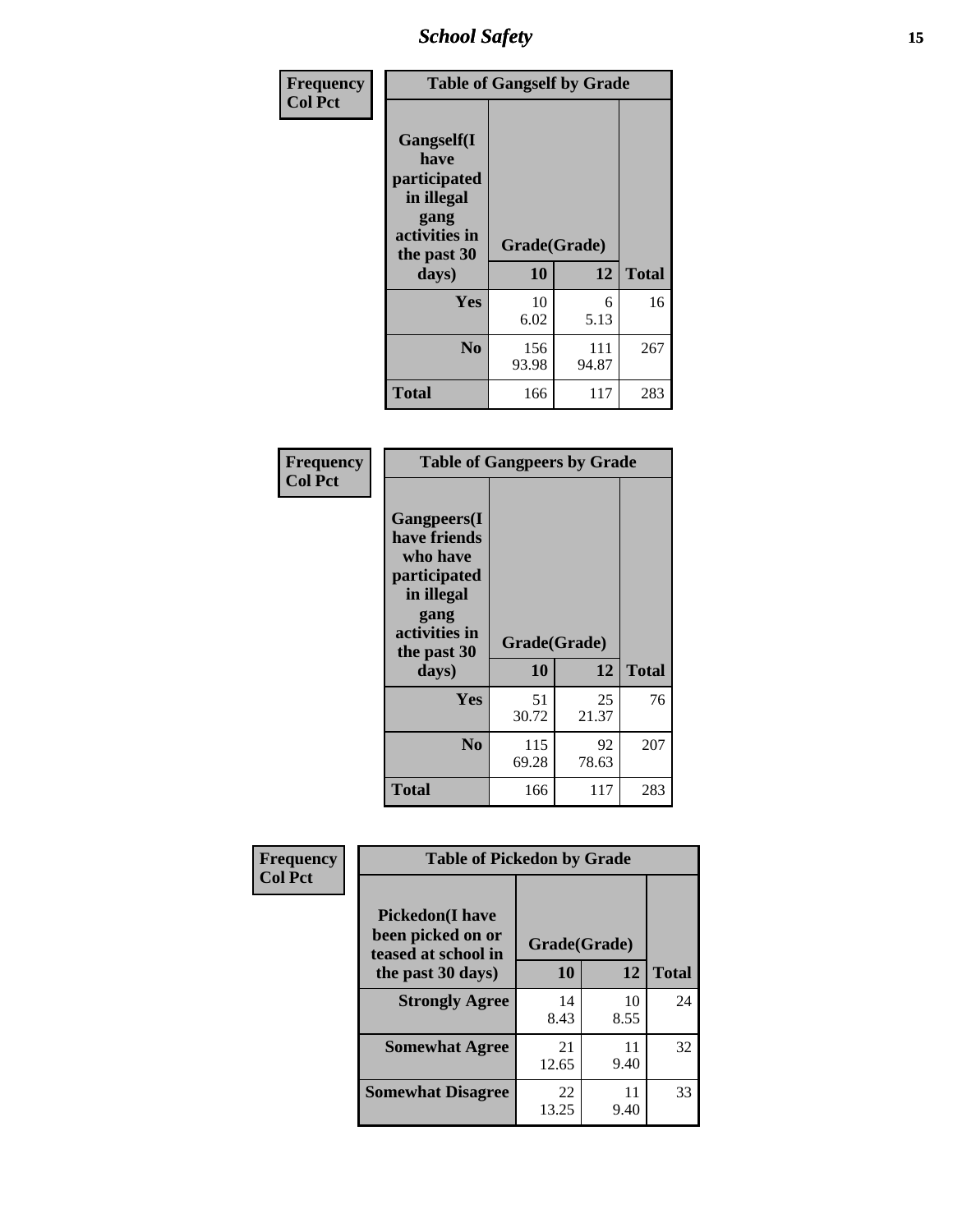### *School Safety* **16**

| <b>Frequency</b> | <b>Table of Pickedon by Grade</b>                                                       |                    |             |              |
|------------------|-----------------------------------------------------------------------------------------|--------------------|-------------|--------------|
| <b>Col Pct</b>   | <b>Pickedon(I have</b><br>been picked on or<br>teased at school in<br>the past 30 days) | Grade(Grade)<br>10 | 12          | <b>Total</b> |
|                  | <b>Strongly Disagree</b>                                                                | 109<br>65.66       | 85<br>72.65 | 194          |
|                  | Total                                                                                   | 166                | 117         | 283          |

| Frequency      | <b>Table of Safeschool by Grade</b>                      |                    |             |              |
|----------------|----------------------------------------------------------|--------------------|-------------|--------------|
| <b>Col Pct</b> | Safeschool(School<br>is a place at which I<br>feel safe) | Grade(Grade)<br>10 | 12          | <b>Total</b> |
|                | <b>Strongly Agree</b>                                    | 32<br>19.28        | 23<br>19.66 | 55           |
|                | <b>Somewhat Agree</b>                                    | 82<br>49.40        | 71<br>60.68 | 153          |
|                | <b>Somewhat Disagree</b>                                 | 40<br>24.10        | 19<br>16.24 | 59           |
|                | <b>Strongly Disagree</b>                                 | 12<br>7.23         | 4<br>3.42   | 16           |
|                | Total                                                    | 166                | 117         | 283          |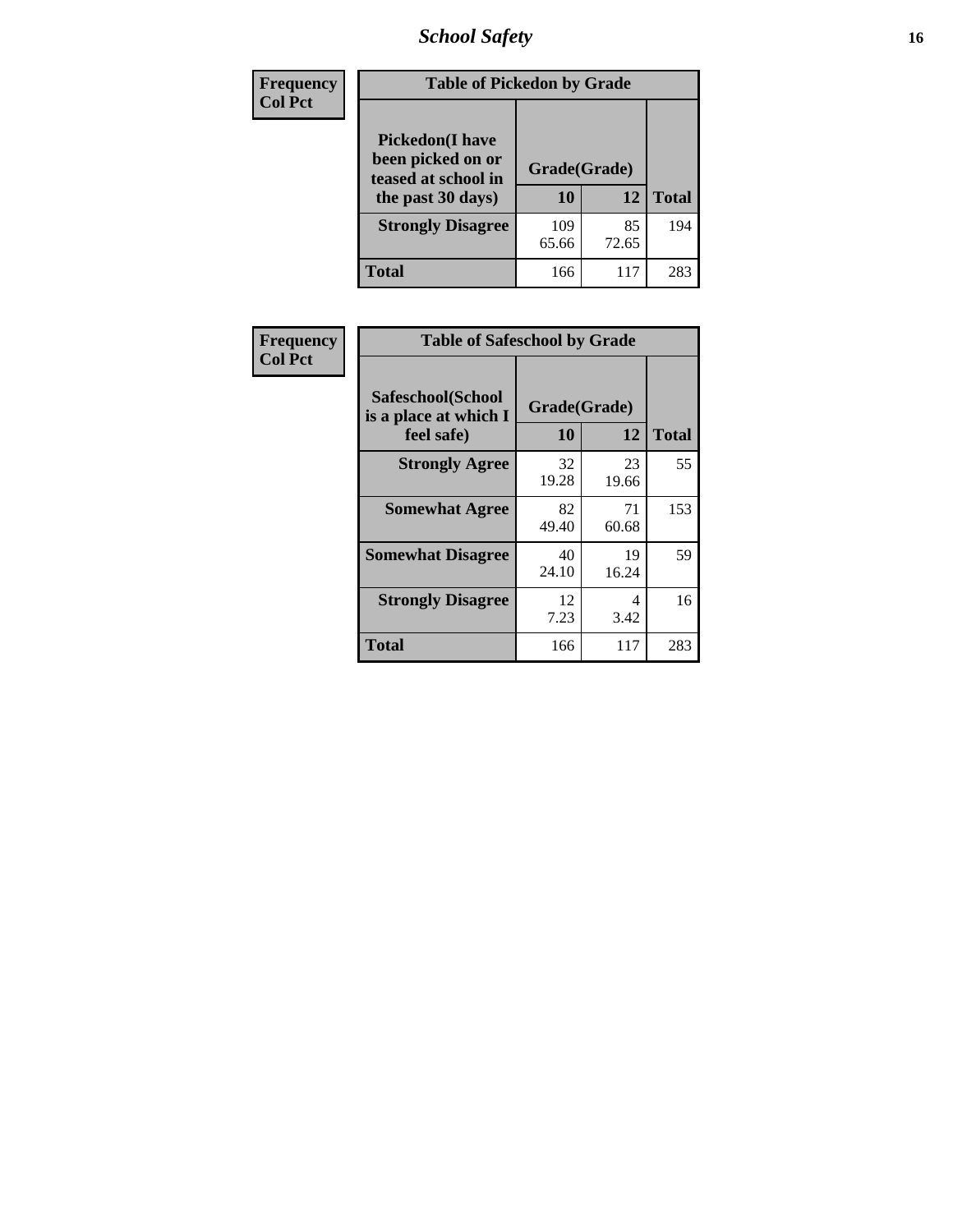*School Safety* **17**

| <b>Frequency</b> | <b>Table of Grade by Bullied</b> |                                                                         |                   |                              |                        |                   |              |  |
|------------------|----------------------------------|-------------------------------------------------------------------------|-------------------|------------------------------|------------------------|-------------------|--------------|--|
| <b>Row Pct</b>   |                                  | <b>Bullied</b> (I have been bullied by<br>other students in the past 30 |                   |                              |                        |                   |              |  |
|                  | Grade(Grade)                     | 0<br><b>Days</b>                                                        | 1 or<br>2<br>days | 3 <sub>to</sub><br>5<br>days | 10<br>to<br>19<br>days | All<br>30<br>days | <b>Total</b> |  |
|                  | 10                               | 149<br>89.76                                                            | 9<br>5.42         | 3<br>1.81                    | 4<br>2.41              | 0.60              | 166          |  |
|                  | 12                               | 115<br>98.29                                                            | 2<br>1.71         | $\Omega$<br>0.00             | $\Omega$<br>0.00       | 0<br>0.00         | 117          |  |
|                  | <b>Total</b>                     | 264                                                                     | 11                | 3                            | 4                      |                   | 283          |  |

| <b>Frequency</b> | <b>Table of Grade by Bulliedothers</b> |              |                                                                |              |                          |                        |                   |              |  |
|------------------|----------------------------------------|--------------|----------------------------------------------------------------|--------------|--------------------------|------------------------|-------------------|--------------|--|
| <b>Row Pct</b>   |                                        |              | <b>Bulliedothers</b> (I bullied others in the<br>past 30 days) |              |                          |                        |                   |              |  |
|                  | <b>Grade</b> (Grade) Days              | $\mathbf{0}$ | 1 or<br>days                                                   | 3 to<br>days | <b>6 to</b><br>9<br>days | 10<br>to<br>19<br>days | All<br>30<br>days | <b>Total</b> |  |
|                  | 10                                     | 154<br>92.77 | 7<br>4.22                                                      | ∩<br>0.00    | $\mathfrak{D}$<br>1.20   | 3<br>1.81              | $\Omega$<br>0.00  | 166          |  |
|                  | 12                                     | 110<br>94.02 | $\overline{4}$<br>3.42                                         | 0.85         | 0.85                     | 0<br>0.00              | 0.85              | 117          |  |
|                  | <b>Total</b>                           | 264          | 11                                                             |              | 3                        | 3                      | 1                 | 283          |  |

| <b>Frequency</b> | <b>Table of Grade by Weaponschool</b> |                                                          |                   |                   |                               |                   |              |  |  |  |
|------------------|---------------------------------------|----------------------------------------------------------|-------------------|-------------------|-------------------------------|-------------------|--------------|--|--|--|
| <b>Row Pct</b>   |                                       | Weaponschool(I brought a<br>weapon to school in the past |                   |                   |                               |                   |              |  |  |  |
|                  | Grade(Grade)                          | $\mathbf 0$<br><b>Days</b>                               | 1 or<br>2<br>days | 6 to<br>9<br>days | <b>10</b><br>to<br>19<br>days | All<br>30<br>days | <b>Total</b> |  |  |  |
|                  | 10                                    | 163<br>98.19                                             | 0<br>0.00         | 0.60              | 2<br>1.20                     | 0<br>0.00         | 166          |  |  |  |
|                  | 12                                    | 114<br>97.44                                             | 2<br>1.71         | 0<br>0.00         | $\Omega$<br>0.00              | 0.85              | 117          |  |  |  |
|                  | <b>Total</b>                          | 277                                                      | $\overline{2}$    |                   | 2                             |                   | 283          |  |  |  |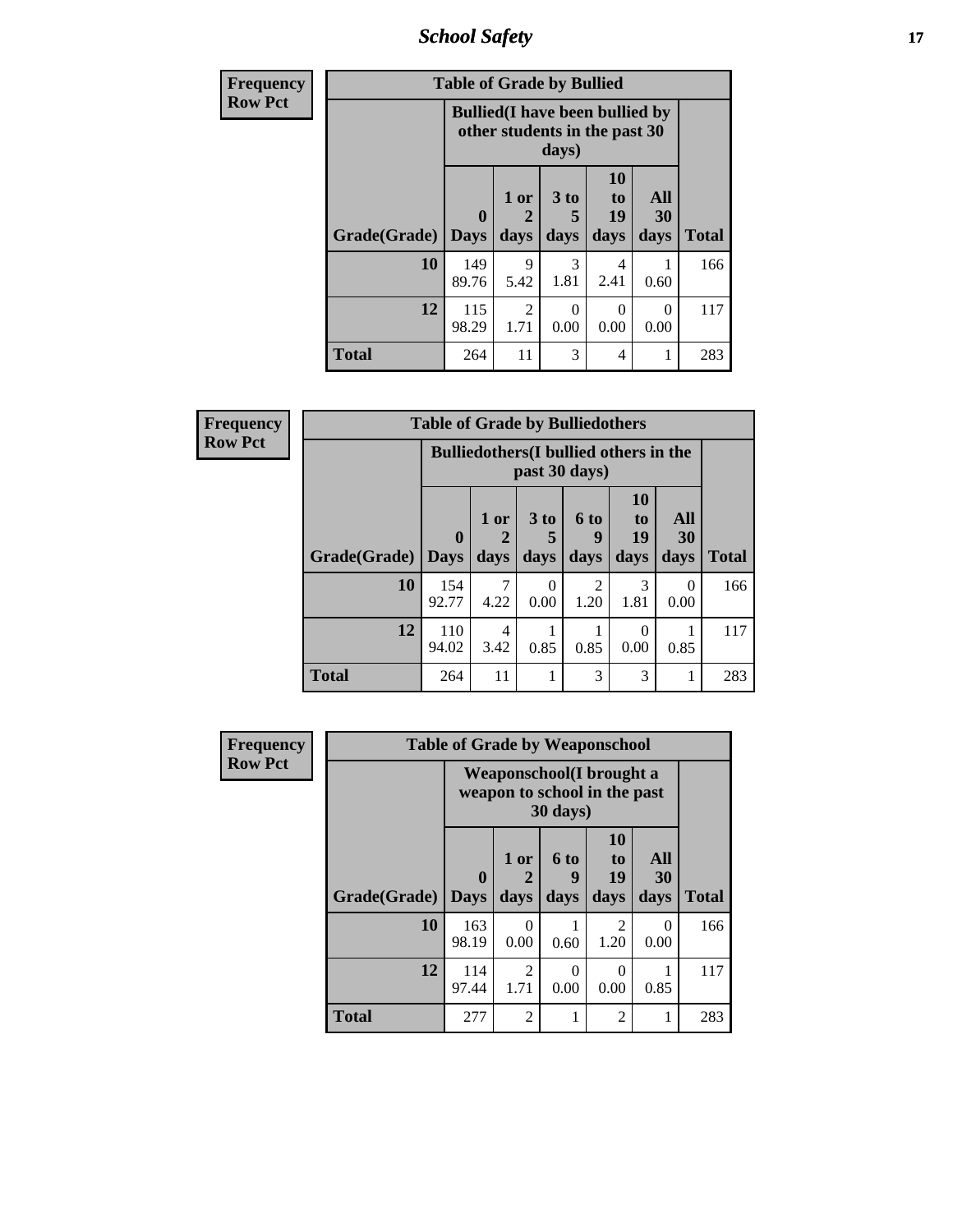*School Safety* **18**

| <b>Frequency</b> | <b>Table of Grade by Absentunsafe</b> |                  |                                                                                              |                        |                        |              |  |  |  |  |  |
|------------------|---------------------------------------|------------------|----------------------------------------------------------------------------------------------|------------------------|------------------------|--------------|--|--|--|--|--|
| <b>Row Pct</b>   |                                       |                  | <b>Absentunsafe(I have</b><br>missed school because I<br>felt unsafe in the past<br>30 days) |                        |                        |              |  |  |  |  |  |
|                  | Grade(Grade)                          | 0<br><b>Days</b> | 1 or<br>2<br>days                                                                            | 10<br>to<br>19<br>days | 20<br>to<br>29<br>days | <b>Total</b> |  |  |  |  |  |
|                  | 10                                    | 162<br>97.59     | 3<br>1.81                                                                                    | 1<br>0.60              | 0<br>0.00              | 166          |  |  |  |  |  |
|                  | 12                                    | 115<br>98.29     | 0.85                                                                                         | $\Omega$<br>0.00       | 0.85                   | 117          |  |  |  |  |  |
|                  | <b>Total</b>                          | 277              | $\overline{4}$                                                                               | 1                      | 1                      | 283          |  |  |  |  |  |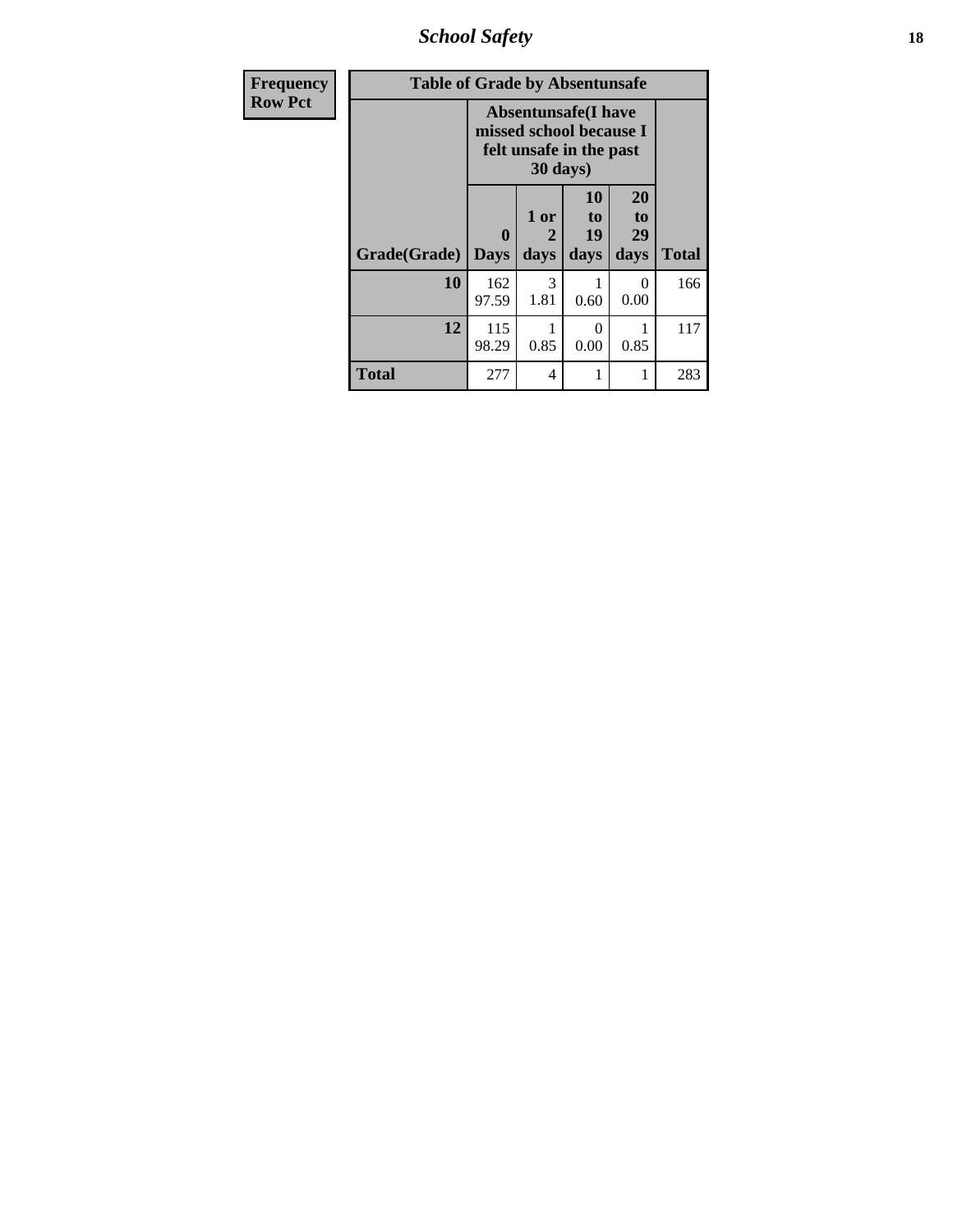### *Drug Use During Last 30 Days* **19**

#### **Frequency Row Pct**

| <b>Table of Grade by Alcohol</b> |                                 |                                    |                 |               |                 |                   |              |              |  |  |
|----------------------------------|---------------------------------|------------------------------------|-----------------|---------------|-----------------|-------------------|--------------|--------------|--|--|
|                                  |                                 | Alcohol(Alcohol use, past 30 days) |                 |               |                 |                   |              |              |  |  |
| Grade(Grade)                     | <b>Did</b><br>not<br><b>use</b> | $1-2$<br>days                      | $3 - 5$<br>days | $6-9$<br>days | $10-19$<br>days | $20 - 29$<br>days | Every<br>day | <b>Total</b> |  |  |
| 10                               | 131<br>78.92                    | 11<br>6.63                         | 5<br>3.01       | 3<br>1.81     | 5<br>3.01       | 3<br>1.81         | 8<br>4.82    | 166          |  |  |
| 12                               | 85<br>72.65                     | 9<br>7.69                          | 6<br>5.13       | 5<br>4.27     | 5<br>4.27       | 5<br>4.27         | 2<br>1.71    | 117          |  |  |
| <b>Total</b>                     | 216                             | 20                                 | 11              | 8             | 10              | 8                 | 10           | 283          |  |  |

#### **Frequency Row Pct**

| <b>Table of Grade by Cigarettes</b> |                                 |                                                          |                 |                        |                 |                        |                     |       |  |  |
|-------------------------------------|---------------------------------|----------------------------------------------------------|-----------------|------------------------|-----------------|------------------------|---------------------|-------|--|--|
|                                     |                                 | <b>Cigarettes (Smoking tobacco use,</b><br>past 30 days) |                 |                        |                 |                        |                     |       |  |  |
| Grade(Grade)                        | <b>Did</b><br>not<br><b>use</b> | $1 - 2$<br>days                                          | $3 - 5$<br>days | $6 - 9$<br>days        | $10-19$<br>days | 20-29<br>days          | <b>Every</b><br>day | Total |  |  |
| 10                                  | 150<br>90.36                    | 8<br>4.82                                                | 2<br>1.20       | $\Omega$<br>0.00       | 0.60            | $\Omega$<br>0.00       | 5<br>3.01           | 166   |  |  |
| 12                                  | 97<br>82.91                     | 7<br>5.98                                                | 3<br>2.56       | $\overline{2}$<br>1.71 | 0.85            | $\overline{2}$<br>1.71 | 5<br>4.27           | 117   |  |  |
| <b>Total</b>                        | 247                             | 15                                                       | 5               | $\overline{2}$         | $\overline{2}$  | $\overline{2}$         | 10                  | 283   |  |  |

**Frequency Row Pct**

| <b>Table of Grade by Smokeless</b> |                                 |                                                        |                 |                        |                 |                        |              |  |  |  |
|------------------------------------|---------------------------------|--------------------------------------------------------|-----------------|------------------------|-----------------|------------------------|--------------|--|--|--|
|                                    |                                 | <b>Smokeless</b> (Chewing tobaccouse,<br>past 30 days) |                 |                        |                 |                        |              |  |  |  |
| Grade(Grade)                       | <b>Did</b><br>not<br><b>use</b> | $1 - 2$<br>days                                        | $3 - 5$<br>days | $6-9$<br>days          | $10-19$<br>days | <b>Every</b><br>day    | <b>Total</b> |  |  |  |
| 10                                 | 159<br>95.78                    | 5<br>3.01                                              | 0.60            | 0.00                   | 0.00            | 0.60                   | 166          |  |  |  |
| 12                                 | 109<br>93.16                    | 3<br>2.56                                              | 0<br>0.00       | $\mathfrak{D}$<br>1.71 | 0.85            | $\overline{2}$<br>1.71 | 117          |  |  |  |
| <b>Total</b>                       | 268                             | 8                                                      |                 | $\overline{2}$         |                 | 3                      | 283          |  |  |  |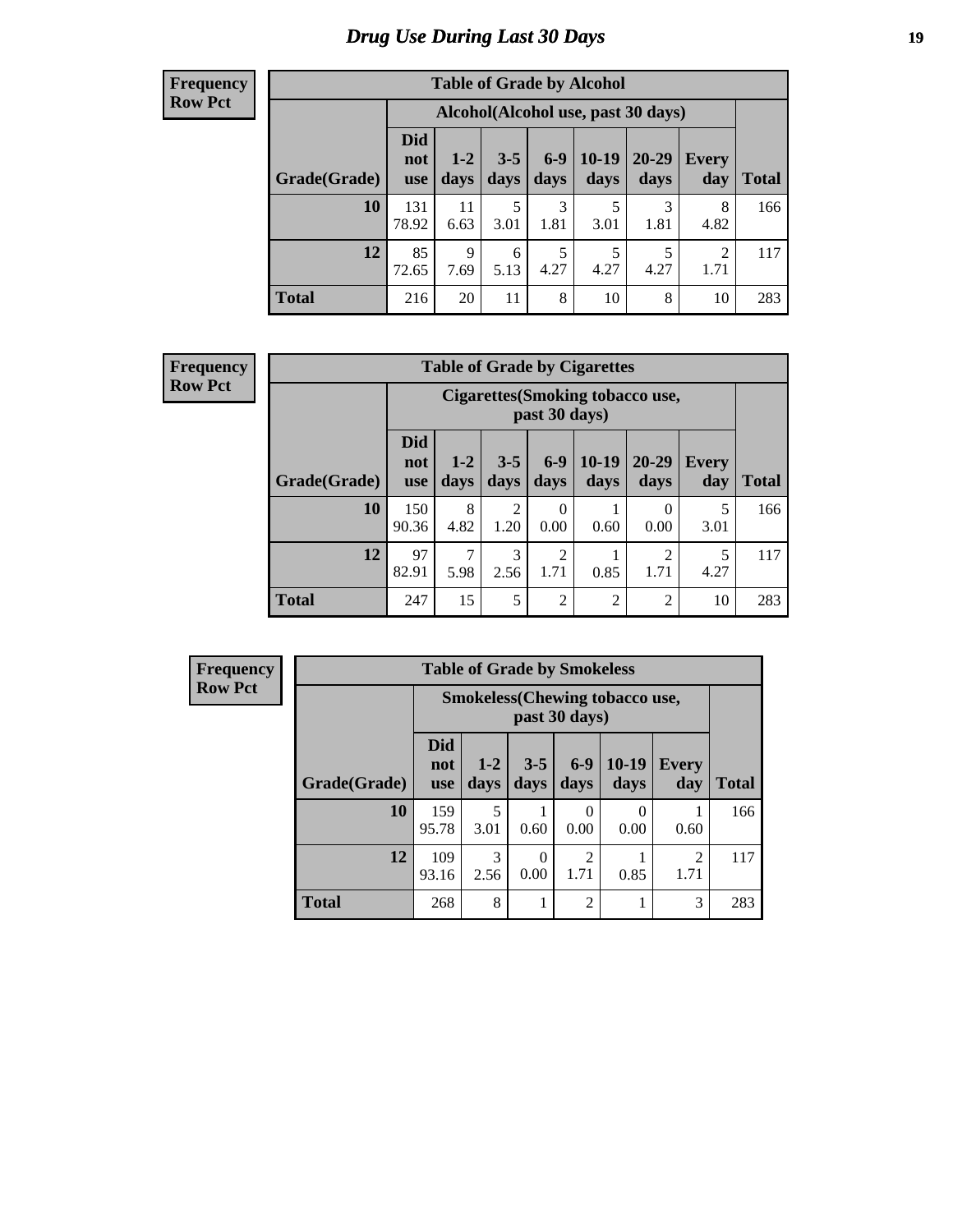#### **Frequency Row Pct**

| <b>Table of Grade by Marijuana</b> |                                 |                                         |                 |                |                 |                |                |       |  |  |
|------------------------------------|---------------------------------|-----------------------------------------|-----------------|----------------|-----------------|----------------|----------------|-------|--|--|
|                                    |                                 | Marijuana (Marijuana use, past 30 days) |                 |                |                 |                |                |       |  |  |
| Grade(Grade)                       | <b>Did</b><br>not<br><b>use</b> | $1 - 2$<br>days                         | $3 - 5$<br>days | $6-9$<br>days  | $10-19$<br>days | 20-29<br>days  | Every<br>day   | Total |  |  |
| 10                                 | 150<br>90.36                    | 3<br>1.81                               | 3<br>1.81       | 0.60           | 3<br>1.81       | ∍<br>1.20      | 4<br>2.41      | 166   |  |  |
| 12                                 | 105<br>89.74                    | 4<br>3.42                               | 5<br>4.27       | 3<br>2.56      | 0<br>0.00       | 0<br>0.00      | 0<br>0.00      | 117   |  |  |
| <b>Total</b>                       | 255                             | $\tau$                                  | 8               | $\overline{4}$ | 3               | $\overline{2}$ | $\overline{4}$ | 283   |  |  |

| Frequency      | <b>Table of Grade by Cocaine</b> |                                               |            |              |
|----------------|----------------------------------|-----------------------------------------------|------------|--------------|
| <b>Row Pct</b> |                                  | <b>Cocaine</b> (Cocaine<br>use, past 30 days) |            |              |
|                | Grade(Grade)                     | Did not<br><b>use</b>                         | $1-2$ days | <b>Total</b> |
|                | 10                               | 165<br>99.40                                  | 0.60       | 166          |
|                | 12                               | 116<br>99.15                                  | 0.85       | 117          |
|                | <b>Total</b>                     | 281                                           | 2          | 283          |

| Frequency      | <b>Table of Grade by Inhalants</b> |                                                  |                 |                     |              |
|----------------|------------------------------------|--------------------------------------------------|-----------------|---------------------|--------------|
| <b>Row Pct</b> |                                    | <b>Inhalants</b> (Inhalant<br>use, past 30 days) |                 |                     |              |
|                | Grade(Grade)                       | Did<br>not<br><b>use</b>                         | $1 - 2$<br>days | <b>Every</b><br>day | <b>Total</b> |
|                | 10                                 | 164<br>98.80                                     | 0.60            | 0.60                | 166          |
|                | 12                                 | 116<br>99.15                                     | 0.85            | 0<br>0.00           | 117          |
|                | <b>Total</b>                       | 280                                              | 2               | 1                   | 283          |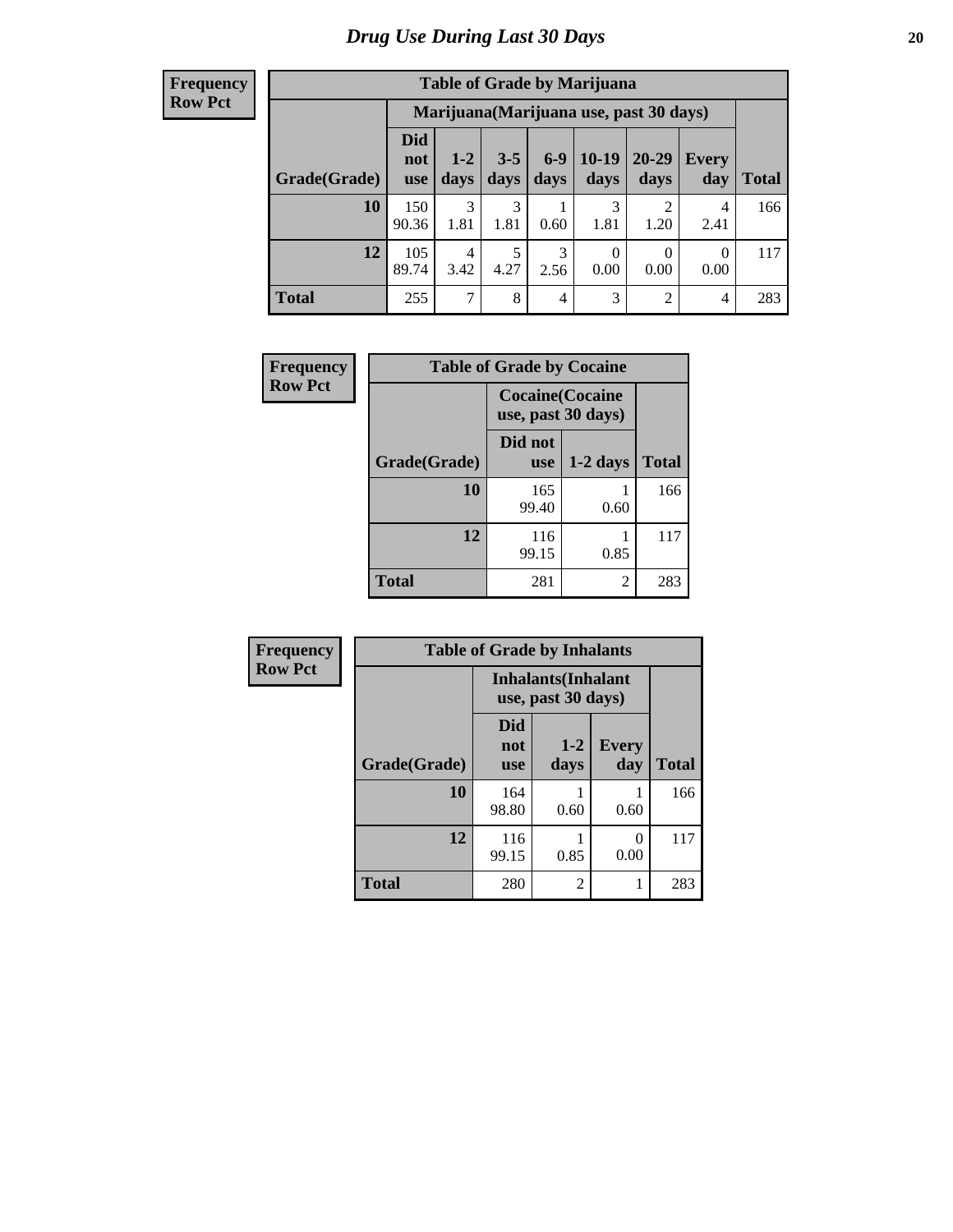| <b>Frequency</b> | <b>Table of Grade by Steroids</b> |                          |                                                |                           |              |
|------------------|-----------------------------------|--------------------------|------------------------------------------------|---------------------------|--------------|
| <b>Row Pct</b>   |                                   |                          | <b>Steroids</b> (Steroid<br>use, past 30 days) |                           |              |
|                  | Grade(Grade)                      | Did<br>not<br><b>use</b> | $1 - 2$<br>days                                | $10-19$<br>days           | <b>Total</b> |
|                  | 10                                | 165<br>99.40             | 0.60                                           | $\mathbf{\Omega}$<br>0.00 | 166          |
|                  | 12                                | 115<br>98.29             | 0<br>0.00                                      | $\overline{2}$<br>1.71    | 117          |
|                  | <b>Total</b>                      | 280                      | 1                                              | $\overline{2}$            | 283          |

| Frequency      | <b>Table of Grade by Ecstasy</b> |                                               |               |                 |              |
|----------------|----------------------------------|-----------------------------------------------|---------------|-----------------|--------------|
| <b>Row Pct</b> |                                  | <b>Ecstasy</b> (Ecstasy<br>use, past 30 days) |               |                 |              |
|                | Grade(Grade)                     | Did<br>not<br><b>use</b>                      | $1-2$<br>days | $10-19$<br>days | <b>Total</b> |
|                | 10                               | 162<br>97.59                                  | 3<br>1.81     | 0.60            | 166          |
|                | 12                               | 116<br>99.15                                  | 0.85          | 0<br>0.00       | 117          |
|                | <b>Total</b>                     | 278                                           | 4             |                 | 283          |

| Frequency      | <b>Table of Grade by Meth</b> |                                                    |            |              |  |  |
|----------------|-------------------------------|----------------------------------------------------|------------|--------------|--|--|
| <b>Row Pct</b> |                               | <b>Meth</b> (Methamphetamine<br>use, past 30 days) |            |              |  |  |
|                | Grade(Grade)                  | Did not use                                        | $1-2$ days | <b>Total</b> |  |  |
|                | 10                            | 165<br>99.40                                       | 0.60       | 166          |  |  |
|                | 12                            | 115<br>98.29                                       | 2<br>1.71  | 117          |  |  |
|                | <b>Total</b>                  | 280                                                | 3          | 283          |  |  |

| <b>Frequency</b> | <b>Table of Grade by Hallucinogens</b> |                                                   |                 |                 |                 |       |
|------------------|----------------------------------------|---------------------------------------------------|-----------------|-----------------|-----------------|-------|
| <b>Row Pct</b>   |                                        | Hallucinogens (Hallucinogen use,<br>past 30 days) |                 |                 |                 |       |
|                  | Grade(Grade)                           | <b>Did</b><br>not use                             | $1 - 2$<br>days | $3 - 5$<br>days | $10-19$<br>days | Total |
|                  | 10                                     | 165<br>99.40                                      | 0.00            | 0.60            | 0<br>0.00       | 166   |
|                  | 12                                     | 115<br>98.29                                      | 0.85            | 0.00            | 0.85            | 117   |
|                  | <b>Total</b>                           | 280                                               |                 |                 |                 | 283   |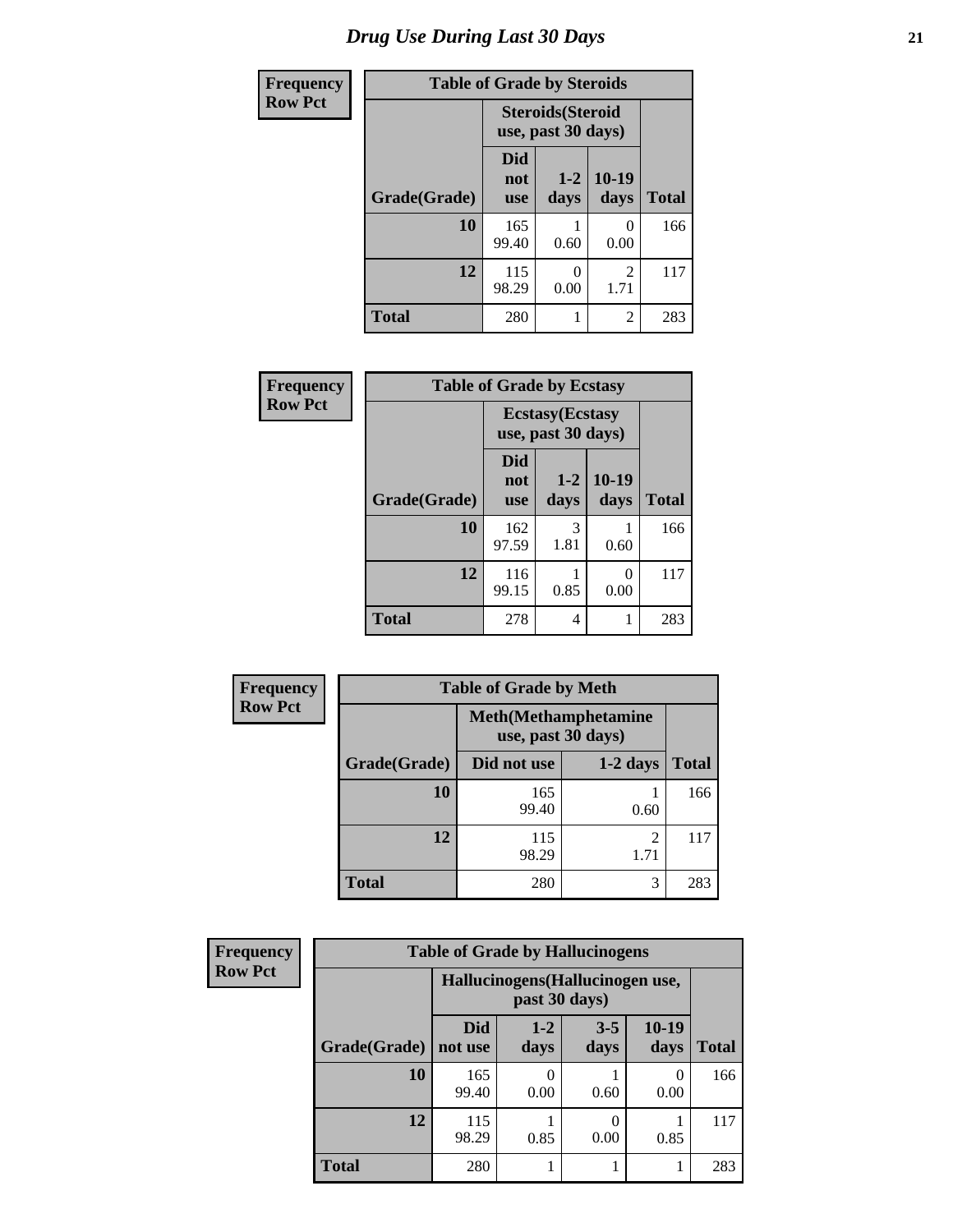| <b>Frequency</b> |  |
|------------------|--|
| <b>Row Pct</b>   |  |

| <b>Table of Grade by Prescription</b> |                          |                                                                                |                 |               |                 |                   |              |
|---------------------------------------|--------------------------|--------------------------------------------------------------------------------|-----------------|---------------|-----------------|-------------------|--------------|
|                                       |                          | <b>Prescription</b> (Prescription drugs not<br>prescribed to me, past 30 days) |                 |               |                 |                   |              |
| Grade(Grade)                          | Did<br>not<br><b>use</b> | $1 - 2$<br>days                                                                | $3 - 5$<br>days | $6-9$<br>days | $10-19$<br>days | $20 - 29$<br>days | <b>Total</b> |
| 10                                    | 155<br>93.37             | 3<br>1.81                                                                      | 0.60            | 0.60          | 5<br>3.01       | 0.60              | 166          |
| 12                                    | 114<br>97.44             | $\overline{2}$<br>1.71                                                         | 0.85            | 0<br>0.00     | 0.00            | 0<br>0.00         | 117          |
| <b>Total</b>                          | 269                      | 5                                                                              | $\overline{2}$  |               | 5               |                   | 283          |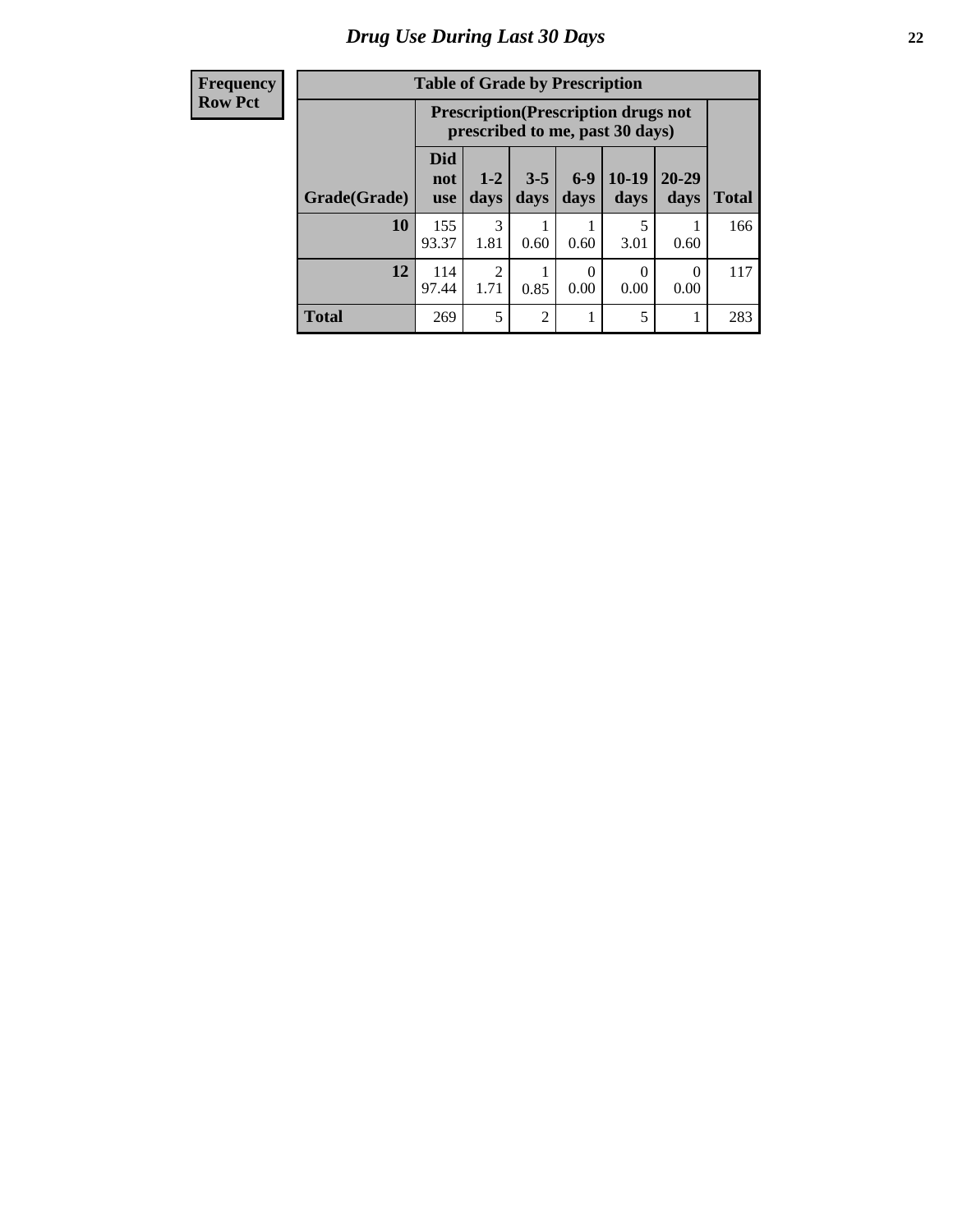| Frequency      | <b>Table of Alcoholease by Grade</b>              |                          |             |              |  |
|----------------|---------------------------------------------------|--------------------------|-------------|--------------|--|
| <b>Col Pct</b> | <b>Alcoholease</b> (It is<br>easy to get alcohol) | Grade(Grade)<br>10<br>12 |             | <b>Total</b> |  |
|                | <b>Strongly Agree</b>                             | 46<br>27.71              | 38<br>32.48 | 84           |  |
|                | <b>Somewhat Agree</b>                             | 54<br>32.53              | 46<br>39.32 | 100          |  |
|                | <b>Somewhat Disagree</b>                          | 26<br>15.66              | 12<br>10.26 | 38           |  |
|                | <b>Strongly Disagree</b>                          | 40<br>24.10              | 21<br>17.95 | 61           |  |
|                | <b>Total</b>                                      | 166                      | 117         | 283          |  |

| Frequency      | <b>Table of Cigarettesease by Grade</b>                 |                    |             |              |
|----------------|---------------------------------------------------------|--------------------|-------------|--------------|
| <b>Col Pct</b> | Cigarettesease(It is<br>easy to get smoking<br>tobacco) | Grade(Grade)<br>10 | 12          | <b>Total</b> |
|                | <b>Strongly Agree</b>                                   | 65<br>39.16        | 48<br>41.03 | 113          |
|                | <b>Somewhat Agree</b>                                   | 31<br>18.67        | 38<br>32.48 | 69           |
|                | <b>Somewhat Disagree</b>                                | 26<br>15.66        | 8<br>6.84   | 34           |
|                | <b>Strongly Disagree</b>                                | 44<br>26.51        | 23<br>19.66 | 67           |
|                | Total                                                   | 166                | 117         | 283          |

| Frequency      | <b>Table of Smokelessease by Grade</b>             |              |             |              |  |  |  |
|----------------|----------------------------------------------------|--------------|-------------|--------------|--|--|--|
| <b>Col Pct</b> | <b>Smokelessease</b> (It is<br>easy to get chewing | Grade(Grade) |             |              |  |  |  |
|                | tobacco)                                           | 10           | 12          | <b>Total</b> |  |  |  |
|                | <b>Strongly Agree</b>                              | 53<br>31.93  | 36<br>30.77 | 89           |  |  |  |
|                | <b>Somewhat Agree</b>                              | 34<br>20.48  | 38<br>32.48 | 72           |  |  |  |
|                | <b>Somewhat Disagree</b>                           | 25<br>15.06  | 14<br>11.97 | 39           |  |  |  |
|                | <b>Strongly Disagree</b>                           | 54<br>32.53  | 29<br>24.79 | 83           |  |  |  |
|                | <b>Total</b>                                       | 166          | 117         | 283          |  |  |  |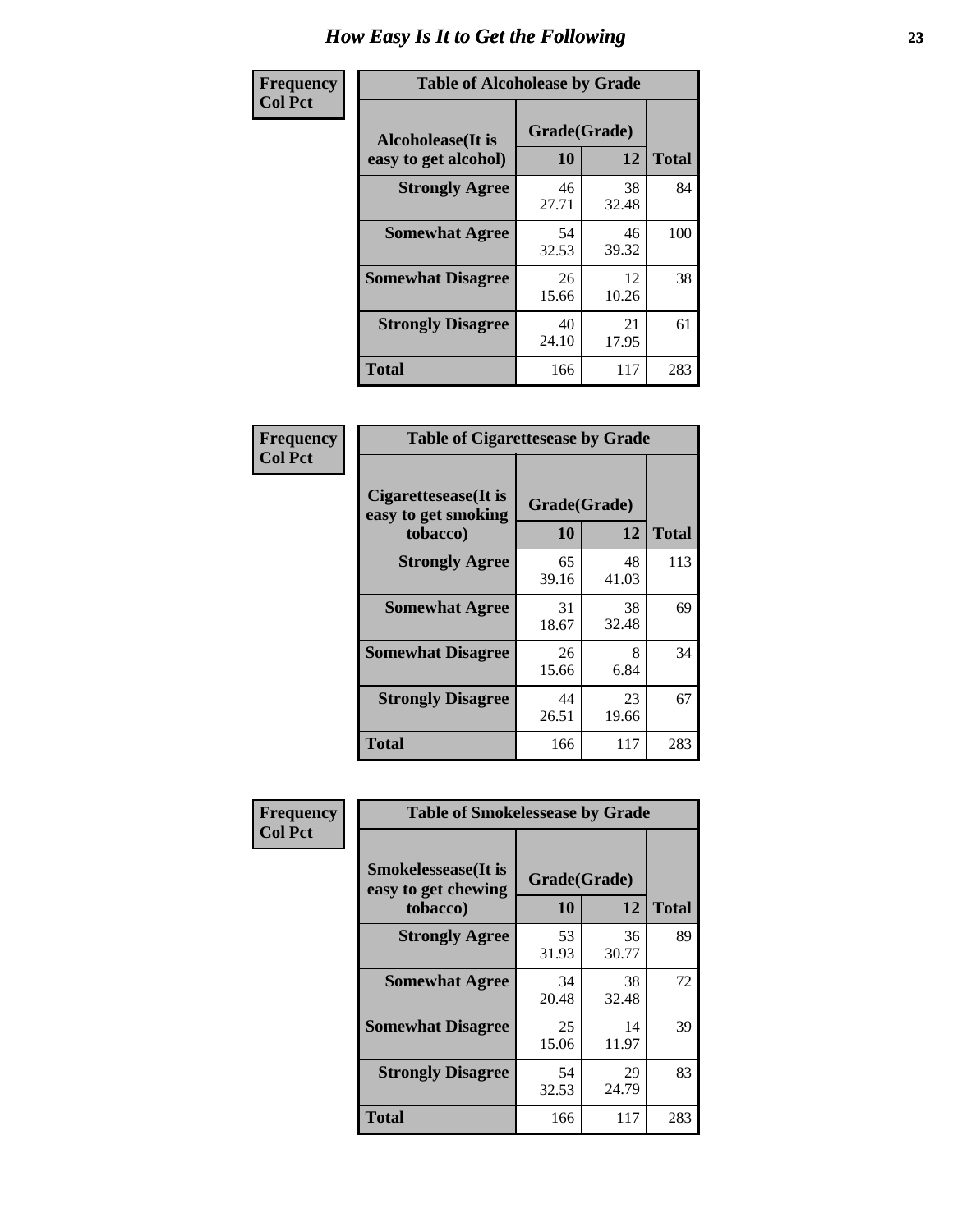| Frequency      | <b>Table of Marijuanaease by Grade</b>           |                           |             |              |  |
|----------------|--------------------------------------------------|---------------------------|-------------|--------------|--|
| <b>Col Pct</b> | Marijuanaease(It is<br>easy to get<br>marijuana) | Grade(Grade)<br><b>10</b> | 12          | <b>Total</b> |  |
|                | <b>Strongly Agree</b>                            | 46<br>27.71               | 41<br>35.04 | 87           |  |
|                | <b>Somewhat Agree</b>                            | 35<br>21.08               | 35<br>29.91 | 70           |  |
|                | <b>Somewhat Disagree</b>                         | 34<br>20.48               | 10<br>8.55  | 44           |  |
|                | <b>Strongly Disagree</b>                         | 51<br>30.72               | 31<br>26.50 | 82           |  |
|                | <b>Total</b>                                     | 166                       | 117         | 283          |  |

| <b>Table of Cocaineease by Grade</b>              |                    |              |     |  |  |
|---------------------------------------------------|--------------------|--------------|-----|--|--|
| <b>Cocaineease</b> (It is<br>easy to get cocaine) | Grade(Grade)<br>10 | <b>Total</b> |     |  |  |
| <b>Strongly Agree</b>                             | 19<br>11.45        | 12<br>10.26  | 31  |  |  |
| <b>Somewhat Agree</b>                             | 27<br>16.27        | 28<br>23.93  | 55  |  |  |
| <b>Somewhat Disagree</b>                          | 34<br>20.48        | 26<br>22.22  | 60  |  |  |
| <b>Strongly Disagree</b>                          | 86<br>51.81        | 51<br>43.59  | 137 |  |  |
| <b>Total</b>                                      | 166                | 117          | 283 |  |  |

| Frequency      | <b>Table of Inhalantsease by Grade</b>                   |                    |              |     |  |  |  |  |  |  |  |
|----------------|----------------------------------------------------------|--------------------|--------------|-----|--|--|--|--|--|--|--|
| <b>Col Pct</b> | <b>Inhalantsease</b> (It is<br>easy to get<br>inhalants) | Grade(Grade)<br>10 | <b>Total</b> |     |  |  |  |  |  |  |  |
|                |                                                          |                    | 12           |     |  |  |  |  |  |  |  |
|                | <b>Strongly Agree</b>                                    | 38<br>22.89        | 33<br>28.21  | 71  |  |  |  |  |  |  |  |
|                | <b>Somewhat Agree</b>                                    | 33<br>19.88        | 33<br>28.21  | 66  |  |  |  |  |  |  |  |
|                | <b>Somewhat Disagree</b>                                 | 32<br>19.28        | 15<br>12.82  | 47  |  |  |  |  |  |  |  |
|                | <b>Strongly Disagree</b>                                 | 63<br>37.95        | 36<br>30.77  | 99  |  |  |  |  |  |  |  |
|                | <b>Total</b>                                             | 166                | 117          | 283 |  |  |  |  |  |  |  |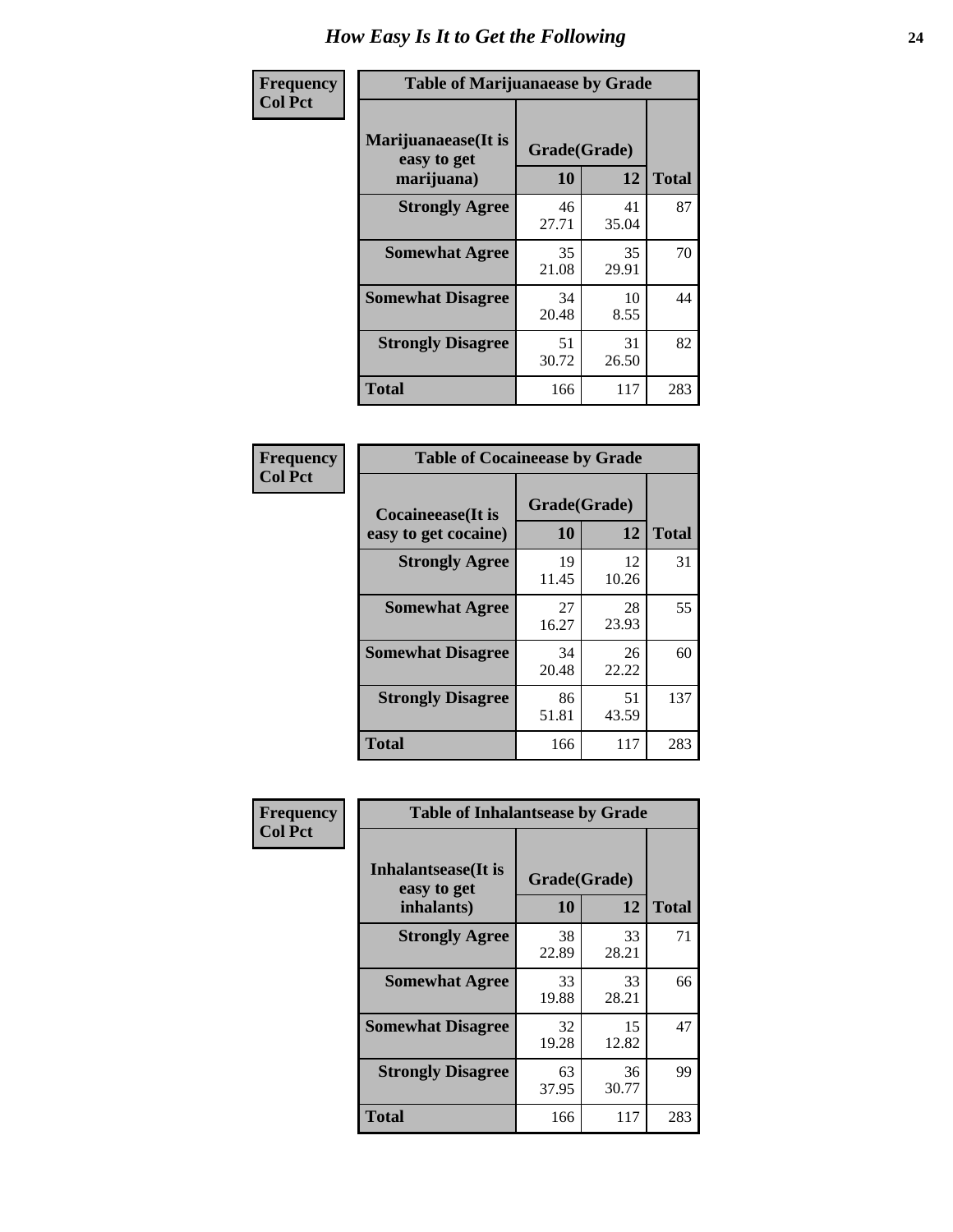| Frequency      | <b>Table of Steroidsease by Grade</b>               |                    |             |              |  |  |  |  |  |  |  |  |
|----------------|-----------------------------------------------------|--------------------|-------------|--------------|--|--|--|--|--|--|--|--|
| <b>Col Pct</b> | <b>Steroidsease</b> (It is<br>easy to get steroids) | Grade(Grade)<br>10 | 12          | <b>Total</b> |  |  |  |  |  |  |  |  |
|                | <b>Strongly Agree</b>                               | 16<br>9.64         | 18<br>15.38 | 34           |  |  |  |  |  |  |  |  |
|                | <b>Somewhat Agree</b>                               | 31<br>18.67        | 33<br>28.21 | 64           |  |  |  |  |  |  |  |  |
|                | <b>Somewhat Disagree</b>                            | 41<br>24.70        | 19<br>16.24 | 60           |  |  |  |  |  |  |  |  |
|                | <b>Strongly Disagree</b>                            | 78<br>46.99        | 47<br>40.17 | 125          |  |  |  |  |  |  |  |  |
|                | <b>Total</b>                                        | 166                | 117         | 283          |  |  |  |  |  |  |  |  |

| Frequency      |                                                   | <b>Table of Ecstasyease by Grade</b> |             |              |  |  |  |  |  |  |  |  |  |
|----------------|---------------------------------------------------|--------------------------------------|-------------|--------------|--|--|--|--|--|--|--|--|--|
| <b>Col Pct</b> | <b>Ecstasyease</b> (It is<br>easy to get ecstasy) | Grade(Grade)<br><b>10</b>            | 12          | <b>Total</b> |  |  |  |  |  |  |  |  |  |
|                | <b>Strongly Agree</b>                             | 22<br>13.25                          | 17<br>14.53 | 39           |  |  |  |  |  |  |  |  |  |
|                | <b>Somewhat Agree</b>                             | 29<br>17.47                          | 27<br>23.08 | 56           |  |  |  |  |  |  |  |  |  |
|                | <b>Somewhat Disagree</b>                          | 32<br>19.28                          | 21<br>17.95 | 53           |  |  |  |  |  |  |  |  |  |
|                | <b>Strongly Disagree</b>                          | 83<br>50.00                          | 52<br>44.44 | 135          |  |  |  |  |  |  |  |  |  |
|                | Total                                             | 166                                  | 117         | 283          |  |  |  |  |  |  |  |  |  |

| Frequency      | <b>Table of Methease by Grade</b>     |              |             |              |
|----------------|---------------------------------------|--------------|-------------|--------------|
| <b>Col Pct</b> | <b>Methease</b> (It is easy<br>to get | Grade(Grade) |             |              |
|                | methamphetamines)                     | 10           | 12          | <b>Total</b> |
|                | <b>Strongly Agree</b>                 | 13<br>7.83   | 10<br>8.55  | 23           |
|                | <b>Somewhat Agree</b>                 | 26<br>15.66  | 27<br>23.08 | 53           |
|                | <b>Somewhat Disagree</b>              | 31<br>18.67  | 24<br>20.51 | 55           |
|                | <b>Strongly Disagree</b>              | 96<br>57.83  | 56<br>47.86 | 152          |
|                | Total                                 | 166          | 117         | 283          |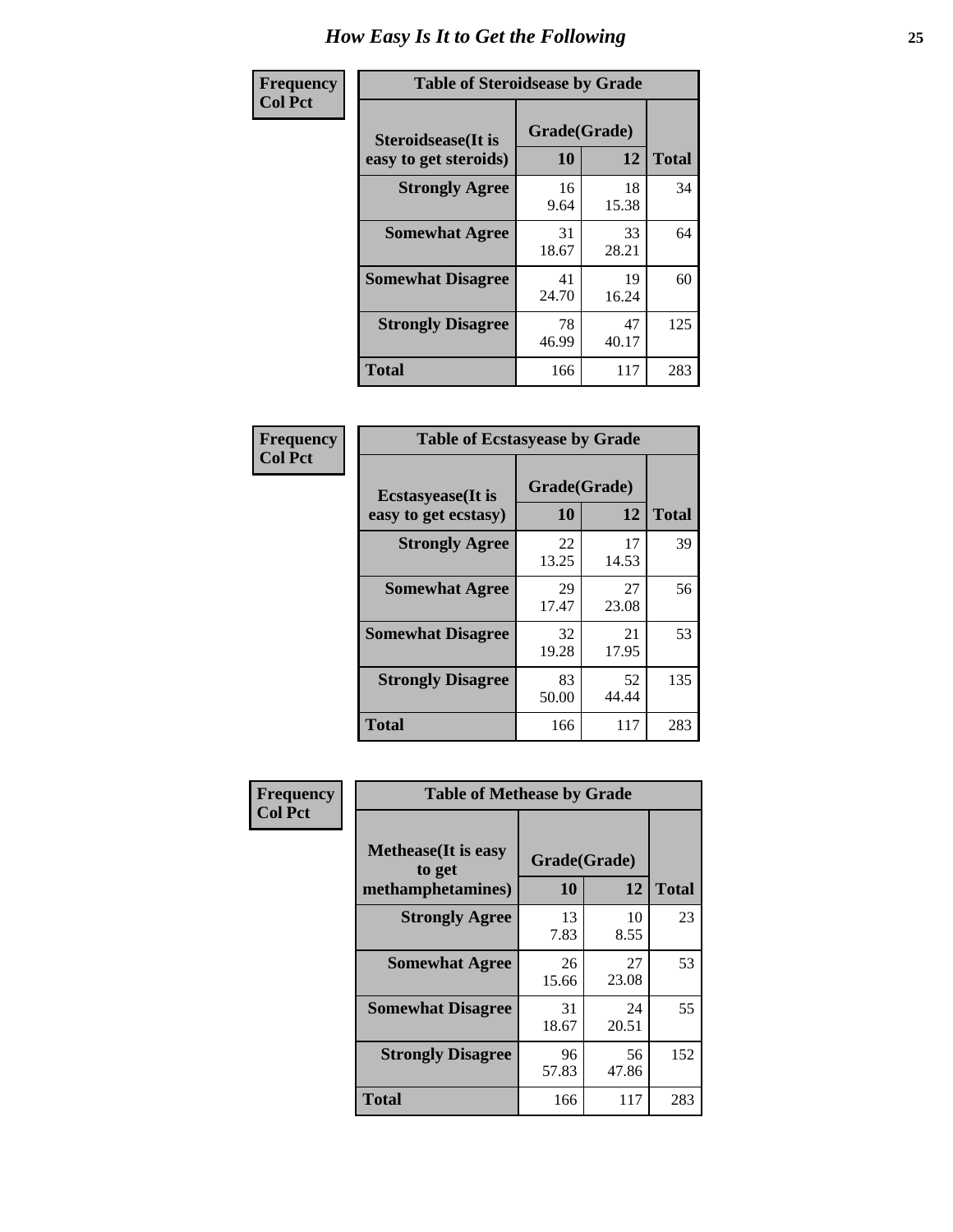| <b>Frequency</b> | <b>Table of Hallucinogensease by Grade</b>               |                    |             |              |  |  |  |  |  |  |  |
|------------------|----------------------------------------------------------|--------------------|-------------|--------------|--|--|--|--|--|--|--|
| <b>Col Pct</b>   | Hallucinogensease(It<br>is easy to get<br>hallucinogens) | Grade(Grade)<br>10 | 12          | <b>Total</b> |  |  |  |  |  |  |  |
|                  | <b>Strongly Agree</b>                                    | 16<br>9.64         | 13<br>11.11 | 29           |  |  |  |  |  |  |  |
|                  | <b>Somewhat Agree</b>                                    | 26<br>15.66        | 25<br>21.37 | 51           |  |  |  |  |  |  |  |
|                  | <b>Somewhat Disagree</b>                                 | 29<br>17.47        | 24<br>20.51 | 53           |  |  |  |  |  |  |  |
|                  | <b>Strongly Disagree</b>                                 | 95<br>57.23        | 55<br>47.01 | 150          |  |  |  |  |  |  |  |
|                  | <b>Total</b>                                             | 166                | 117         | 283          |  |  |  |  |  |  |  |

| Frequency<br>Col Pct |
|----------------------|
|                      |

| <b>Table of Prescriptionease by Grade</b>                                                |             |              |              |  |  |  |  |  |  |
|------------------------------------------------------------------------------------------|-------------|--------------|--------------|--|--|--|--|--|--|
| <b>Prescriptionease</b> (It<br>is easy to get<br>prescription drugs<br>not prescribed to |             | Grade(Grade) |              |  |  |  |  |  |  |
| me)                                                                                      | 10          | 12           | <b>Total</b> |  |  |  |  |  |  |
| <b>Strongly Agree</b>                                                                    | 53<br>31.93 | 40<br>34.19  | 93           |  |  |  |  |  |  |
| <b>Somewhat Agree</b>                                                                    | 31<br>18.67 | 30<br>25.64  | 61           |  |  |  |  |  |  |
| <b>Somewhat Disagree</b>                                                                 | 19<br>11.45 | 14<br>11.97  | 33           |  |  |  |  |  |  |
| <b>Strongly Disagree</b>                                                                 | 63<br>37.95 | 33<br>28.21  | 96           |  |  |  |  |  |  |
| <b>Total</b>                                                                             | 166         | 117          | 283          |  |  |  |  |  |  |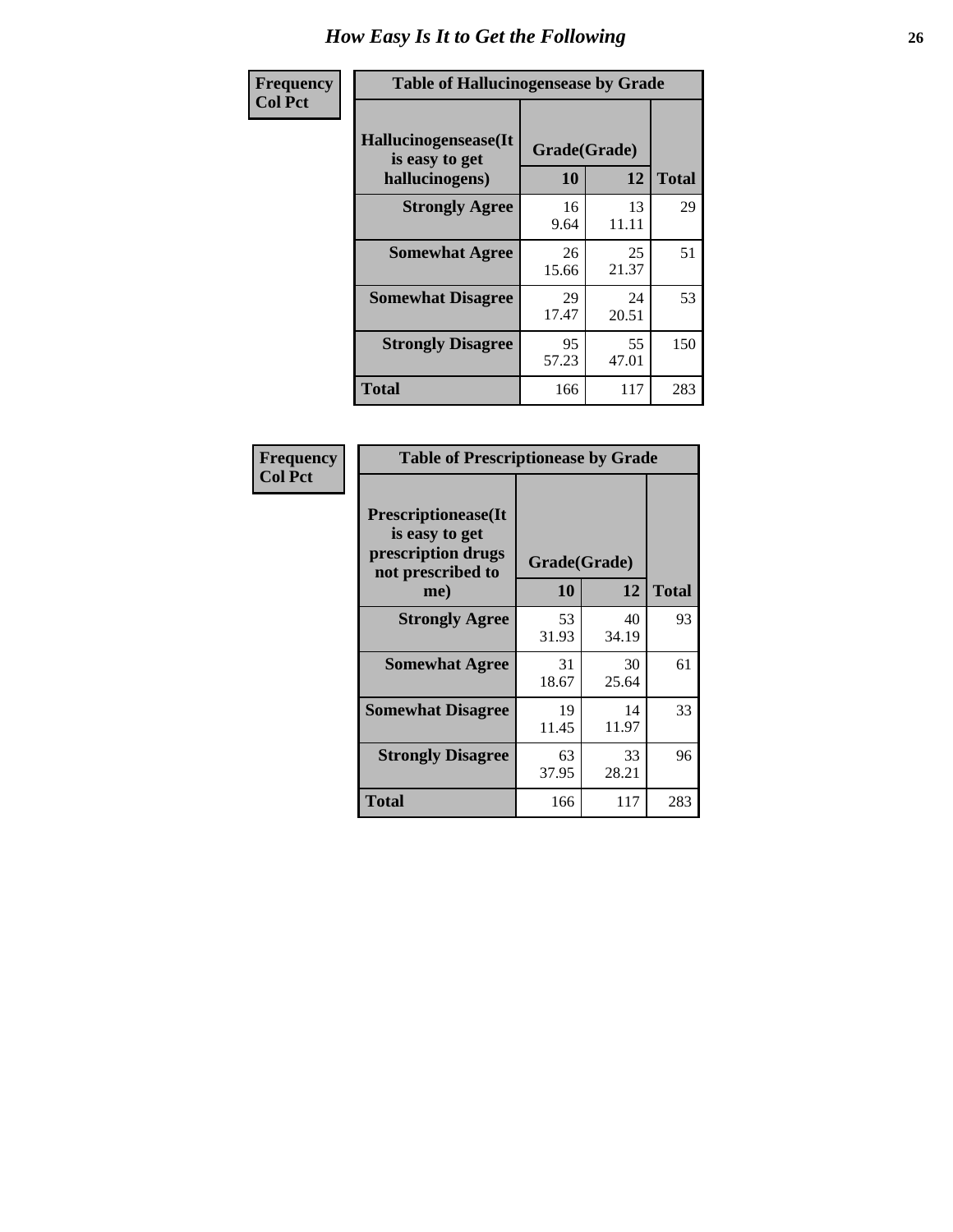*Age at Onset of Use* **27** *Results for "Age at Onset of Use" questions exclude students who said they did not use that substance*

| <b>Frequency</b> | <b>Table of Grade by Alcoholinit</b> |             |                                                  |                      |                        |            |                           |                        |             |             |            |                       |              |
|------------------|--------------------------------------|-------------|--------------------------------------------------|----------------------|------------------------|------------|---------------------------|------------------------|-------------|-------------|------------|-----------------------|--------------|
| <b>Row Pct</b>   |                                      |             | Alcoholinit (I started using alcohol when I was) |                      |                        |            |                           |                        |             |             |            |                       |              |
|                  | Grade(Grade)   younger               | <b>8 or</b> | 9                                                | 10                   | 11                     | 12         | 13                        | 14                     | 15          | 16          | 17         | <b>18 or</b><br>older | <b>Total</b> |
|                  | 10                                   | 9.43        | 1.89                                             | $\theta$<br>$0.00\,$ | $\overline{2}$<br>3.77 | 8<br>15.09 | 8<br>15.09                | 15<br>28.30            | 11<br>20.75 | 1.89        | 0<br>0.00  | 3.77                  | 53           |
|                  | 12                                   | 3.92        | 3<br>5.88                                        | ↑<br>3.92            | $\theta$<br>0.00       | 9.80       | 4<br>7.84                 | $\overline{4}$<br>7.84 | 10<br>19.61 | 14<br>27.45 | 6<br>11.76 | 1.96                  | 51           |
|                  | <b>Total</b>                         | ⇁           | 4                                                | ↑                    | $\overline{2}$         | 13         | 12                        | 19                     | 21          | 15          | 6          | 3                     | 104          |
|                  |                                      |             |                                                  |                      |                        |            | Frequency Missing $= 179$ |                        |             |             |            |                       |              |

| <b>Frequency</b> |  |
|------------------|--|
| <b>Row Pct</b>   |  |

| <b>Table of Grade by Cigarettesinit</b> |                |                                                       |                |                        |      |                           |            |            |       |            |                       |              |
|-----------------------------------------|----------------|-------------------------------------------------------|----------------|------------------------|------|---------------------------|------------|------------|-------|------------|-----------------------|--------------|
|                                         |                | Cigarettesinit (I started smoking tobacco when I was) |                |                        |      |                           |            |            |       |            |                       |              |
| Grade(Grade)   younger                  | <b>8 or</b>    | 9                                                     | 10             | 11                     | 12   | 13                        | 14         | 15         | 16    | 17         | <b>18 or</b><br>older | <b>Total</b> |
| 10                                      | 3.57           | 7.14                                                  | 3.57           | $\overline{2}$<br>7.14 |      | 8<br>$3.57$ 28.57         | ℸ<br>25.00 | 4<br>14.29 | 7.14  | 0<br>0.00  | $\Omega$<br>0.00      | 28           |
| 12                                      | 4.76           | 4.76                                                  | 4.76           | 4.76                   | 4.76 | 4.76                      | 4.76       | 4.76       | 23.81 | 4<br>19.05 | 4<br>19.05            | 21           |
| <b>Total</b>                            | $\overline{2}$ | 3                                                     | $\overline{2}$ | 3                      | 2    | 9                         | 8          | 5          |       | 4          | 4                     | 49           |
|                                         |                |                                                       |                |                        |      | Frequency Missing $= 234$ |            |            |       |            |                       |              |

| Frequency      |              |                 |                                                         | <b>Table of Grade by Smokelessinit</b> |                  |                         |                  |            |              |  |  |  |
|----------------|--------------|-----------------|---------------------------------------------------------|----------------------------------------|------------------|-------------------------|------------------|------------|--------------|--|--|--|
| <b>Row Pct</b> |              |                 | Smokelessinit (I started chewing tobacco when I<br>was) |                                        |                  |                         |                  |            |              |  |  |  |
|                | Grade(Grade) | 8 or<br>vounger | <b>10</b>                                               | 13                                     | 14               | 15                      | <b>16</b>        | <b>17</b>  | <b>Total</b> |  |  |  |
|                | 10           | 10.00           | $\Omega$<br>0.00                                        | $\overline{2}$<br>20.00                | 3<br>30.00       | $\mathfrak{D}$<br>20.00 | 10.00            | 10.00      | 10           |  |  |  |
|                | 12           | 14.29           | 14.29                                                   | 0<br>0.00                              | $\theta$<br>0.00 | ∍<br>28.57              | $\Omega$<br>0.00 | 3<br>42.86 |              |  |  |  |
|                | <b>Total</b> | $\overline{2}$  |                                                         | 2                                      | 3                | $\overline{4}$          |                  | 4          | 17           |  |  |  |
|                |              |                 |                                                         | Frequency Missing $= 266$              |                  |                         |                  |            |              |  |  |  |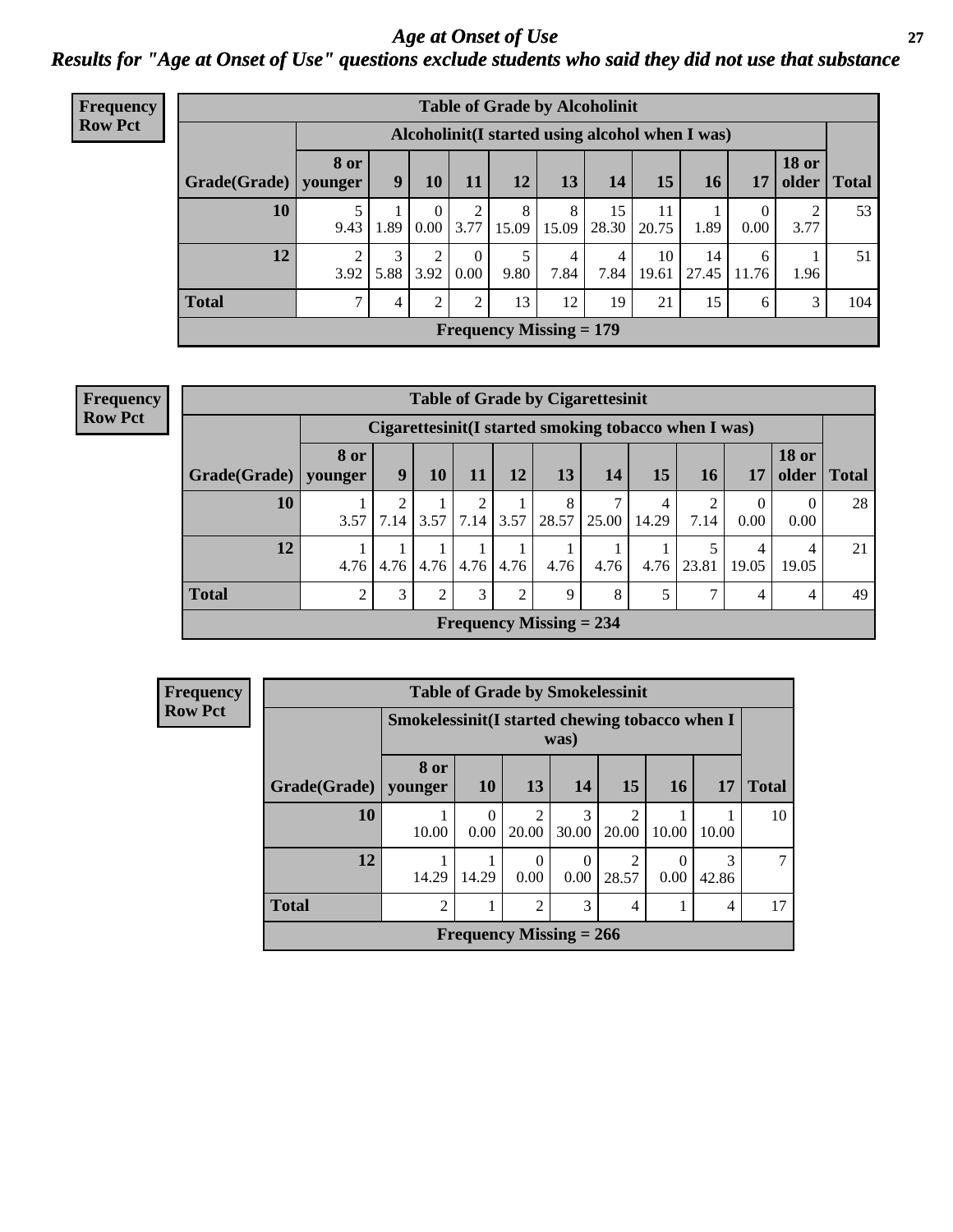#### *Age at Onset of Use* **28**

*Results for "Age at Onset of Use" questions exclude students who said they did not use that substance*

| Frequency      | <b>Table of Grade by Marijuanainit</b>               |                        |                |      |                  |                                |            |                        |                  |                       |              |  |  |  |
|----------------|------------------------------------------------------|------------------------|----------------|------|------------------|--------------------------------|------------|------------------------|------------------|-----------------------|--------------|--|--|--|
| <b>Row Pct</b> | Marijuanainit (I started using marijuana when I was) |                        |                |      |                  |                                |            |                        |                  |                       |              |  |  |  |
|                | Grade(Grade)                                         | <b>8 or</b><br>younger | <b>11</b>      | 12   | 13               | 14                             | 15         | <b>16</b>              | 17               | <b>18 or</b><br>older | <b>Total</b> |  |  |  |
|                | 10                                                   | $\Omega$<br>0.00       | 3.57           | 3.57 | 10<br>35.71      | 25.00                          | 17.86      | 4<br>14.29             | $\Omega$<br>0.00 | $\Omega$<br>0.00      | 28           |  |  |  |
|                | 12                                                   | 4.17                   | 4.17           | 4.17 | $\Omega$<br>0.00 | 2<br>8.33                      | 3<br>12.50 | $\mathcal{I}$<br>29.17 | 29.17            | 2<br>8.33             | 24           |  |  |  |
|                | <b>Total</b>                                         |                        | $\overline{2}$ | 2    | 10               | 9                              | 8          | 11                     | ⇁                | $\overline{2}$        | 52           |  |  |  |
|                |                                                      |                        |                |      |                  | <b>Frequency Missing = 231</b> |            |                        |                  |                       |              |  |  |  |

| Frequency      | <b>Table of Grade by Cocaineinit</b>                  |                           |       |                  |           |              |  |  |
|----------------|-------------------------------------------------------|---------------------------|-------|------------------|-----------|--------------|--|--|
| <b>Row Pct</b> | Cocaine in it (I started using<br>cocaine when I was) |                           |       |                  |           |              |  |  |
|                | Grade(Grade)                                          | 8 or<br>vounger           | 13    | 15               | <b>16</b> | <b>Total</b> |  |  |
|                | 10                                                    | $\Omega$<br>0.00          | 33.33 | 33.33            | 33.33     | 3            |  |  |
|                | 12                                                    | 100.00                    | 0.00  | $\Omega$<br>0.00 | 0.00      |              |  |  |
|                | <b>Total</b>                                          |                           |       |                  |           |              |  |  |
|                |                                                       | Frequency Missing $= 279$ |       |                  |           |              |  |  |

| <b>Frequency</b> | <b>Table of Grade by Inhalantsinit</b>                           |           |       |             |                |  |  |
|------------------|------------------------------------------------------------------|-----------|-------|-------------|----------------|--|--|
| <b>Row Pct</b>   | <b>Inhalantsinit(I started</b><br>using inhalants when I<br>was) |           |       |             |                |  |  |
|                  | Grade(Grade)   younger                                           | 8 or      | 12    | 13          | <b>Total</b>   |  |  |
|                  | 10                                                               | 0<br>0.00 | 0.00  | 4<br>100.00 | 4              |  |  |
|                  | 12                                                               | 50.00     | 50.00 | 0.00        | $\mathfrak{D}$ |  |  |
|                  | <b>Total</b>                                                     |           |       | 4           | 6              |  |  |
|                  | Frequency Missing $= 277$                                        |           |       |             |                |  |  |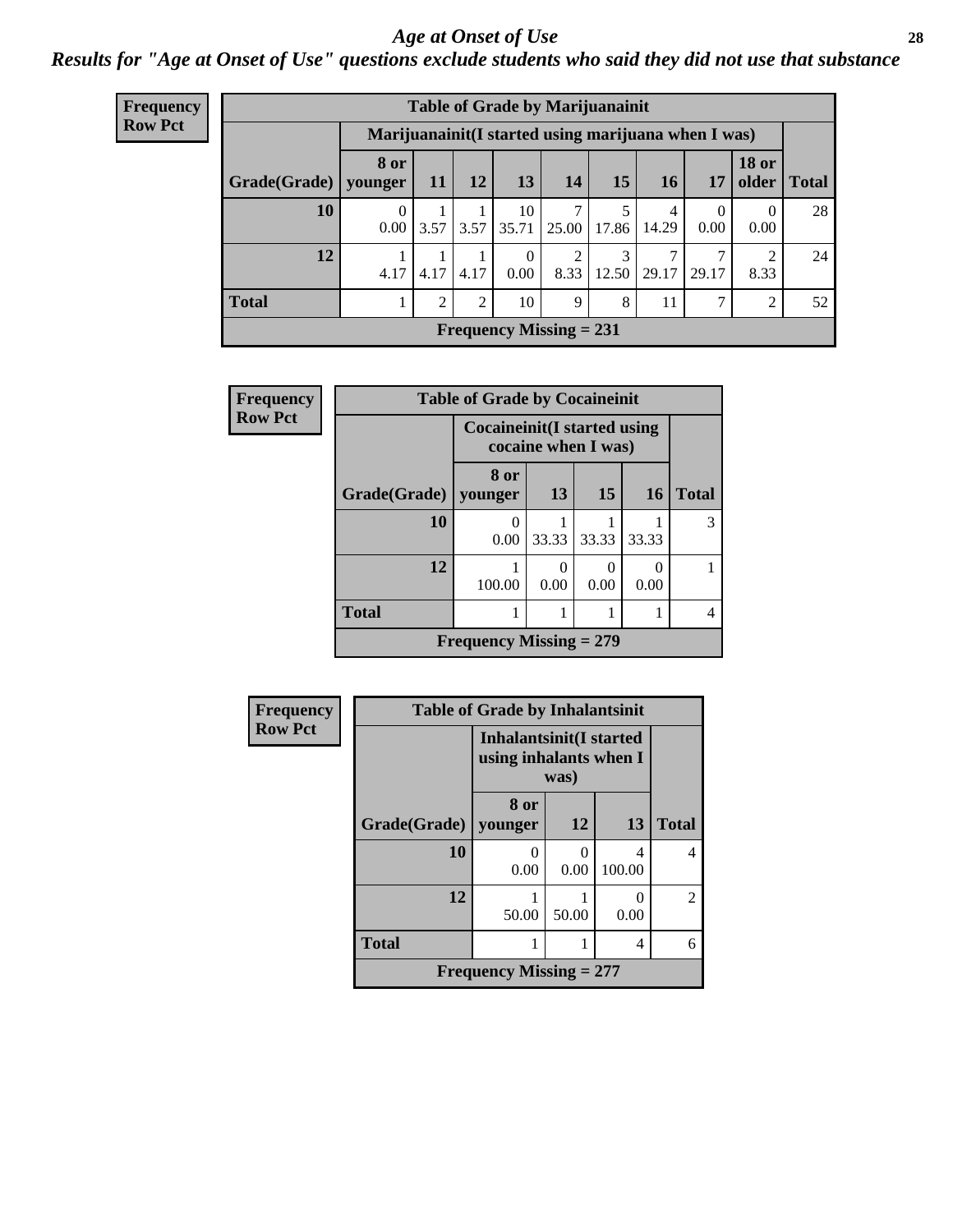#### *Age at Onset of Use* **29**

*Results for "Age at Onset of Use" questions exclude students who said they did not use that substance*

| <b>Frequency</b> | <b>Table of Grade by Steroidsinit</b> |                                                            |           |                |  |  |  |
|------------------|---------------------------------------|------------------------------------------------------------|-----------|----------------|--|--|--|
| <b>Row Pct</b>   |                                       | Steroidsinit(I<br>started using<br>steroids when I<br>was) |           |                |  |  |  |
|                  | Grade(Grade)                          | 8 or<br>younger                                            | <b>12</b> | <b>Total</b>   |  |  |  |
|                  | 10                                    | ∩                                                          | 0         | 0              |  |  |  |
|                  |                                       |                                                            | ٠         |                |  |  |  |
|                  | 12                                    | 50.00                                                      | 50.00     | 2              |  |  |  |
|                  | <b>Total</b>                          |                                                            |           | $\overline{c}$ |  |  |  |
|                  |                                       | Frequency Missing $= 281$                                  |           |                |  |  |  |

| <b>Frequency</b> | <b>Table of Grade by Ecstasyinit</b> |                                                               |       |                |       |              |  |
|------------------|--------------------------------------|---------------------------------------------------------------|-------|----------------|-------|--------------|--|
| <b>Row Pct</b>   |                                      | <b>Ecstasyinit</b> (I started<br>using ecstasy when I<br>was) |       |                |       |              |  |
|                  | Grade(Grade)                         | 9                                                             | 15    | 16             | 17    | <b>Total</b> |  |
|                  | 10                                   | 0<br>0.00                                                     | 25.00 | 50.00          | 25.00 | 4            |  |
|                  | 12                                   | 100.00                                                        | 0.00  | 0<br>0.00      | 0.00  |              |  |
|                  | <b>Total</b>                         |                                                               |       | $\mathfrak{D}$ |       | 5            |  |
|                  | Frequency Missing $= 278$            |                                                               |       |                |       |              |  |

| <b>Frequency</b> | <b>Table of Grade by Methinit</b> |                                                                       |       |                |  |  |
|------------------|-----------------------------------|-----------------------------------------------------------------------|-------|----------------|--|--|
| <b>Row Pct</b>   |                                   | <b>Methinit(I started</b><br>using<br>methamphetamines<br>when I was) |       |                |  |  |
|                  | Grade(Grade)                      | 8 or<br>younger                                                       | 14    | <b>Total</b>   |  |  |
|                  | 10                                | 50.00                                                                 | 50.00 | $\mathfrak{D}$ |  |  |
|                  | 12                                | 100.00                                                                | 0.00  |                |  |  |
|                  | <b>Total</b>                      | $\mathcal{D}_{\mathcal{L}}$                                           |       | 3              |  |  |
|                  | <b>Frequency Missing = 280</b>    |                                                                       |       |                |  |  |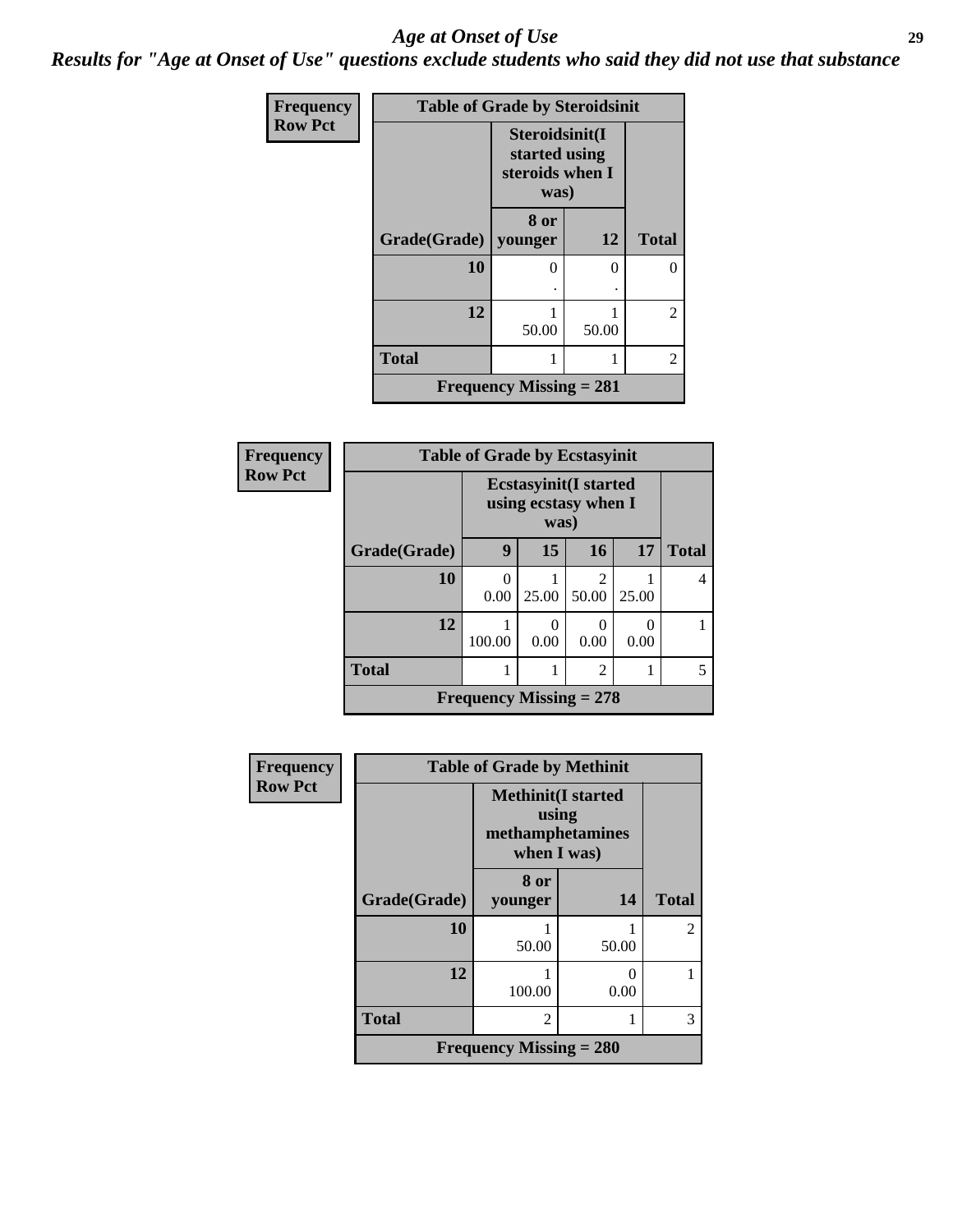#### Age at Onset of Use **30**

*Results for "Age at Onset of Use" questions exclude students who said they did not use that substance*

| Frequency      | <b>Table of Grade by Hallucinogensinit</b> |                                                              |           |          |              |  |  |
|----------------|--------------------------------------------|--------------------------------------------------------------|-----------|----------|--------------|--|--|
| <b>Row Pct</b> |                                            | Hallucinogensinit(I<br>started using<br>hallucinogens when I |           |          |              |  |  |
|                | Grade(Grade)                               | 8 or<br>younger                                              | <b>16</b> | 17       | <b>Total</b> |  |  |
|                | 10                                         | ∩                                                            | $\theta$  | $\Omega$ |              |  |  |
|                | 12                                         | 33.33                                                        | 33.33     | 33.33    | 3            |  |  |
|                | <b>Total</b>                               |                                                              |           | 1        | 3            |  |  |
|                |                                            | <b>Frequency Missing = 280</b>                               |           |          |              |  |  |

| Frequency      | <b>Table of Grade by Prescriptioninit</b> |                                                                                                   |           |                           |       |                 |                  |              |
|----------------|-------------------------------------------|---------------------------------------------------------------------------------------------------|-----------|---------------------------|-------|-----------------|------------------|--------------|
| <b>Row Pct</b> |                                           | <b>Prescriptioninit(I started using</b><br>prescription drugs not prescribed to me<br>when I was) |           |                           |       |                 |                  |              |
|                | Grade(Grade)                              | 8 or<br>vounger                                                                                   | <b>12</b> | 13                        | 14    | 15 <sup>1</sup> | 17               | <b>Total</b> |
|                | 10                                        | $\Omega$<br>0.00                                                                                  | 7.69      | 3<br>23.08                | 23.08 | 6<br>46.15      | $\Omega$<br>0.00 | 13           |
|                | 12                                        | $\mathfrak{D}$<br>40.00                                                                           | 0.00      | 20.00                     | 20.00 | 0.00            | 20.00            | 5            |
|                | <b>Total</b>                              | 2                                                                                                 |           | 4                         | 4     | 6               |                  | 18           |
|                |                                           |                                                                                                   |           | Frequency Missing $= 265$ |       |                 |                  |              |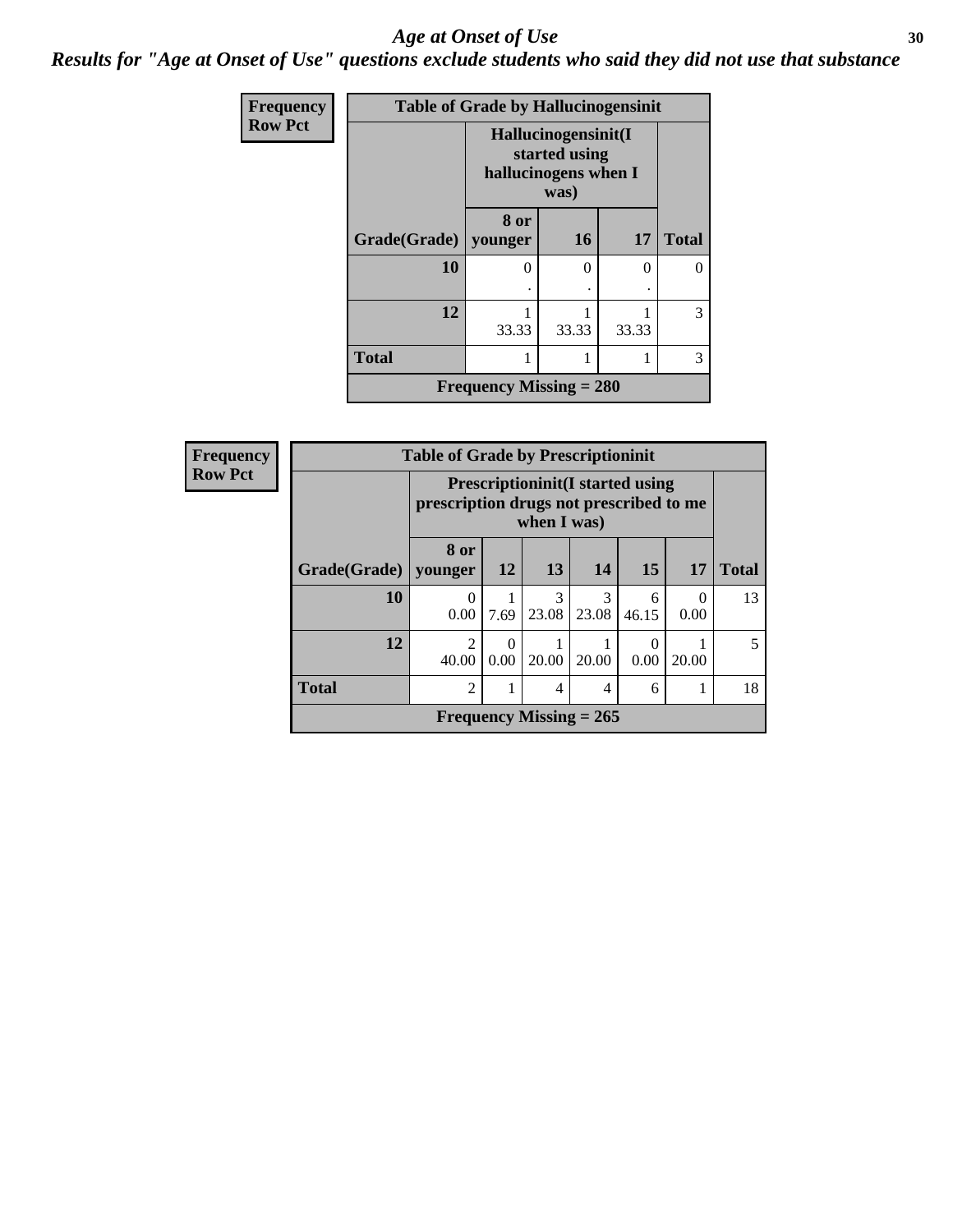| Frequency      | <b>Table of Alcoholharm by Grade</b>          |                    |             |              |  |  |
|----------------|-----------------------------------------------|--------------------|-------------|--------------|--|--|
| <b>Col Pct</b> | Alcoholharm(I<br>think alcohol is<br>harmful) | Grade(Grade)<br>10 | 12          | <b>Total</b> |  |  |
|                | <b>Strongly Agree</b>                         | 90<br>54.22        | 59<br>50.43 | 149          |  |  |
|                | <b>Somewhat Agree</b>                         | 47<br>28.31        | 38<br>32.48 | 85           |  |  |
|                | <b>Somewhat Disagree</b>                      | 17<br>10.24        | 13<br>11.11 | 30           |  |  |
|                | <b>Strongly Disagree</b>                      | 12<br>7.23         | 7<br>5.98   | 19           |  |  |
|                | <b>Total</b>                                  | 166                | 117         | 283          |  |  |

| <b>Table of Cigarettesharm by Grade</b>                  |                    |             |              |  |  |  |  |
|----------------------------------------------------------|--------------------|-------------|--------------|--|--|--|--|
| Cigarettesharm(I<br>think smoking<br>tobacco is harmful) | Grade(Grade)<br>10 | 12          | <b>Total</b> |  |  |  |  |
| <b>Strongly Agree</b>                                    | 144<br>86.75       | 91<br>77.78 | 235          |  |  |  |  |
| <b>Somewhat Agree</b>                                    | 12<br>7.23         | 15<br>12.82 | 27           |  |  |  |  |
| <b>Somewhat Disagree</b>                                 | 0<br>0.00          | 5<br>4.27   | 5            |  |  |  |  |
| <b>Strongly Disagree</b>                                 | 10<br>6.02         | 6<br>5.13   | 16           |  |  |  |  |
| Total                                                    | 166                | 117         | 283          |  |  |  |  |

| Frequency      | <b>Table of Smokelessharm by Grade</b>                  |                        |             |              |  |  |  |
|----------------|---------------------------------------------------------|------------------------|-------------|--------------|--|--|--|
| <b>Col Pct</b> | Smokelessharm(I<br>think chewing<br>tobacco is harmful) | Grade(Grade)<br>10     | 12          | <b>Total</b> |  |  |  |
|                | <b>Strongly Agree</b>                                   | 141<br>84.94           | 96<br>82.05 | 237          |  |  |  |
|                | <b>Somewhat Agree</b>                                   | 14<br>8.43             | 13<br>11.11 | 27           |  |  |  |
|                | <b>Somewhat Disagree</b>                                | $\mathfrak{D}$<br>1.20 | 3<br>2.56   | 5            |  |  |  |
|                | <b>Strongly Disagree</b>                                | 9<br>5.42              | 5<br>4.27   | 14           |  |  |  |
|                | <b>Total</b>                                            | 166                    | 117         | 283          |  |  |  |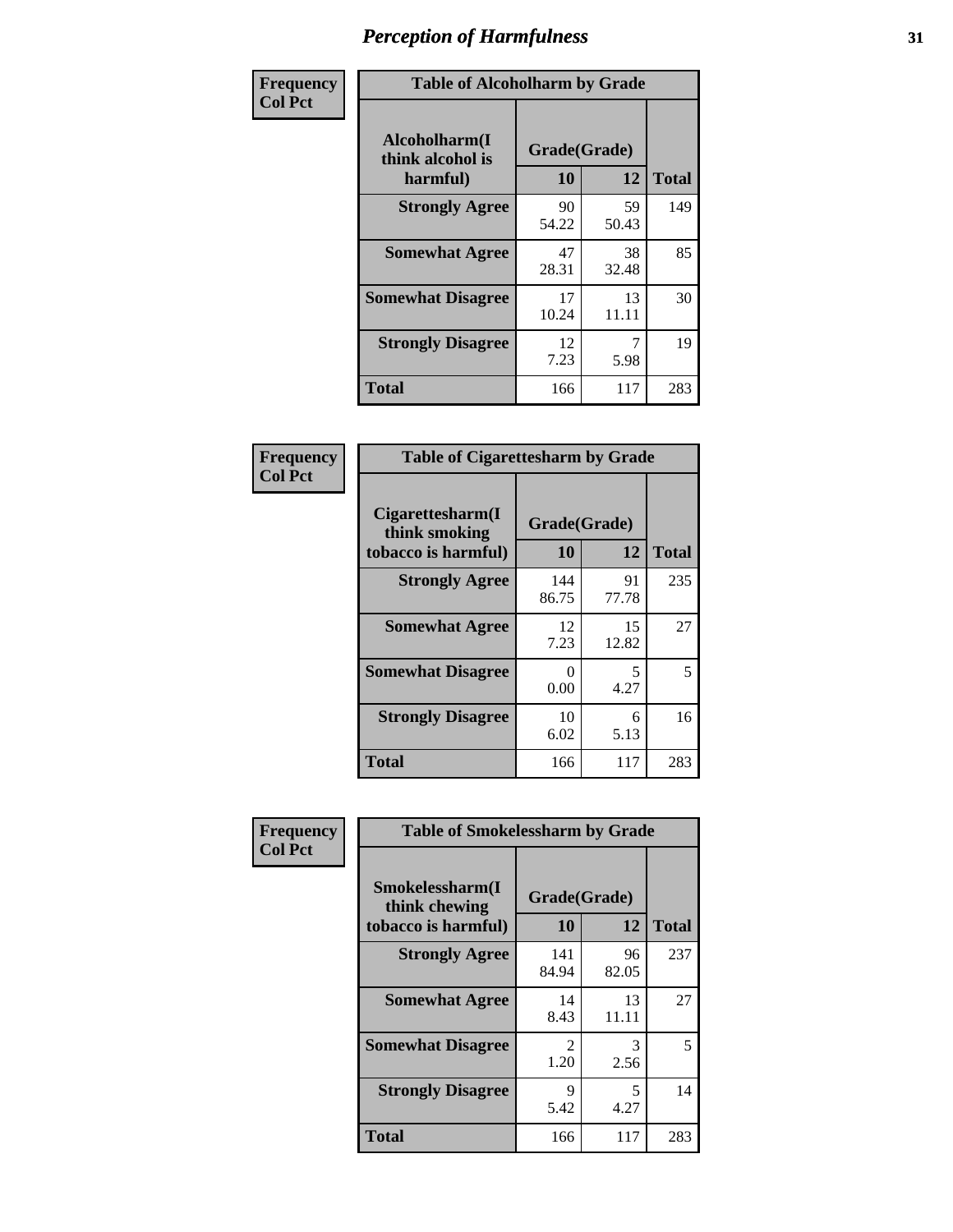| Frequency      | <b>Table of Marijuanaharm by Grade</b>            |                    |             |              |  |  |
|----------------|---------------------------------------------------|--------------------|-------------|--------------|--|--|
| <b>Col Pct</b> | Marijuanaharm(I<br>think marijuana is<br>harmful) | Grade(Grade)<br>10 | 12          | <b>Total</b> |  |  |
|                | <b>Strongly Agree</b>                             | 111<br>66.87       | 70<br>59.83 | 181          |  |  |
|                | <b>Somewhat Agree</b>                             | 16<br>9.64         | 19<br>16.24 | 35           |  |  |
|                | <b>Somewhat Disagree</b>                          | 13<br>7.83         | 14<br>11.97 | 27           |  |  |
|                | <b>Strongly Disagree</b>                          | 26<br>15.66        | 14<br>11.97 | 40           |  |  |
|                | <b>Total</b>                                      | 166                | 117         | 283          |  |  |

| <b>Table of Cocaineharm by Grade</b>          |                    |              |     |  |  |  |  |
|-----------------------------------------------|--------------------|--------------|-----|--|--|--|--|
| Cocaineharm(I<br>think cocaine is<br>harmful) | Grade(Grade)<br>10 | <b>Total</b> |     |  |  |  |  |
| <b>Strongly Agree</b>                         | 146<br>87.95       | 101<br>86.32 | 247 |  |  |  |  |
| <b>Somewhat Agree</b>                         | 8<br>4.82          | 5.98         | 15  |  |  |  |  |
| <b>Somewhat Disagree</b>                      | 1<br>0.60          | 5<br>4.27    | 6   |  |  |  |  |
| <b>Strongly Disagree</b>                      | 11<br>6.63         | 4<br>3.42    | 15  |  |  |  |  |
| Total                                         | 166                | 117          | 283 |  |  |  |  |

| Frequency      | <b>Table of Inhalantsharm by Grade</b>             |                           |             |              |
|----------------|----------------------------------------------------|---------------------------|-------------|--------------|
| <b>Col Pct</b> | Inhalantsharm(I<br>think inhalants are<br>harmful) | Grade(Grade)<br><b>10</b> | 12          | <b>Total</b> |
|                | <b>Strongly Agree</b>                              | 143<br>86.14              | 96<br>82.05 | 239          |
|                | <b>Somewhat Agree</b>                              | 12<br>7.23                | 10<br>8.55  | 22           |
|                | <b>Somewhat Disagree</b>                           | 0.60                      | 5.98        | 8            |
|                | <b>Strongly Disagree</b>                           | 10<br>6.02                | 4<br>3.42   | 14           |
|                | Total                                              | 166                       | 117         | 283          |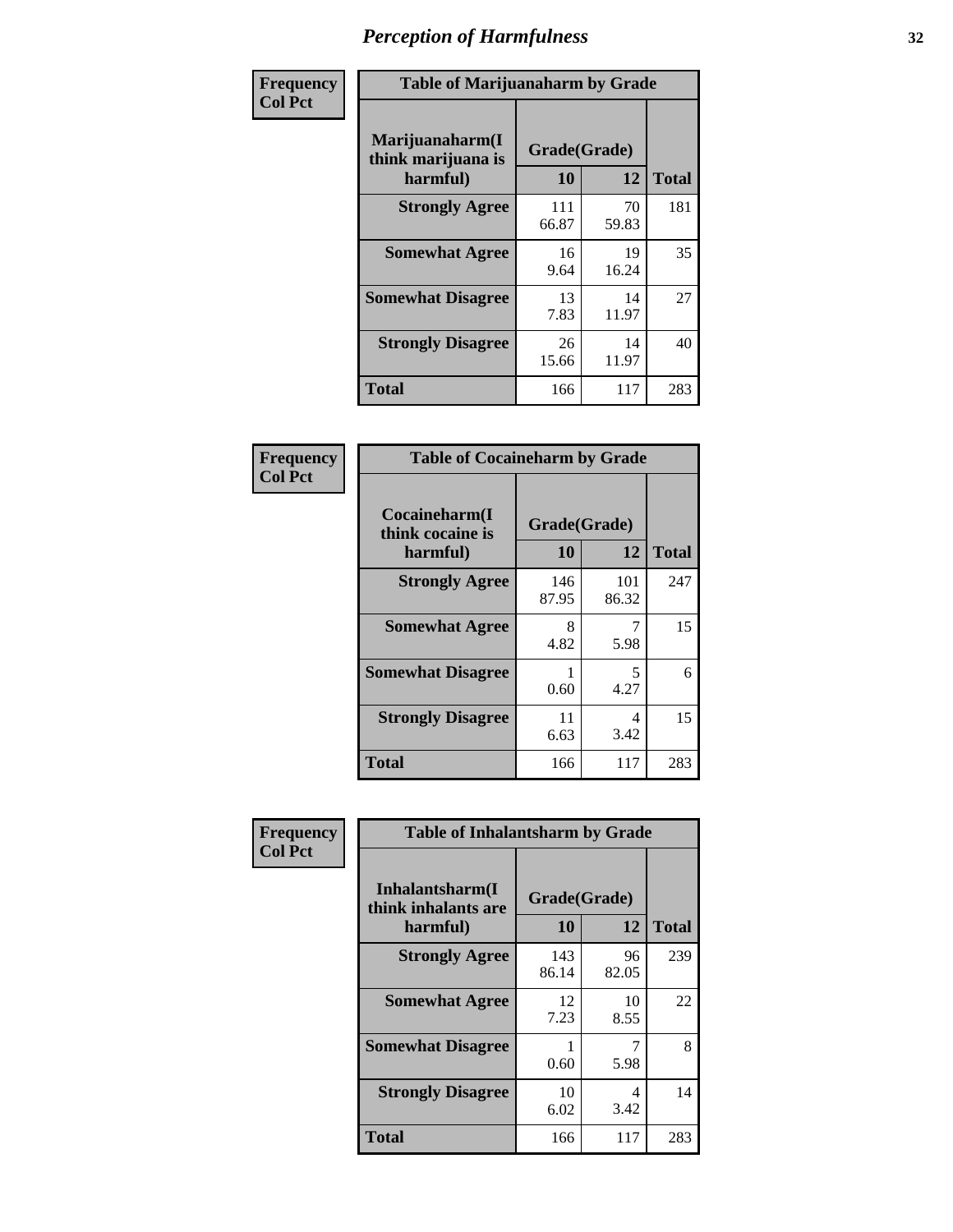| Frequency      | <b>Table of Steroidsharm by Grade</b>            |                    |             |              |
|----------------|--------------------------------------------------|--------------------|-------------|--------------|
| <b>Col Pct</b> | Steroidsharm(I<br>think steroids are<br>harmful) | Grade(Grade)<br>10 | 12          | <b>Total</b> |
|                | <b>Strongly Agree</b>                            | 138<br>83.13       | 88<br>75.21 | 226          |
|                | <b>Somewhat Agree</b>                            | 12<br>7.23         | 21<br>17.95 | 33           |
|                | <b>Somewhat Disagree</b>                         | 4<br>2.41          | 5<br>4.27   | 9            |
|                | <b>Strongly Disagree</b>                         | 12<br>7.23         | 3<br>2.56   | 15           |
|                | <b>Total</b>                                     | 166                | 117         | 283          |

| <b>Table of Ecstasyharm by Grade</b>          |                    |             |              |  |  |
|-----------------------------------------------|--------------------|-------------|--------------|--|--|
| Ecstasyharm(I<br>think ecstasy is<br>harmful) | Grade(Grade)<br>10 | 12          | <b>Total</b> |  |  |
| <b>Strongly Agree</b>                         | 139<br>83.73       | 98<br>83.76 | 237          |  |  |
| <b>Somewhat Agree</b>                         | 8<br>4.82          | 11<br>9.40  | 19           |  |  |
| <b>Somewhat Disagree</b>                      | 7<br>4.22          | 3<br>2.56   | 10           |  |  |
| <b>Strongly Disagree</b>                      | 12<br>7.23         | 5<br>4.27   | 17           |  |  |
| Total                                         | 166                | 117         | 283          |  |  |

| Frequency      | <b>Table of Methharm by Grade</b>                            |                    |                                  |              |
|----------------|--------------------------------------------------------------|--------------------|----------------------------------|--------------|
| <b>Col Pct</b> | <b>Methharm</b> (I think<br>methamphetamines<br>are harmful) | Grade(Grade)<br>10 | 12                               | <b>Total</b> |
|                | <b>Strongly Agree</b>                                        | 148<br>89.16       | 100<br>85.47                     | 248          |
|                | <b>Somewhat Agree</b>                                        | 6<br>3.61          | 8<br>6.84                        | 14           |
|                | <b>Somewhat Disagree</b>                                     | 0.60               | $\overline{\phantom{0}}$<br>4.27 | 6            |
|                | <b>Strongly Disagree</b>                                     | 11<br>6.63         | 4<br>3.42                        | 15           |
|                | Total                                                        | 166                | 117                              | 283          |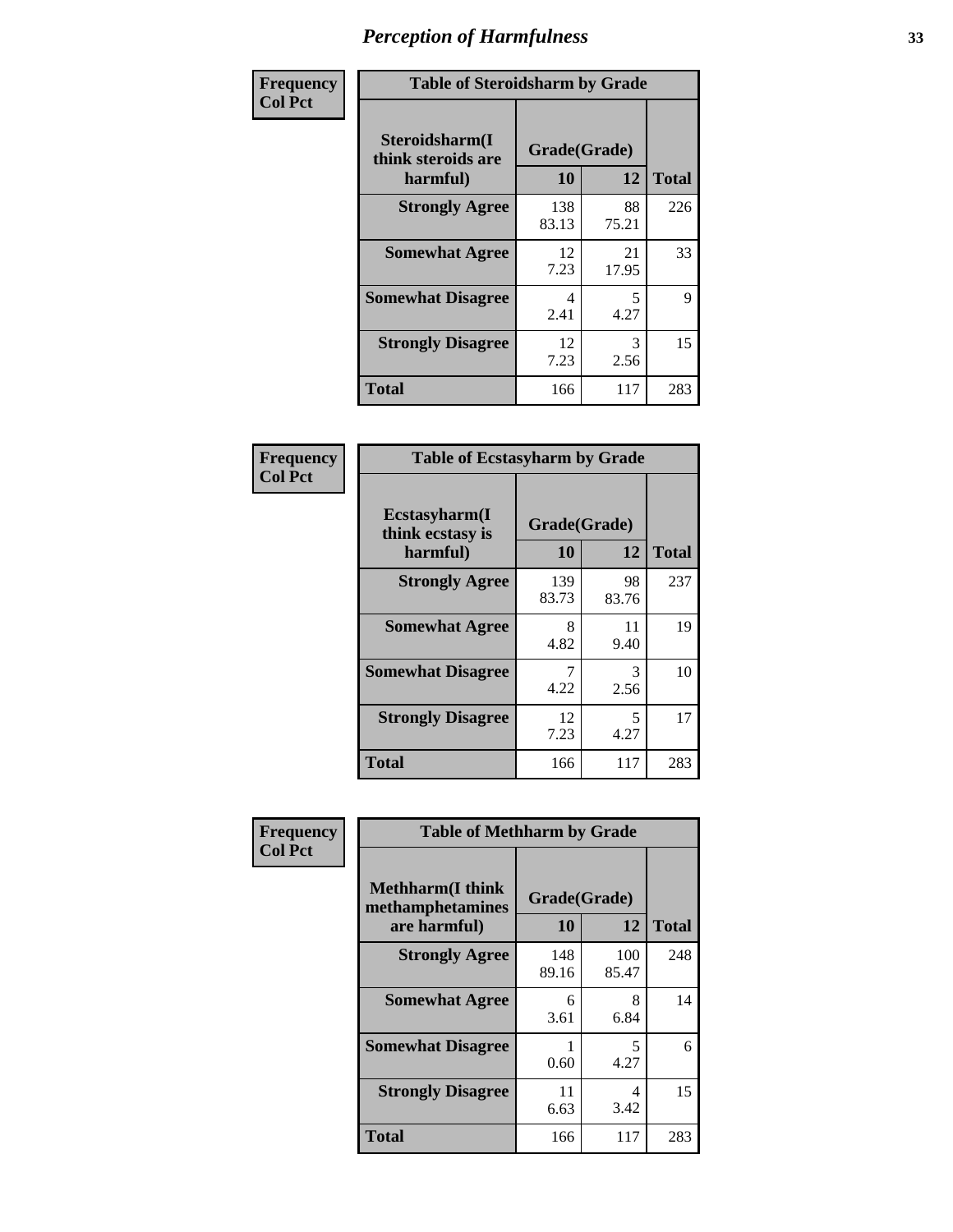| Frequency      | <b>Table of Hallucinogensharm by Grade</b>                 |                    |                                  |              |
|----------------|------------------------------------------------------------|--------------------|----------------------------------|--------------|
| <b>Col Pct</b> | Hallucinogensharm(I<br>think hallucinogens<br>are harmful) | Grade(Grade)<br>10 | 12                               | <b>Total</b> |
|                | <b>Strongly Agree</b>                                      | 147<br>88.55       | 99<br>84.62                      | 246          |
|                | <b>Somewhat Agree</b>                                      | 6<br>3.61          | 10<br>8.55                       | 16           |
|                | <b>Somewhat Disagree</b>                                   | 3<br>1.81          | 3<br>2.56                        | 6            |
|                | <b>Strongly Disagree</b>                                   | 10<br>6.02         | $\overline{\phantom{0}}$<br>4.27 | 15           |
|                | <b>Total</b>                                               | 166                | 117                              | 283          |

| <b>Table of Prescriptionharm by Grade</b>                                         |              |             |              |  |  |
|-----------------------------------------------------------------------------------|--------------|-------------|--------------|--|--|
| <b>Prescriptionharm</b> (I<br>think prescription<br>drugs not<br>prescribed to me | Grade(Grade) |             |              |  |  |
| are harmful)                                                                      | 10           | 12          | <b>Total</b> |  |  |
| <b>Strongly Agree</b>                                                             | 121<br>72.89 | 89<br>76.07 | 210          |  |  |
| <b>Somewhat Agree</b>                                                             | 25<br>15.06  | 17<br>14.53 | 42           |  |  |
| <b>Somewhat Disagree</b>                                                          | 9<br>5.42    | 6<br>5.13   | 15           |  |  |
| <b>Strongly Disagree</b>                                                          | 11<br>6.63   | 5<br>4.27   | 16           |  |  |
| <b>Total</b>                                                                      | 166          | 117         | 283          |  |  |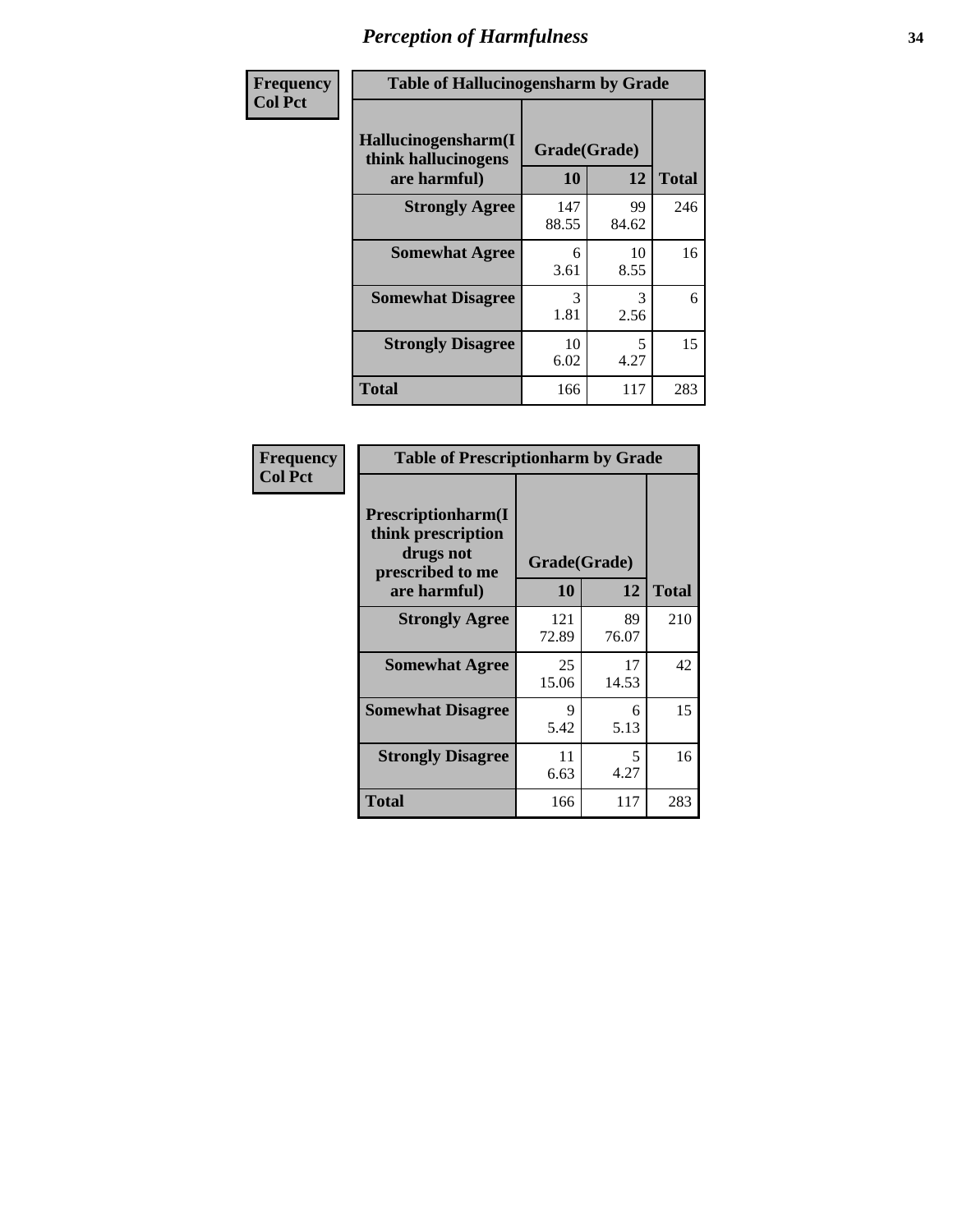### *Disapproval by Adults* **35**

| Frequency      | <b>Table of Alcoholadult by Grade</b>                                 |                    |             |              |
|----------------|-----------------------------------------------------------------------|--------------------|-------------|--------------|
| <b>Col Pct</b> | <b>Alcoholadult</b> (Adults<br>would disapprove if<br>I used alcohol) | Grade(Grade)<br>10 | 12          | <b>Total</b> |
|                | <b>Strongly Agree</b>                                                 | 101<br>60.84       | 60<br>51.28 | 161          |
|                | <b>Somewhat Agree</b>                                                 | 35<br>21.08        | 31<br>26.50 | 66           |
|                | <b>Somewhat Disagree</b>                                              | 19<br>11.45        | 19<br>16.24 | 38           |
|                | <b>Strongly Disagree</b>                                              | 11<br>6.63         | 5.98        | 18           |
|                | <b>Total</b>                                                          | 166                | 117         | 283          |

| <b>Table of Tobaccoadult by Grade</b>                         |              |                    |              |  |  |
|---------------------------------------------------------------|--------------|--------------------|--------------|--|--|
| Tobaccoadult(Adults<br>would disapprove if<br>I used tobacco) | 10           | Grade(Grade)<br>12 | <b>Total</b> |  |  |
| <b>Strongly Agree</b>                                         | 126<br>75.90 | 92<br>78.63        | 218          |  |  |
| <b>Somewhat Agree</b>                                         | 16<br>9.64   | 13<br>11.11        | 29           |  |  |
| <b>Somewhat Disagree</b>                                      | 10<br>6.02   | 5<br>4.27          | 15           |  |  |
| <b>Strongly Disagree</b>                                      | 14<br>8.43   | 5.98               | 21           |  |  |
| <b>Total</b>                                                  | 166          | 117                | 283          |  |  |

| Frequency<br><b>Col Pct</b> | <b>Table of Marijuanaadult by Grade</b>                           |                    |             |              |  |
|-----------------------------|-------------------------------------------------------------------|--------------------|-------------|--------------|--|
|                             | Marijuanaadult(Adults<br>would disapprove if I<br>used marijuana) | Grade(Grade)<br>10 | 12          | <b>Total</b> |  |
|                             | <b>Strongly Agree</b>                                             | 140<br>84.34       | 98<br>83.76 | 238          |  |
|                             | <b>Somewhat Agree</b>                                             | 10<br>6.02         | 10<br>8.55  | 20           |  |
|                             | <b>Somewhat Disagree</b>                                          | 6<br>3.61          | 6<br>5.13   | 12           |  |
|                             | <b>Strongly Disagree</b>                                          | 10<br>6.02         | 3<br>2.56   | 13           |  |
|                             | <b>Total</b>                                                      | 166                | 117         | 283          |  |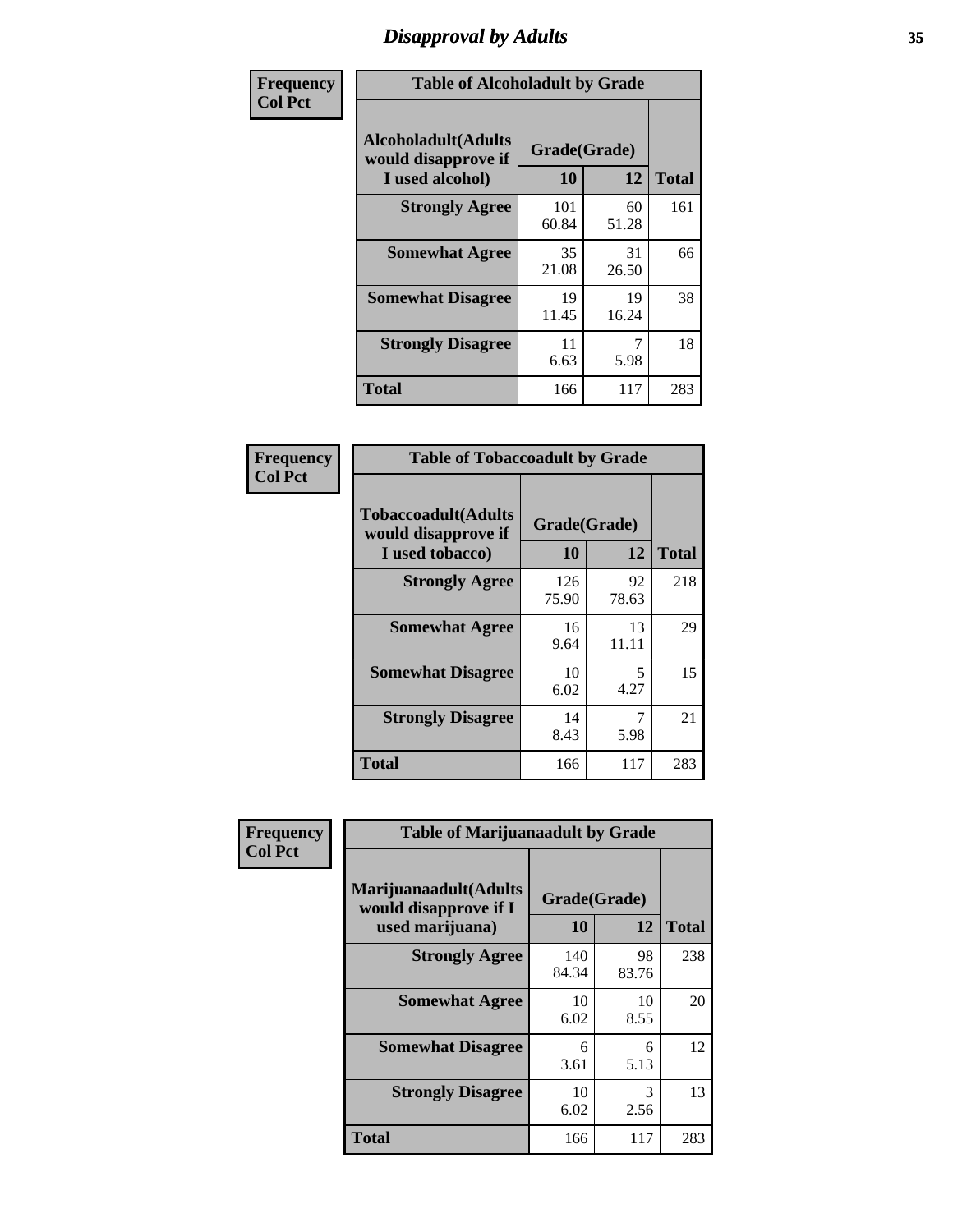### *Disapproval by Adults* **36**

| Frequency      | <b>Table of Otherdrugadult by Grade</b>                                     |                    |              |              |
|----------------|-----------------------------------------------------------------------------|--------------------|--------------|--------------|
| <b>Col Pct</b> | <b>Otherdrugadult</b> (Adults<br>would disapprove if I<br>used other drugs) | Grade(Grade)<br>10 | 12           | <b>Total</b> |
|                | <b>Strongly Agree</b>                                                       | 146<br>87.95       | 105<br>89.74 | 251          |
|                | <b>Somewhat Agree</b>                                                       | 4.22               | 5<br>4.27    | 12           |
|                | <b>Somewhat Disagree</b>                                                    | 3<br>1.81          | 4<br>3.42    | 7            |
|                | <b>Strongly Disagree</b>                                                    | 10<br>6.02         | 3<br>2.56    | 13           |
|                | <b>Total</b>                                                                | 166                | 117          | 283          |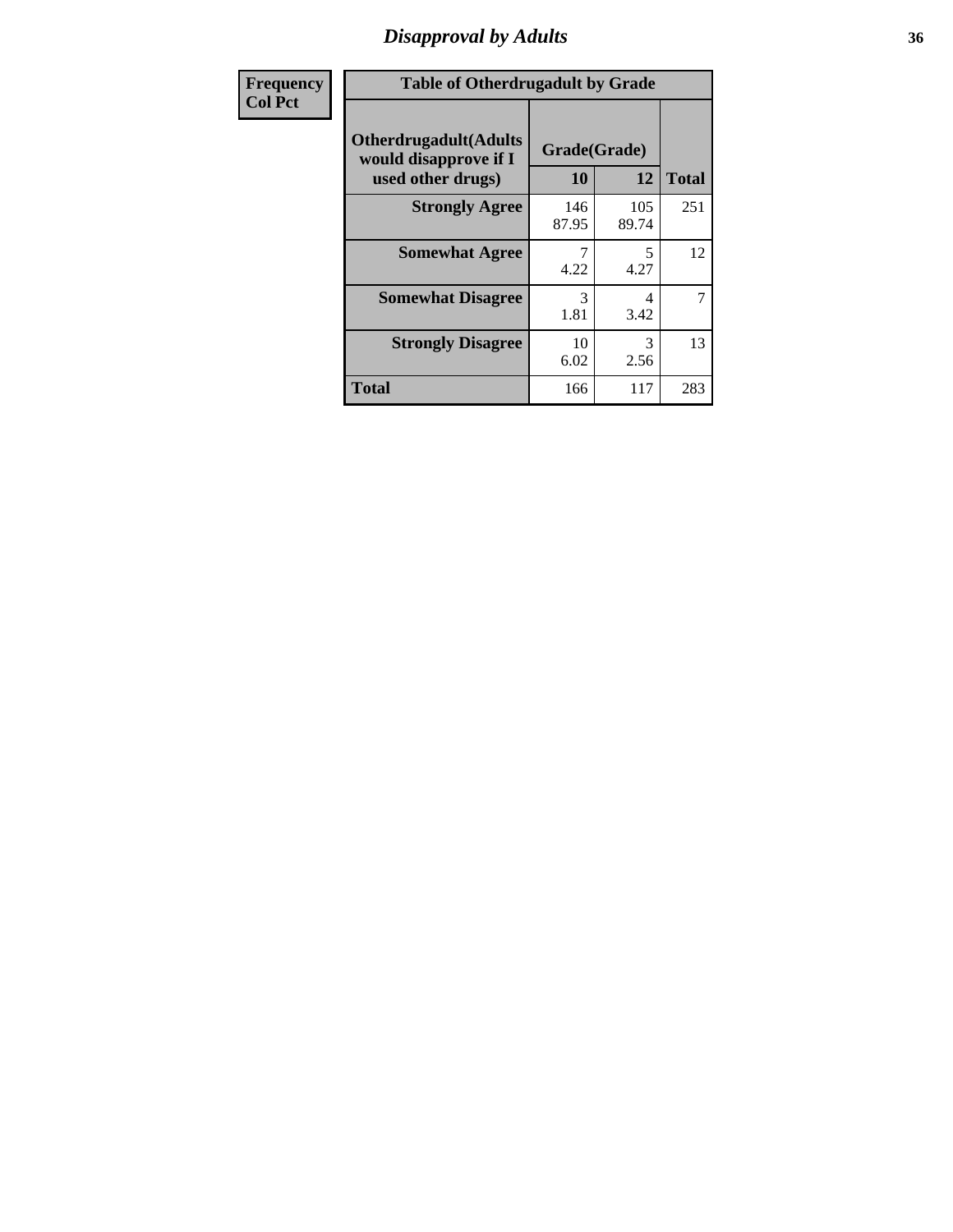# *Disapproval by Peers* **37**

| Frequency      | <b>Table of Alcoholpeer by Grade</b>                    |              |             |              |  |
|----------------|---------------------------------------------------------|--------------|-------------|--------------|--|
| <b>Col Pct</b> | Alcoholpeer(My<br>friends would<br>disapprove if I used | Grade(Grade) |             |              |  |
|                | alcohol)                                                | 10           | 12          | <b>Total</b> |  |
|                | <b>Strongly Agree</b>                                   | 40<br>24.10  | 21<br>17.95 | 61           |  |
|                | <b>Somewhat Agree</b>                                   | 42<br>25.30  | 26<br>22.22 | 68           |  |
|                | <b>Somewhat Disagree</b>                                | 44<br>26.51  | 33<br>28.21 | 77           |  |
|                | <b>Strongly Disagree</b>                                | 40<br>24.10  | 37<br>31.62 | 77           |  |
|                | Total                                                   | 166          | 117         | 283          |  |

| Frequency      | <b>Table of Tobaccopeer by Grade</b>                                |                    |             |              |  |
|----------------|---------------------------------------------------------------------|--------------------|-------------|--------------|--|
| <b>Col Pct</b> | Tobaccopeer(My<br>friends would<br>disapprove if I used<br>tobacco) | Grade(Grade)<br>10 | 12          | <b>Total</b> |  |
|                | <b>Strongly Agree</b>                                               | 72<br>43.37        | 45<br>38.46 | 117          |  |
|                | <b>Somewhat Agree</b>                                               | 27<br>16.27        | 28<br>23.93 | 55           |  |
|                | <b>Somewhat Disagree</b>                                            | 34<br>20.48        | 20<br>17.09 | 54           |  |
|                | <b>Strongly Disagree</b>                                            | 33<br>19.88        | 24<br>20.51 | 57           |  |
|                | Total                                                               | 166                | 117         | 283          |  |

| Frequency<br><b>Col Pct</b> | <b>Table of Marijuanapeer by Grade</b>                    |              |             |              |
|-----------------------------|-----------------------------------------------------------|--------------|-------------|--------------|
|                             | Marijuanapeer(My<br>friends would<br>disapprove if I used | Grade(Grade) |             |              |
|                             | marijuana)                                                | 10           | 12          | <b>Total</b> |
|                             | <b>Strongly Agree</b>                                     | 74<br>44.58  | 46<br>39.32 | 120          |
|                             | <b>Somewhat Agree</b>                                     | 29<br>17.47  | 23<br>19.66 | 52           |
|                             | <b>Somewhat Disagree</b>                                  | 32<br>19.28  | 20<br>17.09 | 52           |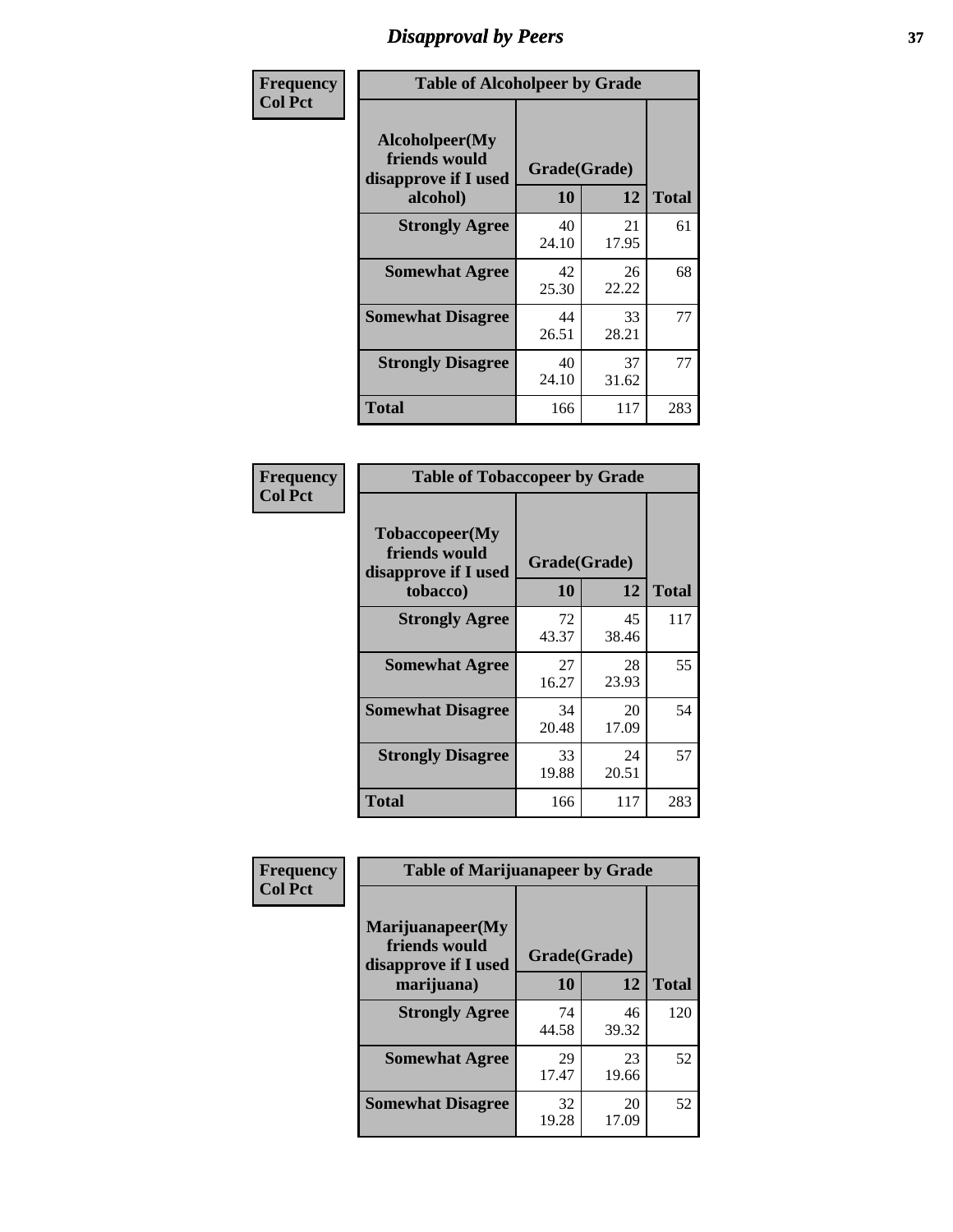# *Disapproval by Peers* **38**

| <b>Frequency</b> | <b>Table of Marijuanapeer by Grade</b>                                  |                           |             |              |  |
|------------------|-------------------------------------------------------------------------|---------------------------|-------------|--------------|--|
| <b>Col Pct</b>   | Marijuanapeer(My<br>friends would<br>disapprove if I used<br>marijuana) | Grade(Grade)<br><b>10</b> | 12          | <b>Total</b> |  |
|                  | <b>Strongly Disagree</b>                                                | 31<br>18.67               | 28<br>23.93 | 59           |  |
|                  | <b>Total</b>                                                            | 166                       | 117         | 283          |  |

| <b>Frequency</b> | <b>Table of Otherdrugpeer by Grade</b>                                    |                           |             |              |
|------------------|---------------------------------------------------------------------------|---------------------------|-------------|--------------|
| <b>Col Pct</b>   | Otherdrugpeer(My<br>friends would<br>disapprove if I used<br>other drugs) | Grade(Grade)<br><b>10</b> | 12          | <b>Total</b> |
|                  | <b>Strongly Agree</b>                                                     | 98<br>59.04               | 66<br>56.41 | 164          |
|                  | <b>Somewhat Agree</b>                                                     | 28<br>16.87               | 21<br>17.95 | 49           |
|                  | <b>Somewhat Disagree</b>                                                  | 19<br>11.45               | 12<br>10.26 | 31           |
|                  | <b>Strongly Disagree</b>                                                  | 21<br>12.65               | 18<br>15.38 | 39           |
|                  | <b>Total</b>                                                              | 166                       | 117         | 283          |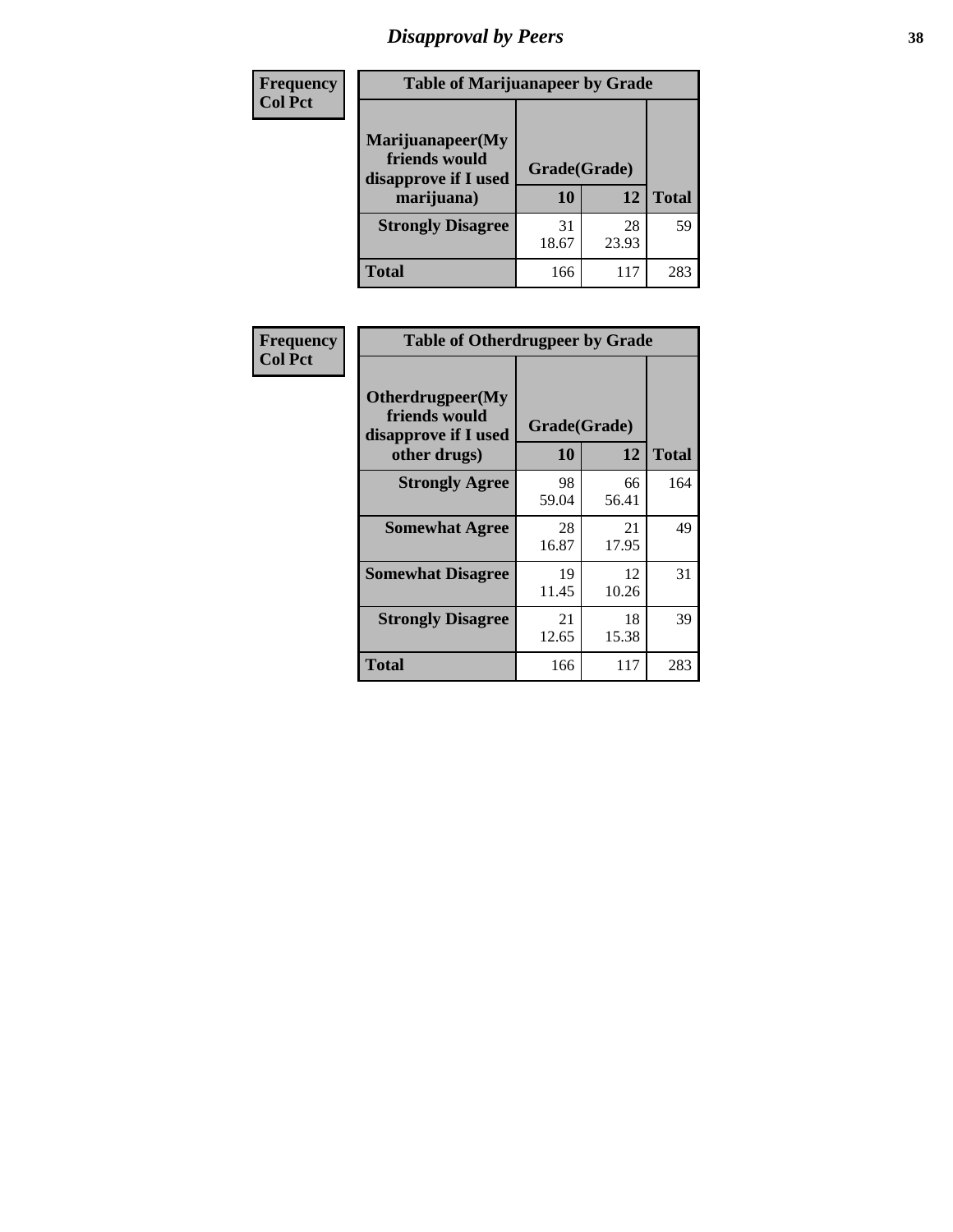| Frequency      | <b>Table of Alcohollocation1 by Grade</b> |              |             |              |
|----------------|-------------------------------------------|--------------|-------------|--------------|
| <b>Col Pct</b> | <b>Alcohollocation1(Places</b>            | Grade(Grade) |             |              |
|                | <b>Friends Use Alcohol)</b>               | 10           | 12          | <b>Total</b> |
|                |                                           | 95<br>57.23  | 80<br>68.38 | 175          |
|                | Do Not Use                                | 71<br>42.77  | 37<br>31.62 | 108          |
|                | <b>Total</b>                              | 166          | 117         | 283          |

| <b>Frequency</b> | <b>Table of Alcohollocation2 by Grade</b>                     |                    |             |              |
|------------------|---------------------------------------------------------------|--------------------|-------------|--------------|
| <b>Col Pct</b>   | <b>Alcohollocation2(Places</b><br><b>Friends Use Alcohol)</b> | Grade(Grade)<br>10 | 12          | <b>Total</b> |
|                  |                                                               | 104<br>62.65       | 61<br>52.14 | 165          |
|                  | Home                                                          | 62<br>37.35        | 56<br>47.86 | 118          |
|                  | <b>Total</b>                                                  | 166                | 117         | 283          |

| <b>Frequency</b> | <b>Table of Alcohollocation 3 by Grade</b> |              |              |              |
|------------------|--------------------------------------------|--------------|--------------|--------------|
| <b>Col Pct</b>   | <b>Alcohollocation3(Places</b>             | Grade(Grade) |              |              |
|                  | <b>Friends Use Alcohol)</b>                | <b>10</b>    | 12           | <b>Total</b> |
|                  |                                            | 157<br>94.58 | 108<br>92.31 | 265          |
|                  | <b>School</b>                              | 9<br>5.42    | 9<br>7.69    | 18           |
|                  | <b>Total</b>                               | 166          | 117          | 283          |

| <b>Frequency</b> | <b>Table of Alcohollocation4 by Grade</b> |              |             |              |  |
|------------------|-------------------------------------------|--------------|-------------|--------------|--|
| <b>Col Pct</b>   | <b>Alcohollocation4(Places</b>            | Grade(Grade) |             |              |  |
|                  | <b>Friends Use Alcohol)</b>               | 10           | 12          | <b>Total</b> |  |
|                  |                                           | 143<br>86.14 | 94<br>80.34 | 237          |  |
|                  | Car                                       | 23<br>13.86  | 23<br>19.66 | 46           |  |
|                  | <b>Total</b>                              | 166          | 117         | 283          |  |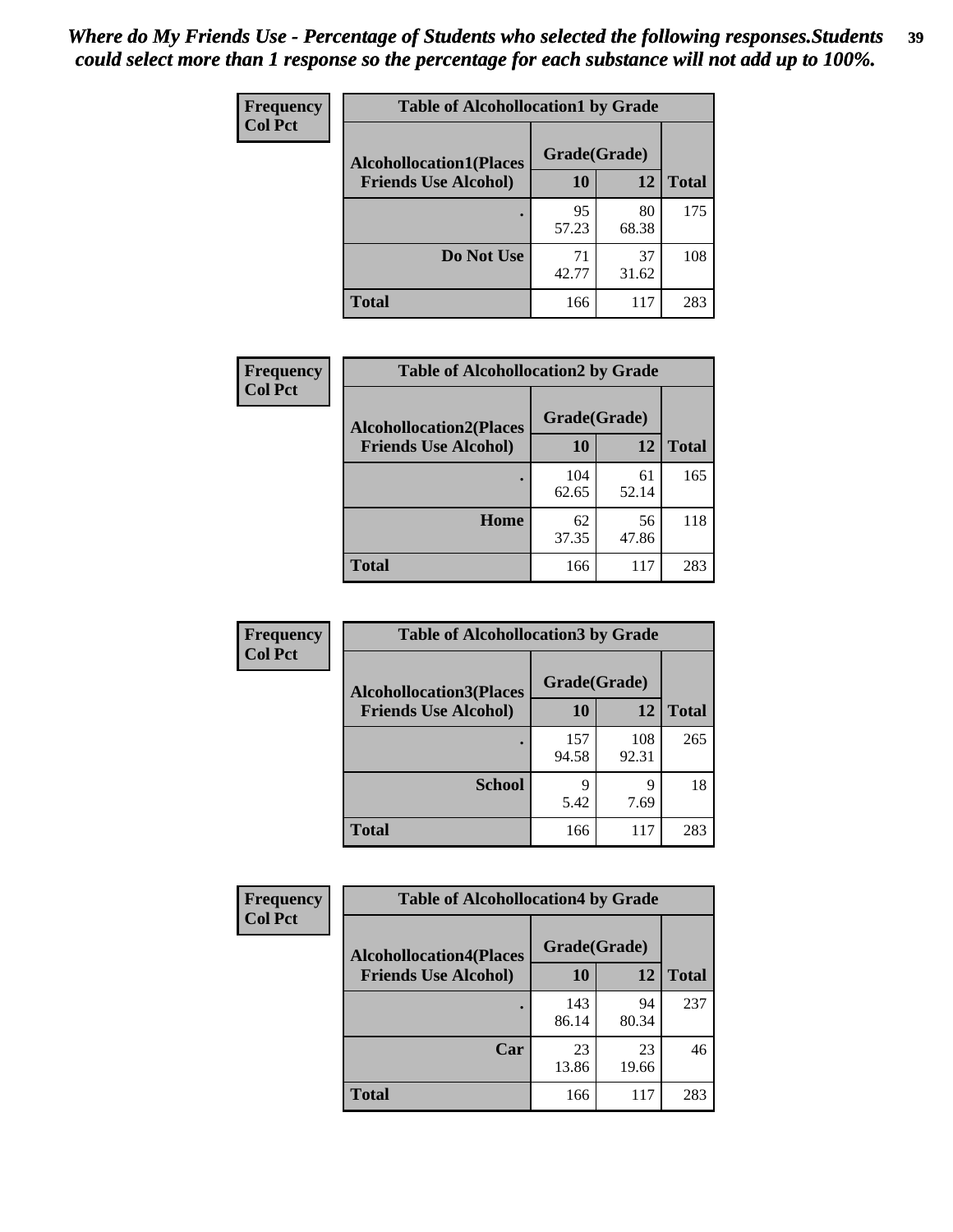| Frequency<br><b>Col Pct</b> | <b>Table of Alcohollocation5 by Grade</b> |              |             |              |
|-----------------------------|-------------------------------------------|--------------|-------------|--------------|
|                             | <b>Alcohollocation5(Places</b>            | Grade(Grade) |             |              |
|                             | <b>Friends Use Alcohol)</b>               | 10           | 12          | <b>Total</b> |
|                             |                                           | 92<br>55.42  | 52<br>44.44 | 144          |
|                             | <b>Friend's House</b>                     | 74<br>44.58  | 65<br>55.56 | 139          |
|                             | <b>Total</b>                              | 166          | 117         | 283          |

| <b>Frequency</b> | <b>Table of Alcohollocation6 by Grade</b> |              |             |              |
|------------------|-------------------------------------------|--------------|-------------|--------------|
| <b>Col Pct</b>   | <b>Alcohollocation6(Places</b>            | Grade(Grade) |             |              |
|                  | <b>Friends Use Alcohol)</b>               | 10           | 12          | <b>Total</b> |
|                  |                                           | 122<br>73.49 | 81<br>69.23 | 203          |
|                  | <b>Other</b>                              | 44<br>26.51  | 36<br>30.77 | 80           |
|                  | <b>Total</b>                              | 166          | 117         | 283          |

| Frequency      | <b>Table of Tobaccolocation1 by Grade</b> |              |             |              |
|----------------|-------------------------------------------|--------------|-------------|--------------|
| <b>Col Pct</b> | <b>Tobaccolocation1(Places</b>            | Grade(Grade) |             |              |
|                | <b>Friends Use Tobacco)</b>               | <b>10</b>    | 12          | <b>Total</b> |
|                |                                           | 71<br>42.77  | 64<br>54.70 | 135          |
|                | Do Not Use                                | 95<br>57.23  | 53<br>45.30 | 148          |
|                | <b>Total</b>                              | 166          | 117         | 283          |

| <b>Frequency</b> | <b>Table of Tobaccolocation2 by Grade</b> |              |             |              |
|------------------|-------------------------------------------|--------------|-------------|--------------|
| <b>Col Pct</b>   | <b>Tobaccolocation2(Places</b>            | Grade(Grade) |             |              |
|                  | <b>Friends Use Tobacco)</b>               | 10           | 12          | <b>Total</b> |
|                  |                                           | 119<br>71.69 | 76<br>64.96 | 195          |
|                  | Home                                      | 47<br>28.31  | 41<br>35.04 | 88           |
|                  | <b>Total</b>                              | 166          | 117         | 283          |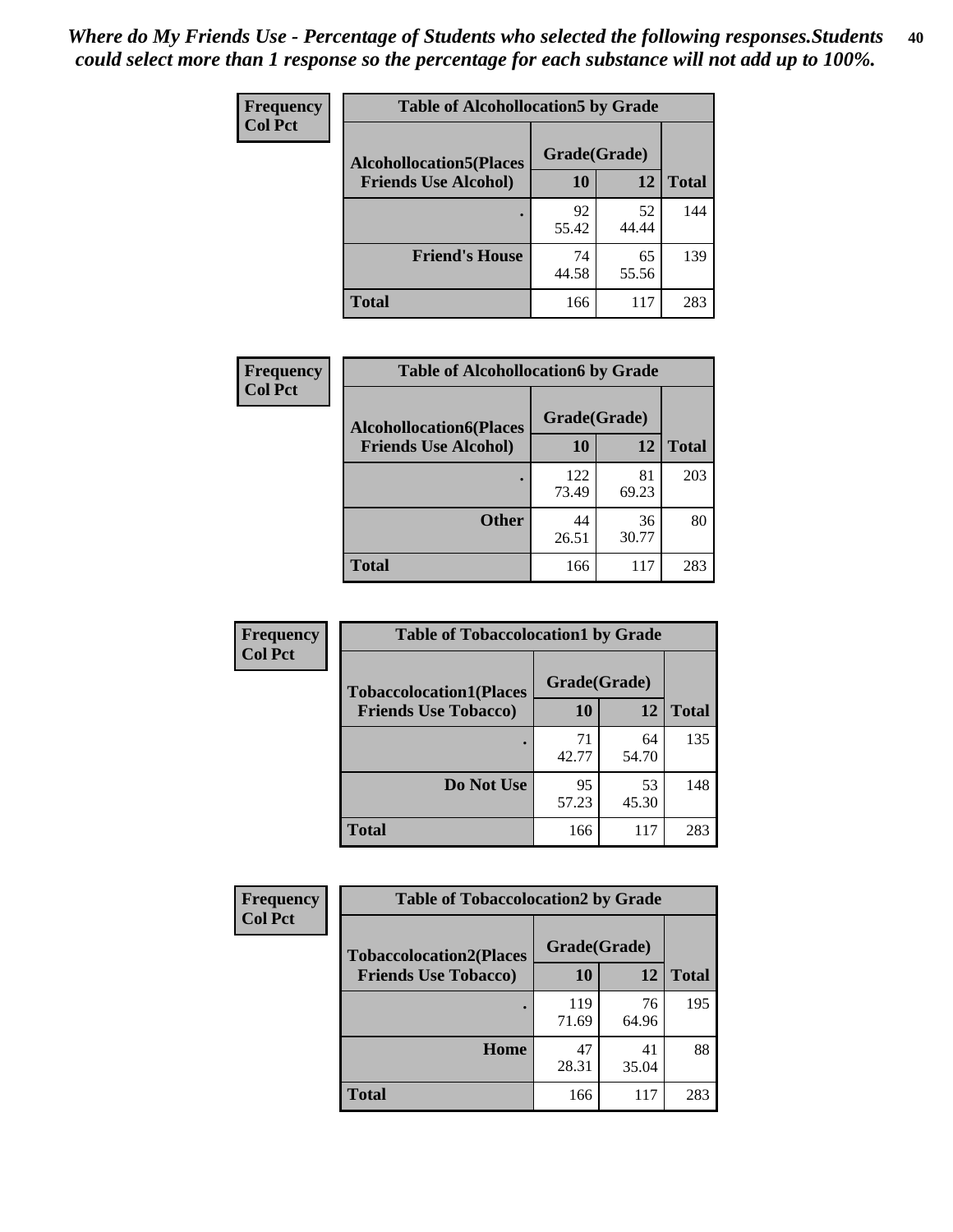| Frequency      | <b>Table of Tobaccolocation 3 by Grade</b> |              |              |              |  |
|----------------|--------------------------------------------|--------------|--------------|--------------|--|
| <b>Col Pct</b> | <b>Tobaccolocation3(Places</b>             | Grade(Grade) |              |              |  |
|                | <b>Friends Use Tobacco)</b>                | 10           | <b>12</b>    | <b>Total</b> |  |
|                |                                            | 143<br>86.14 | 100<br>85.47 | 243          |  |
|                | <b>School</b>                              | 23<br>13.86  | 17<br>14.53  | 40           |  |
|                | <b>Total</b>                               | 166          | 117          | 283          |  |

| Frequency<br><b>Col Pct</b> | <b>Table of Tobaccolocation4 by Grade</b> |              |             |              |
|-----------------------------|-------------------------------------------|--------------|-------------|--------------|
|                             | <b>Tobaccolocation4(Places</b>            | Grade(Grade) |             |              |
|                             | <b>Friends Use Tobacco)</b>               | 10           | 12          | <b>Total</b> |
|                             |                                           | 133<br>80.12 | 75<br>64.10 | 208          |
|                             | Car                                       | 33<br>19.88  | 42<br>35.90 | 75           |
|                             | <b>Total</b>                              | 166          | 117         | 283          |

| Frequency      | <b>Table of Tobaccolocation5 by Grade</b> |              |             |              |
|----------------|-------------------------------------------|--------------|-------------|--------------|
| <b>Col Pct</b> | <b>Tobaccolocation5(Places</b>            | Grade(Grade) |             |              |
|                | <b>Friends Use Tobacco)</b>               | 10           | 12          | <b>Total</b> |
|                |                                           | 115<br>69.28 | 68<br>58.12 | 183          |
|                | <b>Friend's House</b>                     | 51<br>30.72  | 49<br>41.88 | 100          |
|                | <b>Total</b>                              | 166          | 117         | 283          |

| Frequency      | <b>Table of Tobaccolocation6 by Grade</b> |              |             |              |  |
|----------------|-------------------------------------------|--------------|-------------|--------------|--|
| <b>Col Pct</b> | <b>Tobaccolocation6(Places</b>            | Grade(Grade) |             |              |  |
|                | <b>Friends Use Tobacco)</b>               | 10           | 12          | <b>Total</b> |  |
|                |                                           | 127<br>76.51 | 85<br>72.65 | 212          |  |
|                | <b>Other</b>                              | 39<br>23.49  | 32<br>27.35 | 71           |  |
|                | <b>Total</b>                              | 166          | 117         | 283          |  |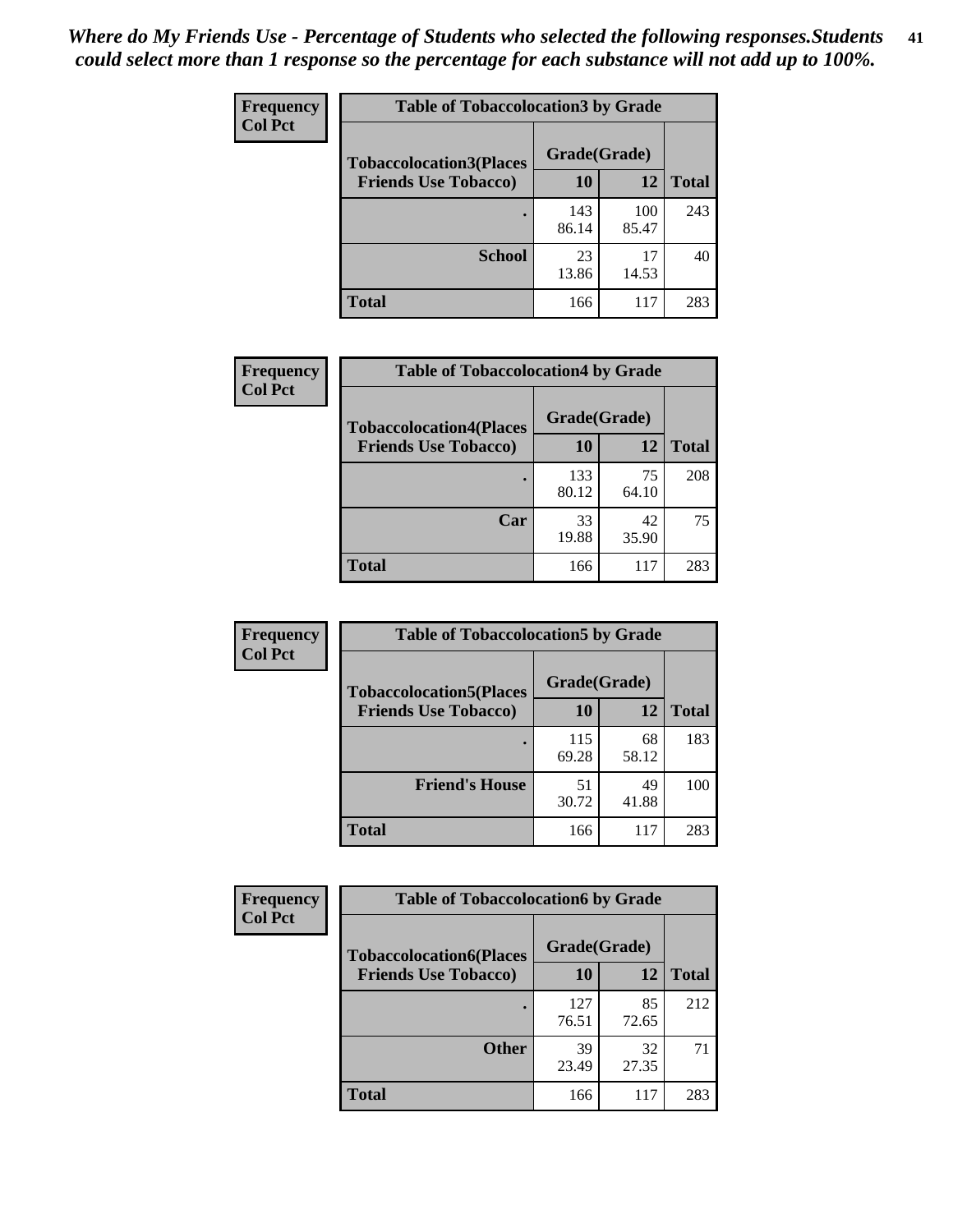| <b>Frequency</b> | <b>Table of Marijuanalocation1 by Grade</b> |              |             |              |
|------------------|---------------------------------------------|--------------|-------------|--------------|
| <b>Col Pct</b>   | <b>Marijuanalocation1(Places</b>            | Grade(Grade) |             |              |
|                  | <b>Friends Use Marijuana</b> )              | 10           | 12          | <b>Total</b> |
|                  |                                             | 71<br>42.77  | 64<br>54.70 | 135          |
|                  | Do Not Use                                  | 95<br>57.23  | 53<br>45.30 | 148          |
|                  | <b>Total</b>                                | 166          | 117         | 283          |

| <b>Frequency</b> | <b>Table of Marijuanalocation2 by Grade</b>                        |                    |             |              |
|------------------|--------------------------------------------------------------------|--------------------|-------------|--------------|
| <b>Col Pct</b>   | <b>Marijuanalocation2(Places</b><br><b>Friends Use Marijuana</b> ) | Grade(Grade)<br>10 | 12          | <b>Total</b> |
|                  |                                                                    | 128<br>77.11       | 73<br>62.39 | 201          |
|                  | Home                                                               | 38<br>22.89        | 44<br>37.61 | 82           |
|                  | <b>Total</b>                                                       | 166                | 117         | 283          |

| Frequency<br><b>Col Pct</b> | <b>Table of Marijuanalocation3 by Grade</b> |              |              |              |
|-----------------------------|---------------------------------------------|--------------|--------------|--------------|
|                             | <b>Marijuanalocation3(Places</b>            | Grade(Grade) |              |              |
|                             | <b>Friends Use Marijuana</b> )              | 10           | 12           | <b>Total</b> |
|                             |                                             | 152<br>91.57 | 102<br>87.18 | 254          |
|                             | <b>School</b>                               | 14<br>8.43   | 15<br>12.82  | 29           |
|                             | <b>Total</b>                                | 166          | 117          | 283          |

| <b>Frequency</b> | <b>Table of Marijuanalocation4 by Grade</b> |              |             |              |  |
|------------------|---------------------------------------------|--------------|-------------|--------------|--|
| <b>Col Pct</b>   | <b>Marijuanalocation4(Places</b>            | Grade(Grade) |             |              |  |
|                  | <b>Friends Use Marijuana</b> )              | <b>10</b>    | 12          | <b>Total</b> |  |
|                  |                                             | 138<br>83.13 | 77<br>65.81 | 215          |  |
|                  | Car                                         | 28<br>16.87  | 40<br>34.19 | 68           |  |
|                  | <b>Total</b>                                | 166          | 117         | 283          |  |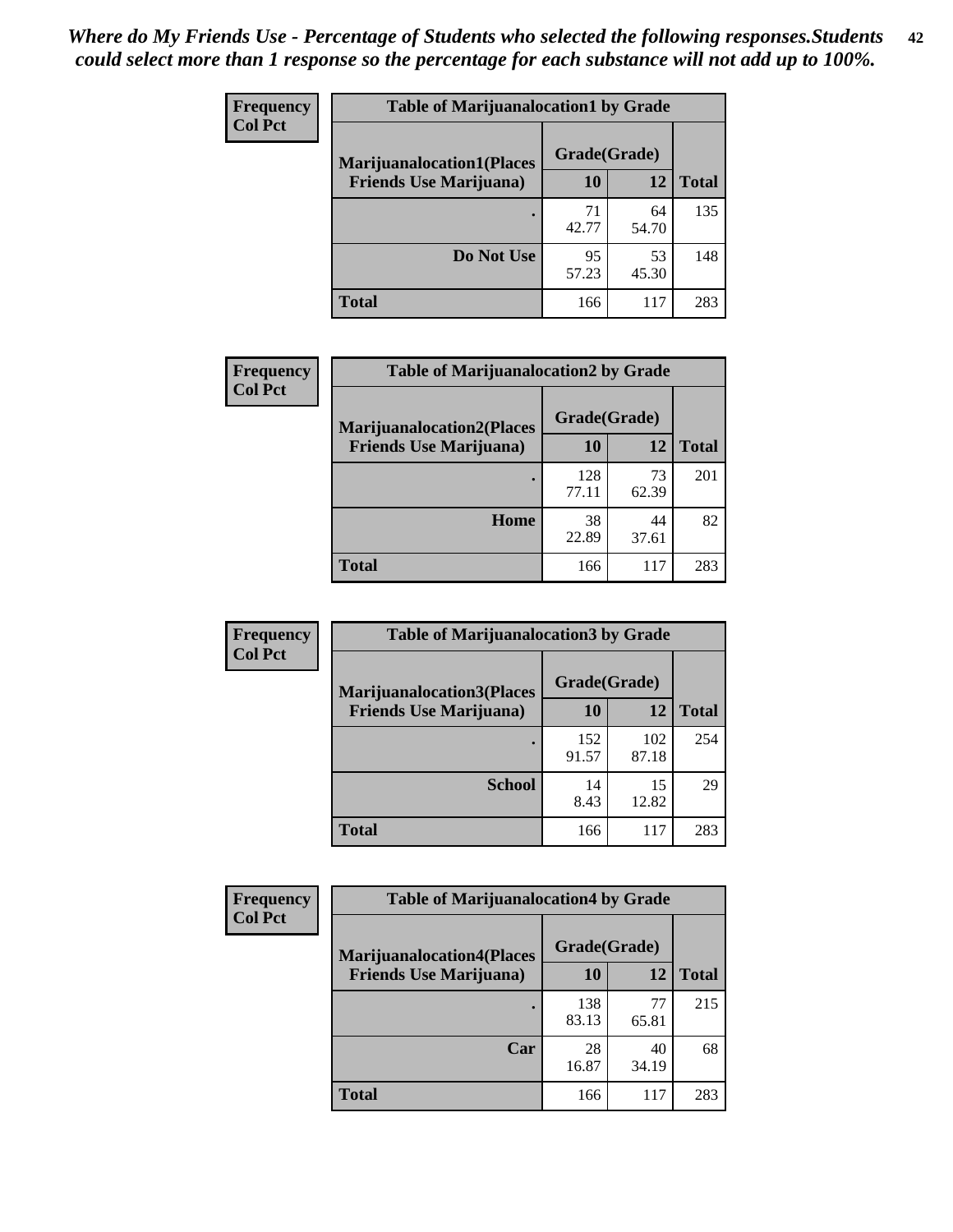| <b>Frequency</b> | <b>Table of Marijuanalocation5 by Grade</b> |              |             |              |
|------------------|---------------------------------------------|--------------|-------------|--------------|
| <b>Col Pct</b>   | <b>Marijuanalocation5</b> (Places           | Grade(Grade) |             |              |
|                  | <b>Friends Use Marijuana</b> )              | 10           | 12          | <b>Total</b> |
|                  |                                             | 113<br>68.07 | 62<br>52.99 | 175          |
|                  | <b>Friend's House</b>                       | 53<br>31.93  | 55<br>47.01 | 108          |
|                  | <b>Total</b>                                | 166          | 117         | 283          |

| Frequency      | <b>Table of Marijuanalocation6 by Grade</b>                        |                    |             |              |
|----------------|--------------------------------------------------------------------|--------------------|-------------|--------------|
| <b>Col Pct</b> | <b>Marijuanalocation6(Places</b><br><b>Friends Use Marijuana</b> ) | Grade(Grade)<br>10 | 12          | <b>Total</b> |
|                |                                                                    |                    |             |              |
|                |                                                                    | 126<br>75.90       | 82<br>70.09 | 208          |
|                | <b>Other</b>                                                       | 40<br>24.10        | 35<br>29.91 | 75           |
|                | <b>Total</b>                                                       | 166                | 117         | 283          |

| <b>Frequency</b> | <b>Table of Otherdruglocation1 by Grade</b>                          |              |             |              |
|------------------|----------------------------------------------------------------------|--------------|-------------|--------------|
| <b>Col Pct</b>   | <b>Otherdruglocation1(Places</b><br><b>Friends Use Other Illegal</b> | Grade(Grade) |             |              |
|                  | Drugs)                                                               | 10           | 12          | <b>Total</b> |
|                  |                                                                      | 41<br>24.70  | 37<br>31.62 | 78           |
|                  | Do Not Use                                                           | 125<br>75.30 | 80<br>68.38 | 205          |
|                  | <b>Total</b>                                                         | 166          | 117         | 283          |

| <b>Frequency</b> | <b>Table of Otherdruglocation2 by Grade</b>                           |              |             |              |
|------------------|-----------------------------------------------------------------------|--------------|-------------|--------------|
| <b>Col Pct</b>   | <b>Otherdruglocation2(Places)</b><br><b>Friends Use Other Illegal</b> | Grade(Grade) |             |              |
|                  | Drugs)                                                                | 10           | 12          | <b>Total</b> |
|                  |                                                                       | 149<br>89.76 | 96<br>82.05 | 245          |
|                  | Home                                                                  | 17<br>10.24  | 21<br>17.95 | 38           |
|                  | <b>Total</b>                                                          | 166          | 117         | 283          |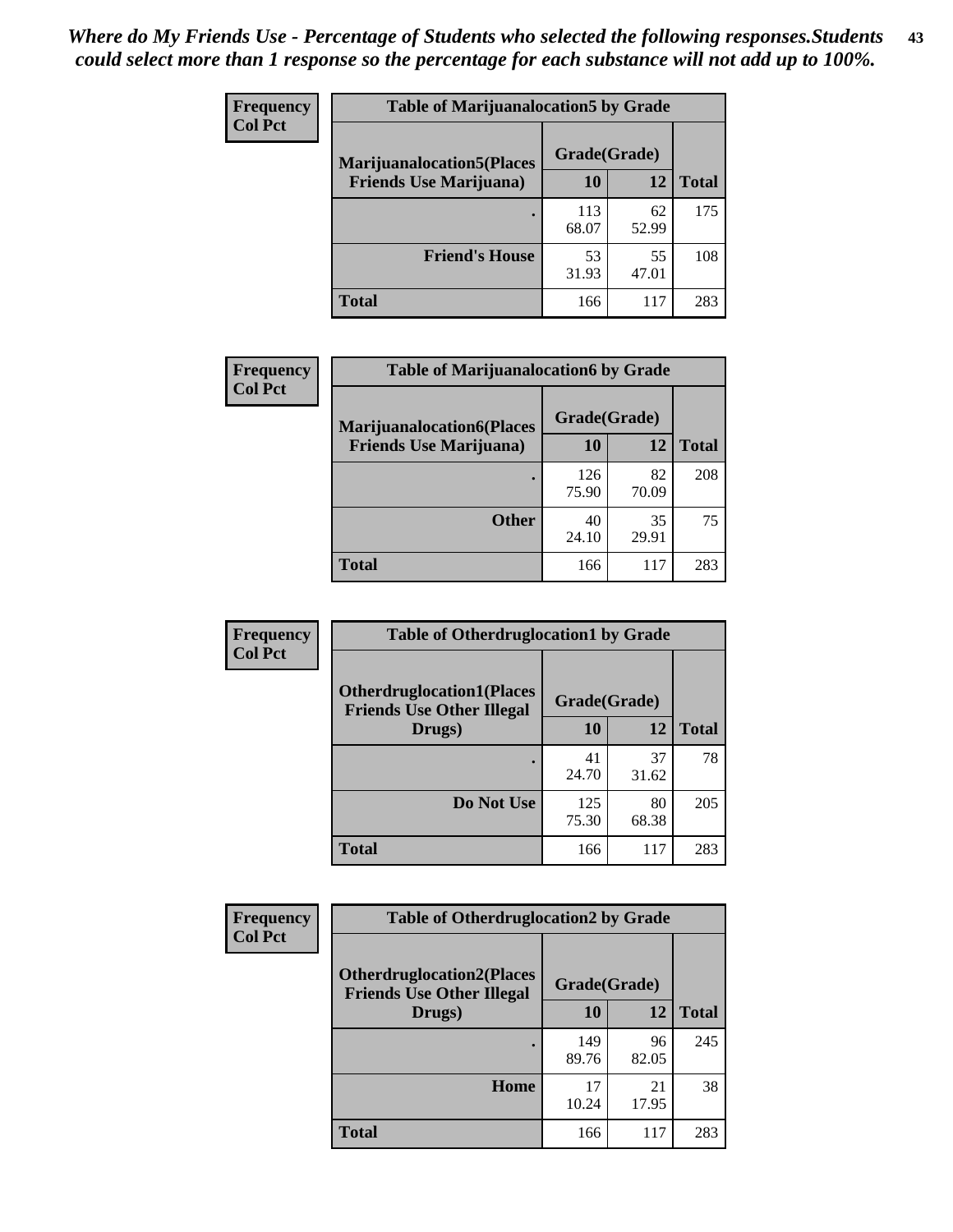| <b>Frequency</b> | <b>Table of Otherdruglocation 3 by Grade</b>                         |              |              |              |
|------------------|----------------------------------------------------------------------|--------------|--------------|--------------|
| <b>Col Pct</b>   | <b>Otherdruglocation3(Places</b><br><b>Friends Use Other Illegal</b> | Grade(Grade) |              |              |
|                  | Drugs)                                                               | 10           | 12           | <b>Total</b> |
|                  |                                                                      | 160<br>96.39 | 106<br>90.60 | 266          |
|                  | <b>School</b>                                                        | 6<br>3.61    | 11<br>9.40   | 17           |
|                  | <b>Total</b>                                                         | 166          | 117          | 283          |

| Frequency      | <b>Table of Otherdruglocation4 by Grade</b>                          |              |             |              |
|----------------|----------------------------------------------------------------------|--------------|-------------|--------------|
| <b>Col Pct</b> | <b>Otherdruglocation4(Places</b><br><b>Friends Use Other Illegal</b> | Grade(Grade) |             |              |
|                | Drugs)                                                               | 10           | 12          | <b>Total</b> |
|                |                                                                      | 155<br>93.37 | 97<br>82.91 | 252          |
|                | Car                                                                  | 11<br>6.63   | 20<br>17.09 | 31           |
|                | <b>Total</b>                                                         | 166          | 117         | 283          |

| Frequency      | <b>Table of Otherdruglocation5 by Grade</b>                          |              |             |              |
|----------------|----------------------------------------------------------------------|--------------|-------------|--------------|
| <b>Col Pct</b> | <b>Otherdruglocation5(Places</b><br><b>Friends Use Other Illegal</b> | Grade(Grade) |             |              |
|                | Drugs)                                                               | 10           | 12          | <b>Total</b> |
|                |                                                                      | 142<br>85.54 | 87<br>74.36 | 229          |
|                | <b>Friend's House</b>                                                | 24<br>14.46  | 30<br>25.64 | 54           |
|                | <b>Total</b>                                                         | 166          | 117         | 283          |

| <b>Frequency</b> | <b>Table of Otherdruglocation6 by Grade</b>                          |              |             |              |
|------------------|----------------------------------------------------------------------|--------------|-------------|--------------|
| <b>Col Pct</b>   | <b>Otherdruglocation6(Places</b><br><b>Friends Use Other Illegal</b> | Grade(Grade) |             |              |
|                  | Drugs)                                                               | <b>10</b>    | 12          | <b>Total</b> |
|                  |                                                                      | 140<br>84.34 | 96<br>82.05 | 236          |
|                  | <b>Other</b>                                                         | 26<br>15.66  | 21<br>17.95 | 47           |
|                  | Total                                                                | 166          | 117         | 283          |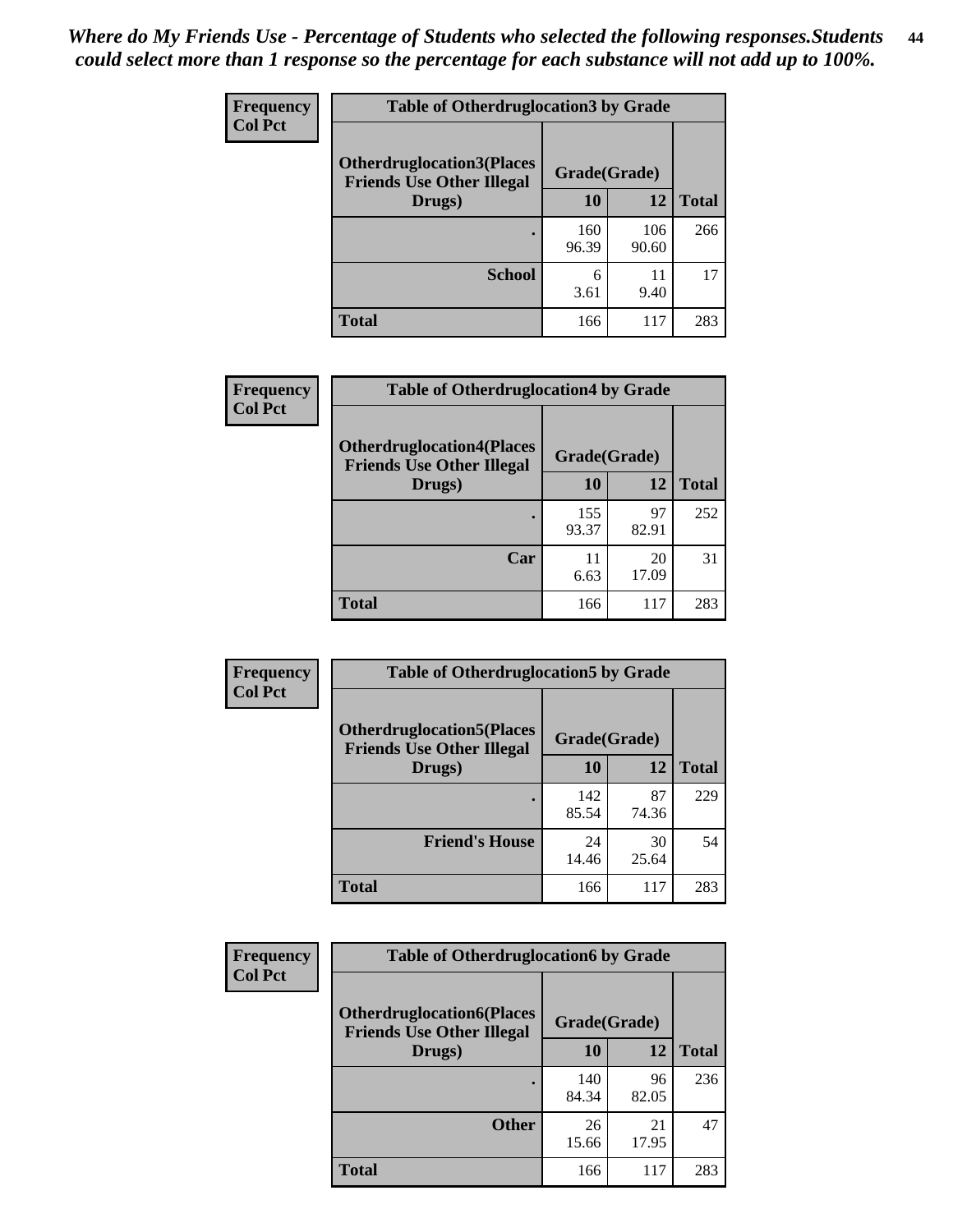| Frequency      | <b>Table of Alcoholtime1 by Grade</b>           |              |             |              |
|----------------|-------------------------------------------------|--------------|-------------|--------------|
| <b>Col Pct</b> | <b>Alcoholtime1(Times</b><br><b>Friends Use</b> | Grade(Grade) |             |              |
|                | Alcohol)                                        | 10           | 12          | <b>Total</b> |
|                |                                                 | 101<br>60.84 | 76<br>64.96 | 177          |
|                | Do Not Use                                      | 65<br>39.16  | 41<br>35.04 | 106          |
|                | <b>Total</b>                                    | 166          | 117         | 283          |

| Frequency<br><b>Col Pct</b> | <b>Table of Alcoholtime2 by Grade</b>           |              |              |              |
|-----------------------------|-------------------------------------------------|--------------|--------------|--------------|
|                             | <b>Alcoholtime2(Times</b><br><b>Friends Use</b> | Grade(Grade) |              |              |
|                             | Alcohol)                                        | 10           | 12           | <b>Total</b> |
|                             |                                                 | 156<br>93.98 | 108<br>92.31 | 264          |
|                             | <b>On Way to School</b>                         | 10<br>6.02   | 9<br>7.69    | 19           |
|                             | <b>Total</b>                                    | 166          | 117          | 283          |

| Frequency<br><b>Col Pct</b> | <b>Table of Alcoholtime3 by Grade</b>                    |              |              |              |
|-----------------------------|----------------------------------------------------------|--------------|--------------|--------------|
|                             | Alcoholtime3(Times<br>Grade(Grade)<br><b>Friends Use</b> |              |              |              |
|                             | Alcohol)                                                 | 10           | 12           | <b>Total</b> |
|                             |                                                          | 160<br>96.39 | 114<br>97.44 | 274          |
|                             | <b>During School</b>                                     | 6<br>3.61    | 3<br>2.56    | 9            |
|                             | Total                                                    | 166          | 117          | 283          |

| <b>Frequency</b> | <b>Table of Alcoholtime4 by Grade</b> |              |              |              |
|------------------|---------------------------------------|--------------|--------------|--------------|
| <b>Col Pct</b>   | <b>Alcoholtime4(Times</b>             | Grade(Grade) |              |              |
|                  | <b>Friends Use Alcohol)</b>           | 10           | 12           | <b>Total</b> |
|                  |                                       | 152<br>91.57 | 104<br>88.89 | 256          |
|                  | <b>On Way Home From School</b>        | 14<br>8.43   | 13<br>11.11  | 27           |
|                  | <b>Total</b>                          | 166          | 117          | 283          |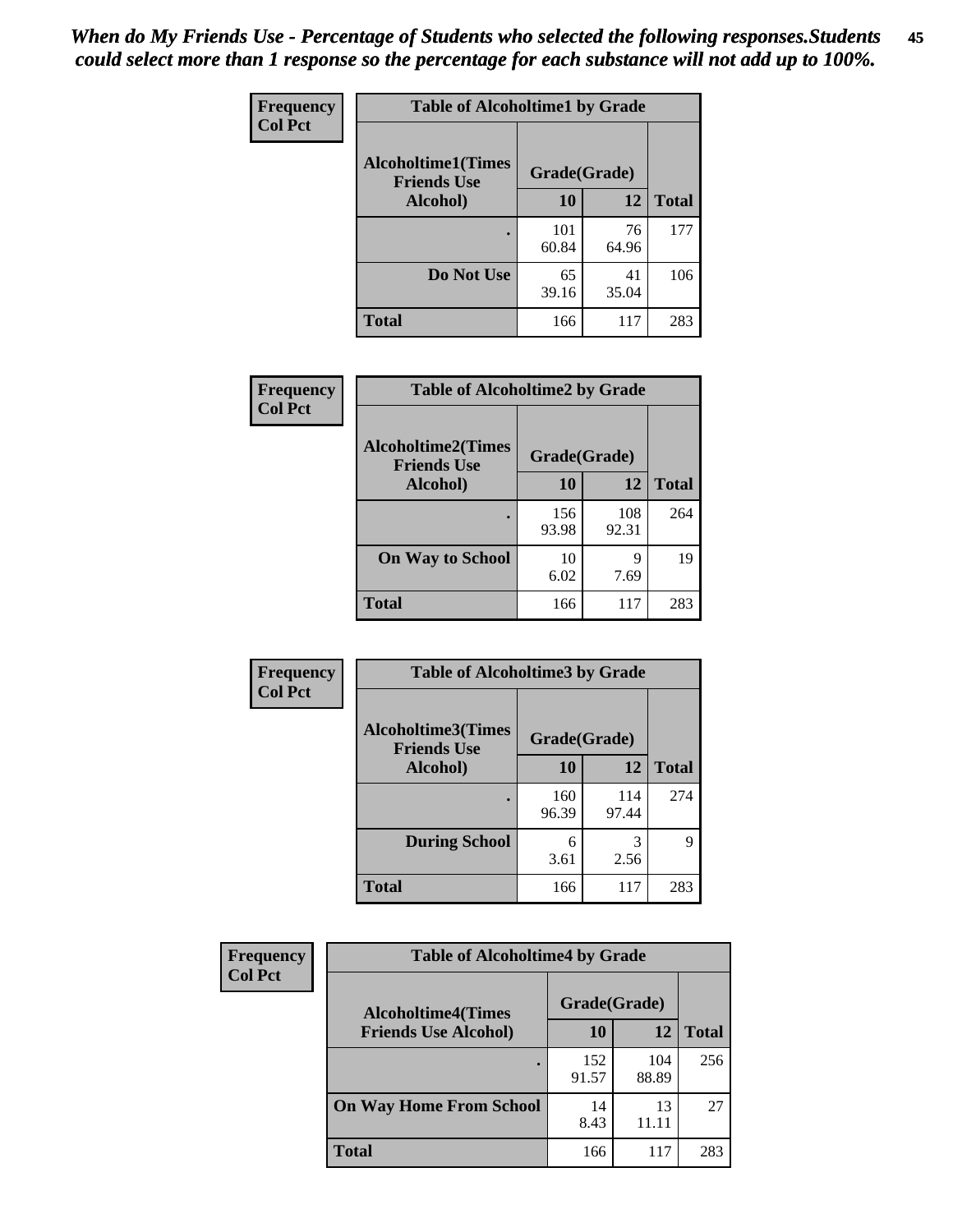*When do My Friends Use - Percentage of Students who selected the following responses.Students could select more than 1 response so the percentage for each substance will not add up to 100%.* **46**

| <b>Frequency</b> | <b>Table of Alcoholtime5 by Grade</b>           |              |             |              |
|------------------|-------------------------------------------------|--------------|-------------|--------------|
| <b>Col Pct</b>   | <b>Alcoholtime5(Times</b><br><b>Friends Use</b> | Grade(Grade) |             |              |
|                  | Alcohol)                                        | 10           | 12          | <b>Total</b> |
|                  |                                                 | 131<br>78.92 | 92<br>78.63 | 223          |
|                  | Weeknights                                      | 35<br>21.08  | 25<br>21.37 | 60           |
|                  | <b>Total</b>                                    | 166          | 117         | 283          |

| Frequency      | <b>Table of Alcoholtime6 by Grade</b>           |              |             |              |
|----------------|-------------------------------------------------|--------------|-------------|--------------|
| <b>Col Pct</b> | <b>Alcoholtime6(Times</b><br><b>Friends Use</b> | Grade(Grade) |             |              |
|                | Alcohol)                                        | 10           | 12          | <b>Total</b> |
|                |                                                 | 71<br>42.77  | 43<br>36.75 | 114          |
|                | Weekends                                        | 95<br>57.23  | 74<br>63.25 | 169          |
|                | <b>Total</b>                                    | 166          | 117         | 283          |

| Frequency<br><b>Col Pct</b> | <b>Table of Tobaccotime1 by Grade</b><br><b>Tobaccotime1(Times</b><br>Grade(Grade)<br><b>Friends Use</b> |             |             |              |
|-----------------------------|----------------------------------------------------------------------------------------------------------|-------------|-------------|--------------|
|                             |                                                                                                          |             |             |              |
|                             | <b>Tobacco</b> )                                                                                         | 10          | 12          | <b>Total</b> |
|                             |                                                                                                          | 72<br>43.37 | 61<br>52.14 | 133          |
|                             | Do Not Use                                                                                               | 94<br>56.63 | 56<br>47.86 | 150          |
|                             | <b>Total</b>                                                                                             | 166         | 117         | 283          |

| <b>Frequency</b> | <b>Table of Tobaccotime2 by Grade</b>           |              |             |              |
|------------------|-------------------------------------------------|--------------|-------------|--------------|
| <b>Col Pct</b>   | <b>Tobaccotime2(Times</b><br><b>Friends Use</b> | Grade(Grade) |             |              |
|                  | <b>Tobacco</b> )                                |              | 12          | <b>Total</b> |
|                  |                                                 | 132<br>79.52 | 94<br>80.34 | 226          |
|                  | <b>On Way to School</b>                         | 34<br>20.48  | 23<br>19.66 | 57           |
|                  | <b>Total</b>                                    | 166          | 117         | 283          |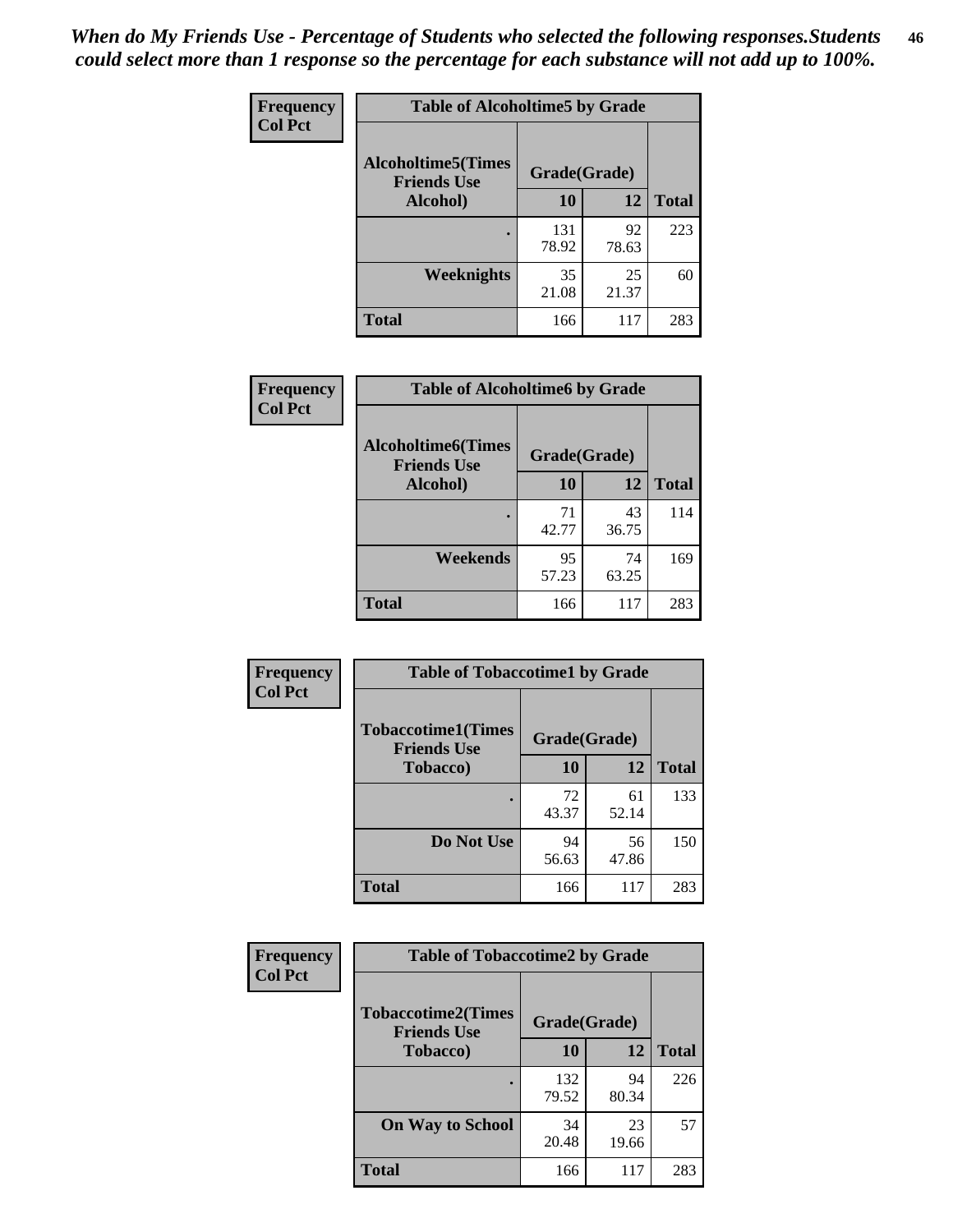*When do My Friends Use - Percentage of Students who selected the following responses.Students could select more than 1 response so the percentage for each substance will not add up to 100%.* **47**

| <b>Frequency</b> | <b>Table of Tobaccotime3 by Grade</b>           |              |              |              |  |
|------------------|-------------------------------------------------|--------------|--------------|--------------|--|
| <b>Col Pct</b>   | <b>Tobaccotime3(Times</b><br><b>Friends Use</b> |              | Grade(Grade) |              |  |
|                  | <b>Tobacco</b> )                                | 10           | 12           | <b>Total</b> |  |
|                  |                                                 | 146<br>87.95 | 108<br>92.31 | 254          |  |
|                  | <b>During School</b>                            | 20<br>12.05  | 9<br>7.69    | 29           |  |
|                  | <b>Total</b>                                    | 166          | 117          | 283          |  |

| <b>Frequency</b> | <b>Table of Tobaccotime4 by Grade</b> |              |              |              |
|------------------|---------------------------------------|--------------|--------------|--------------|
| <b>Col Pct</b>   | <b>Tobaccotime4(Times</b>             | Grade(Grade) |              |              |
|                  | <b>Friends Use Tobacco)</b>           | 10           | 12           | <b>Total</b> |
|                  |                                       | 152<br>91.57 | 104<br>88.89 | 256          |
|                  | <b>On Way Home From School</b>        | 14<br>8.43   | 13<br>11.11  | 27           |
|                  | <b>Total</b>                          | 166          | 117          | 283          |

| <b>Frequency</b> | <b>Table of Tobaccotime5 by Grade</b>           |              |             |              |
|------------------|-------------------------------------------------|--------------|-------------|--------------|
| <b>Col Pct</b>   | <b>Tobaccotime5(Times</b><br><b>Friends Use</b> | Grade(Grade) |             |              |
|                  | <b>Tobacco</b> )                                | 10           | 12          | <b>Total</b> |
|                  |                                                 | 121<br>72.89 | 76<br>64.96 | 197          |
|                  | Weeknights                                      | 45<br>27.11  | 41<br>35.04 | 86           |
|                  | <b>Total</b>                                    | 166          | 117         | 283          |

| Frequency<br><b>Col Pct</b> | <b>Table of Tobaccotime6 by Grade</b>           |              |             |              |
|-----------------------------|-------------------------------------------------|--------------|-------------|--------------|
|                             | <b>Tobaccotime6(Times</b><br><b>Friends Use</b> | Grade(Grade) |             |              |
|                             | <b>Tobacco</b> )                                | 10           | 12          | <b>Total</b> |
|                             |                                                 | 104<br>62.65 | 59<br>50.43 | 163          |
|                             | Weekends                                        | 62<br>37.35  | 58<br>49.57 | 120          |
|                             | <b>Total</b>                                    | 166          | 117         | 283          |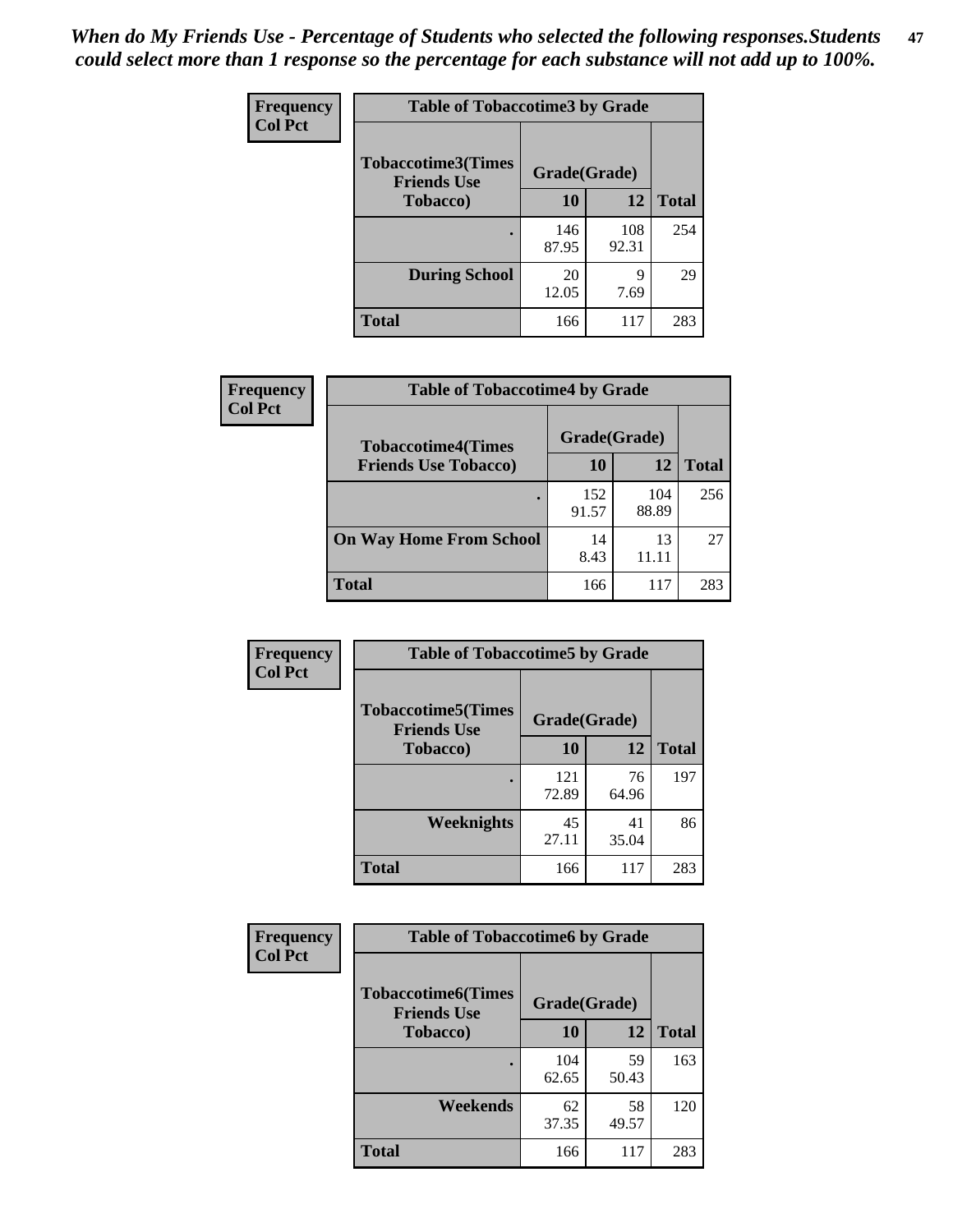| Frequency      | <b>Table of Marijuanatime1 by Grade</b>                           |             |             |              |  |
|----------------|-------------------------------------------------------------------|-------------|-------------|--------------|--|
| <b>Col Pct</b> | <b>Marijuanatime1(Times</b><br>Grade(Grade)<br><b>Friends Use</b> |             |             |              |  |
|                | Marijuana)                                                        | 10          | 12          | <b>Total</b> |  |
|                |                                                                   | 73<br>43.98 | 63<br>53.85 | 136          |  |
|                | Do Not Use                                                        | 93<br>56.02 | 54<br>46.15 | 147          |  |
|                | <b>Total</b>                                                      | 166         | 117         | 283          |  |

| <b>Frequency</b> | <b>Table of Marijuanatime2 by Grade</b>           |              |              |              |
|------------------|---------------------------------------------------|--------------|--------------|--------------|
| <b>Col Pct</b>   | <b>Marijuanatime2(Times</b><br><b>Friends Use</b> | Grade(Grade) |              |              |
|                  | Marijuana)                                        | 10           | 12           | <b>Total</b> |
|                  |                                                   | 150<br>90.36 | 103<br>88.03 | 253          |
|                  | <b>On Way to School</b>                           | 16<br>9.64   | 14<br>11.97  | 30           |
|                  | <b>Total</b>                                      | 166          | 117          | 283          |

| <b>Frequency</b> | <b>Table of Marijuanatime3 by Grade</b>    |              |              |              |
|------------------|--------------------------------------------|--------------|--------------|--------------|
| <b>Col Pct</b>   | Marijuanatime3(Times<br><b>Friends Use</b> | Grade(Grade) |              |              |
|                  | Marijuana)                                 | 10           | 12           | <b>Total</b> |
|                  |                                            | 159<br>95.78 | 111<br>94.87 | 270          |
|                  | <b>During School</b>                       | 4.22         | 6<br>5.13    | 13           |
|                  | <b>Total</b>                               | 166          | 117          | 283          |

| <b>Frequency</b><br><b>Col Pct</b> | <b>Table of Marijuanatime4 by Grade</b> |              |             |              |
|------------------------------------|-----------------------------------------|--------------|-------------|--------------|
|                                    | <b>Marijuanatime4</b> (Times            | Grade(Grade) |             |              |
|                                    | <b>Friends Use Marijuana</b> )          | 10           | 12          | <b>Total</b> |
|                                    |                                         | 147<br>88.55 | 98<br>83.76 | 245          |
|                                    | <b>On Way Home From School</b>          | 19<br>11.45  | 19<br>16.24 | 38           |
|                                    | <b>Total</b>                            | 166          | 117         | 283          |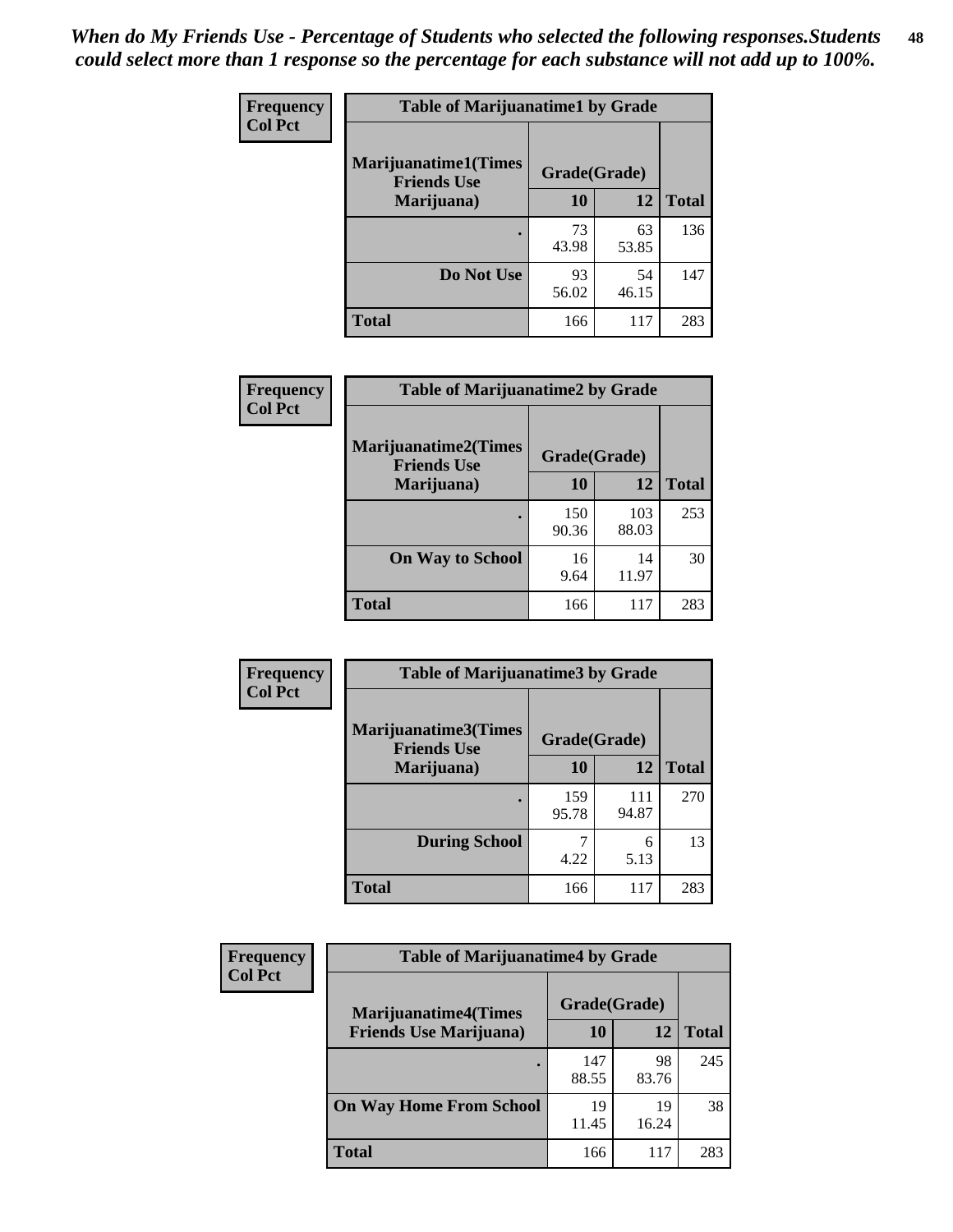| Frequency<br><b>Col Pct</b> | <b>Table of Marijuanatime5 by Grade</b><br><b>Marijuanatime5</b> (Times<br>Grade(Grade)<br><b>Friends Use</b> |              |             |              |
|-----------------------------|---------------------------------------------------------------------------------------------------------------|--------------|-------------|--------------|
|                             |                                                                                                               |              |             |              |
|                             | Marijuana)                                                                                                    | 10           | 12          | <b>Total</b> |
|                             |                                                                                                               | 128<br>77.11 | 82<br>70.09 | 210          |
|                             | Weeknights                                                                                                    | 38<br>22.89  | 35<br>29.91 | 73           |
|                             | <b>Total</b>                                                                                                  | 166          | 117         | 283          |

| Frequency      | <b>Table of Marijuanatime6 by Grade</b>            |              |             |              |
|----------------|----------------------------------------------------|--------------|-------------|--------------|
| <b>Col Pct</b> | <b>Marijuanatime6</b> (Times<br><b>Friends Use</b> | Grade(Grade) |             |              |
|                | Marijuana)                                         | 10           | 12          | <b>Total</b> |
|                |                                                    | 99<br>59.64  | 56<br>47.86 | 155          |
|                | Weekends                                           | 67<br>40.36  | 61<br>52.14 | 128          |
|                | <b>Total</b>                                       | 166          | 117         | 283          |

| Frequency      | <b>Table of Otherdrugtime1 by Grade</b>                 |              |             |              |
|----------------|---------------------------------------------------------|--------------|-------------|--------------|
| <b>Col Pct</b> | <b>Otherdrugtime1(Times</b><br><b>Friends Use Other</b> | Grade(Grade) |             |              |
|                | <b>Illegal Drugs</b> )                                  | 10           | 12          | <b>Total</b> |
|                |                                                         | 43<br>25.90  | 32<br>27.35 | 75           |
|                | Do Not Use                                              | 123<br>74.10 | 85<br>72.65 | 208          |
|                | Total                                                   | 166          | 117         | 283          |

| Frequency      | <b>Table of Otherdrugtime2 by Grade</b>                 |              |              |              |  |  |
|----------------|---------------------------------------------------------|--------------|--------------|--------------|--|--|
| <b>Col Pct</b> | <b>Otherdrugtime2(Times</b><br><b>Friends Use Other</b> | Grade(Grade) |              |              |  |  |
|                | <b>Illegal Drugs</b> )                                  | 10           | 12           | <b>Total</b> |  |  |
|                |                                                         | 156<br>93.98 | 110<br>94.02 | 266          |  |  |
|                | <b>On Way to School</b>                                 | 10<br>6.02   | 5.98         | 17           |  |  |
|                | Total                                                   | 166          | 117          | 283          |  |  |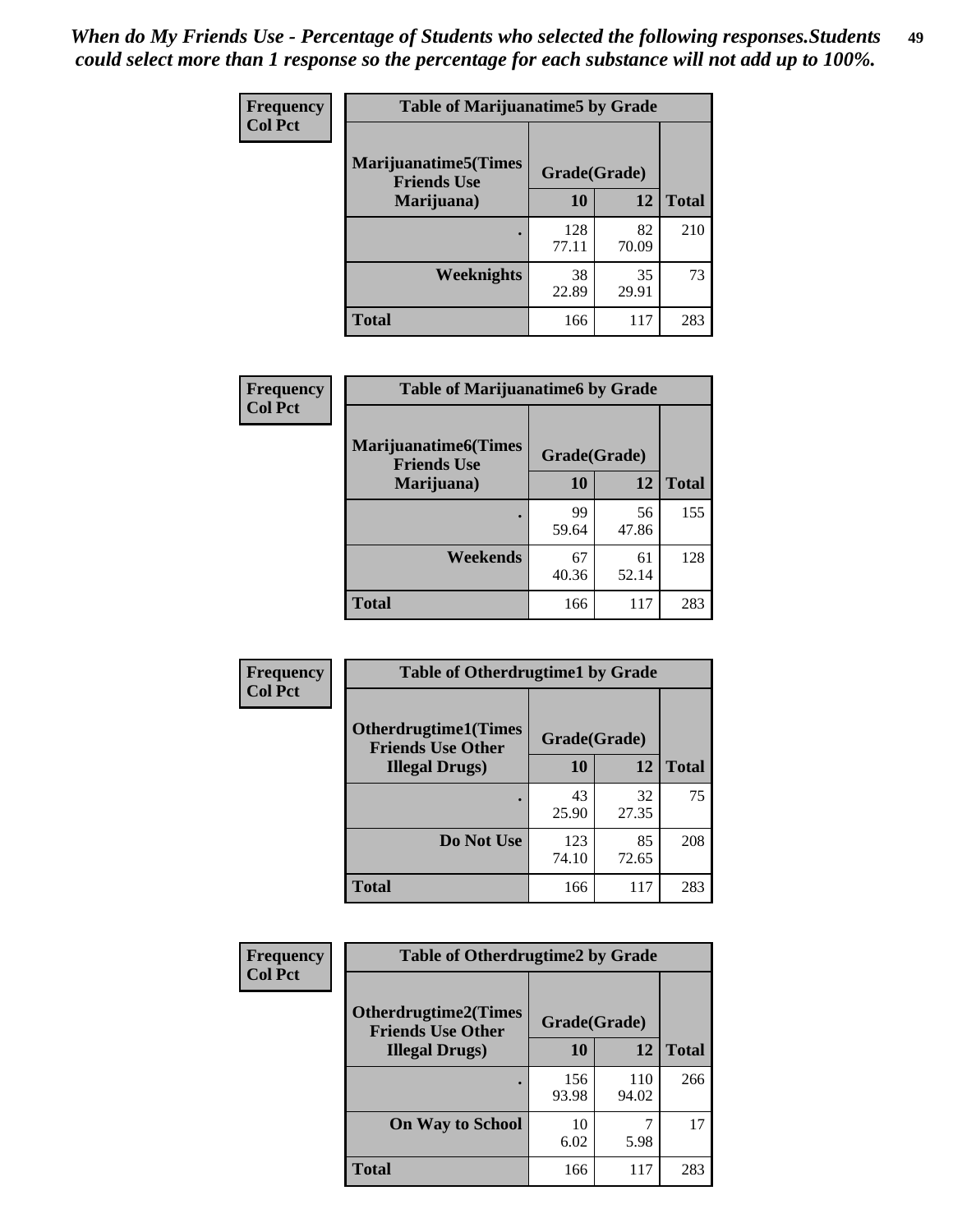| <b>Frequency</b> | <b>Table of Otherdrugtime3 by Grade</b>                 |              |              |              |  |  |
|------------------|---------------------------------------------------------|--------------|--------------|--------------|--|--|
| <b>Col Pct</b>   | <b>Otherdrugtime3(Times</b><br><b>Friends Use Other</b> |              | Grade(Grade) |              |  |  |
|                  | <b>Illegal Drugs</b> )                                  | 10           | 12           | <b>Total</b> |  |  |
|                  |                                                         | 160<br>96.39 | 111<br>94.87 | 271          |  |  |
|                  | <b>During School</b>                                    | 6<br>3.61    | 6<br>5.13    | 12           |  |  |
|                  | <b>Total</b>                                            | 166          | 117          | 283          |  |  |

| <b>Frequency</b> | <b>Table of Otherdrugtime4 by Grade</b>                         |              |              |              |  |  |
|------------------|-----------------------------------------------------------------|--------------|--------------|--------------|--|--|
| <b>Col Pct</b>   | <b>Otherdrugtime4(Times</b><br><b>Friends Use Other Illegal</b> | Grade(Grade) |              |              |  |  |
|                  | Drugs)                                                          | 10           | 12           | <b>Total</b> |  |  |
|                  |                                                                 | 158<br>95.18 | 106<br>90.60 | 264          |  |  |
|                  | <b>On Way Home From School</b>                                  | 8<br>4.82    | 11<br>9.40   | 19           |  |  |
|                  | <b>Total</b>                                                    | 166          | 117          | 283          |  |  |

| <b>Frequency</b> | <b>Table of Otherdrugtime5 by Grade</b>                  |              |             |              |  |  |
|------------------|----------------------------------------------------------|--------------|-------------|--------------|--|--|
| <b>Col Pct</b>   | <b>Otherdrugtime5</b> (Times<br><b>Friends Use Other</b> | Grade(Grade) |             |              |  |  |
|                  | <b>Illegal Drugs</b> )                                   | 10           | 12          | <b>Total</b> |  |  |
|                  |                                                          | 148<br>89.16 | 98<br>83.76 | 246          |  |  |
|                  | <b>Weeknights</b>                                        | 18<br>10.84  | 19<br>16.24 | 37           |  |  |
|                  | Total                                                    | 166          | 117         | 283          |  |  |

| <b>Frequency</b> | <b>Table of Otherdrugtime6 by Grade</b>                                 |              |             |              |  |  |
|------------------|-------------------------------------------------------------------------|--------------|-------------|--------------|--|--|
| <b>Col Pct</b>   | <b>Otherdrugtime6(Times</b><br>Grade(Grade)<br><b>Friends Use Other</b> |              |             |              |  |  |
|                  | <b>Illegal Drugs</b> )                                                  | 10           | 12          | <b>Total</b> |  |  |
|                  |                                                                         | 127<br>76.51 | 84<br>71.79 | 211          |  |  |
|                  | Weekends                                                                | 39<br>23.49  | 33<br>28.21 | 72           |  |  |
|                  | <b>Total</b>                                                            | 166          | 117         | 283          |  |  |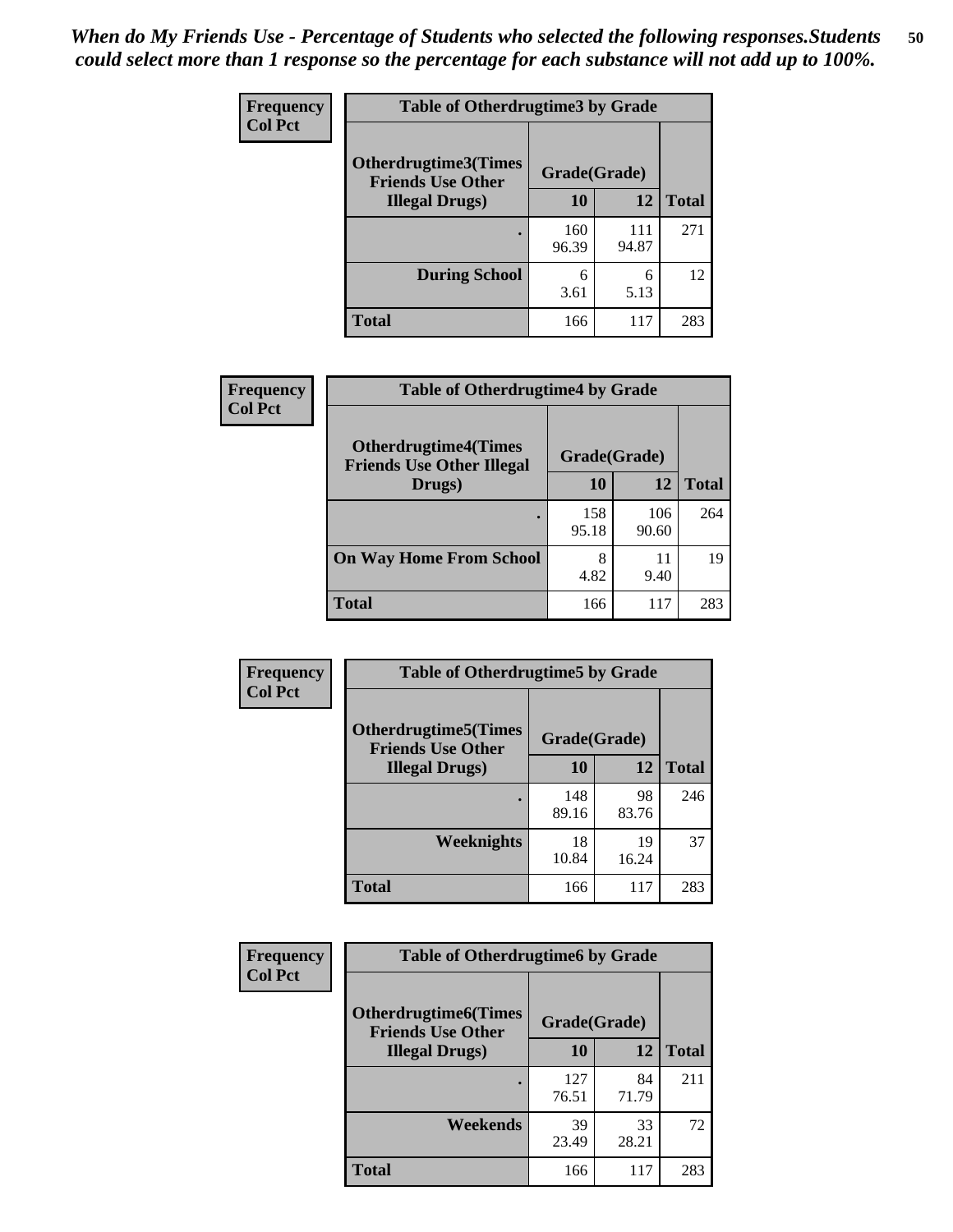| Frequency      | <b>Table of Educationalcohol by Grade</b>                                                                  |              |             |              |  |  |
|----------------|------------------------------------------------------------------------------------------------------------|--------------|-------------|--------------|--|--|
| <b>Col Pct</b> | Educationalcohol(I<br>have been taught<br>about alcohol,<br>tobacco,<br>and other drugs<br>within the last | Grade(Grade) |             |              |  |  |
|                | year at school)                                                                                            | 10           | 12          | <b>Total</b> |  |  |
|                | Yes                                                                                                        | 137<br>82.53 | 71<br>60.68 | 208          |  |  |
|                | N <sub>0</sub>                                                                                             | 29<br>17.47  | 46<br>39.32 | 75           |  |  |
|                | <b>Total</b>                                                                                               | 166          | 117         | 283          |  |  |

| Frequency      | <b>Table of Eversmoked by Grade</b>         |              |             |              |  |  |  |
|----------------|---------------------------------------------|--------------|-------------|--------------|--|--|--|
| <b>Col Pct</b> | Eversmoked(I<br>Grade(Grade)<br>have smoked |              |             |              |  |  |  |
|                | a cigarette)                                | 10           | 12          | <b>Total</b> |  |  |  |
|                | <b>Yes</b>                                  | 57<br>34.34  | 33<br>28.21 | 90           |  |  |  |
|                | N <sub>0</sub>                              | 109<br>65.66 | 84<br>71.79 | 193          |  |  |  |
|                | <b>Total</b>                                | 166          | 117         | 283          |  |  |  |

| Frequency      | <b>Table of Drovedrinking by Grade</b>                                                                              |                    |              |     |  |  |
|----------------|---------------------------------------------------------------------------------------------------------------------|--------------------|--------------|-----|--|--|
| <b>Col Pct</b> | Drovedrinking(In<br>the past 30 days I<br>have driven a car<br>or other vehicle<br>while I was<br>drinking alcohol) | Grade(Grade)<br>10 | <b>Total</b> |     |  |  |
|                | Yes                                                                                                                 | 8                  | 12<br>8      | 16  |  |  |
|                |                                                                                                                     | 4.82               | 6.84         |     |  |  |
|                | N <sub>0</sub>                                                                                                      | 158<br>95.18       | 109<br>93.16 | 267 |  |  |
|                | <b>Total</b>                                                                                                        | 166                | 117          | 283 |  |  |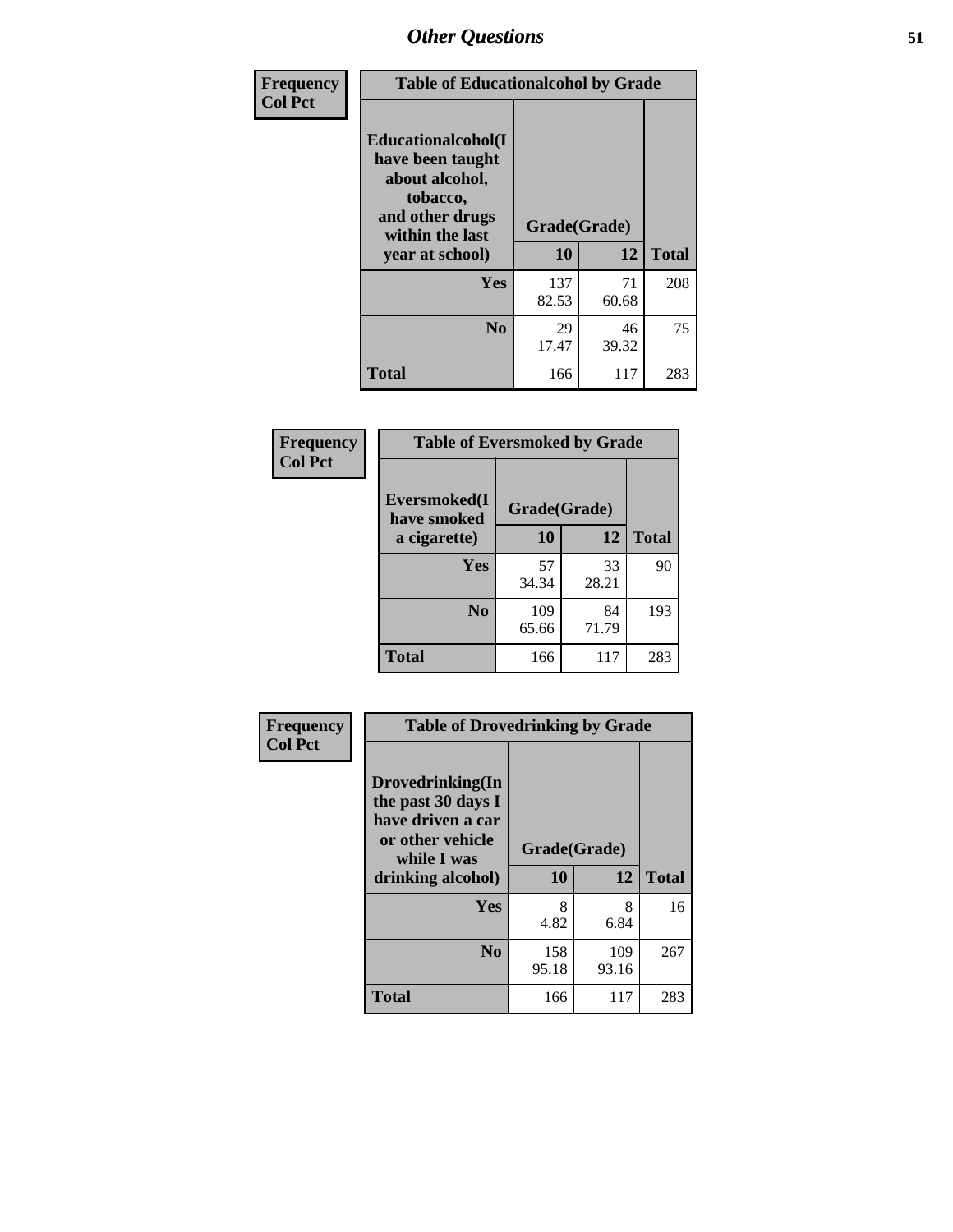| Frequency<br><b>Col Pct</b> | <b>Table of Rodedrinking by Grade</b>                                                                      |              |             |              |  |  |
|-----------------------------|------------------------------------------------------------------------------------------------------------|--------------|-------------|--------------|--|--|
|                             | Rodedrinking(In<br>the past 30 days<br>I have ridden in<br>a car with a<br>driver who had<br>been drinking | Grade(Grade) |             |              |  |  |
|                             | alcohol)                                                                                                   | 10           | 12          | <b>Total</b> |  |  |
|                             | <b>Yes</b>                                                                                                 | 26<br>15.66  | 20<br>17.09 | 46           |  |  |
|                             | N <sub>0</sub>                                                                                             | 140<br>84.34 | 97<br>82.91 | 237          |  |  |
|                             | <b>Total</b>                                                                                               | 166          | 117         | 283          |  |  |

#### **Frequency Col Pct**

| <b>Table of Drugsschool by Grade</b>                                                                                      |              |             |              |  |  |  |  |
|---------------------------------------------------------------------------------------------------------------------------|--------------|-------------|--------------|--|--|--|--|
| <b>Drugsschool</b> (During<br>the past 12 months,<br>I have been offered,<br>sold,<br>or given illegal<br>drugs on school | Grade(Grade) |             |              |  |  |  |  |
| property)                                                                                                                 | 10           | 12          | <b>Total</b> |  |  |  |  |
| Yes                                                                                                                       | 33<br>19.88  | 21<br>17.95 | 54           |  |  |  |  |
| $\bf N_0$                                                                                                                 | 133<br>80.12 | 96<br>82.05 | 229          |  |  |  |  |
| Total                                                                                                                     | 166          | 117         | 283          |  |  |  |  |

| Frequency      | <b>Table of Helpbullied by Grade</b>                 |              |                        |     |  |  |
|----------------|------------------------------------------------------|--------------|------------------------|-----|--|--|
| <b>Col Pct</b> | $Helpb$ ullied $(I$<br>would help<br>someone who was | Grade(Grade) | <b>Total</b>           |     |  |  |
|                | being bullied)                                       | <b>10</b>    | 12                     |     |  |  |
|                | <b>Strongly Agree</b>                                | 76<br>45.78  | 61<br>52.14            | 137 |  |  |
|                | <b>Somewhat Agree</b>                                | 65<br>39.16  | 44<br>37.61            | 109 |  |  |
|                | <b>Somewhat Disagree</b>                             | 16<br>9.64   | 10<br>8.55             | 26  |  |  |
|                | <b>Strongly Disagree</b>                             | 9<br>5.42    | $\mathfrak{D}$<br>1.71 | 11  |  |  |
|                | <b>Total</b>                                         | 166          | 117                    | 283 |  |  |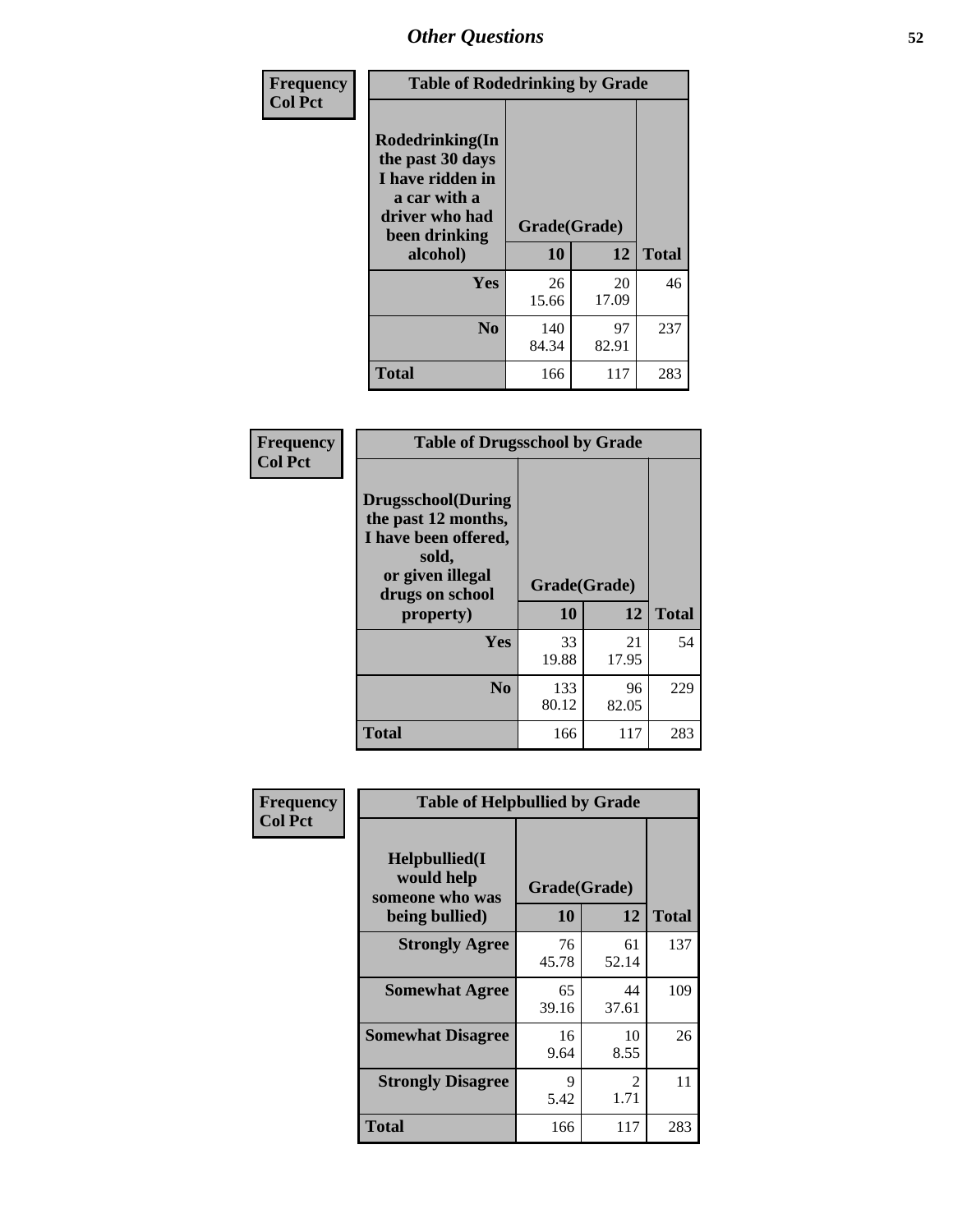| Frequency      |              | <b>Table of Grade by Bingedrinking</b> |              |                         |                              |                                                                                        |                               |                   |              |
|----------------|--------------|----------------------------------------|--------------|-------------------------|------------------------------|----------------------------------------------------------------------------------------|-------------------------------|-------------------|--------------|
| <b>Row Pct</b> |              |                                        |              |                         | last 30 days)                | Bingedrinking(I have drunk five or more<br>drinks of alcohol at one sitting during the |                               |                   |              |
|                | Grade(Grade) | $\bf{0}$<br><b>Days</b>                | 1 or<br>days | 3 <sub>to</sub><br>days | 6 <sub>to</sub><br>9<br>days | 10<br>to<br>19<br>days                                                                 | <b>20</b><br>to<br>29<br>days | All<br>30<br>days | <b>Total</b> |
|                | <b>10</b>    | 147<br>88.55                           | 4<br>2.41    | 4<br>2.41               | $\Omega$<br>0.00             | $\mathfrak{D}$<br>1.20                                                                 | 5<br>3.01                     | 4<br>2.41         | 166          |
|                | 12           | 103<br>88.03                           | 6<br>5.13    | 3<br>2.56               | $\overline{2}$<br>1.71       | 3<br>2.56                                                                              | $\Omega$<br>0.00              | $\Omega$<br>0.00  | 117          |
|                | <b>Total</b> | 250                                    | 10           | 7                       | $\overline{2}$               | 5                                                                                      | 5                             | 4                 | 283          |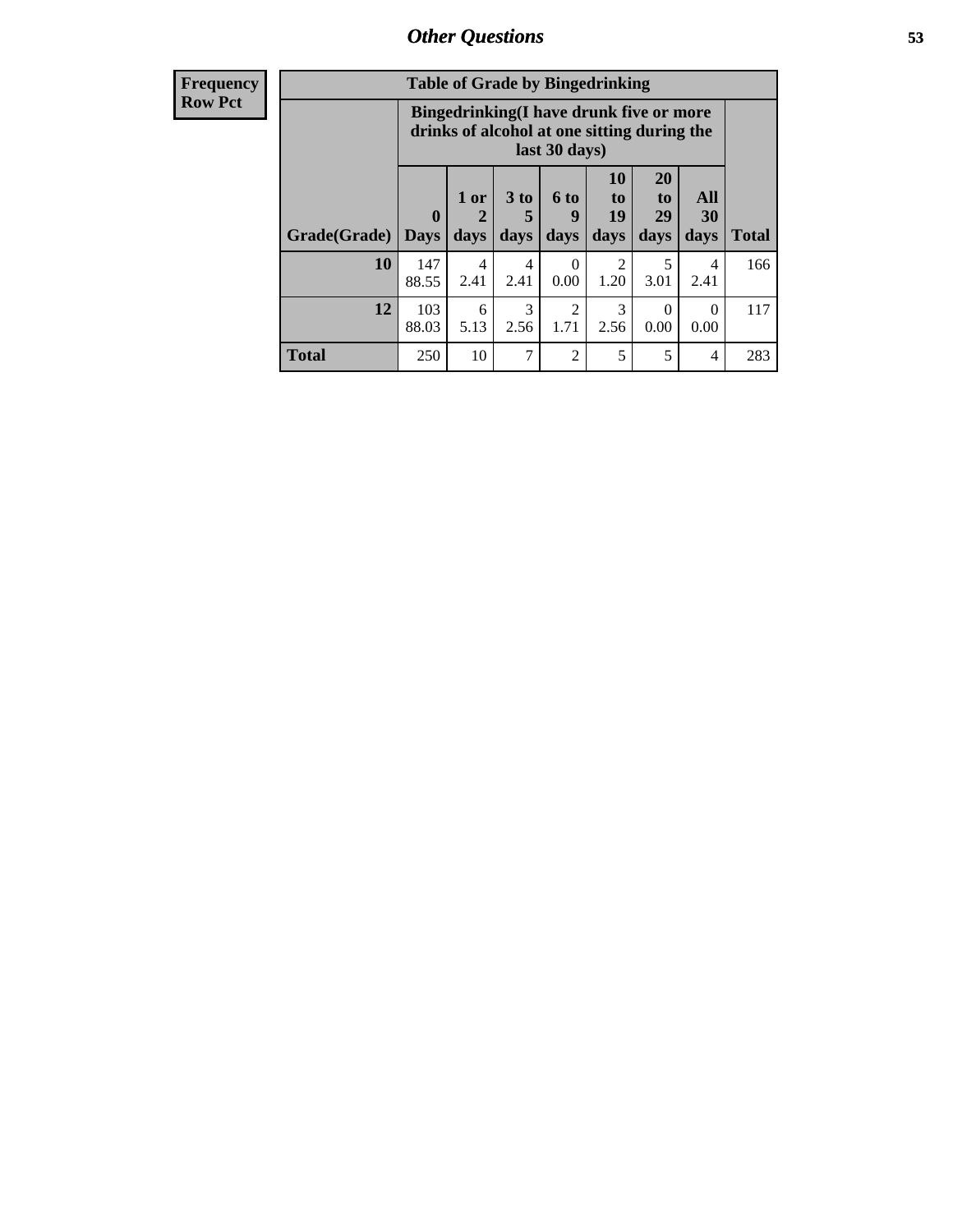### *Nutrition* **54**

| <b>Frequency</b> |
|------------------|
| <b>Row Pct</b>   |

| <b>Table of Grade by Dairy</b> |                          |                                                                 |                                    |                                    |              |  |  |  |
|--------------------------------|--------------------------|-----------------------------------------------------------------|------------------------------------|------------------------------------|--------------|--|--|--|
|                                |                          | Dairy (I eat at least 3 servings of dairy<br>products each day) |                                    |                                    |              |  |  |  |
| Grade(Grade)                   | <b>Strongly</b><br>Agree | <b>Somewhat</b><br>Agree                                        | <b>Somewhat</b><br><b>Disagree</b> | <b>Strongly</b><br><b>Disagree</b> | <b>Total</b> |  |  |  |
| 10                             | 47<br>28.31              | 74<br>44.58                                                     | 20<br>12.05                        | 25<br>15.06                        | 166          |  |  |  |
| 12                             | 32<br>27.35              | 56<br>47.86                                                     | 17<br>14.53                        | 12<br>10.26                        | 117          |  |  |  |
| <b>Total</b>                   | 79                       | 130                                                             | 37                                 | 37                                 | 283          |  |  |  |

| <b>Frequency</b> |  |
|------------------|--|
| <b>Row Pct</b>   |  |

| <b>Table of Grade by Fruitveg</b>                                        |                          |             |                     |                                             |              |  |  |  |
|--------------------------------------------------------------------------|--------------------------|-------------|---------------------|---------------------------------------------|--------------|--|--|--|
| Fruitveg(I eat at least 5 servings of fruits<br>and vegetables each day) |                          |             |                     |                                             |              |  |  |  |
| Grade(Grade)                                                             | <b>Strongly</b><br>Agree | Agree       | Somewhat   Somewhat | <b>Strongly</b><br><b>Disagree</b> Disagree | <b>Total</b> |  |  |  |
| 10                                                                       | 24<br>14.46              | 58<br>34.94 | 49<br>29.52         | 35<br>21.08                                 | 166          |  |  |  |
| 12                                                                       | 18<br>15.38              | 42<br>35.90 | 34<br>29.06         | 23<br>19.66                                 | 117          |  |  |  |
| <b>Total</b>                                                             | 42                       | 100         | 83                  | 58                                          | 283          |  |  |  |

| <b>Frequency</b> | <b>Table of Grade by Cafeteriahealthy</b> |                                                                       |             |                                          |                                    |              |
|------------------|-------------------------------------------|-----------------------------------------------------------------------|-------------|------------------------------------------|------------------------------------|--------------|
| <b>Row Pct</b>   |                                           | Cafeteriahealthy (School meals in my<br>school cafeteria are healthy) |             |                                          |                                    |              |
|                  | Grade(Grade)                              | <b>Strongly</b><br>Agree                                              | Agree       | Somewhat   Somewhat  <br><b>Disagree</b> | <b>Strongly</b><br><b>Disagree</b> | <b>Total</b> |
|                  | 10                                        | 17<br>10.24                                                           | 42<br>25.30 | 46<br>27.71                              | 61<br>36.75                        | 166          |
|                  | 12                                        | 10<br>8.55                                                            | 32<br>27.35 | 28<br>23.93                              | 47<br>40.17                        | 117          |
|                  | <b>Total</b>                              | 27                                                                    | 74          | 74                                       | 108                                | 283          |

| <b>Frequency</b> |  |
|------------------|--|
| <b>Row Pct</b>   |  |

| <b>Table of Grade by Cafeterianutrition</b>                                               |                          |                   |                                    |                                    |              |  |
|-------------------------------------------------------------------------------------------|--------------------------|-------------------|------------------------------------|------------------------------------|--------------|--|
| <b>Cafeterianutrition</b> (Facts about nutrition<br>are available in my school cafeteria) |                          |                   |                                    |                                    |              |  |
| Grade(Grade)                                                                              | <b>Strongly</b><br>Agree | Somewhat<br>Agree | <b>Somewhat</b><br><b>Disagree</b> | <b>Strongly</b><br><b>Disagree</b> | <b>Total</b> |  |
| 10                                                                                        | 19<br>11.45              | 54<br>32.53       | 39<br>23.49                        | 54<br>32.53                        | 166          |  |
| 12                                                                                        | 19<br>16.24              | 46<br>39.32       | 21<br>17.95                        | 31<br>26.50                        | 117          |  |
| <b>Total</b>                                                                              | 38                       | 100               | 60                                 | 85                                 | 283          |  |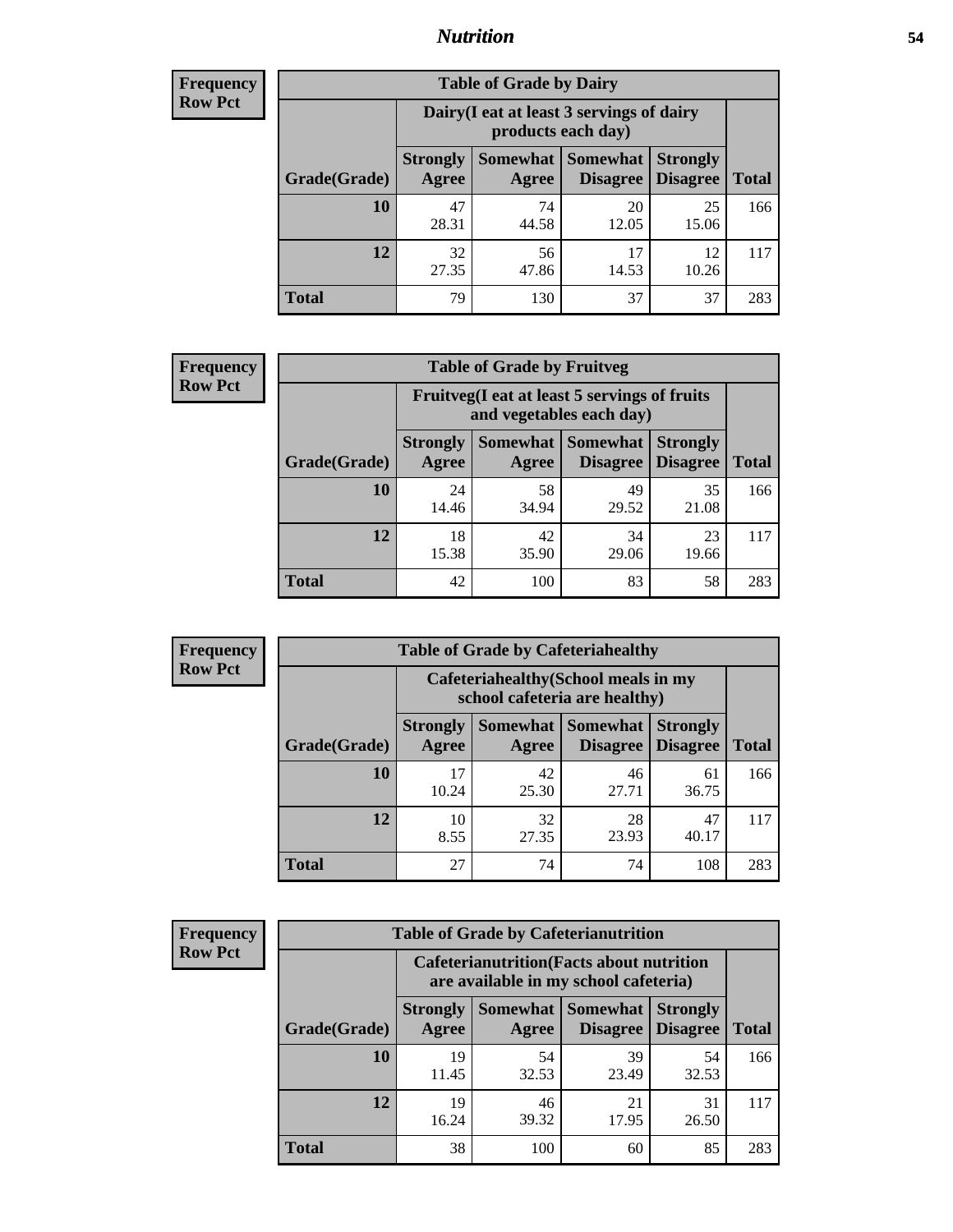### *Nutrition* **55**

| Frequency |
|-----------|
| Row Pct   |

| <b>Table of Grade by Schoollunch</b> |                                                                                                                            |                                                                 |            |             |     |  |  |  |
|--------------------------------------|----------------------------------------------------------------------------------------------------------------------------|-----------------------------------------------------------------|------------|-------------|-----|--|--|--|
|                                      |                                                                                                                            | Schoollunch(I eat school lunch three or<br>more times per week) |            |             |     |  |  |  |
| Grade(Grade)                         | Somewhat   Somewhat<br><b>Strongly</b><br><b>Strongly</b><br><b>Disagree</b><br>Disagree<br><b>Total</b><br>Agree<br>Agree |                                                                 |            |             |     |  |  |  |
| 10                                   | 80<br>48.19                                                                                                                | 35<br>21.08                                                     | 11<br>6.63 | 40<br>24.10 | 166 |  |  |  |
| 12                                   | 44<br>37.61                                                                                                                | 31<br>26.50                                                     | 10<br>8.55 | 32<br>27.35 | 117 |  |  |  |
| <b>Total</b>                         | 124                                                                                                                        | 66                                                              | 21         | 72          | 283 |  |  |  |

| <b>Frequency</b> |  |
|------------------|--|
| <b>Row Pct</b>   |  |

| <b>Table of Grade by Foodchoices</b>                                |                          |             |                                      |                                    |              |  |  |  |
|---------------------------------------------------------------------|--------------------------|-------------|--------------------------------------|------------------------------------|--------------|--|--|--|
| Foodchoices (I make healthy food choices in<br>my school cafeteria) |                          |             |                                      |                                    |              |  |  |  |
| Grade(Grade)                                                        | <b>Strongly</b><br>Agree | Agree       | Somewhat Somewhat<br><b>Disagree</b> | <b>Strongly</b><br><b>Disagree</b> | <b>Total</b> |  |  |  |
| 10                                                                  | 22<br>13.25              | 68<br>40.96 | 36<br>21.69                          | 40<br>24.10                        | 166          |  |  |  |
| 12                                                                  | 19<br>16.24              | 48<br>41.03 | 26<br>22.22                          | 24<br>20.51                        | 117          |  |  |  |
| <b>Total</b>                                                        | 41                       | 116         | 62                                   | 64                                 | 283          |  |  |  |

| <b>Frequency</b> | <b>Table of Grade by Wholewheat</b> |                                                                                                             |             |                                        |                                    |              |  |
|------------------|-------------------------------------|-------------------------------------------------------------------------------------------------------------|-------------|----------------------------------------|------------------------------------|--------------|--|
| <b>Row Pct</b>   |                                     | Wholewheat (There are whole wheat and<br>multigrain breads and cereals available in<br>my school cafeteria) |             |                                        |                                    |              |  |
|                  | Grade(Grade)                        | <b>Strongly</b><br>Agree                                                                                    | Agree       | Somewhat   Somewhat<br><b>Disagree</b> | <b>Strongly</b><br><b>Disagree</b> | <b>Total</b> |  |
|                  | 10                                  | 29<br>17.47                                                                                                 | 56<br>33.73 | 37<br>22.29                            | 44<br>26.51                        | 166          |  |
|                  | 12                                  | 26<br>22.22                                                                                                 | 38<br>32.48 | 30<br>25.64                            | 23<br>19.66                        | 117          |  |
|                  | <b>Total</b>                        | 55                                                                                                          | 94          | 67                                     | 67                                 | 283          |  |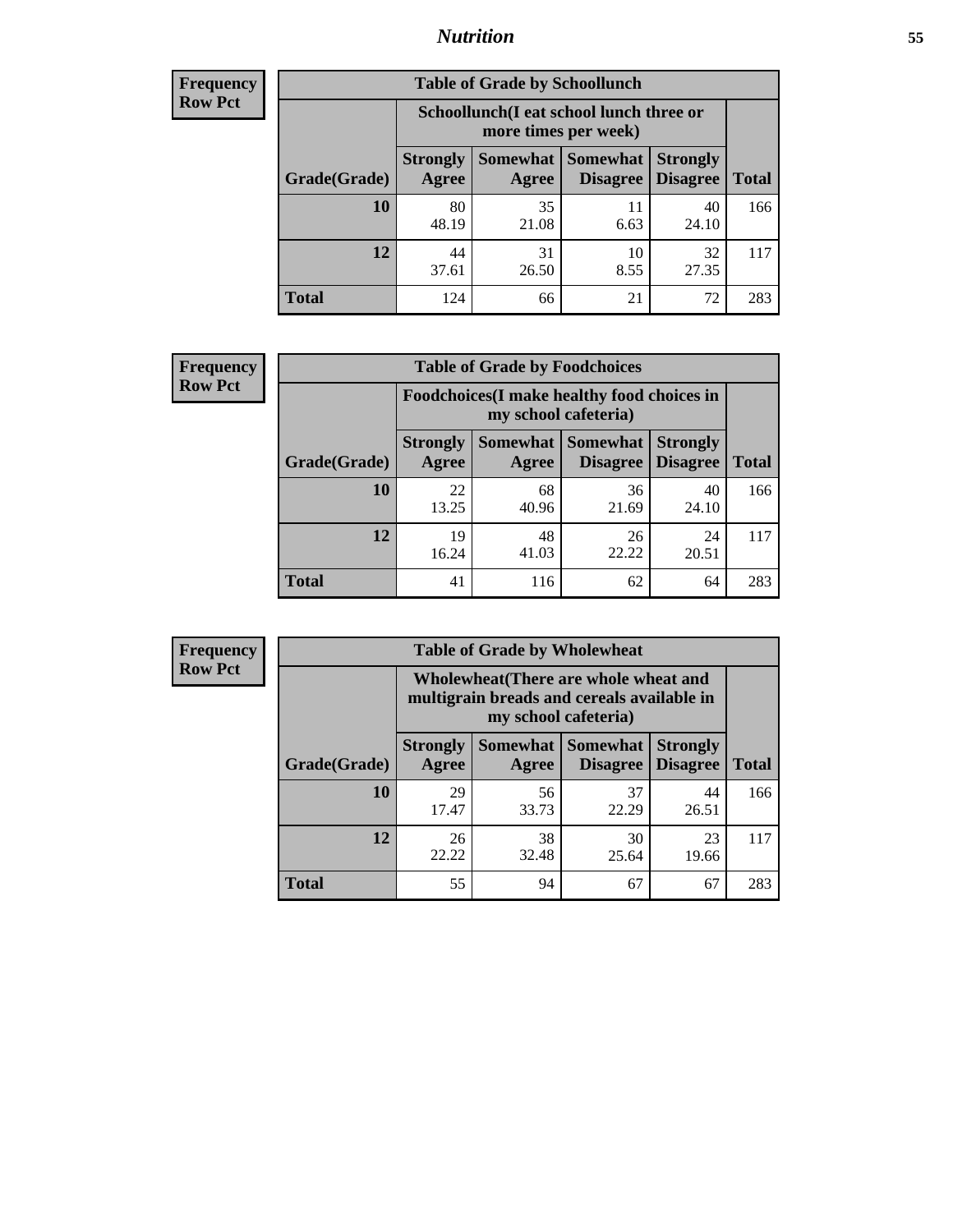### *Nutrition* **56**

**Frequency Row Pct**

| <b>Table of Grade by Healthyvending</b> |                                                                                                                                               |                          |                                    |                                    |              |  |
|-----------------------------------------|-----------------------------------------------------------------------------------------------------------------------------------------------|--------------------------|------------------------------------|------------------------------------|--------------|--|
|                                         | Healthyvending (If only healthy snacks and<br>beverages were available in the vending<br>machines during the school day,<br>I would buy them) |                          |                                    |                                    |              |  |
| Grade(Grade)                            | <b>Strongly</b><br>Agree                                                                                                                      | <b>Somewhat</b><br>Agree | <b>Somewhat</b><br><b>Disagree</b> | <b>Strongly</b><br><b>Disagree</b> | <b>Total</b> |  |
| 10                                      | 58<br>34.94                                                                                                                                   | 52<br>31.33              | 27<br>16.27                        | 29<br>17.47                        | 166          |  |
| 12                                      | 37<br>31.62                                                                                                                                   | 38<br>32.48              | 19<br>16.24                        | 23<br>19.66                        | 117          |  |
| <b>Total</b>                            | 95                                                                                                                                            | 90                       | 46                                 | 52                                 | 283          |  |

**Frequency Row Pct**

| <b>Table of Grade by Schoolbreakfast</b> |                                                                                                                                         |             |                                        |                                    |              |  |
|------------------------------------------|-----------------------------------------------------------------------------------------------------------------------------------------|-------------|----------------------------------------|------------------------------------|--------------|--|
|                                          | Schoolbreakfast (If breakfast were<br>available at school,<br>but outside the cafeteria,<br>I would eat breakfast at school more often) |             |                                        |                                    |              |  |
| Grade(Grade)                             | <b>Strongly</b><br>Agree                                                                                                                | Agree       | Somewhat   Somewhat<br><b>Disagree</b> | <b>Strongly</b><br><b>Disagree</b> | <b>Total</b> |  |
| 10                                       | 64<br>38.55                                                                                                                             | 51<br>30.72 | 17<br>10.24                            | 34<br>20.48                        | 166          |  |
| 12                                       | 49<br>41.88                                                                                                                             | 27<br>23.08 | 19<br>16.24                            | 22<br>18.80                        | 117          |  |
| <b>Total</b>                             | 113                                                                                                                                     | 78          | 36                                     | 56                                 | 283          |  |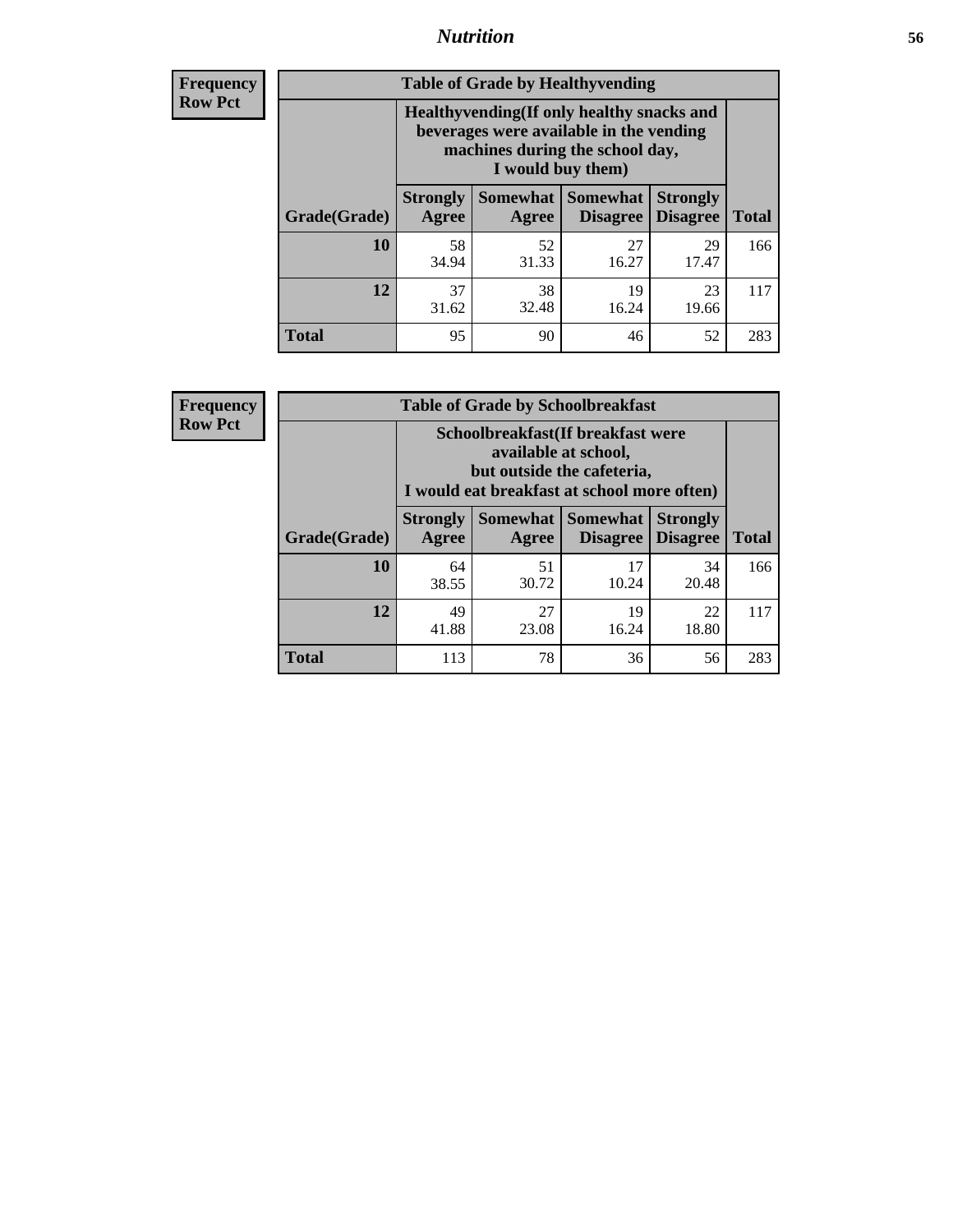| Frequency<br><b>Col Pct</b> | <b>Table of Educationaids by Grade</b>                                                                    |                    |             |              |
|-----------------------------|-----------------------------------------------------------------------------------------------------------|--------------------|-------------|--------------|
|                             | <b>Educationaids</b> (I<br>have been<br>taught about<br><b>HIV/AIDS</b> at<br>school in the<br>past year) | Grade(Grade)<br>10 | 12          | <b>Total</b> |
|                             | Yes                                                                                                       | 144<br>86.75       | 62<br>52.99 | 206          |
|                             | N <sub>0</sub>                                                                                            | 22<br>13.25        | 55<br>47.01 | 77           |
|                             | <b>Total</b>                                                                                              | 166                | 117         | 283          |

| <b>Frequency</b> | <b>Table of Educationcharacter by Grade</b>                                          |              |             |              |
|------------------|--------------------------------------------------------------------------------------|--------------|-------------|--------------|
| <b>Col Pct</b>   | Educationcharacter(I<br>have been taught<br>about character<br>education in the past | Grade(Grade) |             |              |
|                  | year at school)                                                                      | 10           | 12          | <b>Total</b> |
|                  | <b>Yes</b>                                                                           | 129<br>77.71 | 78<br>66.67 | 207          |
|                  | N <sub>0</sub>                                                                       | 37<br>22.29  | 39<br>33.33 | 76           |
|                  | <b>Total</b>                                                                         | 166          | 117         | 283          |

| Frequency      | <b>Table of Gradcoach1 by Grade</b>              |              |             |              |
|----------------|--------------------------------------------------|--------------|-------------|--------------|
| <b>Col Pct</b> | Gradcoach1(I<br>know who my<br><b>Graduation</b> | Grade(Grade) |             |              |
|                | Coach is)                                        | 10           | 12          | <b>Total</b> |
|                | Yes                                              | 26<br>15.66  | 56<br>47.86 | 82           |
|                | N <sub>0</sub>                                   | 140<br>84.34 | 61<br>52.14 | 201          |
|                | <b>Total</b>                                     | 166          | 117         | 283          |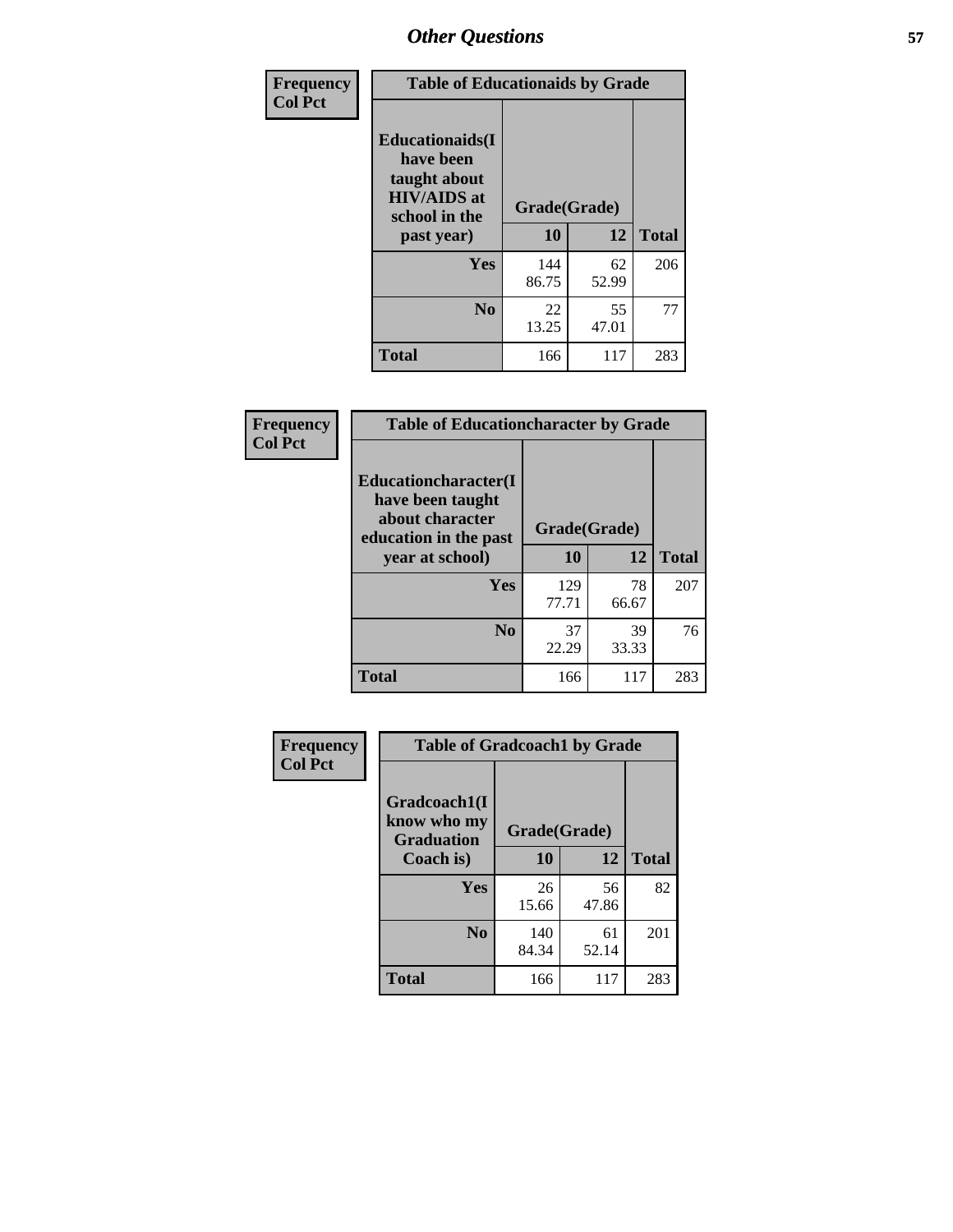| Frequency      | <b>Table of Gradcoach2 by Grade</b> |              |             |              |
|----------------|-------------------------------------|--------------|-------------|--------------|
| <b>Col Pct</b> |                                     |              |             |              |
|                | Gradcoach2(I<br>have                |              |             |              |
|                | contacted my<br><b>Graduation</b>   | Grade(Grade) |             |              |
|                | Coach)                              | 10           | 12          | <b>Total</b> |
|                | Yes                                 | 18<br>10.84  | 39<br>33.33 | 57           |
|                | N <sub>0</sub>                      | 148<br>89.16 | 78<br>66.67 | 226          |
|                | <b>Total</b>                        | 166          | 117         | 283          |

| Frequency<br><b>Col Pct</b> | <b>Table of Gradcoach3 by Grade</b>                    |                    |       |              |  |
|-----------------------------|--------------------------------------------------------|--------------------|-------|--------------|--|
|                             | Gradcoach3(I<br>have received<br>assistance<br>from my |                    |       |              |  |
|                             | <b>Graduation</b><br>Coach)                            | Grade(Grade)<br>10 | 12    | <b>Total</b> |  |
|                             |                                                        |                    |       |              |  |
|                             | <b>Yes</b>                                             | 12                 | 33    | 45           |  |
|                             |                                                        | 7.23               | 28.21 |              |  |
|                             | N <sub>0</sub>                                         | 50                 | 28    | 78           |  |
|                             |                                                        | 30.12              | 23.93 |              |  |
|                             | Don't know                                             | 104                | 56    | 160          |  |
|                             |                                                        | 62.65              | 47.86 |              |  |
|                             | <b>Total</b>                                           | 166                | 117   | 283          |  |

| Frequency      | <b>Table of Selfharm by Grade</b>                                                                                                                                          |              |              |              |
|----------------|----------------------------------------------------------------------------------------------------------------------------------------------------------------------------|--------------|--------------|--------------|
| <b>Col Pct</b> | <b>Selfharm</b> (During<br>the past 12<br>months,<br>I harmed myself<br>on purpose<br><b>Suicideconsider</b><br>During the past<br>12 months,<br>I seriously<br>considered | Grade(Grade) |              |              |
|                | suicide)                                                                                                                                                                   | <b>10</b>    | 12           | <b>Total</b> |
|                | Yes                                                                                                                                                                        | 21<br>12.65  | 5.98         | 28           |
|                | N <sub>0</sub>                                                                                                                                                             | 145<br>87.35 | 110<br>94.02 | 255          |
|                | Total                                                                                                                                                                      | 166          | 117          | 283          |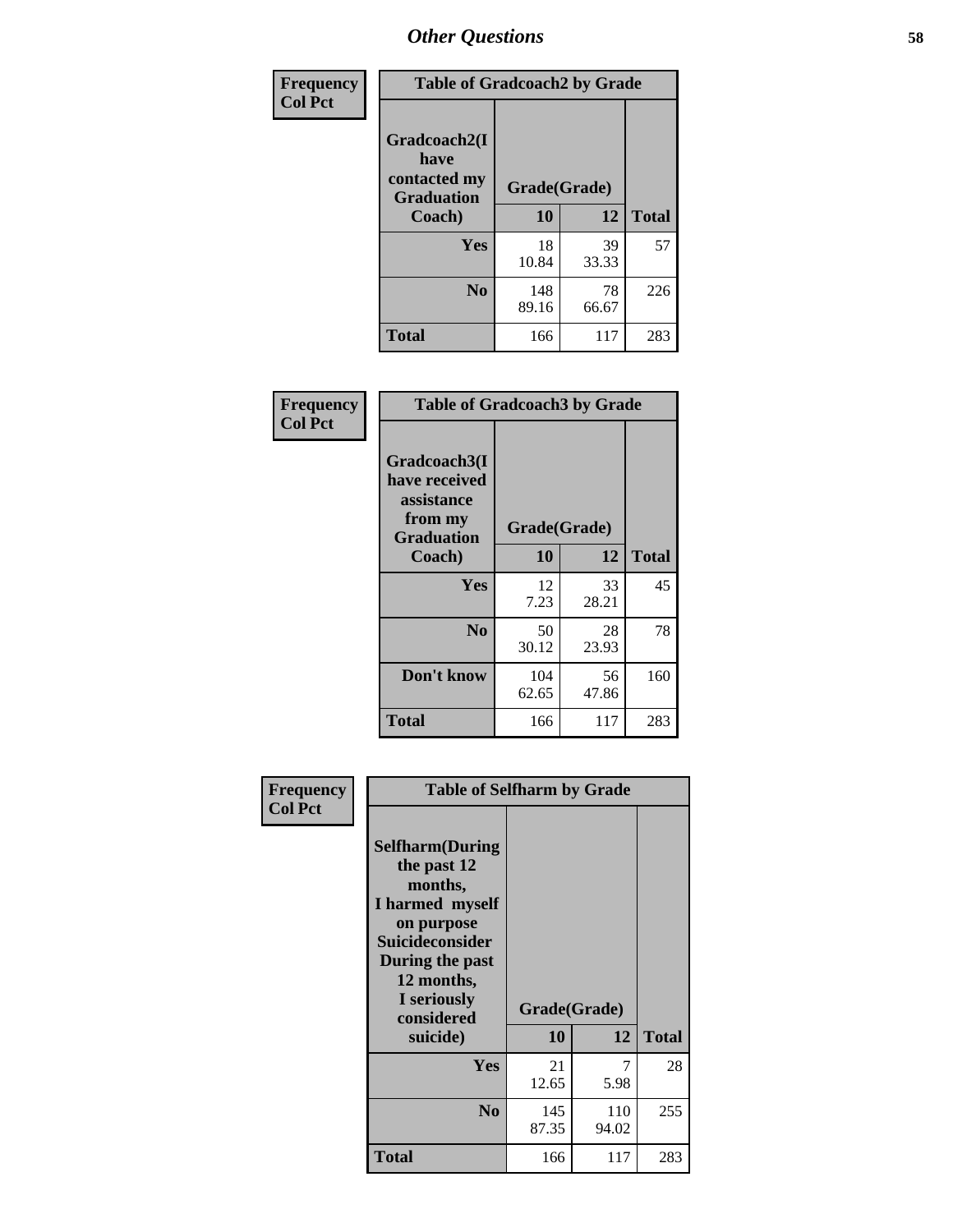| <b>Frequency</b> | <b>Table of Suicideconsider by Grade</b> |              |              |              |
|------------------|------------------------------------------|--------------|--------------|--------------|
| <b>Col Pct</b>   |                                          | Grade(Grade) |              |              |
|                  | Suicideconsider                          | <b>10</b>    | 12           | <b>Total</b> |
|                  | Yes                                      | 17<br>10.24  | 4<br>3.42    | 21           |
|                  | N <sub>0</sub>                           | 149<br>89.76 | 113<br>96.58 | 262          |
|                  | Total                                    | 166          | 117          | 283          |

| Frequency      | <b>Table of Suicideattempt by Grade</b>              |              |                       |              |
|----------------|------------------------------------------------------|--------------|-----------------------|--------------|
| <b>Col Pct</b> | Suicideattempt(I<br>have attempted<br>suicide in the | Grade(Grade) |                       |              |
|                | last year)                                           | 10           | 12                    | <b>Total</b> |
|                | Yes                                                  | 10<br>6.02   | $\mathcal{R}$<br>2.56 | 13           |
|                | N <sub>0</sub>                                       | 156<br>93.98 | 114<br>97.44          | 270          |
|                | <b>Total</b>                                         | 166          | 117                   | 283          |

| Frequency      | <b>Table of Instantmessaged by Grade</b>                       |              |             |              |
|----------------|----------------------------------------------------------------|--------------|-------------|--------------|
| <b>Col Pct</b> | <b>Instantmessaged</b> (I<br>have instant<br>messaged people I | Grade(Grade) |             |              |
|                | do not even know)                                              | 10           | 12          | <b>Total</b> |
|                | Yes                                                            | 47<br>28.31  | 38<br>32.48 | 85           |
|                | N <sub>0</sub>                                                 | 119<br>71.69 | 79<br>67.52 | 198          |
|                | <b>Total</b>                                                   | 166          | 117         | 283          |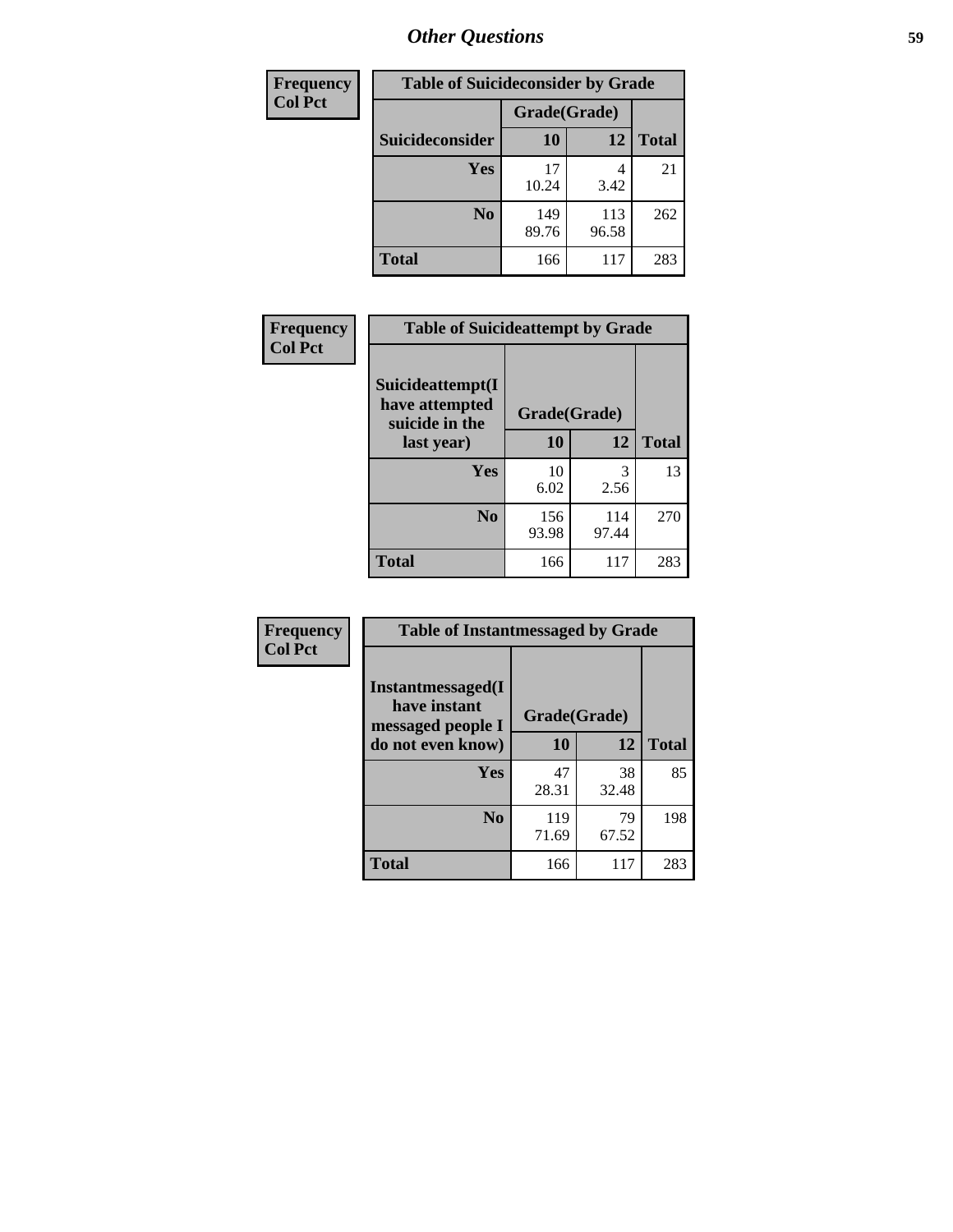| Frequency      | <b>Table of Getsalong by Grade</b>                          |              |             |              |
|----------------|-------------------------------------------------------------|--------------|-------------|--------------|
| <b>Col Pct</b> | <b>Getsalong</b> (I get<br>along with other<br>students and | Grade(Grade) |             |              |
|                | adults)                                                     | 10           | 12          | <b>Total</b> |
|                | <b>Strongly Agree</b>                                       | 74<br>44.58  | 71<br>60.68 | 145          |
|                | <b>Somewhat Agree</b>                                       | 74<br>44.58  | 37<br>31.62 | 111          |
|                | <b>Somewhat Disagree</b>                                    | 14<br>8.43   | 6<br>5.13   | 20           |
|                | <b>Strongly Disagree</b>                                    | 4<br>2.41    | 3<br>2.56   | 7            |
|                | <b>Total</b>                                                | 166          | 117         | 283          |

| Frequency      | <b>Table of Safehome by Grade</b> |                    |             |              |
|----------------|-----------------------------------|--------------------|-------------|--------------|
| <b>Col Pct</b> | Safehome(I feel<br>safe at home)  | Grade(Grade)<br>10 | 12          | <b>Total</b> |
|                | <b>Strongly Agree</b>             | 106<br>63.86       | 79<br>67.52 | 185          |
|                | <b>Somewhat Agree</b>             | 50<br>30.12        | 31<br>26.50 | 81           |
|                | <b>Somewhat Disagree</b>          | 6<br>3.61          | 6<br>5.13   | 12           |
|                | <b>Strongly Disagree</b>          | 4<br>2.41          | 0.85        | 5            |
|                | <b>Total</b>                      | 166                | 117         | 283          |

| Frequency      |                                                                                      | <b>Table of Adulttalk by Grade</b> |             |              |  |  |  |
|----------------|--------------------------------------------------------------------------------------|------------------------------------|-------------|--------------|--|--|--|
| <b>Col Pct</b> | <b>Adulttalk</b> (I<br>know an<br>adult at<br>school that<br>I can talk<br>with if I | Grade(Grade)                       |             |              |  |  |  |
|                | need help)                                                                           | 10                                 | 12          | <b>Total</b> |  |  |  |
|                | Yes                                                                                  | 117<br>70.48                       | 82<br>70.09 | 199          |  |  |  |
|                | N <sub>0</sub>                                                                       | 49<br>29.52                        | 35<br>29.91 | 84           |  |  |  |
|                | <b>Total</b>                                                                         | 166                                | 117         | 283          |  |  |  |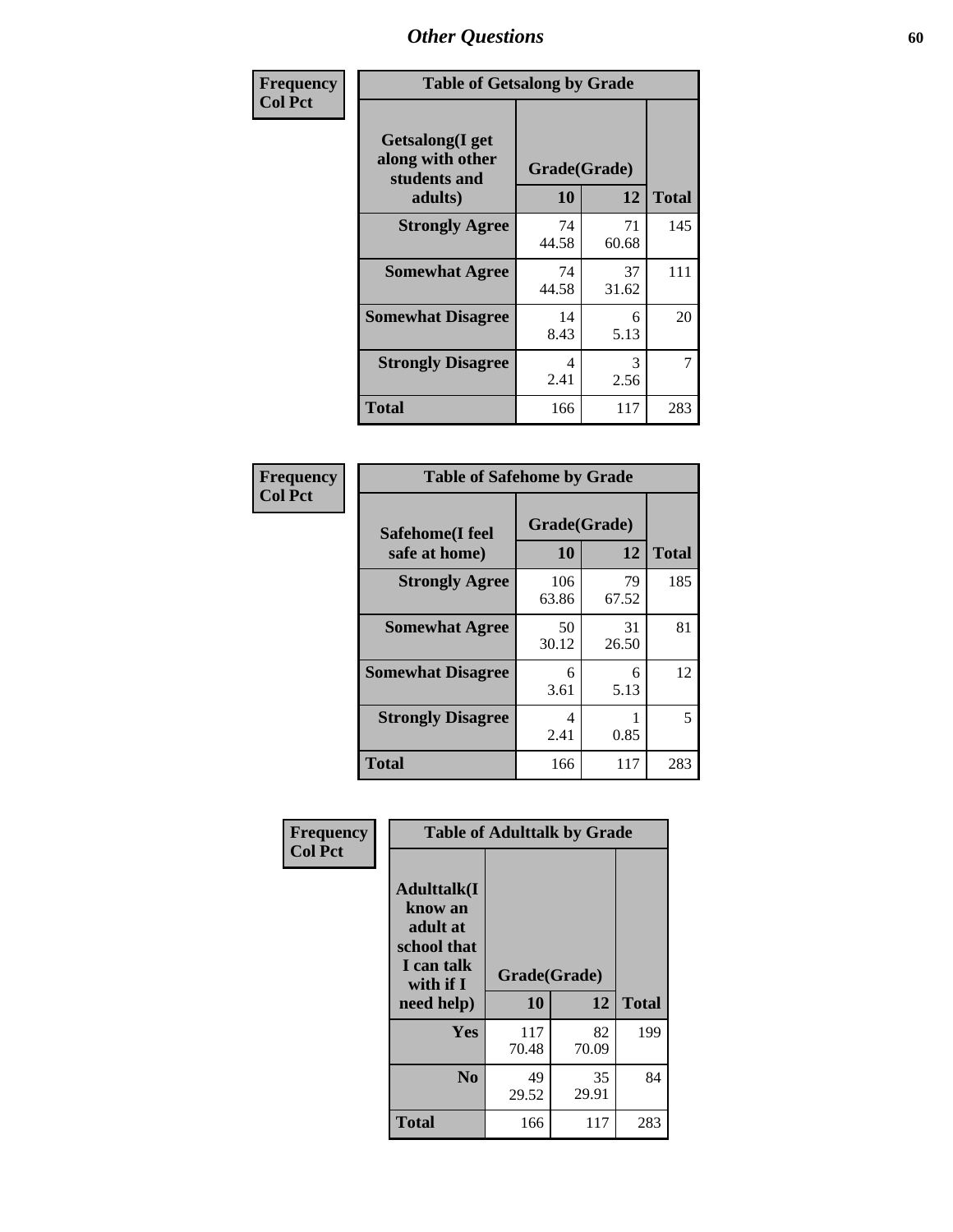**Frequency Row Pct**

| <b>Table of Grade by Tvtime</b> |             |                                                                                         |                     |             |                       |             |              |  |  |  |
|---------------------------------|-------------|-----------------------------------------------------------------------------------------|---------------------|-------------|-----------------------|-------------|--------------|--|--|--|
|                                 |             | Tytime (On an average school day,<br>how much unsupervised time do I spend watching TV) |                     |             |                       |             |              |  |  |  |
|                                 |             | <b>Less that</b><br>$2 - 3$<br>$4 - 5$<br>$6+$                                          |                     |             |                       |             |              |  |  |  |
| Grade(Grade)   None             |             |                                                                                         | hour/day   hour/day | hours/day   | hours/day   hours/day |             | <b>Total</b> |  |  |  |
| 10                              | 24<br>14.46 | 31<br>18.67                                                                             | 18<br>10.84         | 44<br>26.51 | 28<br>16.87           | 21<br>12.65 | 166          |  |  |  |
| 12                              | Q<br>7.69   | 18<br>15.38                                                                             | 14<br>11.97         | 44<br>37.61 | 16<br>13.68           | 16<br>13.68 | 117          |  |  |  |
| <b>Total</b>                    | 33          | 49                                                                                      | 32                  | 88          | 44                    | 37          | 283          |  |  |  |

**Frequency Row Pct**

| <b>Table of Grade by Computertime</b> |             |                                                                                                                               |             |             |             |            |     |  |  |
|---------------------------------------|-------------|-------------------------------------------------------------------------------------------------------------------------------|-------------|-------------|-------------|------------|-----|--|--|
|                                       |             | Computertime (On an average school day,<br>how much unsupervised time do I spend on the computer)                             |             |             |             |            |     |  |  |
| Grade(Grade)                          | None $ $    | <b>Less that</b><br>$4 - 5$<br>$2 - 3$<br>$6+$<br>hours/day<br>hours/day<br>hour/day<br>hour/day<br>hours/day<br><b>Total</b> |             |             |             |            |     |  |  |
| 10                                    | 31<br>18.67 | 29<br>17.47                                                                                                                   | 40<br>24.10 | 31<br>18.67 | 20<br>12.05 | 15<br>9.04 | 166 |  |  |
| 12                                    | 8<br>6.84   | 38<br>20<br>24<br>14<br>13<br>32.48<br>17.09<br>11.97<br>20.51<br>11.11                                                       |             |             |             |            |     |  |  |
| <b>Total</b>                          | 39          | 49                                                                                                                            | 64          | 69          | 34          | 28         | 283 |  |  |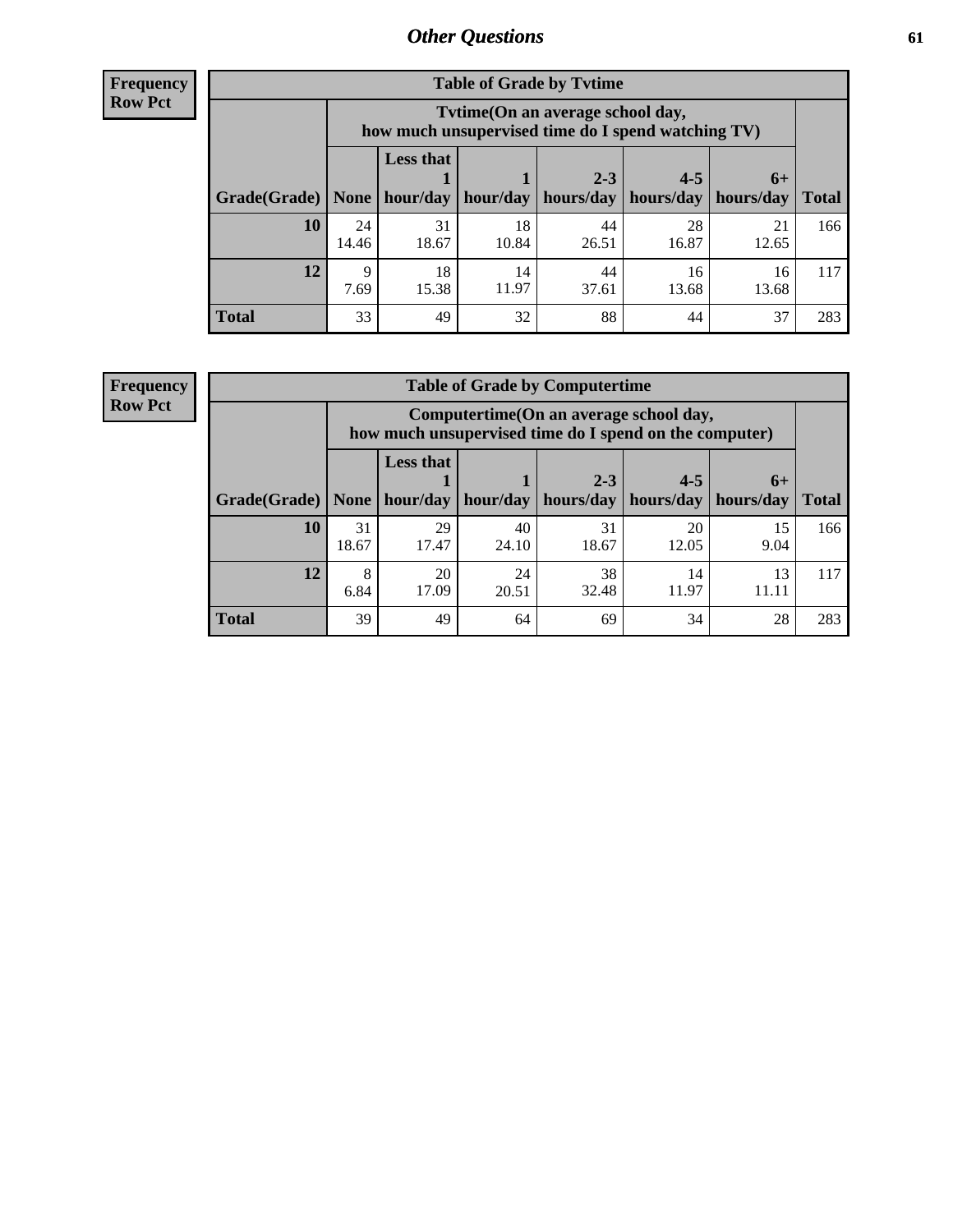#### *Questions about Driving Laws* **62** *Driving Questions were asked only of high school students.*

| <b>Frequency</b> |
|------------------|
| <b>Row Pct</b>   |

| <b>Table of Grade by License1</b> |                                                                    |                                                                                                                                           |                |            |               |              |  |  |  |
|-----------------------------------|--------------------------------------------------------------------|-------------------------------------------------------------------------------------------------------------------------------------------|----------------|------------|---------------|--------------|--|--|--|
|                                   |                                                                    | License1(During the first 6 months of driving<br>with a provisional license,<br>the only passengers who can ride with the<br>driver are:) |                |            |               |              |  |  |  |
| Grade(Grade)                      | <b>Parent or</b><br><b>Guardian</b>                                | Family<br><b>Members</b>                                                                                                                  | <b>Friends</b> | Anyone     | Don't<br>Know | <b>Total</b> |  |  |  |
| 10                                | 58<br>34.94                                                        | 55<br>33.13                                                                                                                               | 9<br>5.42      | 14<br>8.43 | 30<br>18.07   | 166          |  |  |  |
| 12                                | 3<br>44<br>53<br>7<br>10<br>45.30<br>8.55<br>37.61<br>2.56<br>5.98 |                                                                                                                                           |                |            |               |              |  |  |  |
| <b>Total</b>                      | 102                                                                | 108                                                                                                                                       | 12             | 21         | 40            | 283          |  |  |  |

| Frequency      |              | <b>Table of Grade by License2</b>                                                                        |                  |                  |                                                      |                      |              |  |  |  |
|----------------|--------------|----------------------------------------------------------------------------------------------------------|------------------|------------------|------------------------------------------------------|----------------------|--------------|--|--|--|
| <b>Row Pct</b> |              | License2(17 yr old drivers with a<br>provisional driver's license cannot<br>drive between the hours of:) |                  |                  |                                                      |                      |              |  |  |  |
|                | Grade(Grade) | <b>Midnight</b><br>to 6am                                                                                | 1am<br>to<br>5am | 1am<br>to<br>6am | N <sub>0</sub><br>curfew<br>for $17$<br>year<br>olds | Don't<br><b>Know</b> | <b>Total</b> |  |  |  |
|                | 10           | 81<br>48.80                                                                                              | 16<br>9.64       | 15<br>9.04       | 9<br>5.42                                            | 45<br>27.11          | 166          |  |  |  |
|                | 12           | 64<br>54.70                                                                                              | 20<br>17.09      | 10<br>8.55       | 3<br>2.56                                            | 20<br>17.09          | 117          |  |  |  |
|                | <b>Total</b> | 145                                                                                                      | 36               | 25               | 12                                                   | 65                   | 283          |  |  |  |

| <b>Frequency</b> | <b>Table of Grade by License3</b> |                                                                                        |             |             |             |             |               |              |
|------------------|-----------------------------------|----------------------------------------------------------------------------------------|-------------|-------------|-------------|-------------|---------------|--------------|
| <b>Row Pct</b>   |                                   | License3(For drivers under the age of 21,<br>what level of alcohol is considered DUI?) |             |             |             |             |               |              |
|                  | Grade(Grade)                      | Any<br><b>Amount</b>                                                                   | 0.02        | 0.04        | 0.06        | 0.08        | Don't<br>know | <b>Total</b> |
|                  | 10                                | 33<br>19.88                                                                            | 28<br>16.87 | 18<br>10.84 | 12<br>7.23  | 16<br>9.64  | 59<br>35.54   | 166          |
|                  | 12                                | 21<br>17.95                                                                            | 32<br>27.35 | 7<br>5.98   | 13<br>11.11 | 22<br>18.80 | 22<br>18.80   | 117          |
|                  | Total                             | 54                                                                                     | 60          | 25          | 25          | 38          | 81            | 283          |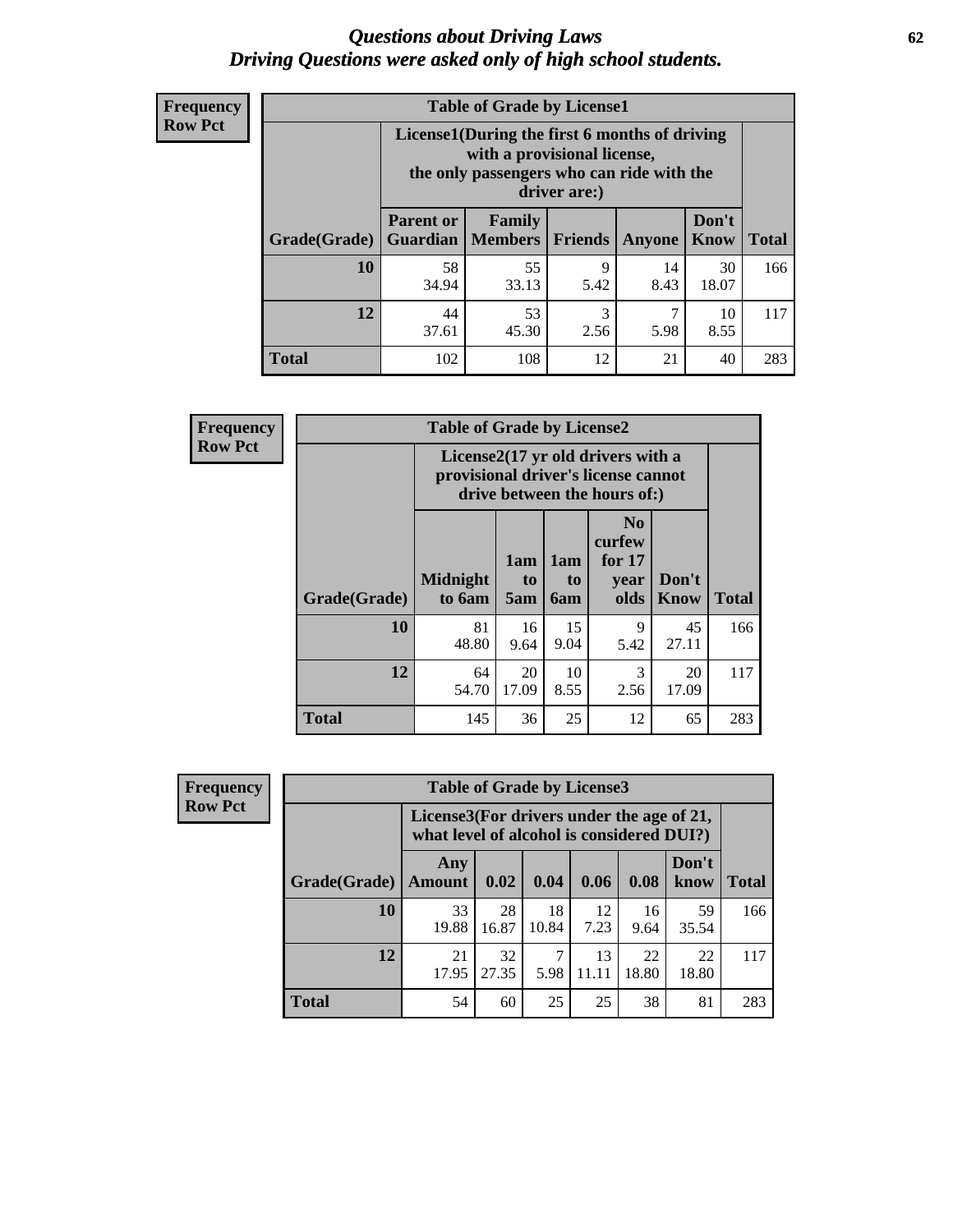#### *Questions about Driving Laws* **63** *Driving Questions were asked only of high school students.*

**Frequency Row Pct**

| <b>Table of Grade by License4</b> |              |                                                                                                                                                      |            |            |            |             |     |  |  |
|-----------------------------------|--------------|------------------------------------------------------------------------------------------------------------------------------------------------------|------------|------------|------------|-------------|-----|--|--|
|                                   |              | License4(A driver under 21 automatically<br>loses his/her license if caught exceeding the<br>posted speet limit by:)                                 |            |            |            |             |     |  |  |
| Grade(Grade)                      | $15+$<br>mph | Can't<br>lose<br><b>Depends</b><br>license<br>$25+$<br>$35+$<br>Don't<br>for<br><b>on</b><br><b>Total</b><br>mph<br>speeding<br>know<br>mph<br>judge |            |            |            |             |     |  |  |
| 10                                | 39<br>23.49  | 24<br>14.46                                                                                                                                          | 15<br>9.04 | 12<br>7.23 | 16<br>9.64 | 60<br>36.14 | 166 |  |  |
| 12                                | 29<br>24.79  | 15<br>8<br>26<br>35<br>4<br>12.82<br>22.22<br>6.84<br>3.42<br>29.91                                                                                  |            |            |            |             |     |  |  |
| <b>Total</b>                      | 68           | 39                                                                                                                                                   | 41         | 20         | 20         | 95          | 283 |  |  |

| Frequency      | <b>Table of Grade by License5</b> |                                                                                                                                                             |                |               |       |
|----------------|-----------------------------------|-------------------------------------------------------------------------------------------------------------------------------------------------------------|----------------|---------------|-------|
| <b>Row Pct</b> |                                   | License5(A)<br>Georgia teenager<br>with family<br>connections or a<br>good lawyer can<br>break a teen<br>driving law and<br>keep their driver's<br>license) |                |               |       |
|                | Grade(Grade)                      | Yes                                                                                                                                                         | N <sub>0</sub> | Don't<br>know | Total |
|                | 10                                | 19<br>11.45                                                                                                                                                 | 71<br>42.77    | 76<br>45.78   | 166   |
|                | 12                                | 23<br>19.66                                                                                                                                                 | 64<br>54.70    | 30<br>25.64   | 117   |
|                | <b>Total</b>                      | 42                                                                                                                                                          | 135            | 106           | 283   |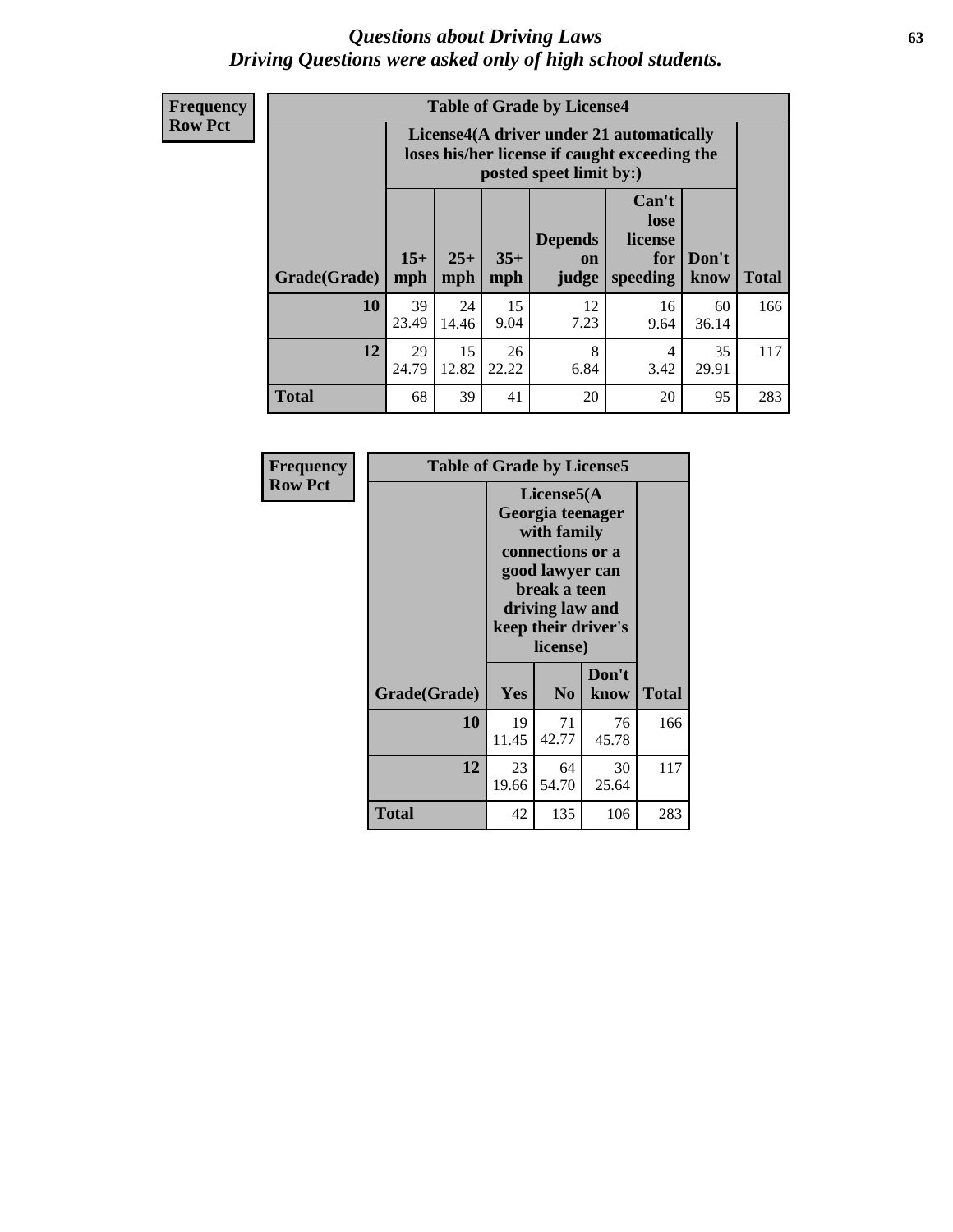#### *Questions about Driving Laws* **64** *Driving Questions were asked only of high school students.*

| <b>Frequency</b> | <b>Table of Grade by License6</b> |                                |                                                                                                               |               |              |  |  |
|------------------|-----------------------------------|--------------------------------|---------------------------------------------------------------------------------------------------------------|---------------|--------------|--|--|
| <b>Row Pct</b>   |                                   | License <sub>6</sub> (I know a | friend or<br>classmate that<br>broke a teen<br>driving law,<br>but was allowed to<br>keep his/her<br>license) |               |              |  |  |
|                  | Grade(Grade)                      | <b>Yes</b>                     | N <sub>0</sub>                                                                                                | Don't<br>know | <b>Total</b> |  |  |
|                  | 10                                | 32<br>19.28                    | 67<br>40.36                                                                                                   | 67<br>40.36   | 166          |  |  |
|                  | 12                                | 28<br>23.93                    | 59<br>50.43                                                                                                   | 30<br>25.64   | 117          |  |  |
|                  | <b>Total</b>                      | 60                             | 126                                                                                                           | 97            | 283          |  |  |

| Frequency      | <b>Table of Grade by License7</b> |                                                                             |                                                                                               |                                                   |                        |              |  |  |
|----------------|-----------------------------------|-----------------------------------------------------------------------------|-----------------------------------------------------------------------------------------------|---------------------------------------------------|------------------------|--------------|--|--|
| <b>Row Pct</b> |                                   |                                                                             | License7(A student under the age of 18 cam loser<br>his/her driving privileges if he or she:) |                                                   |                        |              |  |  |
|                | Grade(Grade)                      | <b>Have</b><br>more than<br>10<br>unexcused<br>absences<br>per school<br>yr | Drop out<br>without  <br>graduating                                                           | <b>Bring</b><br>alcohol/drugs/weapon<br>to school | All of<br>the<br>above | <b>Total</b> |  |  |
|                | 10                                | 11<br>6.63                                                                  | 11<br>6.63                                                                                    | 14<br>8.43                                        | 130<br>78.31           | 166          |  |  |
|                | 12                                | 13<br>11.11                                                                 | 12<br>10.26                                                                                   | 10<br>8.55                                        | 82<br>70.09            | 117          |  |  |
|                | <b>Total</b>                      | 24                                                                          | 23                                                                                            | 24                                                | 212                    | 283          |  |  |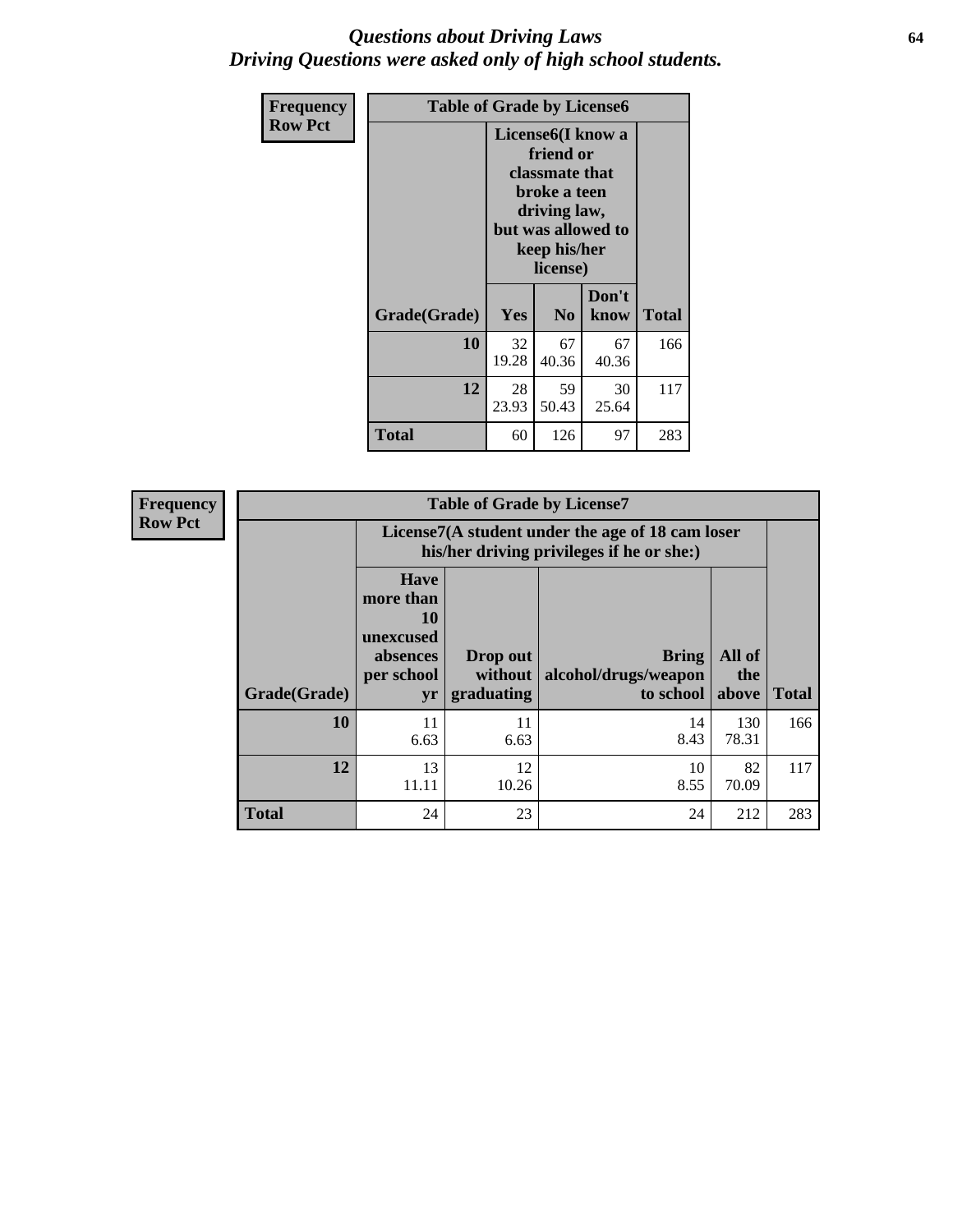# *Select Results by Gender* **65**

| Frequency      | <b>Table of SchoolClimate2 by Gender</b>          |                                 |                       |              |  |
|----------------|---------------------------------------------------|---------------------------------|-----------------------|--------------|--|
| <b>Col Pct</b> | SchoolClimate2(I<br>feel successful at<br>school) | Gender(Gender)<br><b>Female</b> | <b>Male</b>           | <b>Total</b> |  |
|                | <b>Strongly Agree</b>                             | 50<br>32.47                     | 38<br>29.46           | 88           |  |
|                | <b>Somewhat Agree</b>                             | 93<br>60.39                     | 74<br>57.36           | 167          |  |
|                | <b>Somewhat Disagree</b>                          | 9<br>5.84                       | 15<br>11.63           | 24           |  |
|                | <b>Strongly Disagree</b>                          | $\mathcal{L}$<br>1.30           | $\mathcal{L}$<br>1.55 | 4            |  |
|                | <b>Total</b>                                      | 154                             | 129                   | 283          |  |

| <b>Frequency</b> | <b>Table of SchoolClimate6 by Gender</b>                 |                                 |             |              |  |
|------------------|----------------------------------------------------------|---------------------------------|-------------|--------------|--|
| <b>Col Pct</b>   | <b>SchoolClimate6(Teachers</b><br>treat me with respect) | Gender(Gender)<br><b>Female</b> | <b>Male</b> | <b>Total</b> |  |
|                  | <b>Strongly Agree</b>                                    | 48<br>31.17                     | 44<br>34.11 | 92           |  |
|                  | <b>Somewhat Agree</b>                                    | 71<br>46.10                     | 47<br>36.43 | 118          |  |
|                  | <b>Somewhat Disagree</b>                                 | 26<br>16.88                     | 26<br>20.16 | 52           |  |
|                  | <b>Strongly Disagree</b>                                 | 9<br>5.84                       | 12<br>9.30  | 21           |  |
|                  | <b>Total</b>                                             | 154                             | 129         | 283          |  |

| <b>Frequency</b> | <b>Table of SchoolClimate8 by Gender</b>                                             |               |                               |              |  |
|------------------|--------------------------------------------------------------------------------------|---------------|-------------------------------|--------------|--|
| <b>Col Pct</b>   | <b>SchoolClimate8(Students</b><br>are frequently<br>recognized for good<br>behavior) | <b>Female</b> | Gender(Gender)<br><b>Male</b> | <b>Total</b> |  |
|                  | <b>Strongly Agree</b>                                                                | 29<br>18.83   | 25<br>19.38                   | 54           |  |
|                  | <b>Somewhat Agree</b>                                                                | 80<br>51.95   | 46<br>35.66                   | 126          |  |
|                  | <b>Somewhat Disagree</b>                                                             | 33<br>21.43   | 40<br>31.01                   | 73           |  |
|                  | <b>Strongly Disagree</b>                                                             | 12<br>7.79    | 18<br>13.95                   | 30           |  |
|                  | Total                                                                                | 154           | 129                           | 283          |  |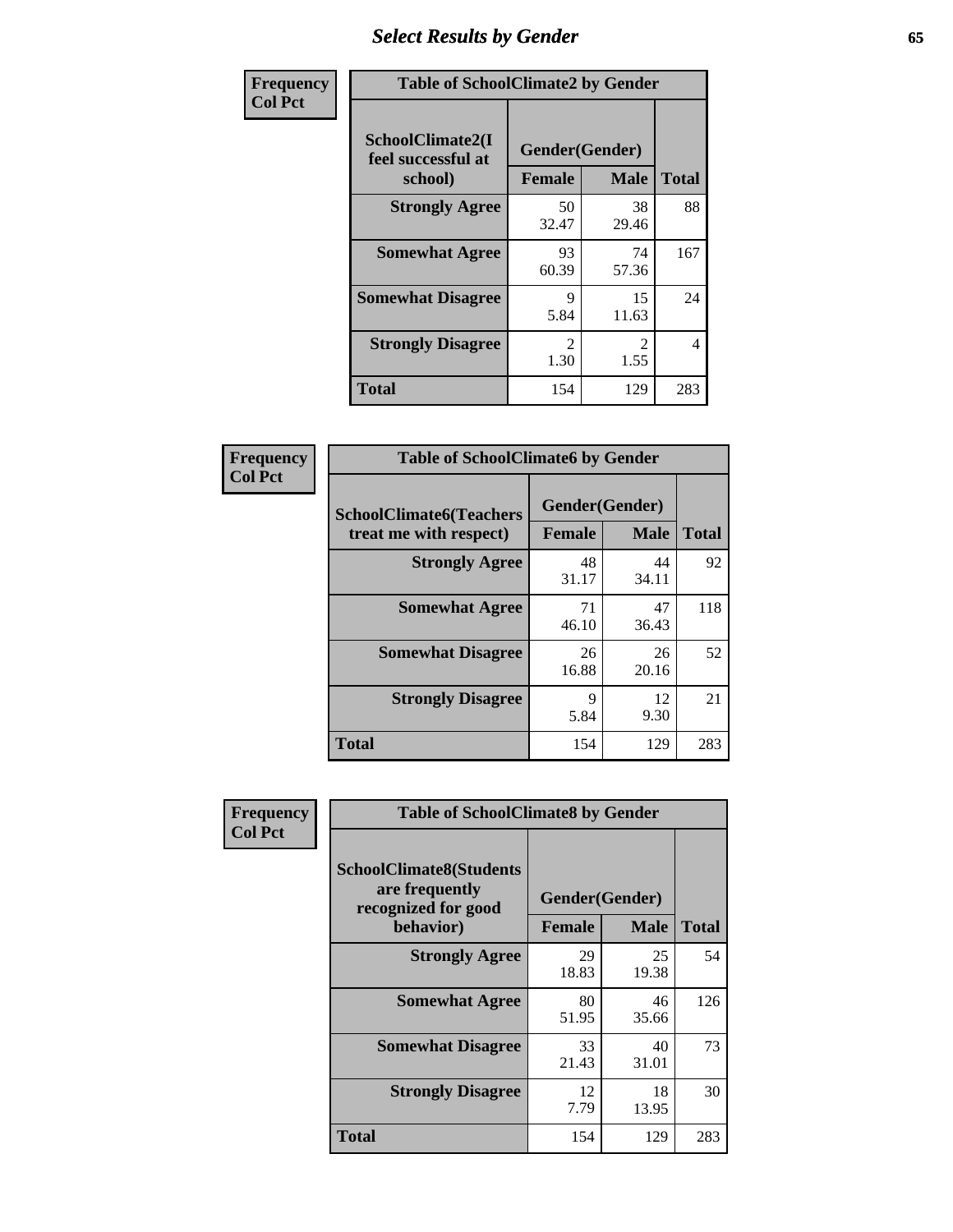# *Select Results by Gender* **66**

| <b>Frequency</b> | <b>Table of Gender by Dropout</b> |                                                                        |              |              |
|------------------|-----------------------------------|------------------------------------------------------------------------|--------------|--------------|
| <b>Row Pct</b>   |                                   | Dropout(I<br>have<br>thought<br>about<br>dropping<br>out of<br>school) |              |              |
|                  | Gender(Gender)                    | Yes                                                                    | No           | <b>Total</b> |
|                  | <b>Female</b>                     | 43<br>27.92                                                            | 111<br>72.08 | 154          |
|                  | <b>Male</b>                       | 50<br>38.76                                                            | 79<br>61.24  | 129          |
|                  | <b>Total</b>                      | 93                                                                     | 190          | 283          |

| <b>Frequency</b> |                | <b>Table of Gender by Dropoutreason</b>                            |              |                          |                                |              |              |
|------------------|----------------|--------------------------------------------------------------------|--------------|--------------------------|--------------------------------|--------------|--------------|
| <b>Row Pct</b>   |                | Dropoutreason(If I dropped out the<br>reason would most likely be) |              |                          |                                |              |              |
|                  | Gender(Gender) | Won't<br><b>Drop</b><br>out                                        | <b>Bored</b> | Family<br><b>Reasons</b> | <b>Being</b><br><b>Bullied</b> | <b>Other</b> | <b>Total</b> |
|                  | Female         | 108<br>70.13                                                       | 16<br>10.39  | 12<br>7.79               | 0.00                           | 18<br>11.69  | 154          |
|                  | <b>Male</b>    | 68<br>52.71                                                        | 15<br>11.63  | 15<br>11.63              | 0.78                           | 30<br>23.26  | 129          |
|                  | <b>Total</b>   | 176                                                                | 31           | 27                       |                                | 48           | 283          |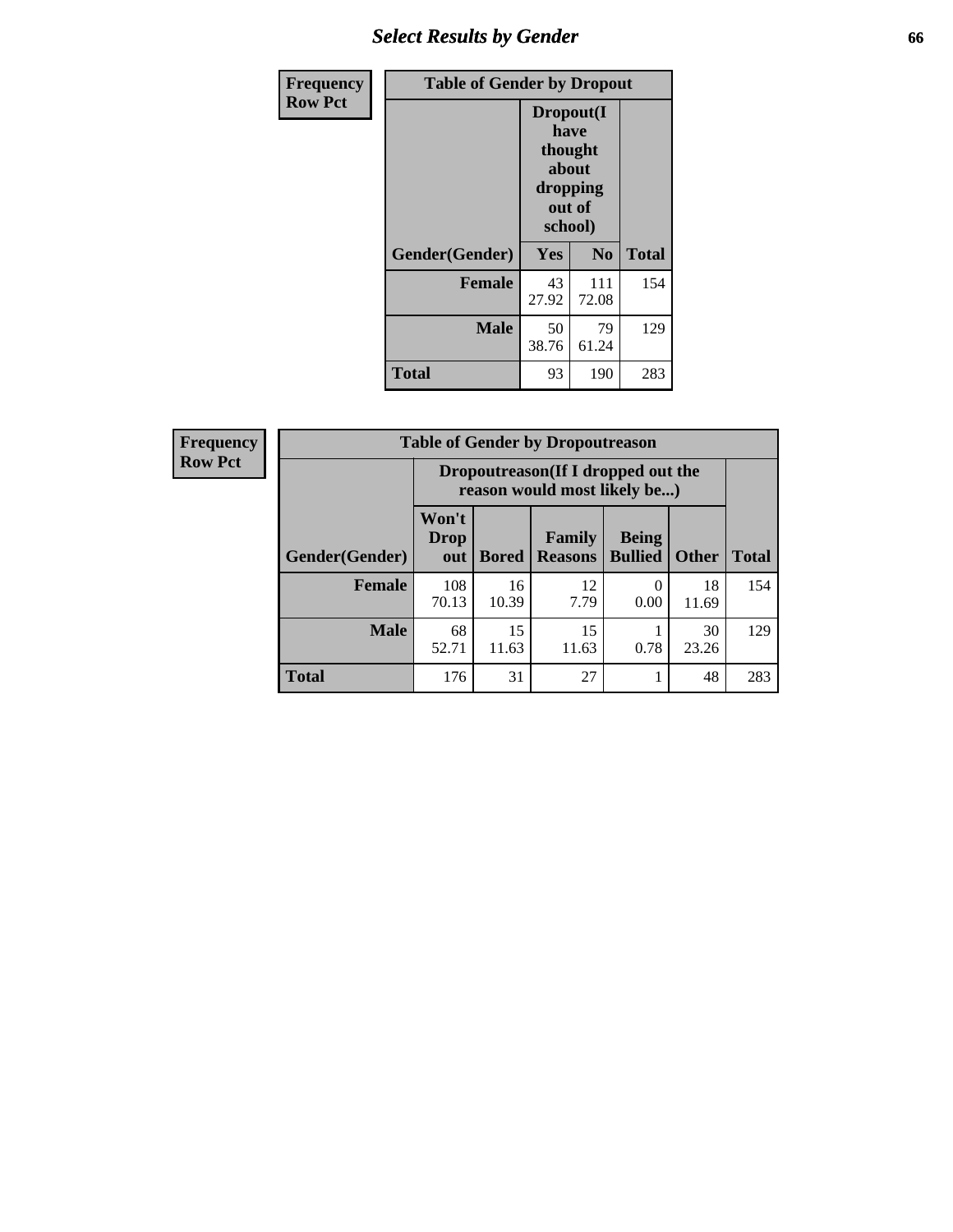*School Safety* **67**

| Frequency      | <b>Table of Gender by Bullied2</b> |                 |                |              |
|----------------|------------------------------------|-----------------|----------------|--------------|
| <b>Row Pct</b> |                                    | <b>Bullied2</b> |                |              |
|                | Gender(Gender)                     | Yes             | N <sub>0</sub> | <b>Total</b> |
|                | <b>Female</b>                      | 11<br>7.14      | 143<br>92.86   | 154          |
|                | <b>Male</b>                        | 8<br>6.20       | 121<br>93.80   | 129          |
|                | <b>Total</b>                       | 19              | 264            | 283          |

| <b>Frequency</b> | <b>Table of Gender by Bulliedothers2</b> |                       |                |       |
|------------------|------------------------------------------|-----------------------|----------------|-------|
| <b>Row Pct</b>   |                                          | <b>Bulliedothers2</b> |                |       |
|                  | Gender(Gender)                           | <b>Yes</b>            | N <sub>0</sub> | Total |
|                  | <b>Female</b>                            | 8<br>5.19             | 146<br>94.81   | 154   |
|                  | <b>Male</b>                              | 11<br>8.53            | 118<br>91.47   | 129   |
|                  | <b>Total</b>                             | 19                    | 264            | 283   |

| Frequency      | <b>Table of Gender by Weaponschool2</b> |               |                |              |
|----------------|-----------------------------------------|---------------|----------------|--------------|
| <b>Row Pct</b> |                                         | Weaponschool2 |                |              |
|                | Gender(Gender)                          | Yes           | N <sub>0</sub> | <b>Total</b> |
|                | <b>Female</b>                           | 1.30          | 152<br>98.70   | 154          |
|                | <b>Male</b>                             | 3.10          | 125<br>96.90   | 129          |
|                | <b>Total</b>                            | 6             | 277            | 283          |

| <b>Frequency</b> | <b>Table of Gender by Absentunsafe2</b> |               |                |              |
|------------------|-----------------------------------------|---------------|----------------|--------------|
| <b>Row Pct</b>   |                                         | Absentunsafe2 |                |              |
|                  | Gender(Gender)                          | Yes           | N <sub>0</sub> | <b>Total</b> |
|                  | <b>Female</b>                           | 1.95          | 151<br>98.05   | 154          |
|                  | <b>Male</b>                             | 2.33          | 126<br>97.67   | 129          |
|                  | <b>Total</b>                            | 6             | 277            | 283          |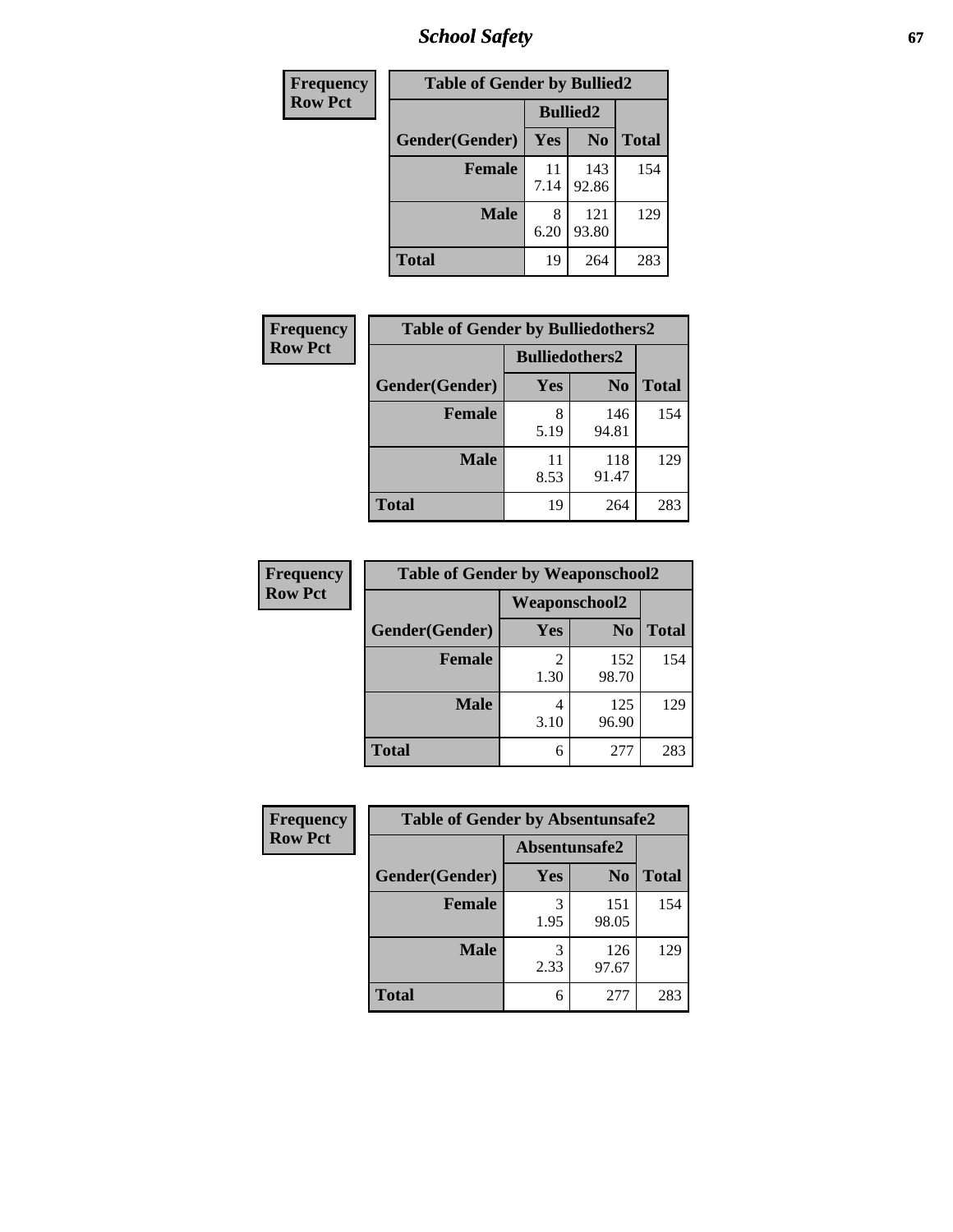*School Safety* **68**

| Frequency      |                                                                                                | <b>Table of Gender by Gangself</b> |                |              |
|----------------|------------------------------------------------------------------------------------------------|------------------------------------|----------------|--------------|
| <b>Row Pct</b> | Gangself(I<br>have<br>participated<br>in illegal gang<br>activities in<br>the past 30<br>days) |                                    |                |              |
|                | Gender(Gender)                                                                                 | Yes                                | N <sub>0</sub> | <b>Total</b> |
|                | <b>Female</b>                                                                                  | 6<br>3.90                          | 148<br>96.10   | 154          |
|                | <b>Male</b>                                                                                    | 10<br>7.75                         | 119<br>92.25   | 129          |
|                | <b>Total</b>                                                                                   | 16                                 | 267            | 283          |

| Frequency      |                | <b>Table of Gender by Gangpeers</b>                                                                                         |                |              |
|----------------|----------------|-----------------------------------------------------------------------------------------------------------------------------|----------------|--------------|
| <b>Row Pct</b> |                | <b>Gangpeers</b> (I<br>have friends<br>who have<br>participated<br>in illegal gang<br>activities in<br>the past 30<br>days) |                |              |
|                | Gender(Gender) | <b>Yes</b>                                                                                                                  | N <sub>0</sub> | <b>Total</b> |
|                | <b>Female</b>  | 37<br>24.03                                                                                                                 | 117<br>75.97   | 154          |
|                | <b>Male</b>    | 39<br>30.23                                                                                                                 | 90<br>69.77    | 129          |
|                | Total          | 76                                                                                                                          | 207            | 283          |

| Frequency      | <b>Table of Gender by Pickedon2</b> |             |                |              |
|----------------|-------------------------------------|-------------|----------------|--------------|
| <b>Row Pct</b> |                                     | Pickedon2   |                |              |
|                | Gender(Gender)                      | Yes         | N <sub>0</sub> | <b>Total</b> |
|                | <b>Female</b>                       | 30<br>19.48 | 124<br>80.52   | 154          |
|                | <b>Male</b>                         | 26<br>20.16 | 103<br>79.84   | 129          |
|                | <b>Total</b>                        | 56          | 227            | 283          |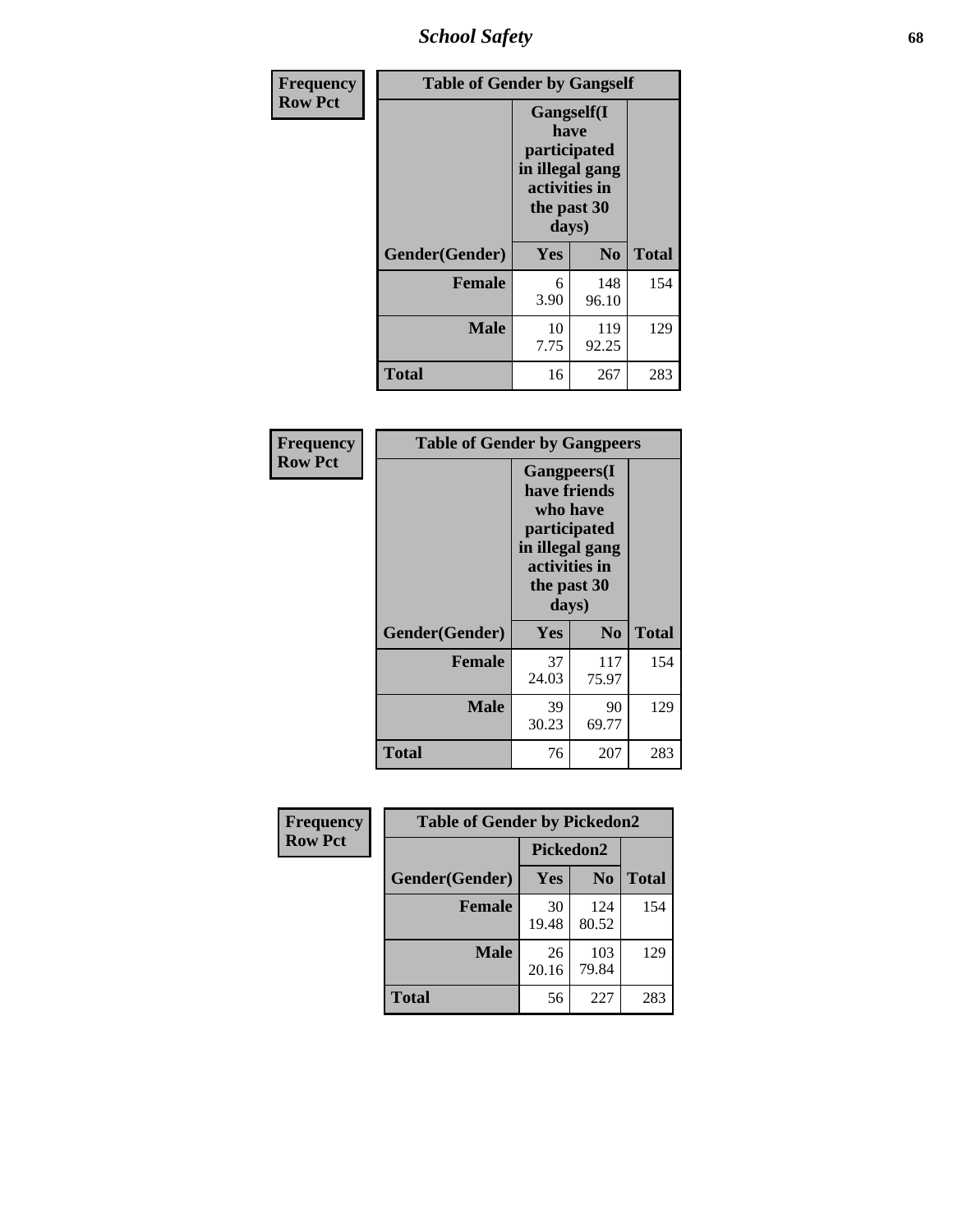*School Safety* **69**

| Frequency      | <b>Table of Gender by Safeschool2</b> |              |                |              |  |  |
|----------------|---------------------------------------|--------------|----------------|--------------|--|--|
| <b>Row Pct</b> |                                       | Safeschool2  |                |              |  |  |
|                | Gender(Gender)                        | Yes          | N <sub>0</sub> | <b>Total</b> |  |  |
|                | <b>Female</b>                         | 120<br>77.92 | 34<br>22.08    | 154          |  |  |
|                | <b>Male</b>                           | 88<br>68.22  | 41<br>31.78    | 129          |  |  |
|                | <b>Total</b>                          | 208          | 75             | 283          |  |  |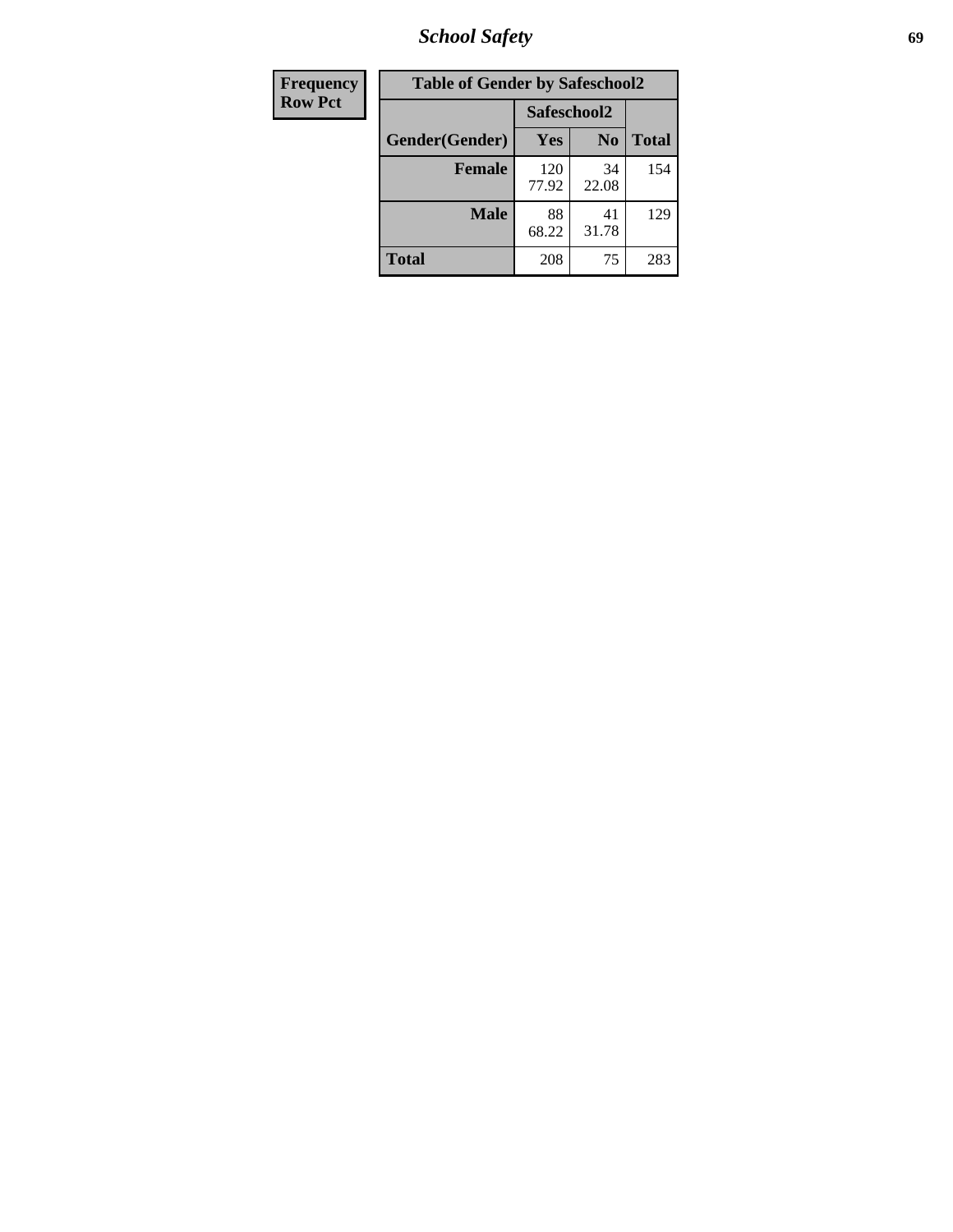# *Incidence of Drug Use* **70**

| <b>Frequency</b> | <b>Table of Gender by AlcoholAlt</b>     |             |                |              |  |
|------------------|------------------------------------------|-------------|----------------|--------------|--|
| <b>Row Pct</b>   | AlcoholAlt(Alcohol<br>use, past 30 days) |             |                |              |  |
|                  | Gender(Gender)                           | <b>Yes</b>  | N <sub>0</sub> | <b>Total</b> |  |
|                  | <b>Female</b>                            | 41<br>26.62 | 113<br>73.38   | 154          |  |
|                  | <b>Male</b>                              | 26<br>20.16 | 103<br>79.84   | 129          |  |
|                  | <b>Total</b>                             | 67          | 216            | 283          |  |

| Frequency      | <b>Table of Gender by TobaccoAny</b> |                    |                    |              |  |
|----------------|--------------------------------------|--------------------|--------------------|--------------|--|
| <b>Row Pct</b> |                                      | use, past 30 days) | TobaccoAny(Tobacco |              |  |
|                | Gender(Gender)                       | Yes                | N <sub>0</sub>     | <b>Total</b> |  |
|                | <b>Female</b>                        | 15<br>9.74         | 139<br>90.26       | 154          |  |
|                | <b>Male</b>                          | 24<br>18.60        | 105<br>81.40       | 129          |  |
|                | Total                                | 39                 | 244                | 283          |  |

| <b>Frequency</b> | <b>Table of Gender by MarijuanaAlt</b> |             |                                              |              |  |
|------------------|----------------------------------------|-------------|----------------------------------------------|--------------|--|
| <b>Row Pct</b>   |                                        |             | MarijuanaAlt(Marijuana<br>use, past 30 days) |              |  |
|                  | Gender(Gender)                         | <b>Yes</b>  | N <sub>0</sub>                               | <b>Total</b> |  |
|                  | <b>Female</b>                          | 14<br>9.09  | 140<br>90.91                                 | 154          |  |
|                  | <b>Male</b>                            | 14<br>10.85 | 115<br>89.15                                 | 129          |  |
|                  | <b>Total</b>                           | 28          | 255                                          | 283          |  |

| <b>Frequency</b> | <b>Table of Gender by OtherDrugAny</b> |                         |                            |              |  |
|------------------|----------------------------------------|-------------------------|----------------------------|--------------|--|
| <b>Row Pct</b>   |                                        | drug use, past 30 days) | <b>OtherDrugAny</b> (Other |              |  |
|                  | Gender(Gender)                         | <b>Yes</b>              | N <sub>0</sub>             | <b>Total</b> |  |
|                  | <b>Female</b>                          | 10<br>6.49              | 144<br>93.51               | 154          |  |
|                  | <b>Male</b>                            | 9<br>6.98               | 120<br>93.02               | 129          |  |
|                  | <b>Total</b>                           | 19                      | 264                        | 283          |  |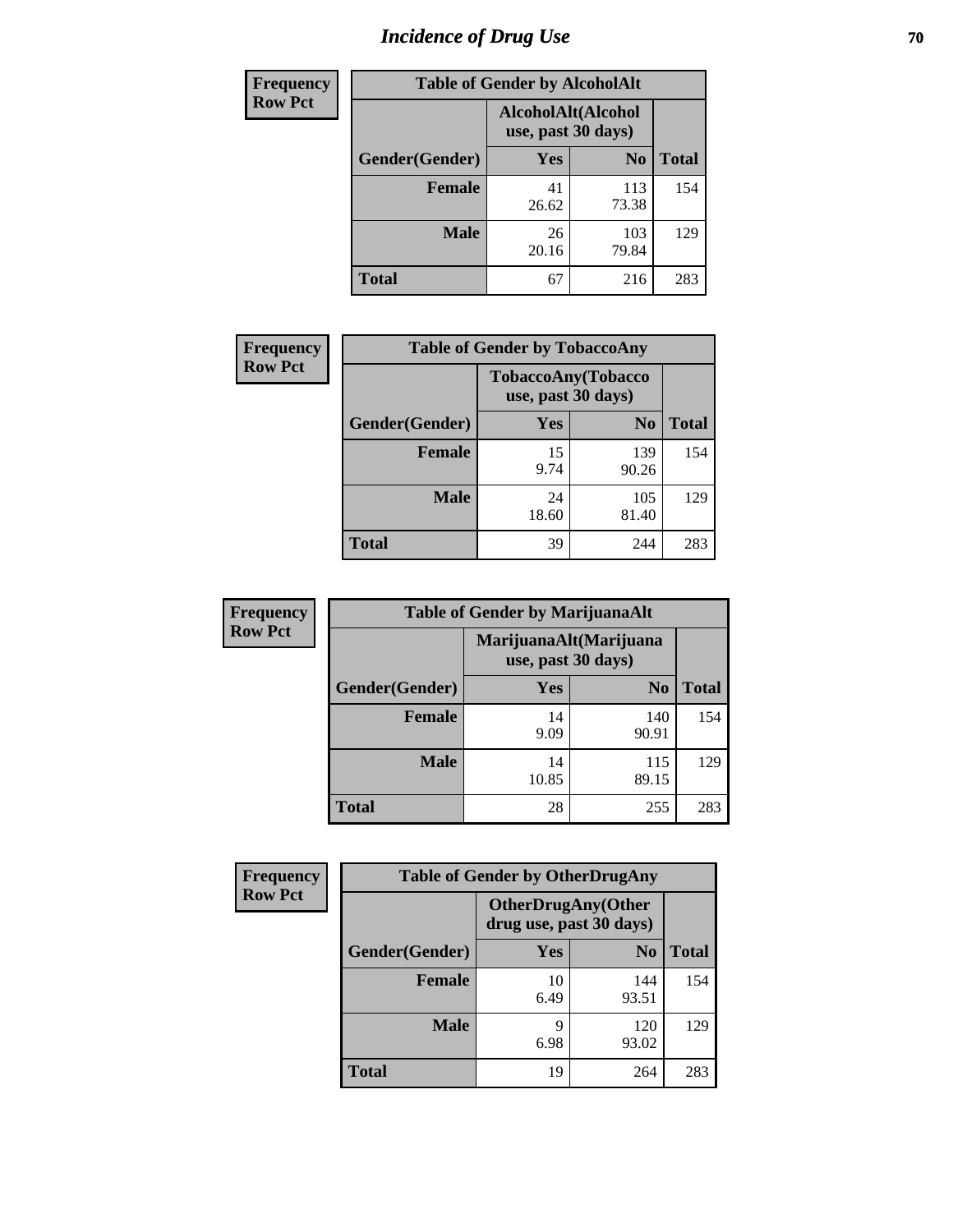#### *Average Age at Onset of Use* **71** *Results for "Average Age at Onset of Use" questions exclude students who said they did not use that substance*

#### **Gender=Female**

| <b>Variable</b>    | <b>Label</b>                                                       | <b>Mean</b> |
|--------------------|--------------------------------------------------------------------|-------------|
| Alcoholinit2       | I started using alcohol when I was                                 | 13.93       |
| Cigarettesinit2    | I started smoking tobacco when I was                               | 14.00       |
| Smokelessinit2     | I started chewing tobacco when I was                               | 11.50       |
| Marijuanainit2     | I started using marijuana when I was                               | 14.87       |
| Cocaineinit2       | I started using cocaine when I was                                 | 14.00       |
| Inhalantsinit2     | I started using inhalants when I was                               | 12.67       |
| Steroidsinit2      | I started using steroids when I was                                |             |
| Ecstasyinit2       | I started using ecstasy when I was                                 | 15.67       |
| Methinit2          | I started using methamphetamines when I was                        |             |
| Hallucinogensinit2 | I started using hallucinogens when I was                           |             |
| Prescription in t2 | I started using prescription drugs not prescribed to me when I was | 13.57       |

#### **Gender=Male**

| <b>Variable</b>                 | Label                                                              | <b>Mean</b> |
|---------------------------------|--------------------------------------------------------------------|-------------|
| Alcoholinit2                    | I started using alcohol when I was                                 | 13.22       |
| Cigarettesinit2                 | I started smoking tobacco when I was                               | 13.55       |
| Smokelessinit2                  | I started chewing tobacco when I was                               | 14.33       |
| Marijuanainit2                  | I started using marijuana when I was                               | 14.29       |
| Cocaineinit2                    | I started using cocaine when I was                                 | 12.00       |
| Inhalantsinit2                  | I started using inhalants when I was                               | 11.33       |
| Steroidsinit2                   | I started using steroids when I was                                | 10.00       |
| Ecstasyinit2                    | I started using ecstasy when I was                                 | 13.00       |
| Methinit2                       | I started using methamphetamines when I was                        | 10.00       |
| Hallucinogensinit2              | I started using hallucinogens when I was                           | 13.67       |
| Prescription in it <sub>2</sub> | I started using prescription drugs not prescribed to me when I was | 13.25       |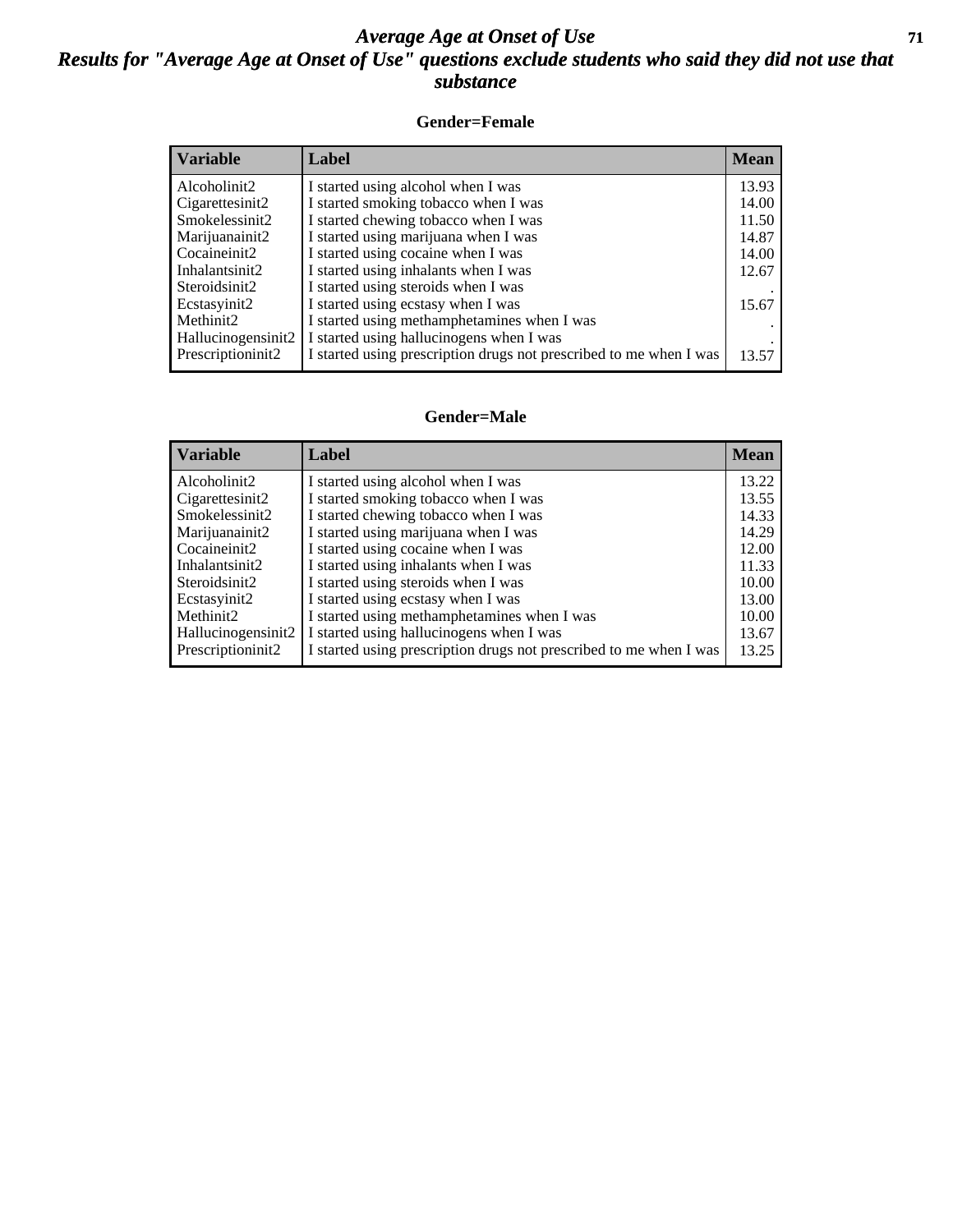# *I Think These Drugs are Harmful* **72**

| <b>Frequency</b> | <b>Table of Gender by Alcoholharmdich</b> |                                                   |                |              |  |
|------------------|-------------------------------------------|---------------------------------------------------|----------------|--------------|--|
| <b>Row Pct</b>   |                                           | Alcoholharmdich(I<br>think alcohol is<br>harmful) |                |              |  |
|                  | Gender(Gender)                            | Yes                                               | N <sub>0</sub> | <b>Total</b> |  |
|                  | <b>Female</b>                             | 129<br>83.77                                      | 25<br>16.23    | 154          |  |
|                  | <b>Male</b>                               | 105<br>81.40                                      | 24<br>18.60    | 129          |  |
|                  | <b>Total</b>                              | 234                                               | 49             | 283          |  |

| Frequency      | <b>Table of Gender by Tobaccoharmdich</b> |                                       |                |              |  |
|----------------|-------------------------------------------|---------------------------------------|----------------|--------------|--|
| <b>Row Pct</b> |                                           | Tobaccoharmdich(I<br>think tobacco is | harmful)       |              |  |
|                | Gender(Gender)                            | Yes                                   | N <sub>0</sub> | <b>Total</b> |  |
|                | <b>Female</b>                             | 145<br>94.16                          | 9<br>5.84      | 154          |  |
|                | <b>Male</b>                               | 122<br>94.57                          | 5.43           | 129          |  |
|                | <b>Total</b>                              | 267                                   | 16             | 283          |  |

| Frequency      | <b>Table of Gender by Marijuanaharmdich</b> |                                                       |                |              |  |
|----------------|---------------------------------------------|-------------------------------------------------------|----------------|--------------|--|
| <b>Row Pct</b> |                                             | Marijuanaharmdich(I<br>think marijuana is<br>harmful) |                |              |  |
|                | Gender(Gender)                              | <b>Yes</b>                                            | N <sub>0</sub> | <b>Total</b> |  |
|                | <b>Female</b>                               | 120<br>77.92                                          | 34<br>22.08    | 154          |  |
|                | <b>Male</b>                                 | 96<br>74.42                                           | 33<br>25.58    | 129          |  |
|                | <b>Total</b>                                | 216                                                   | 67             | 283          |  |

| Frequency      | <b>Table of Gender by Otherdrugharmdich</b> |                                                          |                |              |  |
|----------------|---------------------------------------------|----------------------------------------------------------|----------------|--------------|--|
| <b>Row Pct</b> |                                             | Otherdrugharmdich(I<br>think other drugs are<br>harmful) |                |              |  |
|                | Gender(Gender)                              | <b>Yes</b>                                               | N <sub>0</sub> | <b>Total</b> |  |
|                | <b>Female</b>                               | 143<br>92.86                                             | 11<br>7.14     | 154          |  |
|                | <b>Male</b>                                 | 125<br>96.90                                             | 4<br>3.10      | 129          |  |
|                | <b>Total</b>                                | 268                                                      | 15             | 283          |  |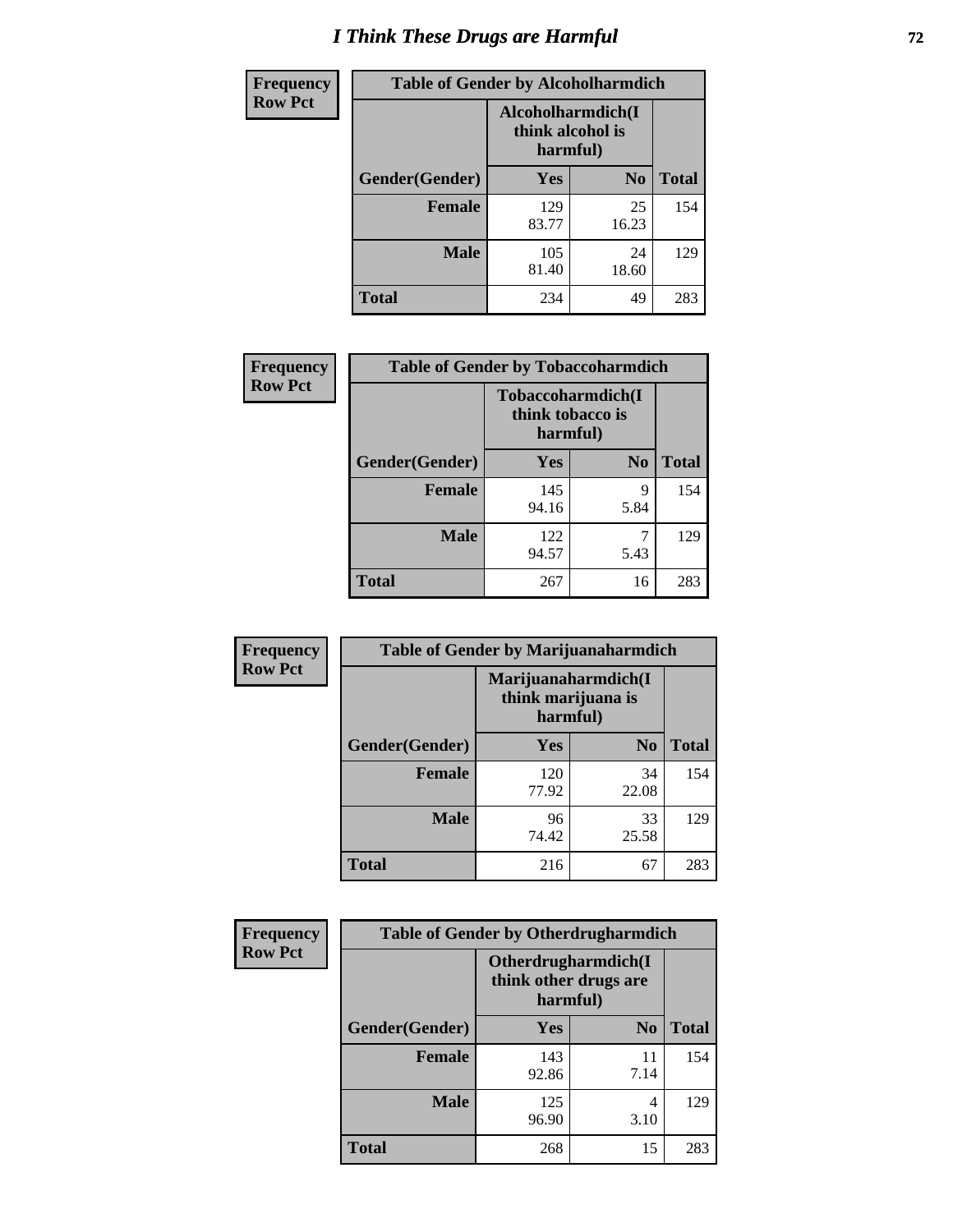| <b>Frequency</b> | <b>Table of Gender by Alcohollocation1</b> |                                                               |             |              |
|------------------|--------------------------------------------|---------------------------------------------------------------|-------------|--------------|
| <b>Row Pct</b>   |                                            | <b>Alcohollocation1(Places</b><br><b>Friends Use Alcohol)</b> |             |              |
|                  | Gender(Gender)                             |                                                               | Do Not Use  | <b>Total</b> |
|                  | <b>Female</b>                              | 106<br>68.83                                                  | 48<br>31.17 | 154          |
|                  | <b>Male</b>                                | 69<br>53.49                                                   | 60<br>46.51 | 129          |
|                  | <b>Total</b>                               | 175                                                           | 108         | 283          |

| <b>Frequency</b> | <b>Table of Gender by Alcohollocation2</b> |                                                               |             |              |
|------------------|--------------------------------------------|---------------------------------------------------------------|-------------|--------------|
| <b>Row Pct</b>   |                                            | <b>Alcohollocation2(Places</b><br><b>Friends Use Alcohol)</b> |             |              |
|                  | Gender(Gender)                             |                                                               | Home        | <b>Total</b> |
|                  | <b>Female</b>                              | 84<br>54.55                                                   | 70<br>45.45 | 154          |
|                  | <b>Male</b>                                | 81<br>62.79                                                   | 48<br>37.21 | 129          |
|                  | <b>Total</b>                               | 165                                                           | 118         | 283          |

| Frequency      | <b>Table of Gender by Alcohollocation3</b> |                                                               |               |              |
|----------------|--------------------------------------------|---------------------------------------------------------------|---------------|--------------|
| <b>Row Pct</b> |                                            | <b>Alcohollocation3(Places</b><br><b>Friends Use Alcohol)</b> |               |              |
|                | Gender(Gender)                             |                                                               | <b>School</b> | <b>Total</b> |
|                | <b>Female</b>                              | 147<br>95.45                                                  | 4.55          | 154          |
|                | <b>Male</b>                                | 118<br>91.47                                                  | 11<br>8.53    | 129          |
|                | <b>Total</b>                               | 265                                                           | 18            | 283          |

| Frequency      | <b>Table of Gender by Alcohollocation4</b> |                                                               |             |              |
|----------------|--------------------------------------------|---------------------------------------------------------------|-------------|--------------|
| <b>Row Pct</b> |                                            | <b>Alcohollocation4(Places</b><br><b>Friends Use Alcohol)</b> |             |              |
|                | Gender(Gender)                             |                                                               | Car         | <b>Total</b> |
|                | Female                                     | 128<br>83.12                                                  | 26<br>16.88 | 154          |
|                | <b>Male</b>                                | 109<br>84.50                                                  | 20<br>15.50 | 129          |
|                | <b>Total</b>                               | 237                                                           | 46          | 283          |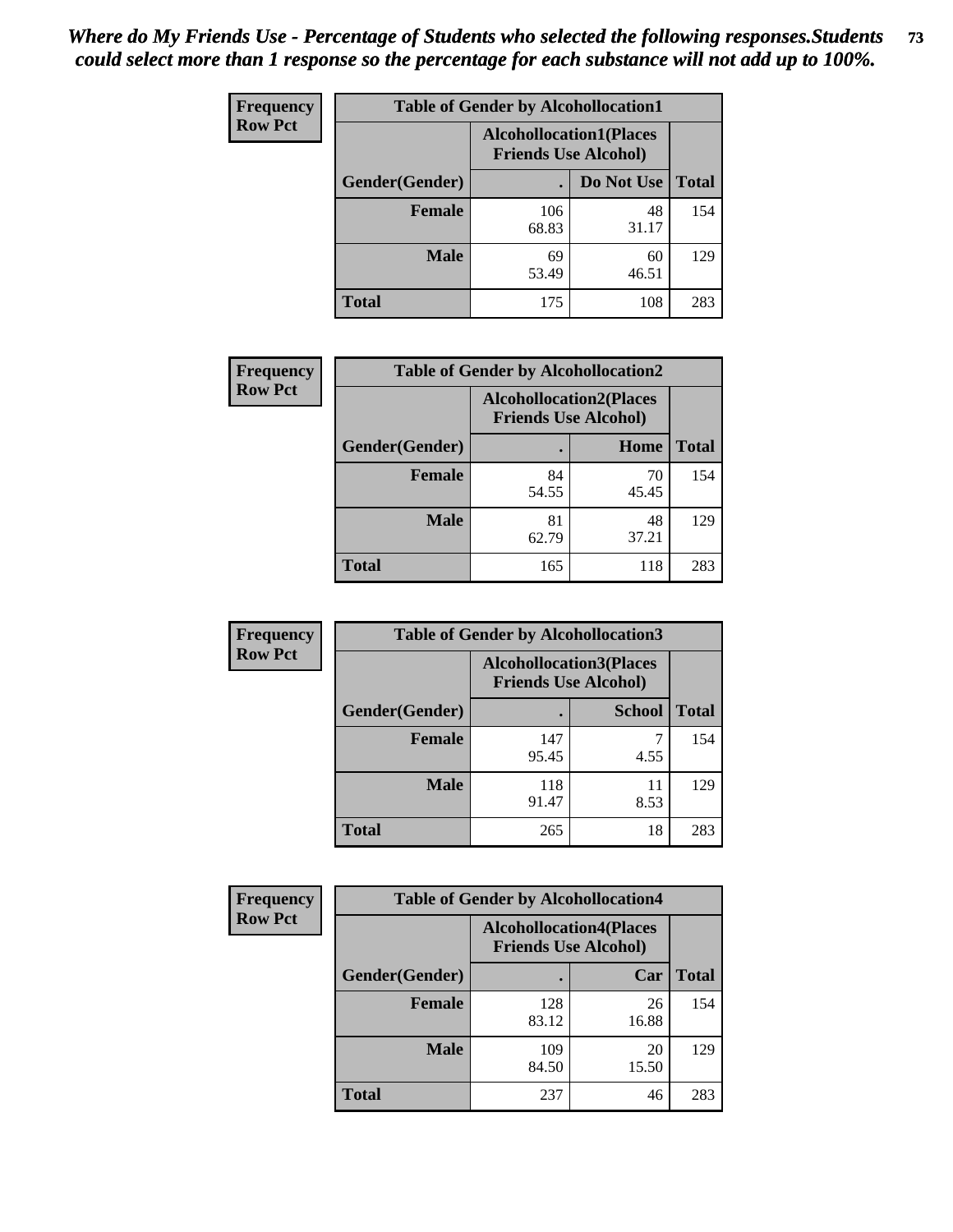| <b>Frequency</b> | <b>Table of Gender by Alcohollocation5</b> |                                                                |                                 |              |
|------------------|--------------------------------------------|----------------------------------------------------------------|---------------------------------|--------------|
| <b>Row Pct</b>   |                                            | <b>Alcohollocation5</b> (Places<br><b>Friends Use Alcohol)</b> |                                 |              |
|                  | Gender(Gender)                             | $\bullet$                                                      | <b>Friend's</b><br><b>House</b> | <b>Total</b> |
|                  | <b>Female</b>                              | 66<br>42.86                                                    | 88<br>57.14                     | 154          |
|                  | <b>Male</b>                                | 78<br>60.47                                                    | 51<br>39.53                     | 129          |
|                  | <b>Total</b>                               | 144                                                            | 139                             | 283          |

| Frequency      | <b>Table of Gender by Alcohollocation6</b> |                                                               |              |              |  |
|----------------|--------------------------------------------|---------------------------------------------------------------|--------------|--------------|--|
| <b>Row Pct</b> |                                            | <b>Alcohollocation6(Places</b><br><b>Friends Use Alcohol)</b> |              |              |  |
|                | <b>Gender</b> (Gender)                     |                                                               | <b>Other</b> | <b>Total</b> |  |
|                | Female                                     | 114<br>74.03                                                  | 40<br>25.97  | 154          |  |
|                | <b>Male</b>                                | 89<br>68.99                                                   | 40<br>31.01  | 129          |  |
|                | <b>Total</b>                               | 203                                                           | 80           | 283          |  |

| Frequency      | <b>Table of Gender by Tobaccolocation1</b> |                                                               |             |              |  |
|----------------|--------------------------------------------|---------------------------------------------------------------|-------------|--------------|--|
| <b>Row Pct</b> |                                            | <b>Tobaccolocation1(Places</b><br><b>Friends Use Tobacco)</b> |             |              |  |
|                | Gender(Gender)                             |                                                               | Do Not Use  | <b>Total</b> |  |
|                | Female                                     | 73<br>47.40                                                   | 81<br>52.60 | 154          |  |
|                | <b>Male</b>                                | 62<br>48.06                                                   | 67<br>51.94 | 129          |  |
|                | <b>Total</b>                               | 135                                                           | 148         | 283          |  |

| <b>Frequency</b> |                | <b>Table of Gender by Tobaccolocation2</b>                    |             |              |
|------------------|----------------|---------------------------------------------------------------|-------------|--------------|
| <b>Row Pct</b>   |                | <b>Tobaccolocation2(Places</b><br><b>Friends Use Tobacco)</b> |             |              |
|                  | Gender(Gender) |                                                               | Home        | <b>Total</b> |
|                  | Female         | 108<br>70.13                                                  | 46<br>29.87 | 154          |
|                  | <b>Male</b>    | 87<br>67.44                                                   | 42<br>32.56 | 129          |
|                  | <b>Total</b>   | 195                                                           | 88          | 283          |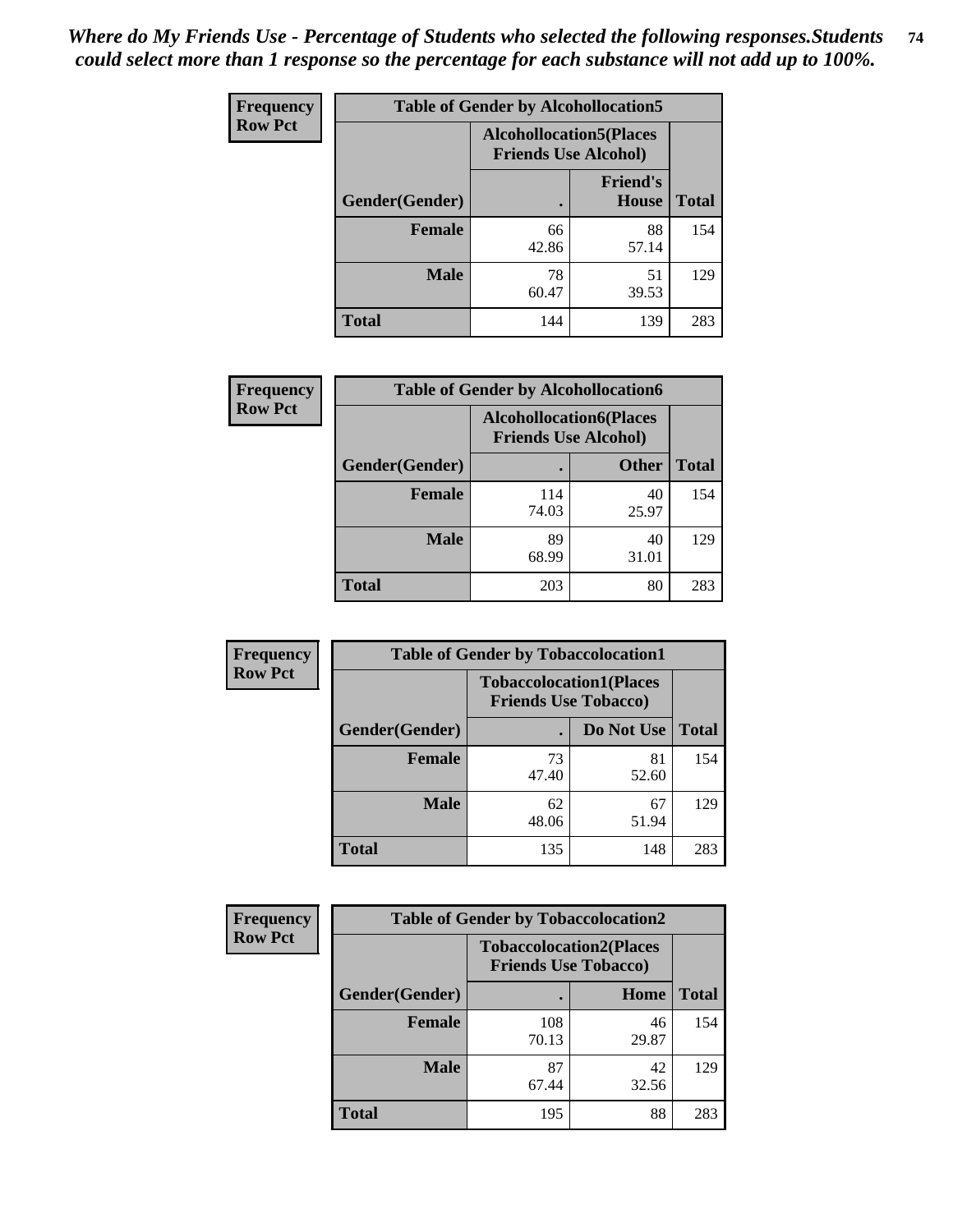| <b>Frequency</b> | <b>Table of Gender by Tobaccolocation3</b> |              |                                                               |              |
|------------------|--------------------------------------------|--------------|---------------------------------------------------------------|--------------|
| <b>Row Pct</b>   |                                            |              | <b>Tobaccolocation3(Places</b><br><b>Friends Use Tobacco)</b> |              |
|                  | Gender(Gender)                             |              | <b>School</b>                                                 | <b>Total</b> |
|                  | <b>Female</b>                              | 136<br>88.31 | 18<br>11.69                                                   | 154          |
|                  | <b>Male</b>                                | 107<br>82.95 | 22<br>17.05                                                   | 129          |
|                  | Total                                      | 243          | 40                                                            | 283          |

| <b>Frequency</b> | <b>Table of Gender by Tobaccolocation4</b> |                                                               |             |              |
|------------------|--------------------------------------------|---------------------------------------------------------------|-------------|--------------|
| <b>Row Pct</b>   |                                            | <b>Tobaccolocation4(Places</b><br><b>Friends Use Tobacco)</b> |             |              |
|                  | Gender(Gender)                             |                                                               | Car         | <b>Total</b> |
|                  | Female                                     | 109<br>70.78                                                  | 45<br>29.22 | 154          |
|                  | <b>Male</b>                                | 99<br>76.74                                                   | 30<br>23.26 | 129          |
|                  | <b>Total</b>                               | 208                                                           | 75          | 283          |

| <b>Frequency</b> | <b>Table of Gender by Tobaccolocation5</b> |                                                               |                          |              |
|------------------|--------------------------------------------|---------------------------------------------------------------|--------------------------|--------------|
| <b>Row Pct</b>   |                                            | <b>Tobaccolocation5(Places</b><br><b>Friends Use Tobacco)</b> |                          |              |
|                  | <b>Gender(Gender)</b>                      |                                                               | <b>Friend's</b><br>House | <b>Total</b> |
|                  | <b>Female</b>                              | 94<br>61.04                                                   | 60<br>38.96              | 154          |
|                  | <b>Male</b>                                | 89<br>68.99                                                   | 40<br>31.01              | 129          |
|                  | <b>Total</b>                               | 183                                                           | 100                      | 283          |

| <b>Frequency</b> | <b>Table of Gender by Tobaccolocation6</b> |                                                               |              |              |
|------------------|--------------------------------------------|---------------------------------------------------------------|--------------|--------------|
| <b>Row Pct</b>   |                                            | <b>Tobaccolocation6(Places</b><br><b>Friends Use Tobacco)</b> |              |              |
|                  | Gender(Gender)                             |                                                               | <b>Other</b> | <b>Total</b> |
|                  | Female                                     | 123<br>79.87                                                  | 31<br>20.13  | 154          |
|                  | <b>Male</b>                                | 89<br>68.99                                                   | 40<br>31.01  | 129          |
|                  | <b>Total</b>                               | 212                                                           | 71           | 283          |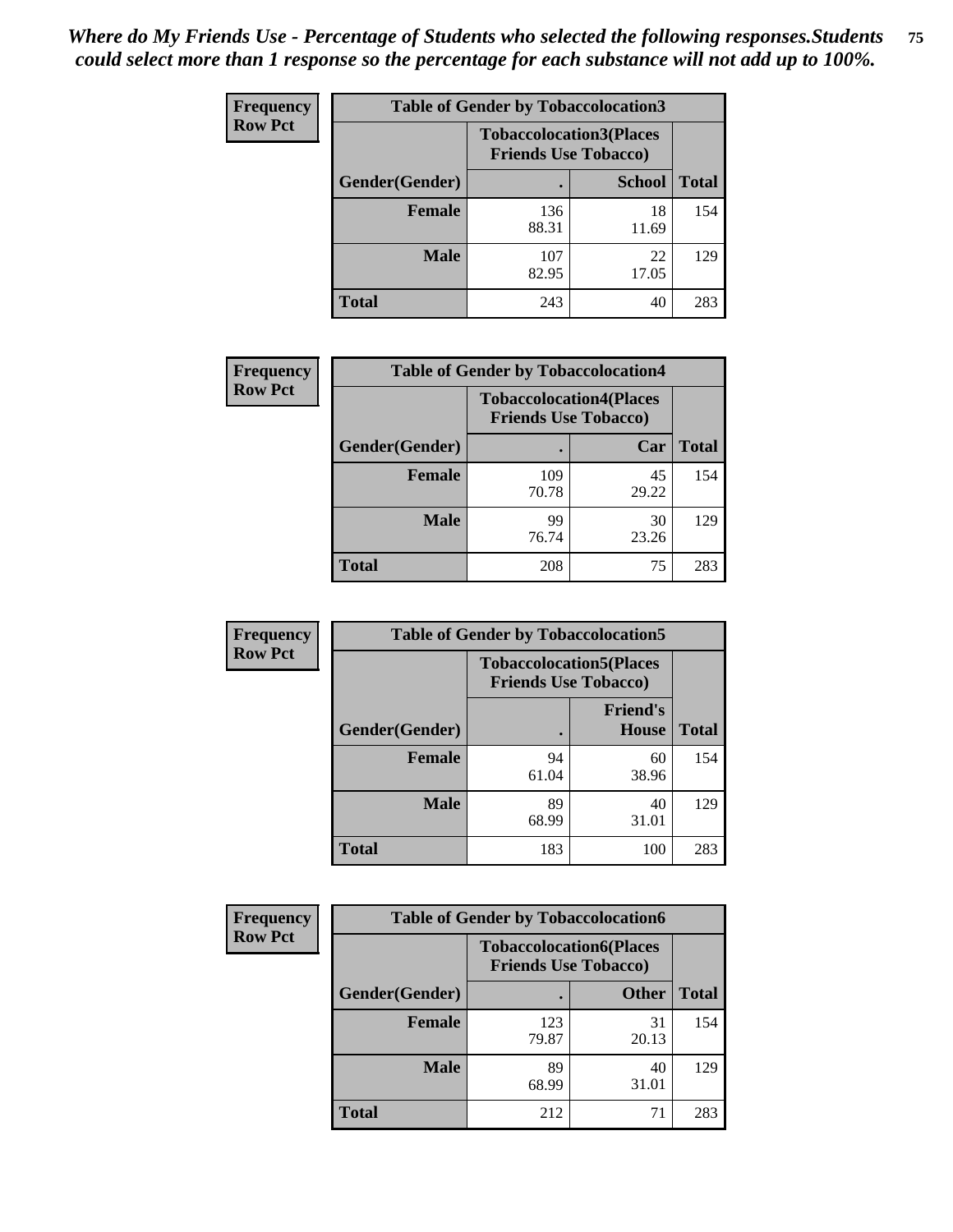| <b>Frequency</b> | <b>Table of Gender by Marijuanalocation1</b> |                                                                    |             |              |
|------------------|----------------------------------------------|--------------------------------------------------------------------|-------------|--------------|
| <b>Row Pct</b>   |                                              | <b>Marijuanalocation1(Places</b><br><b>Friends Use Marijuana</b> ) |             |              |
|                  | Gender(Gender)                               |                                                                    | Do Not Use  | <b>Total</b> |
|                  | <b>Female</b>                                | 78<br>50.65                                                        | 76<br>49.35 | 154          |
|                  | <b>Male</b>                                  | 57<br>44.19                                                        | 72<br>55.81 | 129          |
|                  | Total                                        | 135                                                                | 148         | 283          |

| <b>Frequency</b> | <b>Table of Gender by Marijuanalocation2</b> |                                                                    |             |              |
|------------------|----------------------------------------------|--------------------------------------------------------------------|-------------|--------------|
| <b>Row Pct</b>   |                                              | <b>Marijuanalocation2(Places</b><br><b>Friends Use Marijuana</b> ) |             |              |
|                  | Gender(Gender)                               |                                                                    | Home        | <b>Total</b> |
|                  | Female                                       | 106<br>68.83                                                       | 48<br>31.17 | 154          |
|                  | <b>Male</b>                                  | 95<br>73.64                                                        | 34<br>26.36 | 129          |
|                  | <b>Total</b>                                 | 201                                                                | 82          | 283          |

| <b>Frequency</b> | <b>Table of Gender by Marijuanalocation3</b> |              |                                                                    |              |
|------------------|----------------------------------------------|--------------|--------------------------------------------------------------------|--------------|
| <b>Row Pct</b>   |                                              |              | <b>Marijuanalocation3(Places</b><br><b>Friends Use Marijuana</b> ) |              |
|                  | Gender(Gender)                               |              | <b>School</b>                                                      | <b>Total</b> |
|                  | Female                                       | 140<br>90.91 | 14<br>9.09                                                         | 154          |
|                  | <b>Male</b>                                  | 114<br>88.37 | 15<br>11.63                                                        | 129          |
|                  | <b>Total</b>                                 | 254          | 29                                                                 | 283          |

| <b>Frequency</b> | <b>Table of Gender by Marijuanalocation4</b> |                                                                    |             |              |  |
|------------------|----------------------------------------------|--------------------------------------------------------------------|-------------|--------------|--|
| <b>Row Pct</b>   |                                              | <b>Marijuanalocation4(Places</b><br><b>Friends Use Marijuana</b> ) |             |              |  |
|                  | Gender(Gender)                               |                                                                    | Car         | <b>Total</b> |  |
|                  | <b>Female</b>                                | 108<br>70.13                                                       | 46<br>29.87 | 154          |  |
|                  | <b>Male</b>                                  | 107<br>82.95                                                       | 22<br>17.05 | 129          |  |
|                  | <b>Total</b>                                 | 215                                                                | 68          | 283          |  |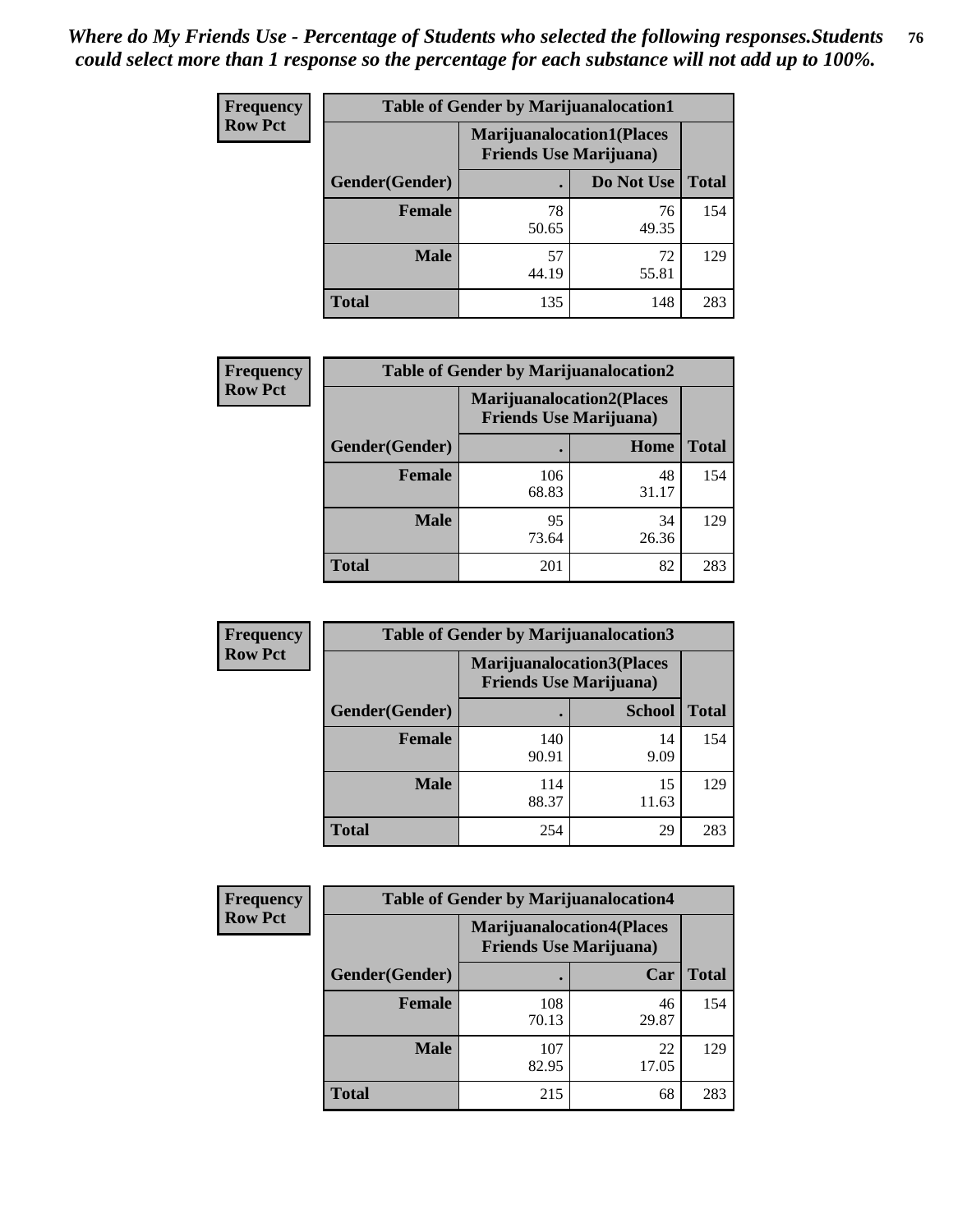| <b>Frequency</b> | <b>Table of Gender by Marijuanalocation5</b> |                                                                     |                          |              |
|------------------|----------------------------------------------|---------------------------------------------------------------------|--------------------------|--------------|
| <b>Row Pct</b>   |                                              | <b>Marijuanalocation5</b> (Places<br><b>Friends Use Marijuana</b> ) |                          |              |
|                  | Gender(Gender)                               |                                                                     | <b>Friend's</b><br>House | <b>Total</b> |
|                  | <b>Female</b>                                | 88<br>57.14                                                         | 66<br>42.86              | 154          |
|                  | <b>Male</b>                                  | 87<br>67.44                                                         | 42<br>32.56              | 129          |
|                  | <b>Total</b>                                 | 175                                                                 | 108                      | 283          |

| <b>Frequency</b> | <b>Table of Gender by Marijuanalocation6</b> |                                |                                  |              |
|------------------|----------------------------------------------|--------------------------------|----------------------------------|--------------|
| <b>Row Pct</b>   |                                              | <b>Friends Use Marijuana</b> ) | <b>Marijuanalocation6(Places</b> |              |
|                  | <b>Gender</b> (Gender)                       |                                | <b>Other</b>                     | <b>Total</b> |
|                  | Female                                       | 116<br>75.32                   | 38<br>24.68                      | 154          |
|                  | <b>Male</b>                                  | 92<br>71.32                    | 37<br>28.68                      | 129          |
|                  | Total                                        | 208                            | 75                               | 283          |

| Frequency      | <b>Table of Gender by Otherdruglocation1</b> |                                                                                |              |              |
|----------------|----------------------------------------------|--------------------------------------------------------------------------------|--------------|--------------|
| <b>Row Pct</b> |                                              | <b>Otherdruglocation1(Places</b><br><b>Friends Use Other Illegal</b><br>Drugs) |              |              |
|                | Gender(Gender)                               |                                                                                | Do Not Use   | <b>Total</b> |
|                | <b>Female</b>                                | 41<br>26.62                                                                    | 113<br>73.38 | 154          |
|                | <b>Male</b>                                  | 37<br>28.68                                                                    | 92<br>71.32  | 129          |
|                | <b>Total</b>                                 | 78                                                                             | 205          | 283          |

| <b>Frequency</b> | <b>Table of Gender by Otherdruglocation2</b> |                                            |                                  |              |
|------------------|----------------------------------------------|--------------------------------------------|----------------------------------|--------------|
| <b>Row Pct</b>   |                                              | <b>Friends Use Other Illegal</b><br>Drugs) | <b>Otherdruglocation2(Places</b> |              |
|                  | Gender(Gender)                               |                                            | Home                             | <b>Total</b> |
|                  | Female                                       | 137<br>88.96                               | 17<br>11.04                      | 154          |
|                  | <b>Male</b>                                  | 108<br>83.72                               | 21<br>16.28                      | 129          |
|                  | <b>Total</b>                                 | 245                                        | 38                               | 283          |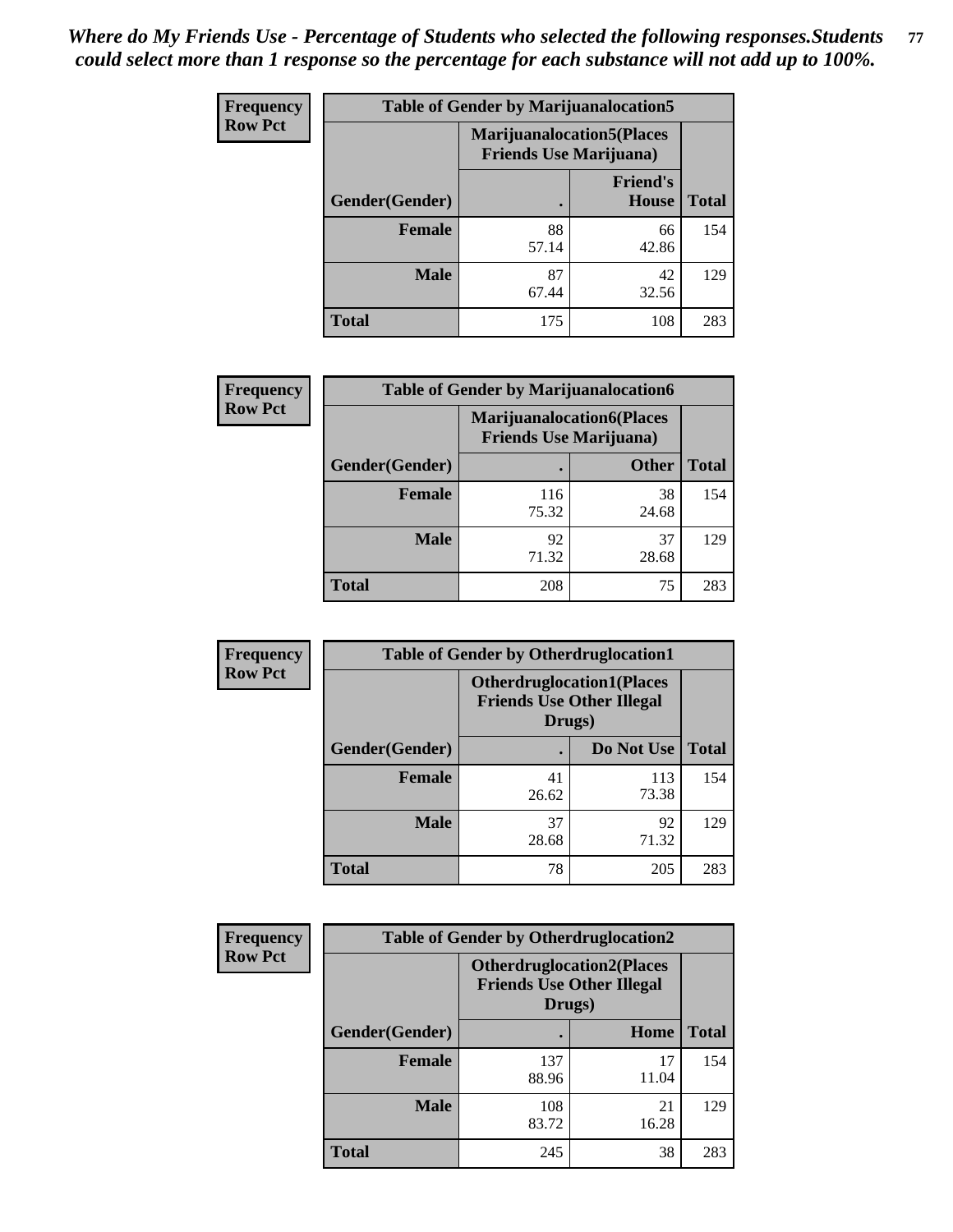| Frequency      | <b>Table of Gender by Otherdruglocation3</b> |                                                                                |               |              |
|----------------|----------------------------------------------|--------------------------------------------------------------------------------|---------------|--------------|
| <b>Row Pct</b> |                                              | <b>Otherdruglocation3(Places</b><br><b>Friends Use Other Illegal</b><br>Drugs) |               |              |
|                | Gender(Gender)                               |                                                                                | <b>School</b> | <b>Total</b> |
|                | Female                                       | 146<br>94.81                                                                   | 8<br>5.19     | 154          |
|                | <b>Male</b>                                  | 120<br>93.02                                                                   | q<br>6.98     | 129          |
|                | <b>Total</b>                                 | 266                                                                            | 17            | 283          |

| Frequency      | <b>Table of Gender by Otherdruglocation4</b> |                                                                                |             |              |
|----------------|----------------------------------------------|--------------------------------------------------------------------------------|-------------|--------------|
| <b>Row Pct</b> |                                              | <b>Otherdruglocation4(Places</b><br><b>Friends Use Other Illegal</b><br>Drugs) |             |              |
|                | Gender(Gender)                               |                                                                                | Car         | <b>Total</b> |
|                | <b>Female</b>                                | 137<br>88.96                                                                   | 17<br>11.04 | 154          |
|                | <b>Male</b>                                  | 115<br>89.15                                                                   | 14<br>10.85 | 129          |
|                | <b>Total</b>                                 | 252                                                                            | 31          | 283          |

| Frequency      | <b>Table of Gender by Otherdruglocation5</b> |                                                                                |                                 |              |
|----------------|----------------------------------------------|--------------------------------------------------------------------------------|---------------------------------|--------------|
| <b>Row Pct</b> |                                              | <b>Otherdruglocation5(Places</b><br><b>Friends Use Other Illegal</b><br>Drugs) |                                 |              |
|                | Gender(Gender)                               |                                                                                | <b>Friend's</b><br><b>House</b> | <b>Total</b> |
|                | <b>Female</b>                                | 129<br>83.77                                                                   | 25<br>16.23                     | 154          |
|                | <b>Male</b>                                  | 100<br>77.52                                                                   | 29<br>22.48                     | 129          |
|                | <b>Total</b>                                 | 229                                                                            | 54                              | 283          |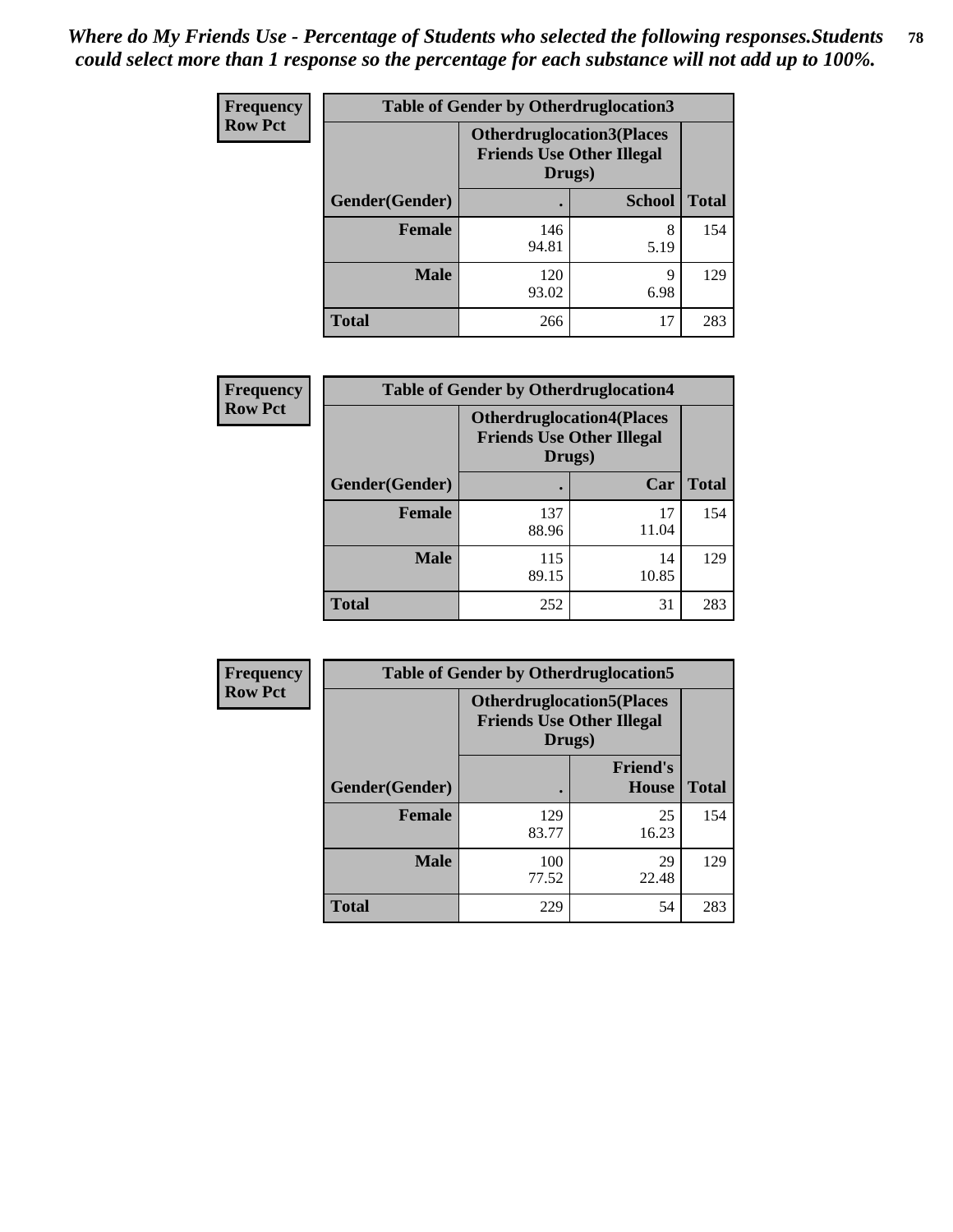| Frequency      | <b>Table of Gender by Otherdruglocation6</b> |                                                                                |              |              |
|----------------|----------------------------------------------|--------------------------------------------------------------------------------|--------------|--------------|
| <b>Row Pct</b> |                                              | <b>Otherdruglocation6(Places</b><br><b>Friends Use Other Illegal</b><br>Drugs) |              |              |
|                | Gender(Gender)                               |                                                                                | <b>Other</b> | <b>Total</b> |
|                | <b>Female</b>                                | 129<br>83.77                                                                   | 25<br>16.23  | 154          |
|                | <b>Male</b>                                  | 107<br>82.95                                                                   | 22<br>17.05  | 129          |
|                | <b>Total</b>                                 | 236                                                                            | 47           | 283          |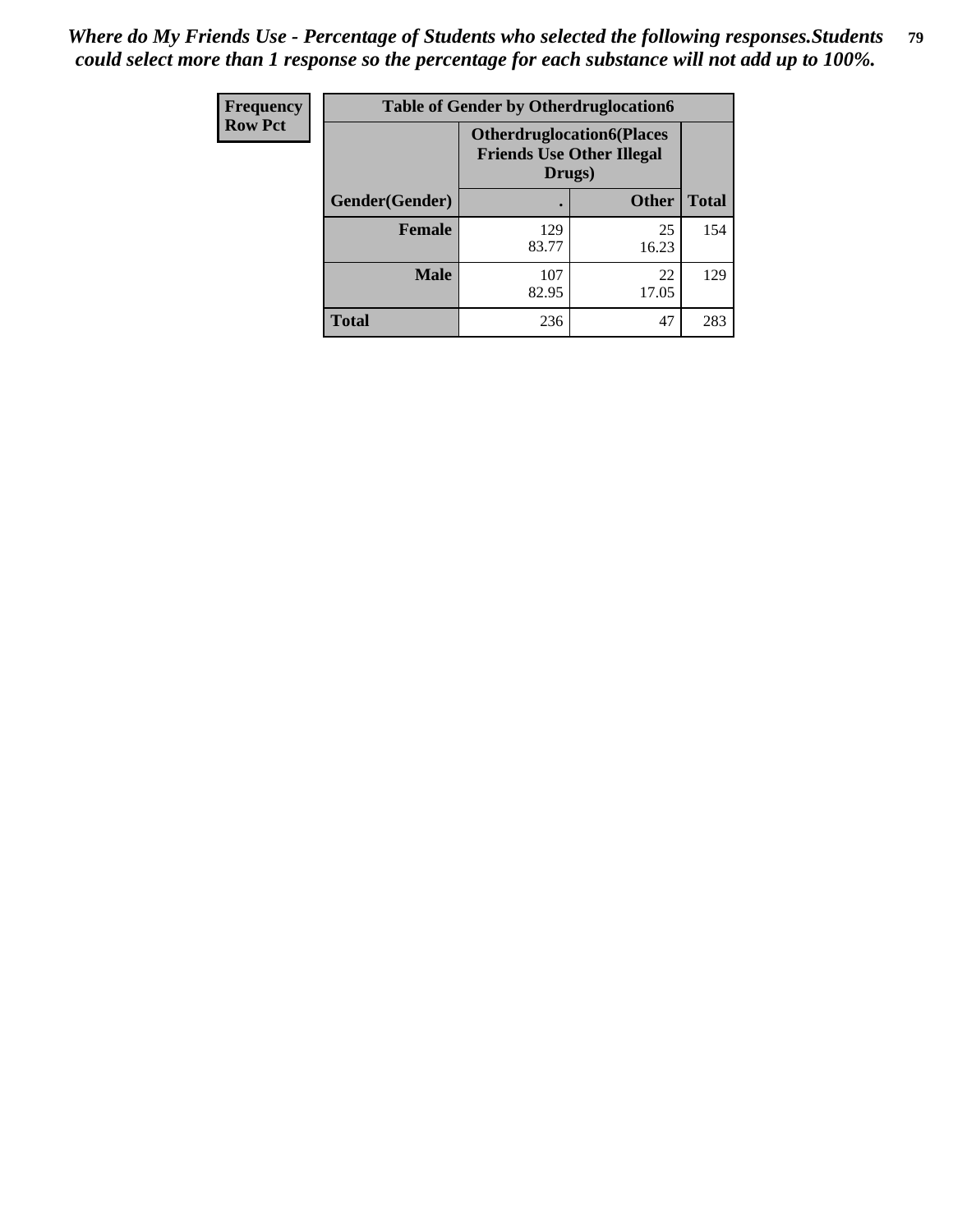| <b>Frequency</b> | <b>Table of Gender by Alcoholtime1</b> |                                                          |                      |              |
|------------------|----------------------------------------|----------------------------------------------------------|----------------------|--------------|
| <b>Row Pct</b>   |                                        | <b>Alcoholtime1(Times</b><br><b>Friends Use Alcohol)</b> |                      |              |
|                  | Gender(Gender)                         | ٠                                                        | Do Not<br><b>Use</b> | <b>Total</b> |
|                  | <b>Female</b>                          | 109<br>70.78                                             | 45<br>29.22          | 154          |
|                  | <b>Male</b>                            | 68<br>52.71                                              | 61<br>47.29          | 129          |
|                  | <b>Total</b>                           | 177                                                      | 106                  | 283          |

| <b>Frequency</b> | <b>Table of Gender by Alcoholtime2</b> |                                                          |                            |              |
|------------------|----------------------------------------|----------------------------------------------------------|----------------------------|--------------|
| <b>Row Pct</b>   |                                        | <b>Alcoholtime2(Times</b><br><b>Friends Use Alcohol)</b> |                            |              |
|                  | Gender(Gender)                         |                                                          | <b>On Way</b><br>to School | <b>Total</b> |
|                  | <b>Female</b>                          | 143<br>92.86                                             | 11<br>7.14                 | 154          |
|                  | <b>Male</b>                            | 121<br>93.80                                             | 8<br>6.20                  | 129          |
|                  | <b>Total</b>                           | 264                                                      | 19                         | 283          |

| Frequency      | <b>Table of Gender by Alcoholtime3</b> |                           |                                |              |
|----------------|----------------------------------------|---------------------------|--------------------------------|--------------|
| <b>Row Pct</b> |                                        | <b>Alcoholtime3(Times</b> | <b>Friends Use Alcohol)</b>    |              |
|                | Gender(Gender)                         |                           | <b>During</b><br><b>School</b> | <b>Total</b> |
|                | Female                                 | 153<br>99.35              | 0.65                           | 154          |
|                | <b>Male</b>                            | 121<br>93.80              | 8<br>6.20                      | 129          |
|                | <b>Total</b>                           | 274                       | 9                              | 283          |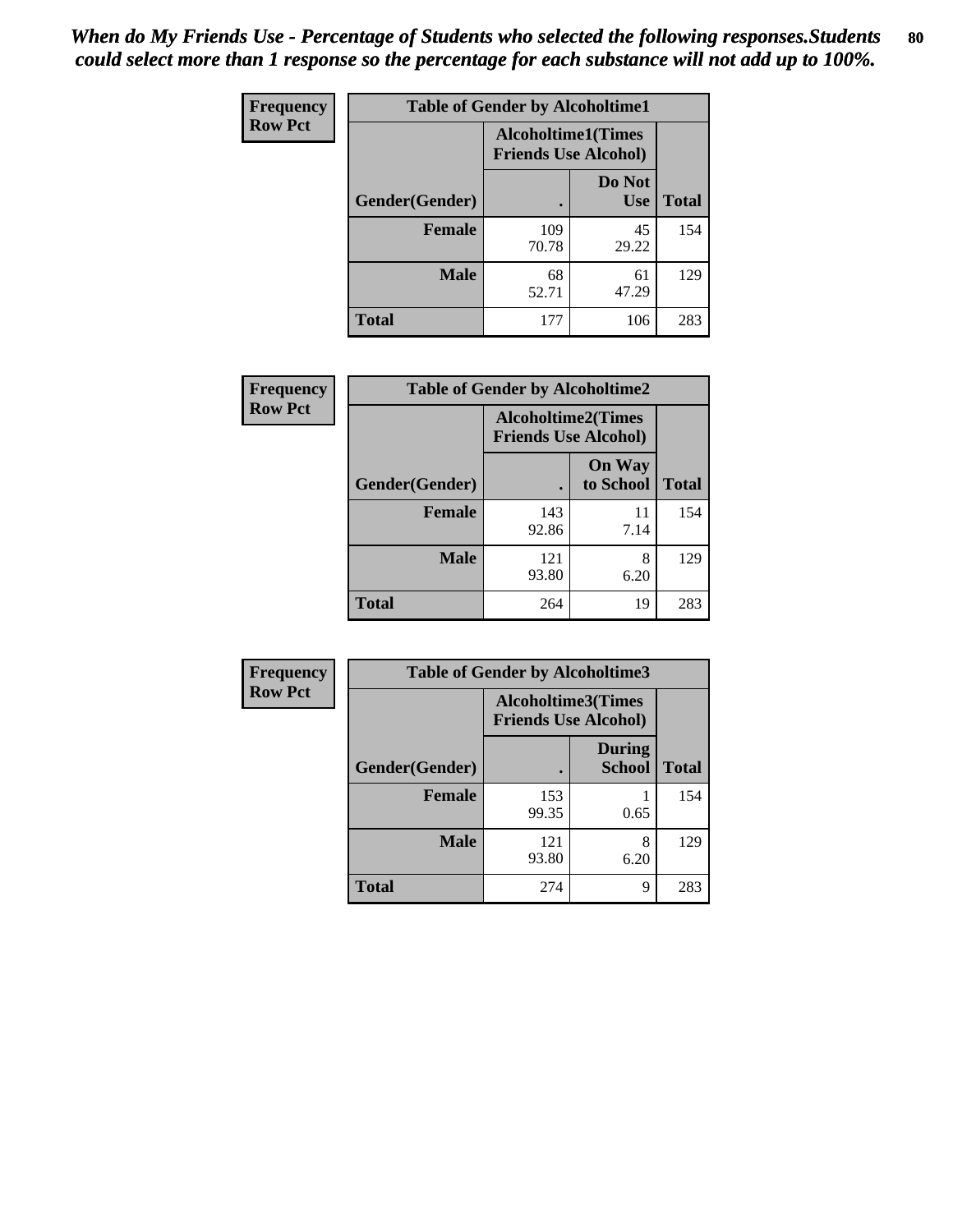*When do My Friends Use - Percentage of Students who selected the following responses.Students could select more than 1 response so the percentage for each substance will not add up to 100%.* **81**

| <b>Frequency</b> | <b>Table of Gender by Alcoholtime4</b> |                                                          |                                                |              |
|------------------|----------------------------------------|----------------------------------------------------------|------------------------------------------------|--------------|
| <b>Row Pct</b>   |                                        | <b>Alcoholtime4(Times</b><br><b>Friends Use Alcohol)</b> |                                                |              |
|                  | Gender(Gender)                         |                                                          | <b>On Way</b><br>Home<br>From<br><b>School</b> | <b>Total</b> |
|                  | <b>Female</b>                          | 142<br>92.21                                             | 12<br>7.79                                     | 154          |
|                  | <b>Male</b>                            | 114<br>88.37                                             | 15<br>11.63                                    | 129          |
|                  | <b>Total</b>                           | 256                                                      | 27                                             | 283          |

| <b>Frequency</b> | <b>Table of Gender by Alcoholtime5</b> |                                                           |             |              |
|------------------|----------------------------------------|-----------------------------------------------------------|-------------|--------------|
| <b>Row Pct</b>   |                                        | <b>Alcoholtime5</b> (Times<br><b>Friends Use Alcohol)</b> |             |              |
|                  | Gender(Gender)                         |                                                           | Weeknights  | <b>Total</b> |
|                  | <b>Female</b>                          | 117<br>75.97                                              | 37<br>24.03 | 154          |
|                  | <b>Male</b>                            | 106<br>82.17                                              | 23<br>17.83 | 129          |
|                  | <b>Total</b>                           | 223                                                       | 60          | 283          |

| <b>Frequency</b> | <b>Table of Gender by Alcoholtime6</b> |             |                                                           |              |  |
|------------------|----------------------------------------|-------------|-----------------------------------------------------------|--------------|--|
| <b>Row Pct</b>   |                                        |             | <b>Alcoholtime6</b> (Times<br><b>Friends Use Alcohol)</b> |              |  |
|                  | Gender(Gender)                         |             | Weekends                                                  | <b>Total</b> |  |
|                  | Female                                 | 46<br>29.87 | 108<br>70.13                                              | 154          |  |
|                  | <b>Male</b>                            | 68<br>52.71 | 61<br>47.29                                               | 129          |  |
|                  | <b>Total</b>                           | 114         | 169                                                       | 283          |  |

| <b>Frequency</b> | <b>Table of Gender by Tobaccotime1</b> |                                                          |                      |              |
|------------------|----------------------------------------|----------------------------------------------------------|----------------------|--------------|
| <b>Row Pct</b>   |                                        | <b>Tobaccotime1(Times</b><br><b>Friends Use Tobacco)</b> |                      |              |
|                  | Gender(Gender)                         |                                                          | Do Not<br><b>Use</b> | <b>Total</b> |
|                  | <b>Female</b>                          | 76<br>49.35                                              | 78<br>50.65          | 154          |
|                  | <b>Male</b>                            | 57<br>44.19                                              | 72<br>55.81          | 129          |
|                  | <b>Total</b>                           | 133                                                      | 150                  | 283          |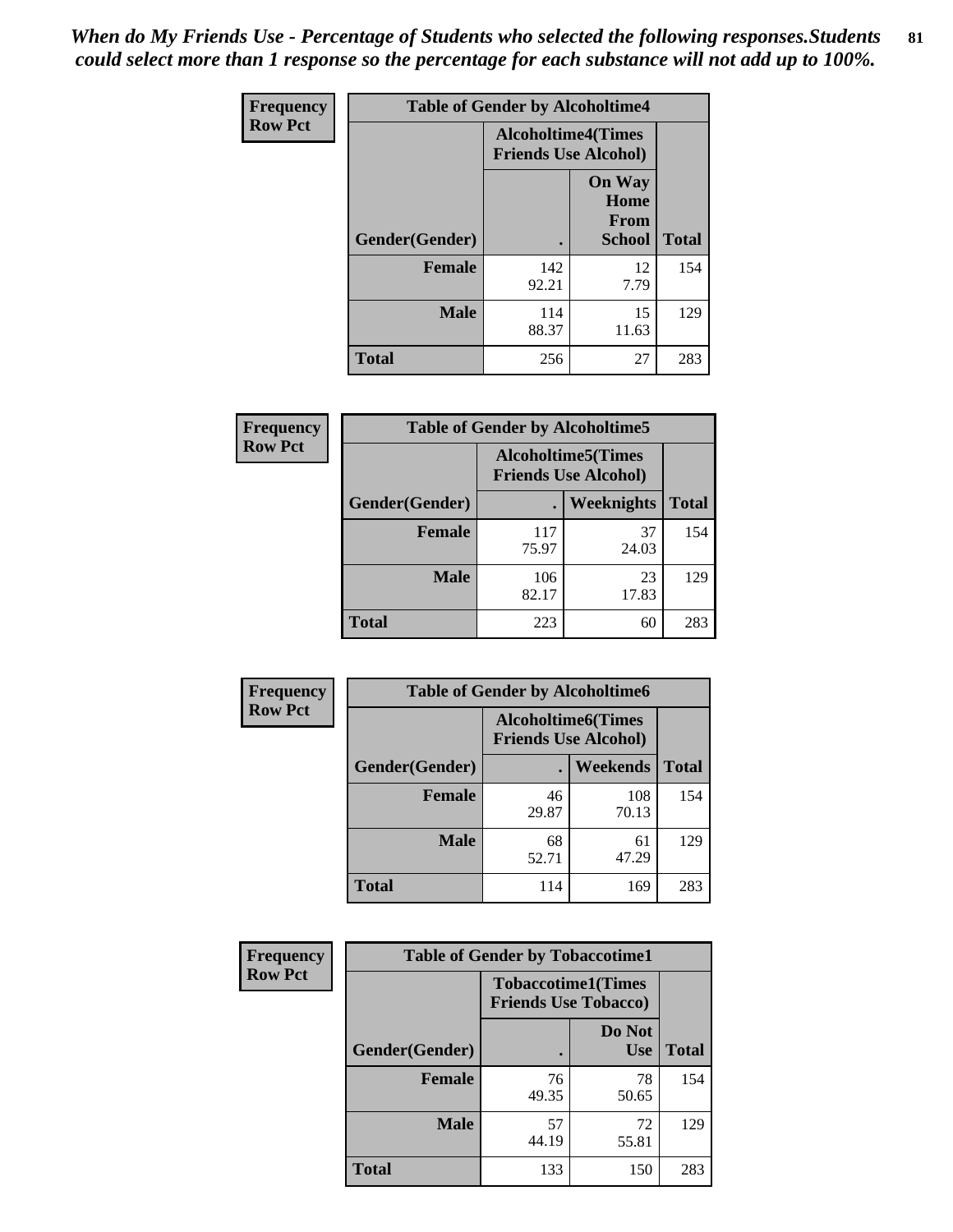*When do My Friends Use - Percentage of Students who selected the following responses.Students could select more than 1 response so the percentage for each substance will not add up to 100%.* **82**

| Frequency      |                | <b>Table of Gender by Tobaccotime2</b>                   |                            |              |  |
|----------------|----------------|----------------------------------------------------------|----------------------------|--------------|--|
| <b>Row Pct</b> |                | <b>Tobaccotime2(Times</b><br><b>Friends Use Tobacco)</b> |                            |              |  |
|                | Gender(Gender) |                                                          | <b>On Way</b><br>to School | <b>Total</b> |  |
|                | <b>Female</b>  | 121<br>78.57                                             | 33<br>21.43                | 154          |  |
|                | <b>Male</b>    | 105<br>81.40                                             | 24<br>18.60                | 129          |  |
|                | <b>Total</b>   | 226                                                      | 57                         | 283          |  |

| Frequency      | <b>Table of Gender by Tobaccotime3</b> |                                                          |                                |              |
|----------------|----------------------------------------|----------------------------------------------------------|--------------------------------|--------------|
| <b>Row Pct</b> |                                        | <b>Tobaccotime3(Times</b><br><b>Friends Use Tobacco)</b> |                                |              |
|                | Gender(Gender)                         |                                                          | <b>During</b><br><b>School</b> | <b>Total</b> |
|                | <b>Female</b>                          | 145<br>94.16                                             | 9<br>5.84                      | 154          |
|                | <b>Male</b>                            | 109<br>84.50                                             | 20<br>15.50                    | 129          |
|                | <b>Total</b>                           | 254                                                      | 29                             | 283          |

| <b>Frequency</b> | <b>Table of Gender by Tobaccotime4</b> |                                                          |                                                |              |
|------------------|----------------------------------------|----------------------------------------------------------|------------------------------------------------|--------------|
| <b>Row Pct</b>   |                                        | <b>Tobaccotime4(Times</b><br><b>Friends Use Tobacco)</b> |                                                |              |
|                  | Gender(Gender)                         |                                                          | <b>On Way</b><br>Home<br>From<br><b>School</b> | <b>Total</b> |
|                  | <b>Female</b>                          | 142<br>92.21                                             | 12<br>7.79                                     | 154          |
|                  | <b>Male</b>                            | 114<br>88.37                                             | 15<br>11.63                                    | 129          |
|                  | <b>Total</b>                           | 256                                                      | 27                                             | 283          |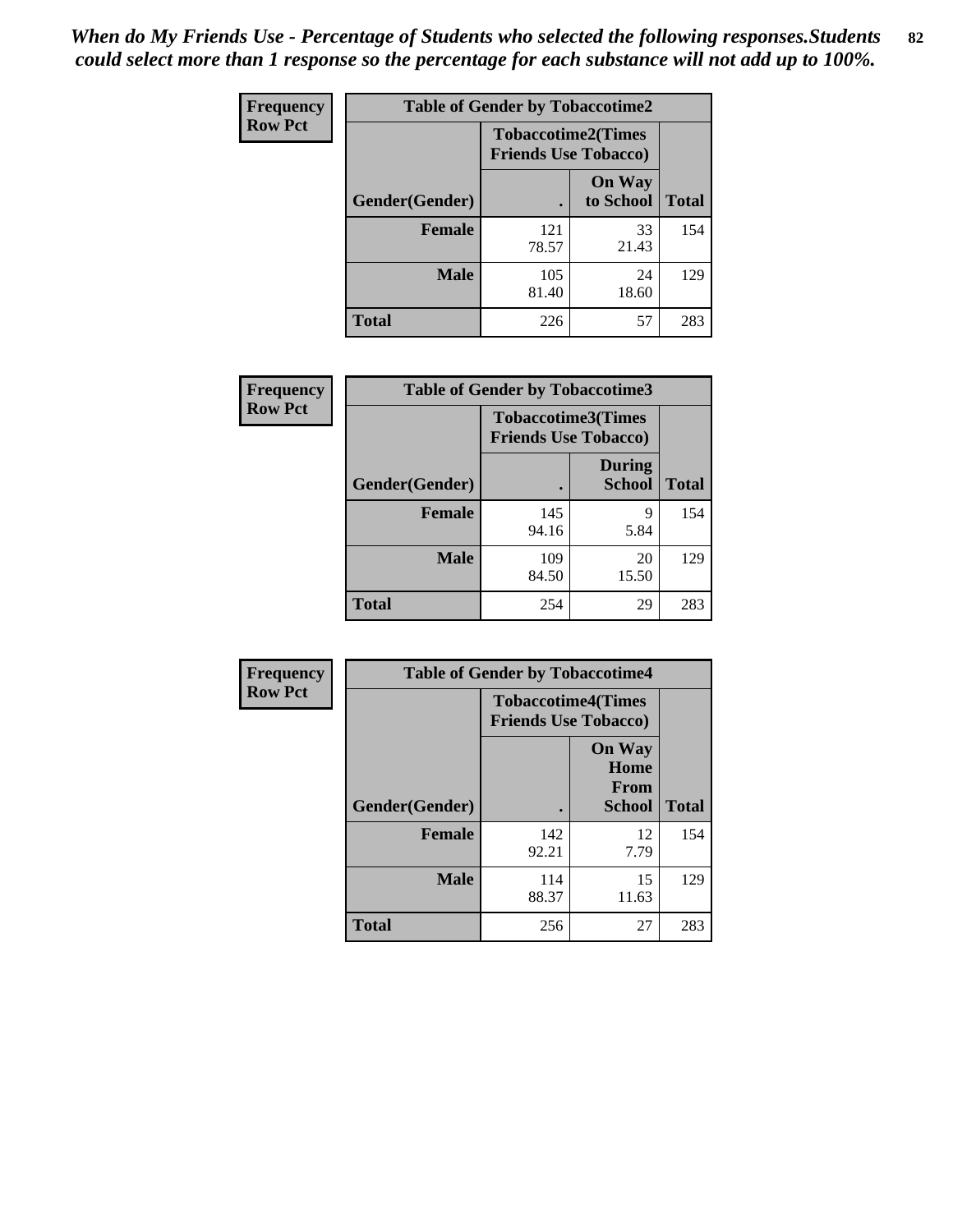| Frequency      | <b>Table of Gender by Tobaccotime5</b> |              |                                                          |              |  |
|----------------|----------------------------------------|--------------|----------------------------------------------------------|--------------|--|
| <b>Row Pct</b> |                                        |              | <b>Tobaccotime5(Times</b><br><b>Friends Use Tobacco)</b> |              |  |
|                | <b>Gender</b> (Gender)                 |              | Weeknights                                               | <b>Total</b> |  |
|                | <b>Female</b>                          | 100<br>64.94 | 54<br>35.06                                              | 154          |  |
|                | <b>Male</b>                            | 97<br>75.19  | 32<br>24.81                                              | 129          |  |
|                | <b>Total</b>                           | 197          | 86                                                       | 283          |  |

| Frequency      |                | <b>Table of Gender by Tobaccotime6</b>                   |             |              |
|----------------|----------------|----------------------------------------------------------|-------------|--------------|
| <b>Row Pct</b> |                | <b>Tobaccotime6(Times</b><br><b>Friends Use Tobacco)</b> |             |              |
|                | Gender(Gender) |                                                          | Weekends    | <b>Total</b> |
|                | Female         | 84<br>54.55                                              | 70<br>45.45 | 154          |
|                | <b>Male</b>    | 79<br>61.24                                              | 50<br>38.76 | 129          |
|                | <b>Total</b>   | 163                                                      | 120         | 283          |

| Frequency      | <b>Table of Gender by Marijuanatime1</b> |                                                               |             |              |
|----------------|------------------------------------------|---------------------------------------------------------------|-------------|--------------|
| <b>Row Pct</b> |                                          | <b>Marijuanatime1(Times</b><br><b>Friends Use Marijuana</b> ) |             |              |
|                | Gender(Gender)                           |                                                               | Do Not Use  | <b>Total</b> |
|                | <b>Female</b>                            | 84<br>54.55                                                   | 70<br>45.45 | 154          |
|                | <b>Male</b>                              | 52<br>40.31                                                   | 77<br>59.69 | 129          |
|                | <b>Total</b>                             | 136                                                           | 147         | 283          |

| <b>Frequency</b> | <b>Table of Gender by Marijuanatime2</b> |                                                               |                            |              |
|------------------|------------------------------------------|---------------------------------------------------------------|----------------------------|--------------|
| <b>Row Pct</b>   |                                          | <b>Marijuanatime2(Times</b><br><b>Friends Use Marijuana</b> ) |                            |              |
|                  | Gender(Gender)                           |                                                               | On Way to<br><b>School</b> | <b>Total</b> |
|                  | <b>Female</b>                            | 134<br>87.01                                                  | 20<br>12.99                | 154          |
|                  | <b>Male</b>                              | 119<br>92.25                                                  | 10<br>7.75                 | 129          |
|                  | <b>Total</b>                             | 253                                                           | 30                         | 283          |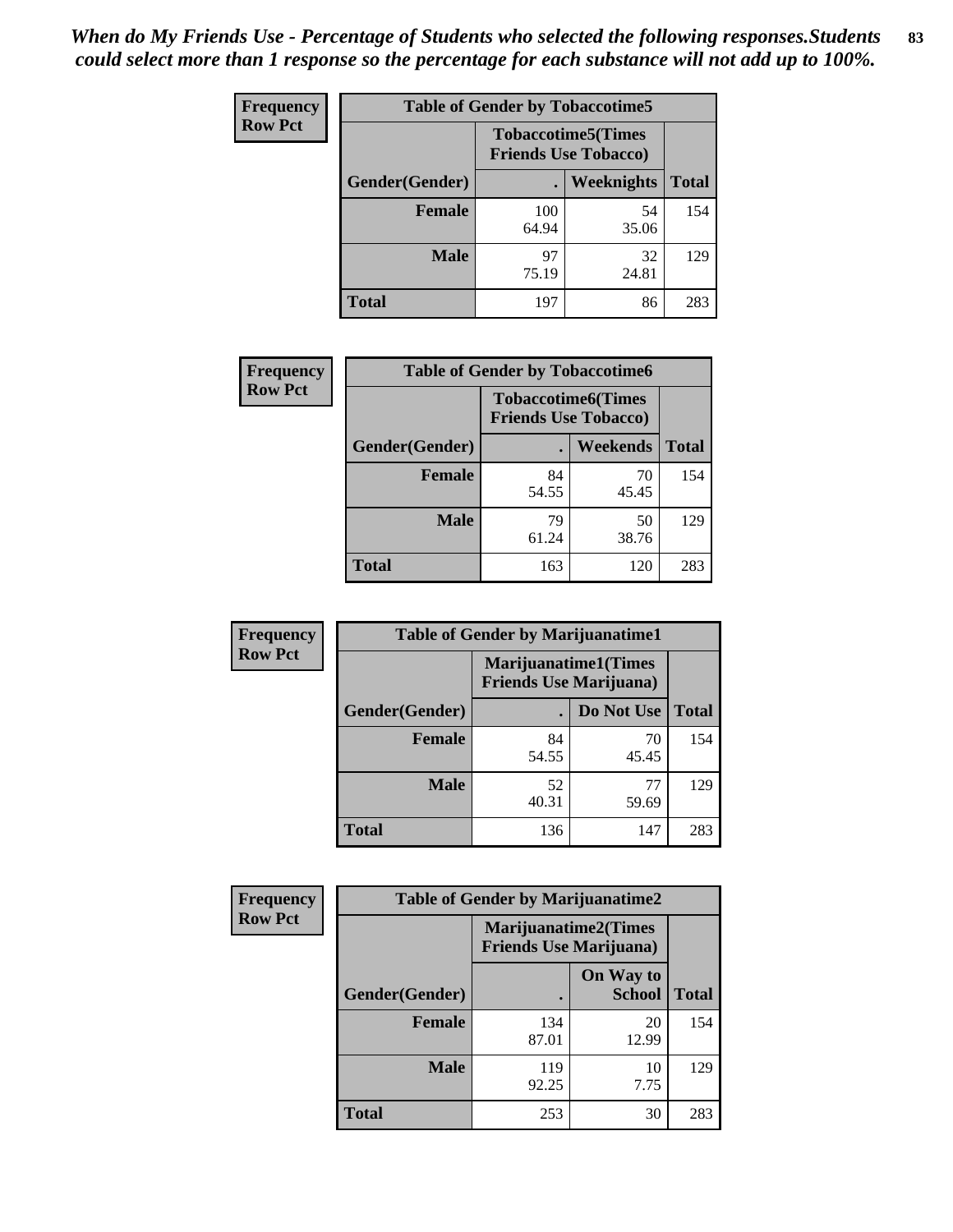*When do My Friends Use - Percentage of Students who selected the following responses.Students could select more than 1 response so the percentage for each substance will not add up to 100%.* **84**

| <b>Frequency</b> | Table of Gender by Marijuanatime3 |                                                                |                                |              |
|------------------|-----------------------------------|----------------------------------------------------------------|--------------------------------|--------------|
| <b>Row Pct</b>   |                                   | <b>Marijuanatime3</b> (Times<br><b>Friends Use Marijuana</b> ) |                                |              |
|                  | Gender(Gender)                    |                                                                | <b>During</b><br><b>School</b> | <b>Total</b> |
|                  | <b>Female</b>                     | 148<br>96.10                                                   | 6<br>3.90                      | 154          |
|                  | <b>Male</b>                       | 122<br>94.57                                                   | 5.43                           | 129          |
|                  | <b>Total</b>                      | 270                                                            | 13                             | 283          |

| Frequency      | <b>Table of Gender by Marijuanatime4</b> |                                |                                                       |              |
|----------------|------------------------------------------|--------------------------------|-------------------------------------------------------|--------------|
| <b>Row Pct</b> |                                          | <b>Friends Use Marijuana</b> ) | <b>Marijuanatime4</b> (Times                          |              |
|                | <b>Gender</b> (Gender)                   |                                | <b>On Way</b><br>Home<br><b>From</b><br><b>School</b> | <b>Total</b> |
|                |                                          |                                |                                                       |              |
|                | <b>Female</b>                            | 131<br>85.06                   | 23<br>14.94                                           | 154          |
|                | <b>Male</b>                              | 114<br>88.37                   | 15<br>11.63                                           | 129          |
|                | <b>Total</b>                             | 245                            | 38                                                    | 283          |

| Frequency      | <b>Table of Gender by Marijuanatime5</b> |                                                                |             |              |  |
|----------------|------------------------------------------|----------------------------------------------------------------|-------------|--------------|--|
| <b>Row Pct</b> |                                          | <b>Marijuanatime5</b> (Times<br><b>Friends Use Marijuana</b> ) |             |              |  |
|                | Gender(Gender)                           |                                                                | Weeknights  | <b>Total</b> |  |
|                | <b>Female</b>                            | 105<br>68.18                                                   | 49<br>31.82 | 154          |  |
|                | <b>Male</b>                              | 105<br>81.40                                                   | 24<br>18.60 | 129          |  |
|                | <b>Total</b>                             | 210                                                            | 73          | 283          |  |

| Frequency      | <b>Table of Gender by Marijuanatime6</b> |                                                                |                 |              |  |
|----------------|------------------------------------------|----------------------------------------------------------------|-----------------|--------------|--|
| <b>Row Pct</b> |                                          | <b>Marijuanatime6</b> (Times<br><b>Friends Use Marijuana</b> ) |                 |              |  |
|                | Gender(Gender)                           |                                                                | <b>Weekends</b> | <b>Total</b> |  |
|                | <b>Female</b>                            | 73<br>47.40                                                    | 81<br>52.60     | 154          |  |
|                | <b>Male</b>                              | 82<br>63.57                                                    | 47<br>36.43     | 129          |  |
|                | <b>Total</b>                             | 155                                                            | 128             | 283          |  |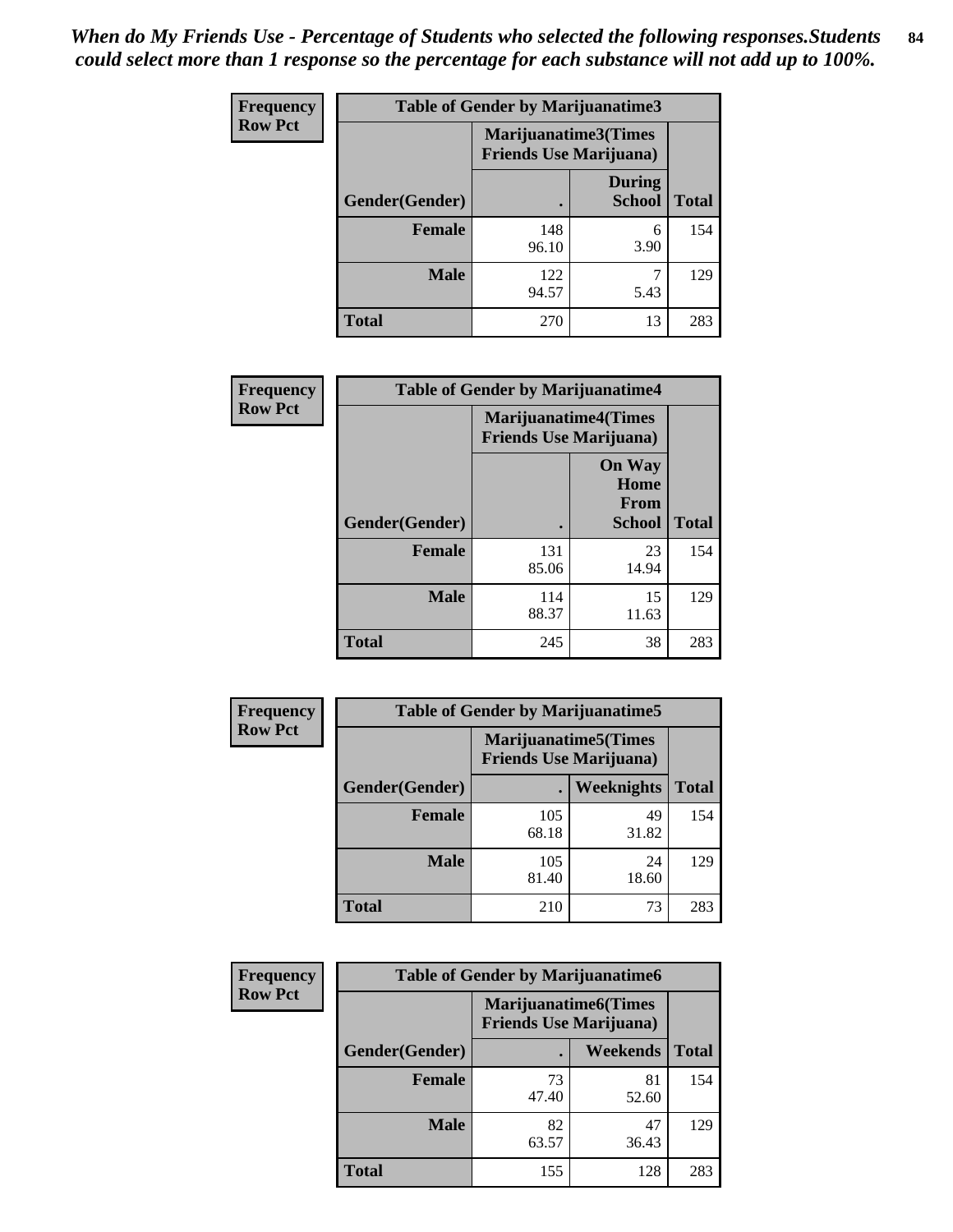*When do My Friends Use - Percentage of Students who selected the following responses.Students could select more than 1 response so the percentage for each substance will not add up to 100%.* **85**

| <b>Frequency</b> | <b>Table of Gender by Otherdrugtime1</b> |                                                    |                             |     |
|------------------|------------------------------------------|----------------------------------------------------|-----------------------------|-----|
| <b>Row Pct</b>   |                                          | <b>Friends Use Other</b><br><b>Illegal Drugs</b> ) | <b>Otherdrugtime1(Times</b> |     |
|                  | Gender(Gender)                           |                                                    | Do Not Use   Total          |     |
|                  | <b>Female</b>                            | 39<br>25.32                                        | 115<br>74.68                | 154 |
|                  | <b>Male</b>                              | 36<br>27.91                                        | 93<br>72.09                 | 129 |
|                  | <b>Total</b>                             | 75                                                 | 208                         | 283 |

| Frequency      | <b>Table of Gender by Otherdrugtime2</b> |                                                                                   |                            |              |
|----------------|------------------------------------------|-----------------------------------------------------------------------------------|----------------------------|--------------|
| <b>Row Pct</b> |                                          | <b>Otherdrugtime2(Times</b><br><b>Friends Use Other</b><br><b>Illegal Drugs</b> ) |                            |              |
|                | Gender(Gender)                           |                                                                                   | On Way to<br><b>School</b> | <b>Total</b> |
|                | <b>Female</b>                            | 144<br>93.51                                                                      | 10<br>6.49                 | 154          |
|                | <b>Male</b>                              | 122<br>94.57                                                                      | 5.43                       | 129          |
|                | <b>Total</b>                             | 266                                                                               | 17                         | 283          |

| Frequency      | <b>Table of Gender by Otherdrugtime3</b> |                        |                                                  |              |  |
|----------------|------------------------------------------|------------------------|--------------------------------------------------|--------------|--|
| <b>Row Pct</b> |                                          | <b>Illegal Drugs</b> ) | Otherdrugtime3(Times<br><b>Friends Use Other</b> |              |  |
|                | Gender(Gender)                           |                        | <b>During</b><br><b>School</b>                   | <b>Total</b> |  |
|                | <b>Female</b>                            | 148<br>96.10           | 6<br>3.90                                        | 154          |  |
|                | <b>Male</b>                              | 123<br>95.35           | 6<br>4.65                                        | 129          |  |
|                | <b>Total</b>                             | 271                    | 12                                               | 283          |  |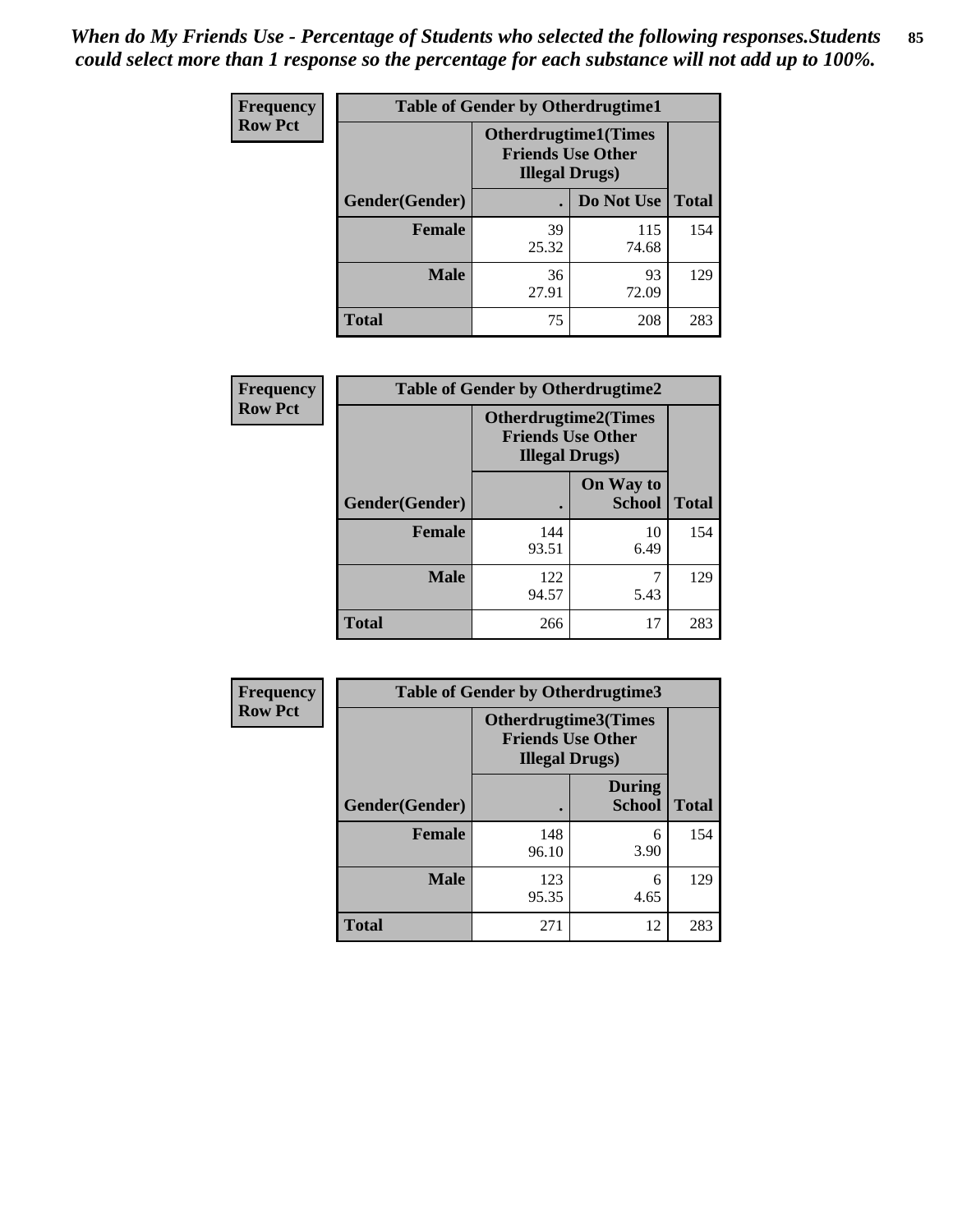*When do My Friends Use - Percentage of Students who selected the following responses.Students could select more than 1 response so the percentage for each substance will not add up to 100%.* **86**

| <b>Frequency</b> | <b>Table of Gender by Otherdrugtime4</b> |                                                    |                                                       |              |
|------------------|------------------------------------------|----------------------------------------------------|-------------------------------------------------------|--------------|
| <b>Row Pct</b>   |                                          | <b>Friends Use Other</b><br><b>Illegal Drugs</b> ) | <b>Otherdrugtime4(Times</b>                           |              |
|                  | Gender(Gender)                           |                                                    | <b>On Way</b><br>Home<br><b>From</b><br><b>School</b> | <b>Total</b> |
|                  | <b>Female</b>                            | 144<br>93.51                                       | 10<br>6.49                                            | 154          |
|                  | <b>Male</b>                              | 120<br>93.02                                       | 9<br>6.98                                             | 129          |
|                  | <b>Total</b>                             | 264                                                | 19                                                    | 283          |

| Frequency      | <b>Table of Gender by Otherdrugtime5</b> |                                                                                    |             |              |
|----------------|------------------------------------------|------------------------------------------------------------------------------------|-------------|--------------|
| <b>Row Pct</b> |                                          | <b>Otherdrugtime5</b> (Times<br><b>Friends Use Other</b><br><b>Illegal Drugs</b> ) |             |              |
|                | Gender(Gender)                           |                                                                                    | Weeknights  | <b>Total</b> |
|                | <b>Female</b>                            | 134<br>87.01                                                                       | 20<br>12.99 | 154          |
|                | <b>Male</b>                              | 112<br>86.82                                                                       | 17<br>13.18 | 129          |
|                | <b>Total</b>                             | 246                                                                                | 37          | 283          |

| <b>Frequency</b> | <b>Table of Gender by Otherdrugtime6</b> |                                                                                   |             |              |
|------------------|------------------------------------------|-----------------------------------------------------------------------------------|-------------|--------------|
| <b>Row Pct</b>   |                                          | <b>Otherdrugtime6(Times</b><br><b>Friends Use Other</b><br><b>Illegal Drugs</b> ) |             |              |
|                  | Gender(Gender)                           |                                                                                   | Weekends    | <b>Total</b> |
|                  | <b>Female</b>                            | 114<br>74.03                                                                      | 40<br>25.97 | 154          |
|                  | <b>Male</b>                              | 97<br>75.19                                                                       | 32<br>24.81 | 129          |
|                  | <b>Total</b>                             | 211                                                                               | 72          | 283          |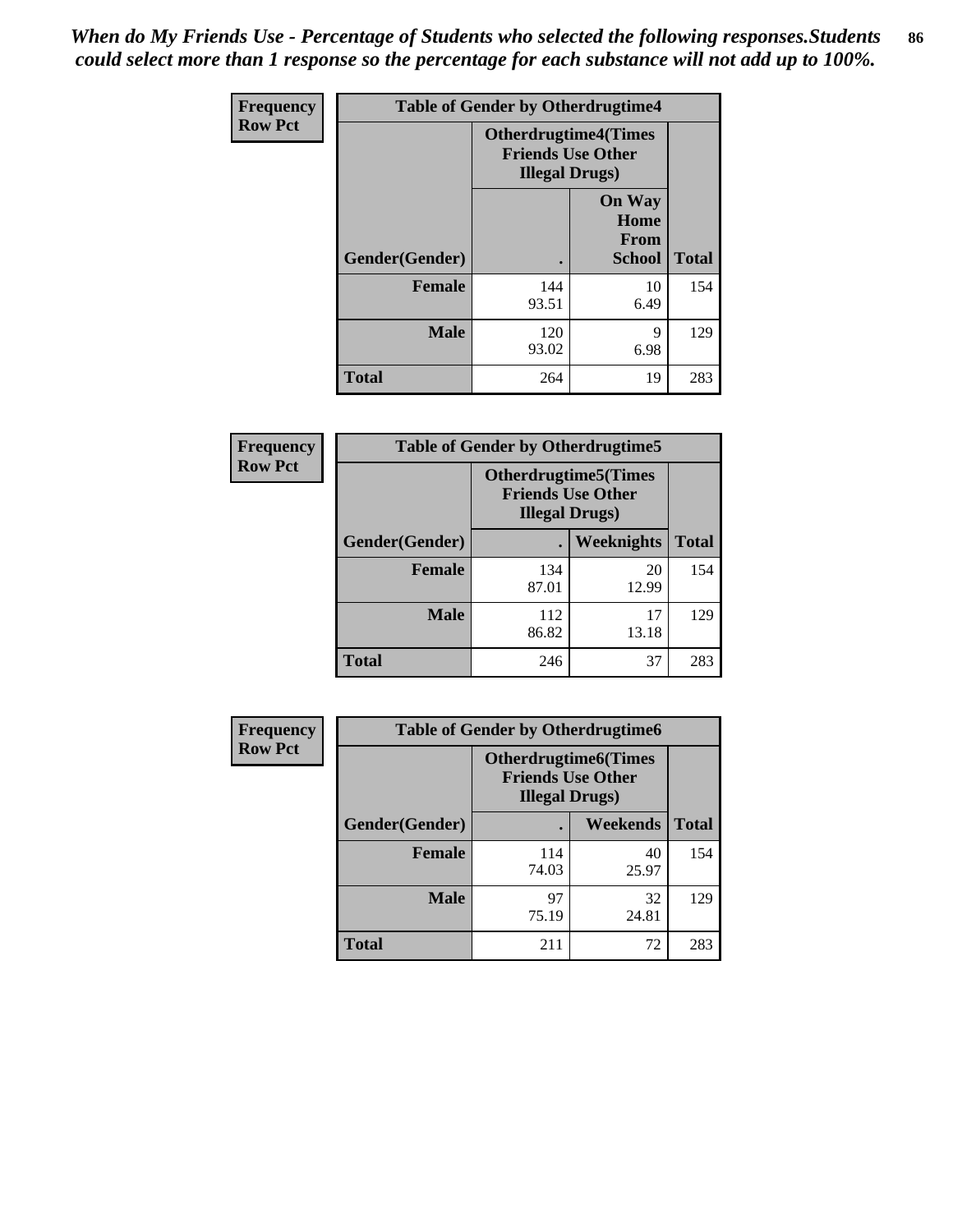# *Other Questions* **87**

| <b>Frequency</b> | <b>Table of Gender by Educationalcohol</b> |                                                                                                                                       |                |              |  |
|------------------|--------------------------------------------|---------------------------------------------------------------------------------------------------------------------------------------|----------------|--------------|--|
| <b>Row Pct</b>   |                                            | <b>Educationalcohol</b> (I<br>have been taught<br>about alcohol,<br>tobacco,<br>and other drugs<br>within the last year<br>at school) |                |              |  |
|                  | Gender(Gender)                             | <b>Yes</b>                                                                                                                            | N <sub>0</sub> | <b>Total</b> |  |
|                  | <b>Female</b>                              | 112<br>72.73                                                                                                                          | 42<br>27.27    | 154          |  |
|                  | <b>Male</b>                                | 96<br>74.42                                                                                                                           | 33<br>25.58    | 129          |  |
|                  | <b>Total</b>                               | 208                                                                                                                                   | 75             | 283          |  |

| Frequency      | <b>Table of Gender by Rodedrinking</b> |                                                                                                                     |                |              |  |
|----------------|----------------------------------------|---------------------------------------------------------------------------------------------------------------------|----------------|--------------|--|
| <b>Row Pct</b> |                                        | Rodedrinking(In<br>the past 30 days I<br>have ridden in a<br>car with a driver<br>who had been<br>drinking alcohol) |                |              |  |
|                | Gender(Gender)                         | Yes                                                                                                                 | N <sub>0</sub> | <b>Total</b> |  |
|                | <b>Female</b>                          | 26<br>16.88                                                                                                         | 128<br>83.12   | 154          |  |
|                | <b>Male</b>                            | 20<br>15.50                                                                                                         | 109<br>84.50   | 129          |  |
|                | <b>Total</b>                           | 46                                                                                                                  | 237            | 283          |  |

| Frequency      | <b>Table of Gender by Drugsschool</b> |                                                                                                                                     |                |              |  |
|----------------|---------------------------------------|-------------------------------------------------------------------------------------------------------------------------------------|----------------|--------------|--|
| <b>Row Pct</b> |                                       | <b>Drugsschool</b> (During<br>the past 12 months,<br>I have been offered,<br>sold,<br>or given illegal drugs<br>on school property) |                |              |  |
|                | Gender(Gender)                        | <b>Yes</b>                                                                                                                          | N <sub>0</sub> | <b>Total</b> |  |
|                | <b>Female</b>                         | 22<br>14.29                                                                                                                         | 132<br>85.71   | 154          |  |
|                | <b>Male</b>                           | 32<br>24.81                                                                                                                         | 97<br>75.19    | 129          |  |
|                | <b>Total</b>                          | 54                                                                                                                                  | 229            | 283          |  |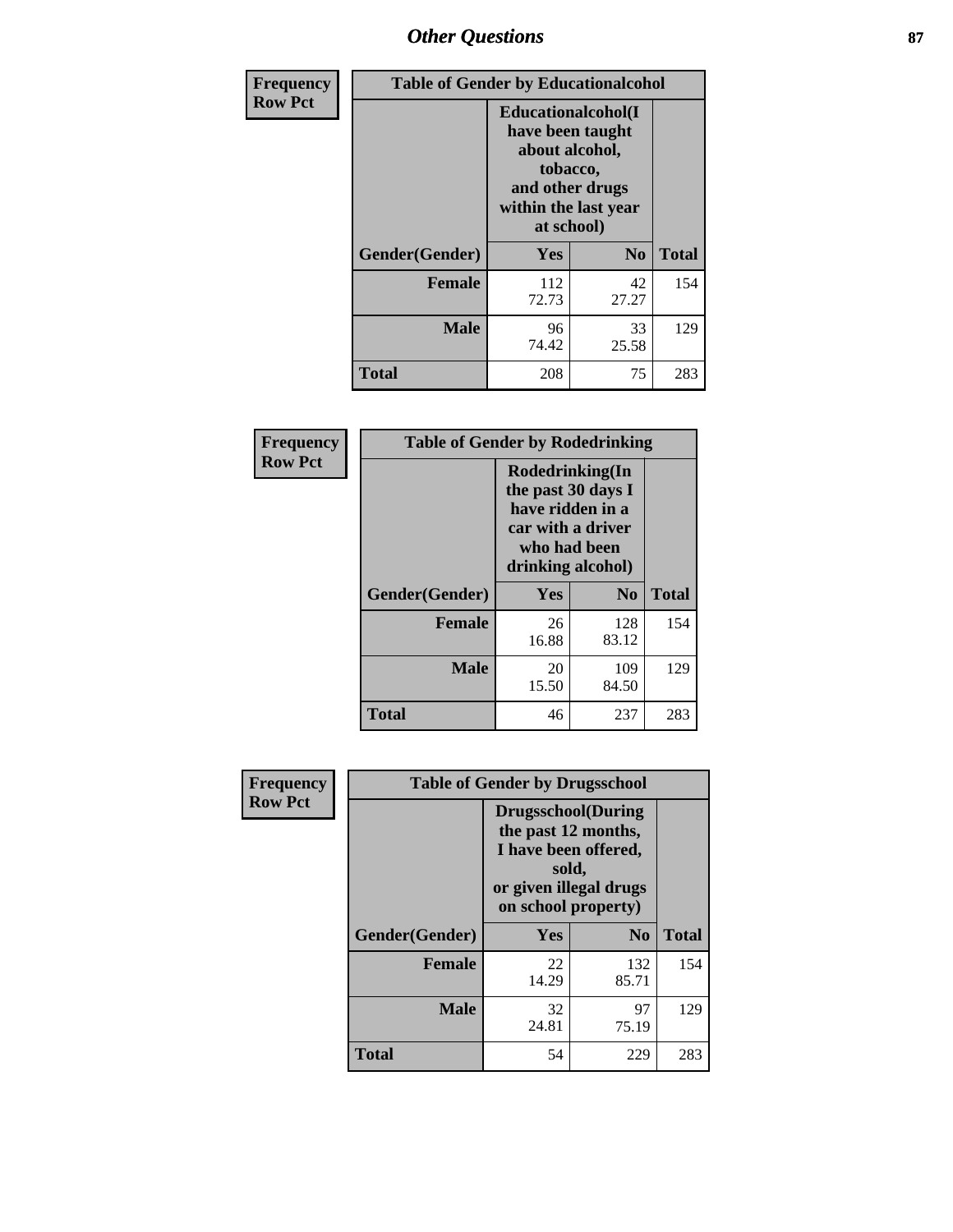# *Other Questions* **88**

**Frequency Row Pct**

| <b>Table of Gender by Bingedrinking</b> |                         |                                                                                                         |                   |                   |                        |                               |                   |              |
|-----------------------------------------|-------------------------|---------------------------------------------------------------------------------------------------------|-------------------|-------------------|------------------------|-------------------------------|-------------------|--------------|
|                                         |                         | Bingedrinking(I have drunk five or more<br>drinks of alcohol at one sitting during the<br>last 30 days) |                   |                   |                        |                               |                   |              |
| <b>Gender</b> (Gender)                  | $\bf{0}$<br><b>Days</b> | 1 or<br>days                                                                                            | 3 to<br>5<br>days | 6 to<br>9<br>days | 10<br>to<br>19<br>days | <b>20</b><br>to<br>29<br>days | All<br>30<br>days | <b>Total</b> |
| <b>Female</b>                           | 137<br>88.96            | 3<br>1.95                                                                                               | 3<br>1.95         | 0.65              | $\mathfrak{D}$<br>1.30 | 5<br>3.25                     | 3<br>1.95         | 154          |
| <b>Male</b>                             | 113<br>87.60            | 7<br>5.43                                                                                               | 4<br>3.10         | 0.78              | 3<br>2.33              | $\Omega$<br>0.00              | 0.78              | 129          |
| <b>Total</b>                            | 250                     | 10                                                                                                      | $\overline{7}$    | $\mathfrak{D}$    | 5                      | 5                             | 4                 | 283          |

| Frequency      | <b>Table of Gender by Educationaids</b> |                                                                                                 |                |              |  |
|----------------|-----------------------------------------|-------------------------------------------------------------------------------------------------|----------------|--------------|--|
| <b>Row Pct</b> |                                         | <b>Educationaids</b> (I<br>have been taught<br>about HIV/AIDS<br>at school in the<br>past year) |                |              |  |
|                | Gender(Gender)                          | Yes                                                                                             | N <sub>0</sub> | <b>Total</b> |  |
|                | <b>Female</b>                           | 111<br>72.08                                                                                    | 43<br>27.92    | 154          |  |
|                | <b>Male</b>                             | 95<br>73.64                                                                                     | 34<br>26.36    | 129          |  |
|                | <b>Total</b>                            | 206                                                                                             | 77             | 283          |  |

| <b>Frequency</b> | <b>Table of Gender by Suicideconsider</b> |                        |                |              |
|------------------|-------------------------------------------|------------------------|----------------|--------------|
| <b>Row Pct</b>   |                                           | <b>Suicideconsider</b> |                |              |
|                  | Gender(Gender)                            | Yes                    | N <sub>0</sub> | <b>Total</b> |
|                  | <b>Female</b>                             | Q<br>5.84              | 145<br>94.16   | 154          |
|                  | <b>Male</b>                               | 12<br>9.30             | 117<br>90.70   | 129          |
|                  | <b>Total</b>                              | 21                     | 262            | 283          |